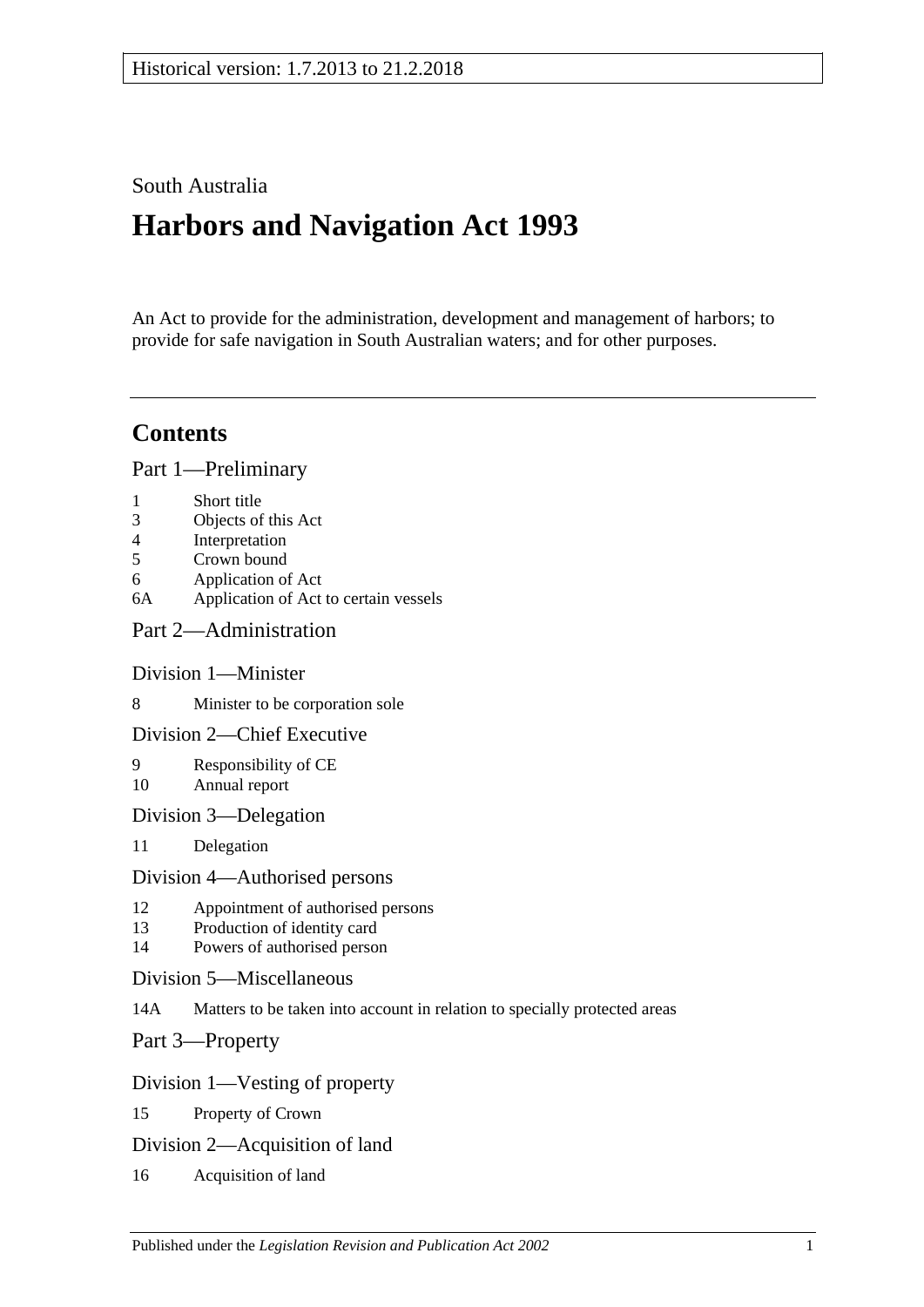- [Division 3—Resumption of land](#page-16-5)
- 17 [Resumption](#page-16-6)
- [Division 4—Care, control and management of property](#page-17-0)
- 18 [Care, control and management of property](#page-17-1)
- 18A [By-laws](#page-17-2)
- [Division 5—Dealings with property](#page-18-0)
- 19 [Power to grant leases and licences over land](#page-18-1)
- [Division 6—Rateability of land](#page-18-2)
- 20 [Rateability of land](#page-18-3)
- [Division 7—Damage to property](#page-18-4)
- 21 [Liability for damage](#page-18-5)
- [Part 4—General powers to protect navigation and to restrict use of waters](#page-20-0)

### [Division 1—Navigational aids](#page-20-1)

- 22 [Control of navigational aids](#page-20-2)
- 23 [Establishment of navigational aids](#page-20-3)
- 24 [Interference with navigational aids](#page-20-4)

#### [Division 2—Clearance of wrecks](#page-21-0)

25 [Clearance of wrecks etc](#page-21-1)

#### [Division 3—Restrictions on use of waters](#page-21-2)

- 26 [Licences for aquatic activities](#page-21-3)
- 27 [Restricted areas](#page-22-0)
- [Part 5—Harbors and ports](#page-24-0)

## [Division 1—Control and management of harbors and ports](#page-24-1)

- 28 [Control and management of harbors](#page-24-2)
- 28A [Power to assign control and management of ports](#page-24-3)
- 28B [Port operating agreements](#page-24-4)
- 28C [General responsibility of port operator](#page-25-0)
- 28D [Variation of port operating agreement](#page-25-1)
- 28E [Agreements to be tabled in Parliament](#page-25-2)
- 28F [Power to deal with non-compliance](#page-25-3)
- 28G [Power to appoint manager](#page-26-0)
- 28H [Powers of the manager](#page-26-1)

#### [Division 2—Port management officers](#page-27-0)

29 [Port management officers](#page-27-1)

#### [Division 2A—Operational powers](#page-27-2)

- 29A [Interpretation](#page-27-3)
- 29B [Power of direction](#page-27-4)
- 29C [Power to board vessel](#page-28-0)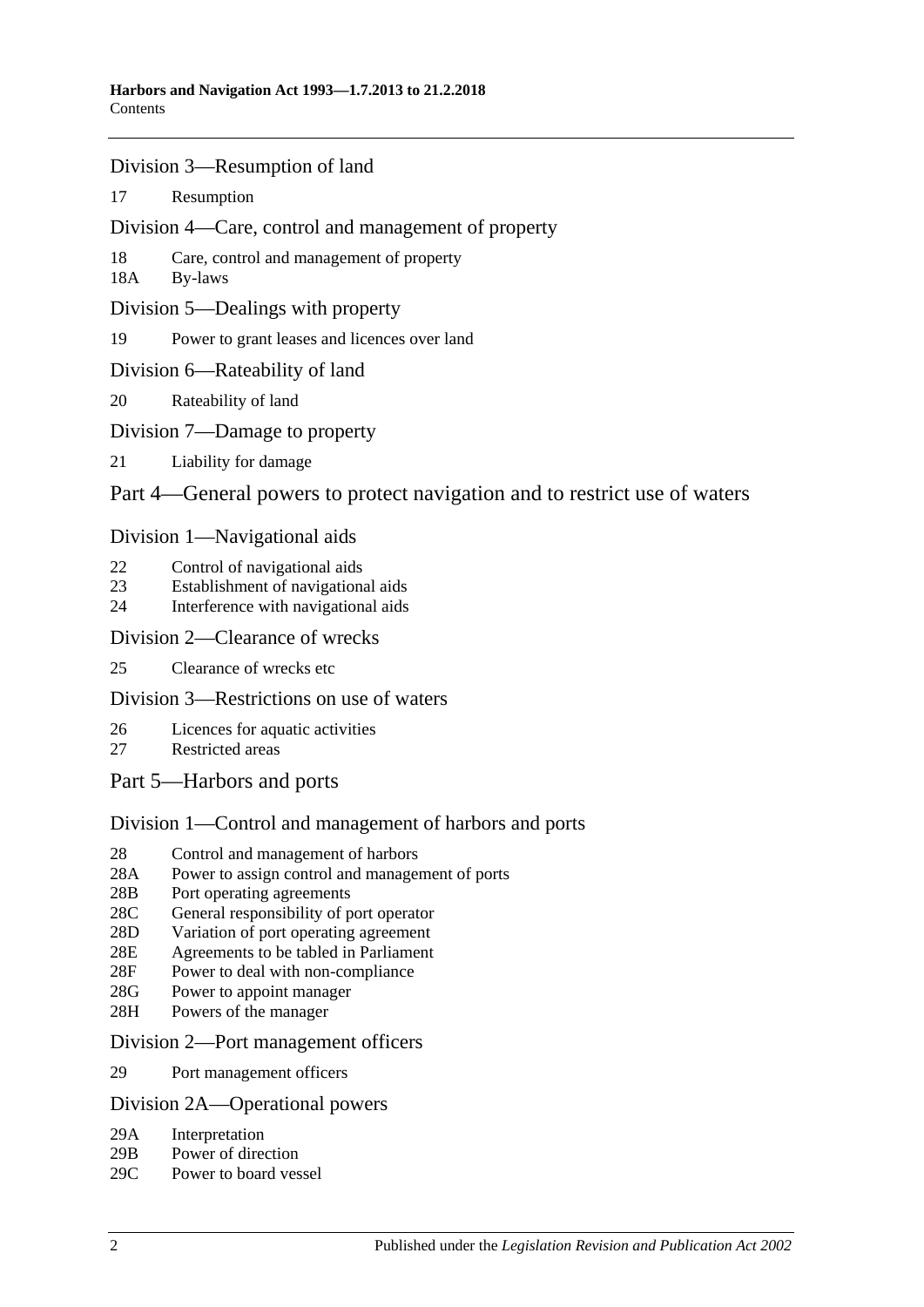#### [Division 3—Harbor improvement work](#page-28-1)

- 30 [Dredging or other similar work](#page-28-2)
- 30A [Development of harbors and maritime facilities](#page-28-3)
- 30B Application of *[Development Act](#page-29-0) 1993*

#### [Division 4—Harbor charges etc](#page-29-1)

- 31 [Power to fix charges](#page-29-2)
- 31A [Power to waive or reduce charges](#page-29-3)
- 31B [Charges in respect of goods](#page-29-4)
- 31C [Charges in respect of vessels](#page-30-0)
- 31D [Power to prevent use of harbor or port facilities](#page-30-1)

#### [Part 5A—Pilotage](#page-32-0)

- 33 [Licensing of pilots](#page-32-1)
- 34 [Pilotage exemption certificate](#page-32-2)
- 35 [Compulsory pilotage](#page-33-0)
- 36 [Duties and immunities of pilots](#page-33-1)

#### [Part 7—Boat operator's licence etc](#page-34-0)

- 46 [Vessels to which this Part applies](#page-34-1)
- 47 [Requirement for boat operator's licence, exemption or permit](#page-34-2)
- 47A [Requirements for operators of hire and drive vessels](#page-35-0)
- 48 [Issue of boat operator's licence or exemption](#page-36-0)
- 49 [Cancellation of boat operator's licence by court](#page-37-0)
- 50 [Cancellation of boat operator's licence by CE](#page-37-1)

### [Part 8—Hire of vessels](#page-40-0)

- 51 [Vessels to which this Part applies](#page-40-1)
- 52 [Obligation to hold licence](#page-40-2)
- 52A [Duration and granting of licence](#page-40-3)
- 53 [Terms and conditions of licence](#page-40-4)

#### [Part 9—Registration and Australian Builders Plates](#page-42-0)

#### [Division 1—Registration of vessels](#page-42-1)

- 54 [Application of Division](#page-42-2)
- 55 [Registration](#page-42-3)

#### [Division 4—Australian Builders Plates](#page-42-4)

- 64A [Application of Division](#page-42-5)
- 64B [Certain vessels not to be sold without Australian Builders Plate affixed etc](#page-43-0)
- 64C [General defence](#page-43-1)

### [Part 10—Safety](#page-46-0)

#### [Division 1—Safety generally](#page-46-1)

- 65 [General requirements](#page-46-2)
- 65A [Requirement to have emergency position indicating radio beacon](#page-46-3)
- 66 [Power to prohibit use etc of unsafe vessel](#page-46-4)
- 67 [Minister's power to act in an emergency](#page-47-0)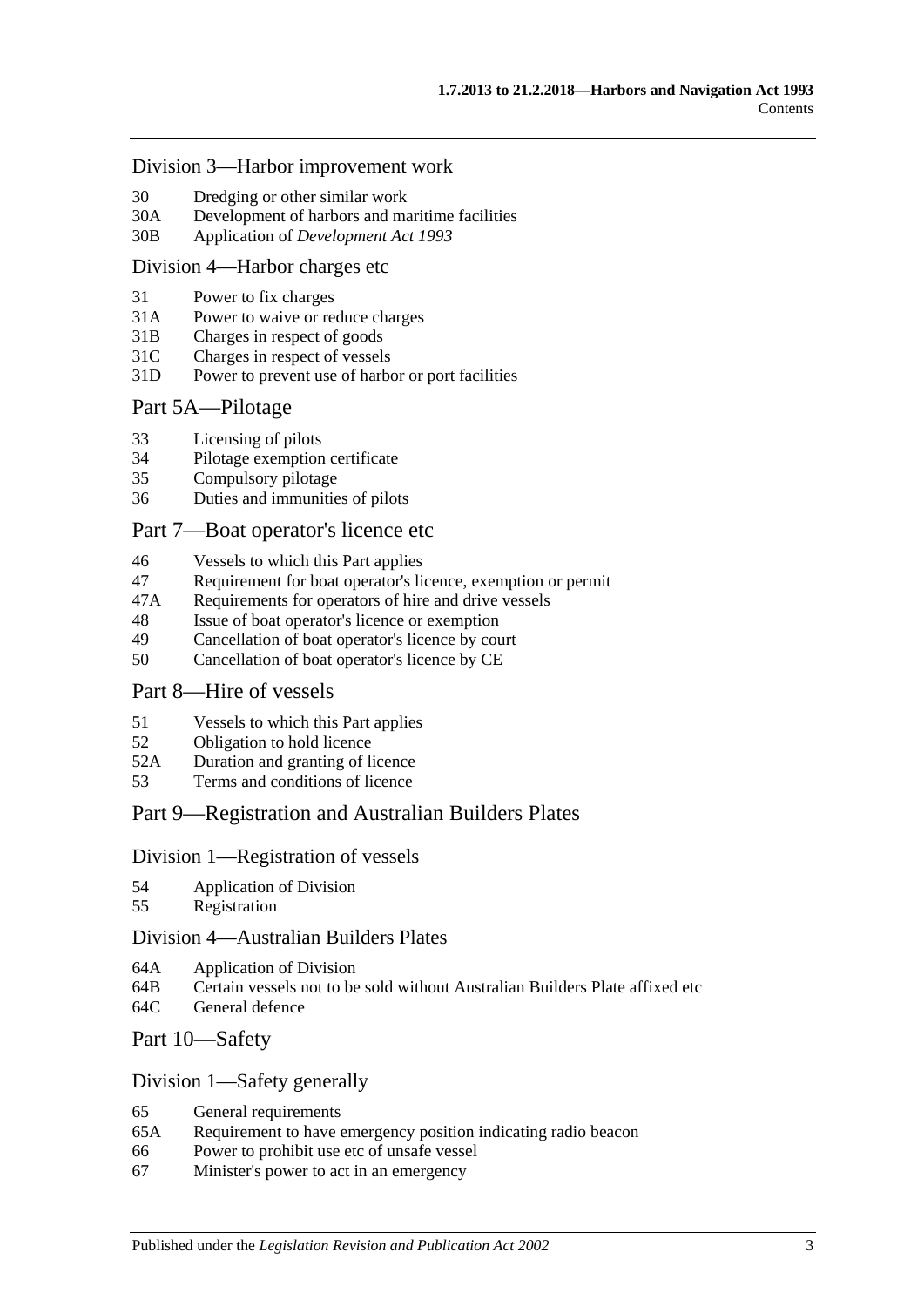#### [Division 2—CE may require survey](#page-47-1)

68 [CE may require survey](#page-47-2)

[Division 3—Operation of vessels](#page-48-0)

- 69 [Careless operation of a](#page-48-1) vessel
- 69A [Dangerous operation of a vessel](#page-48-2)

#### [Division 4—Alcohol and other drugs](#page-49-0)

- 70 [Alcohol and other drugs](#page-49-1)
- 71 [Authorised person may require alcotest or breath analysis](#page-50-0)
- 72 [Authorised person may require drug screening test, oral fluid analysis and blood test](#page-53-0)
- 72A [Schedule 1A](#page-56-0) [further regulates blood and oral fluid sample processes](#page-56-0)
- 72C [Concentration of alcohol in breath taken to indicate concentration of alcohol in blood](#page-56-1) 73 [Evidence](#page-56-2)
- 
- 73A [Breath analysis where drinking occurs after operation of vessel](#page-60-0)
- 73B [Oral fluid analysis or blood test where consumption of prescribed drug occurs after](#page-61-0)  [operation of vessel](#page-61-0)
- 74 [Compulsory blood tests of injured persons including water skiers](#page-62-0)

### [Part 11—Accidents](#page-64-0)

- 75 [Casualties to be reported](#page-64-1)
- 76 [Duty to give assistance and provide particulars](#page-64-2)

# [Part 12—Court of Marine Enquiry](#page-66-0)

## [Division 1—Constitution of Court](#page-66-1)

- 77 [Constitution of Court](#page-66-2)
- [Division 2—Enquiries into casualties](#page-66-3)
- 78 [Enquiries into casualties](#page-66-4)

#### [Division 3—Enquiries into misconduct or incompetence](#page-66-5)

79 [Enquiries into misconduct or incompetence](#page-66-6)

#### [Division 4—Administrative review](#page-67-0)

#### 80 [Review of administrative decisions](#page-67-1)

## Part 13—Application of *Navigation Act 2012* [and International Conventions](#page-68-0)

- 81 Application of *[Navigation Act 2012](#page-68-1)*
- 82 [Agreement between the Commonwealth and the State](#page-68-2)

#### [Part 14—Miscellaneous](#page-70-0)

- 83 [Exemptions](#page-70-1)
- 84 [Conduct on board vessels](#page-70-2)
- 85 [Unlawful use of vessels](#page-70-3)
- 87 [Evidentiary provision](#page-70-4)
- 89 [Officers' liability](#page-71-0)
- 90 [Fees and charges to be paid into separate fund](#page-72-0)
- 90AA [Facilities levy](#page-72-1)
- 90A [Facilities Fund](#page-72-2)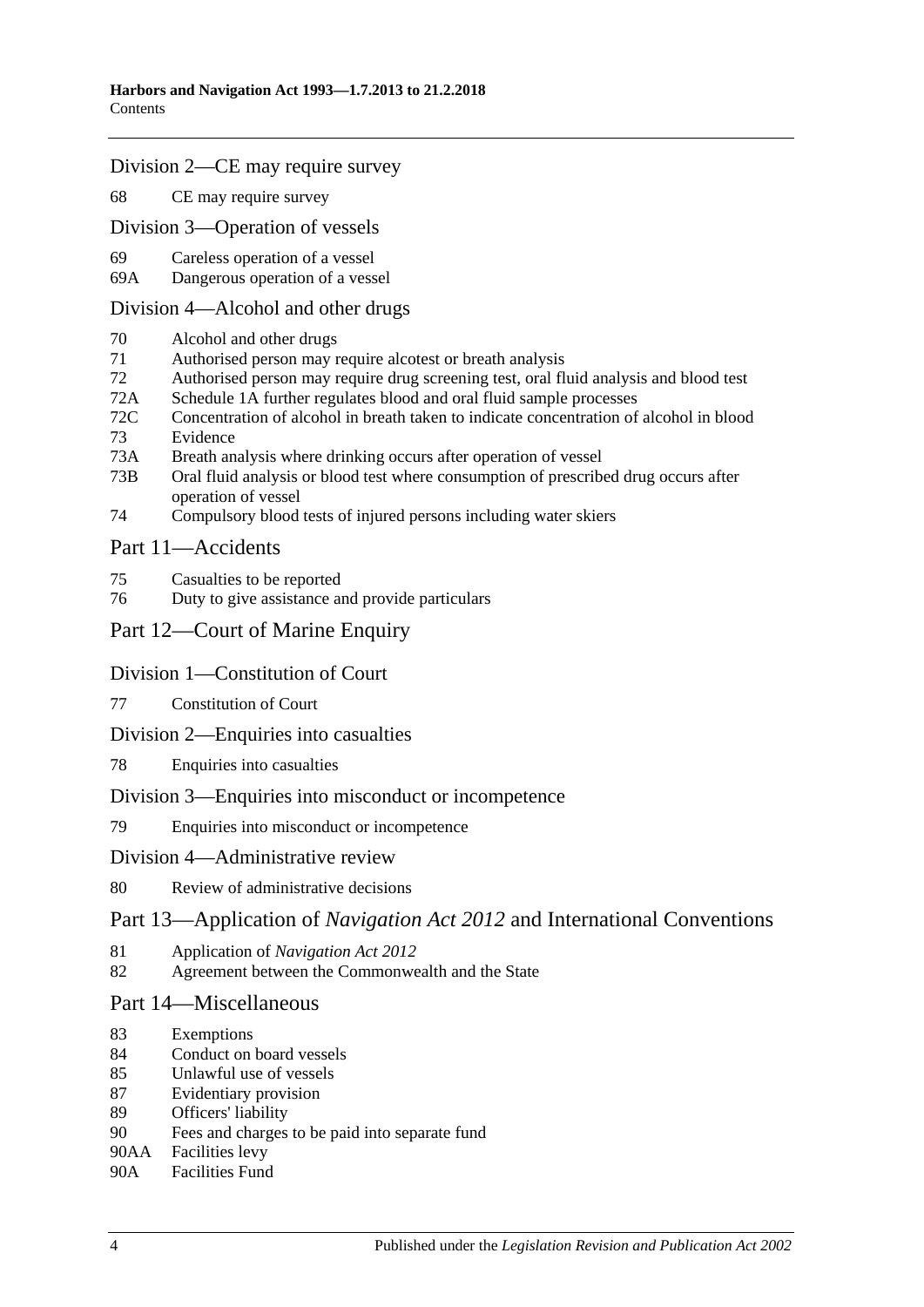91 [Regulations](#page-73-0)

[Schedule 1—Harbors](#page-76-0)

1 [Harbors to which this Act applies](#page-76-1)

# [Schedule 1A—Blood and oral fluid sample processes](#page-77-0)

# Part 1—Preliminary

1 [Interpretation](#page-77-1)

Part 2—Processes relating to blood samples under section 71, 72 or 74

- 2 [Blood sample processes generally](#page-77-2)<br>3 Blood tests by registered nurses
- [Blood tests by registered nurses](#page-79-0)
- 4 [Police officer to be present when blood sample taken](#page-79-1)<br>5 Cost of blood tests under certain sections
- [Cost of blood tests under certain sections](#page-79-2)
- 6 [Provisions relating to medical practitioners etc](#page-79-3)

Part 3—Processes relating to oral fluid samples under section 72

7 [Oral fluid sample processes](#page-80-0)

Part 4—Other provisions relating to blood or oral fluid samples under Part 10 Division 4

- 8 [Blood or oral fluid sample or results of analysis etc not to be used for other purposes](#page-82-0)
- 9 [Destruction of blood or oral fluid sample taken under Part 10 Division 4](#page-82-1)

# [Schedule 2—Transitional provisions](#page-82-2)

- 2 [Transitional provisions](#page-82-3)
- 3 [Vesting of land etc held in name of Minister of Marine](#page-83-0)

[Legislative history](#page-84-0)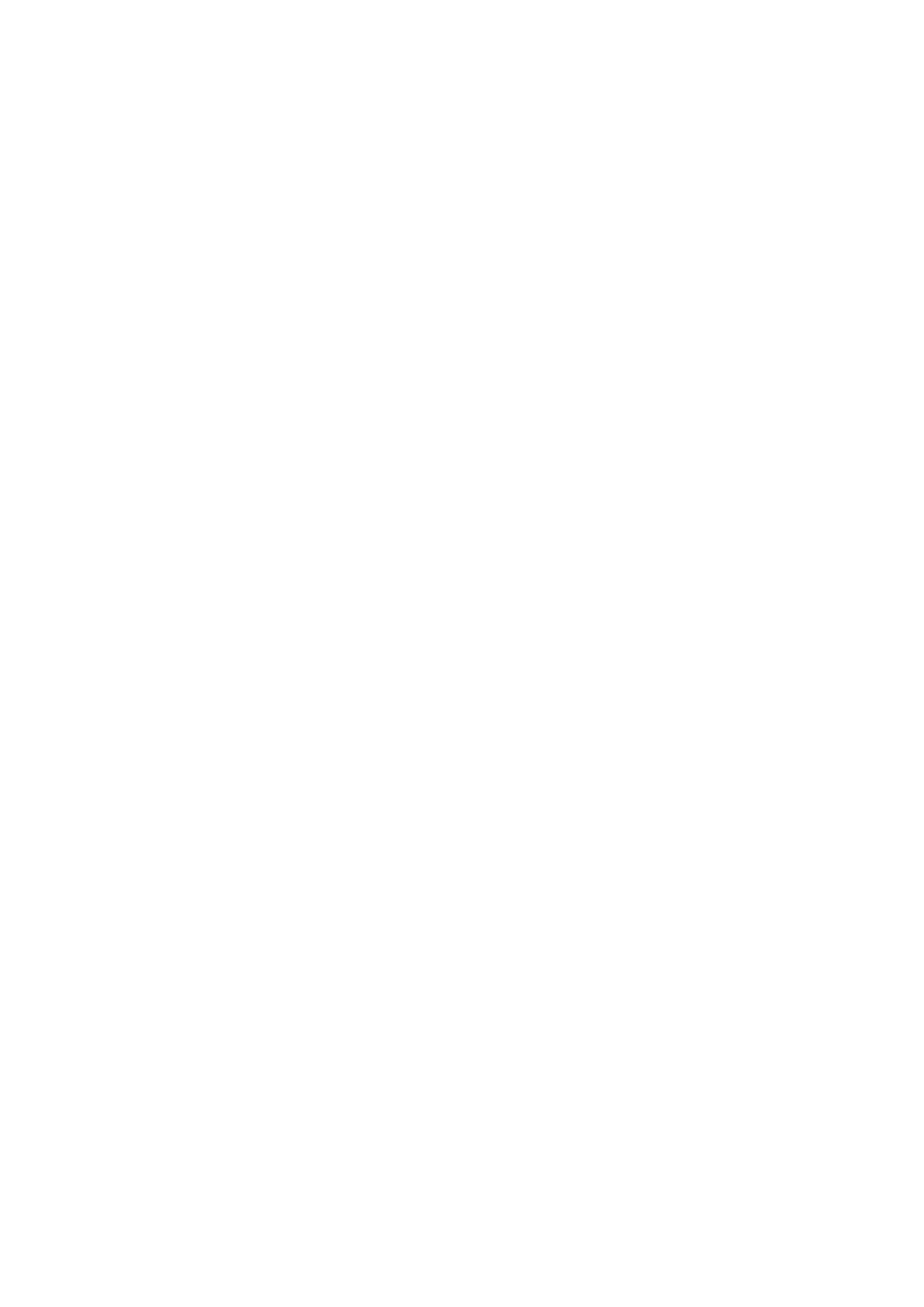# <span id="page-6-0"></span>**The Parliament of South Australia enacts as follows:**

# **Part 1—Preliminary**

### <span id="page-6-1"></span>**1—Short title**

This Act may be cited as the *Harbors and Navigation Act 1993*.

## <span id="page-6-2"></span>**3—Objects of this Act**

The objects of this Act are—

- (a) to provide for the efficient and effective administration and management of South Australian harbors and harbor facilities for the purpose of maximising their use and promoting trade; and
- (b) to ensure that efficient and reliable cargo transfer facilities are established and maintained; and
- (c) to promote the safe, orderly and efficient movement of shipping within harbors; and
- (d) to promote the economic use and the proper commercial exploitation of harbors and harbor facilities; and
- (e) to provide for the safe navigation of vessels in South Australian waters; and
- (f) to provide for the safe use of South Australian waters for recreational and other aquatic activities; and
- (g) insofar as this Act applies to the Adelaide Dolphin Sanctuary, to further the objects and objectives of the *[Adelaide Dolphin Sanctuary Act](http://www.legislation.sa.gov.au/index.aspx?action=legref&type=act&legtitle=Adelaide%20Dolphin%20Sanctuary%20Act%202005) 2005*; and
- (h) insofar as this Act applies to a marine park, to further the objects of the *[Marine Parks Act](http://www.legislation.sa.gov.au/index.aspx?action=legref&type=act&legtitle=Marine%20Parks%20Act%202007) 2007*.

## <span id="page-6-3"></span>**4—Interpretation**

(1) In this Act, unless the contrary intention appears—

*Adelaide Dolphin Sanctuary* has the same meaning as in the *[Adelaide Dolphin](http://www.legislation.sa.gov.au/index.aspx?action=legref&type=act&legtitle=Adelaide%20Dolphin%20Sanctuary%20Act%202005)  [Sanctuary Act](http://www.legislation.sa.gov.au/index.aspx?action=legref&type=act&legtitle=Adelaide%20Dolphin%20Sanctuary%20Act%202005) 2005*;

*adjacent land* means—

- (a) land extending from the low water mark on the seashore to the nearest road or section boundary, or to a distance of 50 metres from high water mark (whichever is the lesser distance); or
- (b) land extending from the edge of any other navigable waterway or body of water in the State to the nearest road or section boundary or for a distance of 50 metres (whichever is the lesser),

(but does not include land vested in fee simple in any person other than the Minister or land withdrawn from the Minister under the transitional provisions);

*alcotest* means a test by means of apparatus approved for the purpose of conducting alcotests under the *[Road Traffic Act](http://www.legislation.sa.gov.au/index.aspx?action=legref&type=act&legtitle=Road%20Traffic%20Act%201961) 1961*;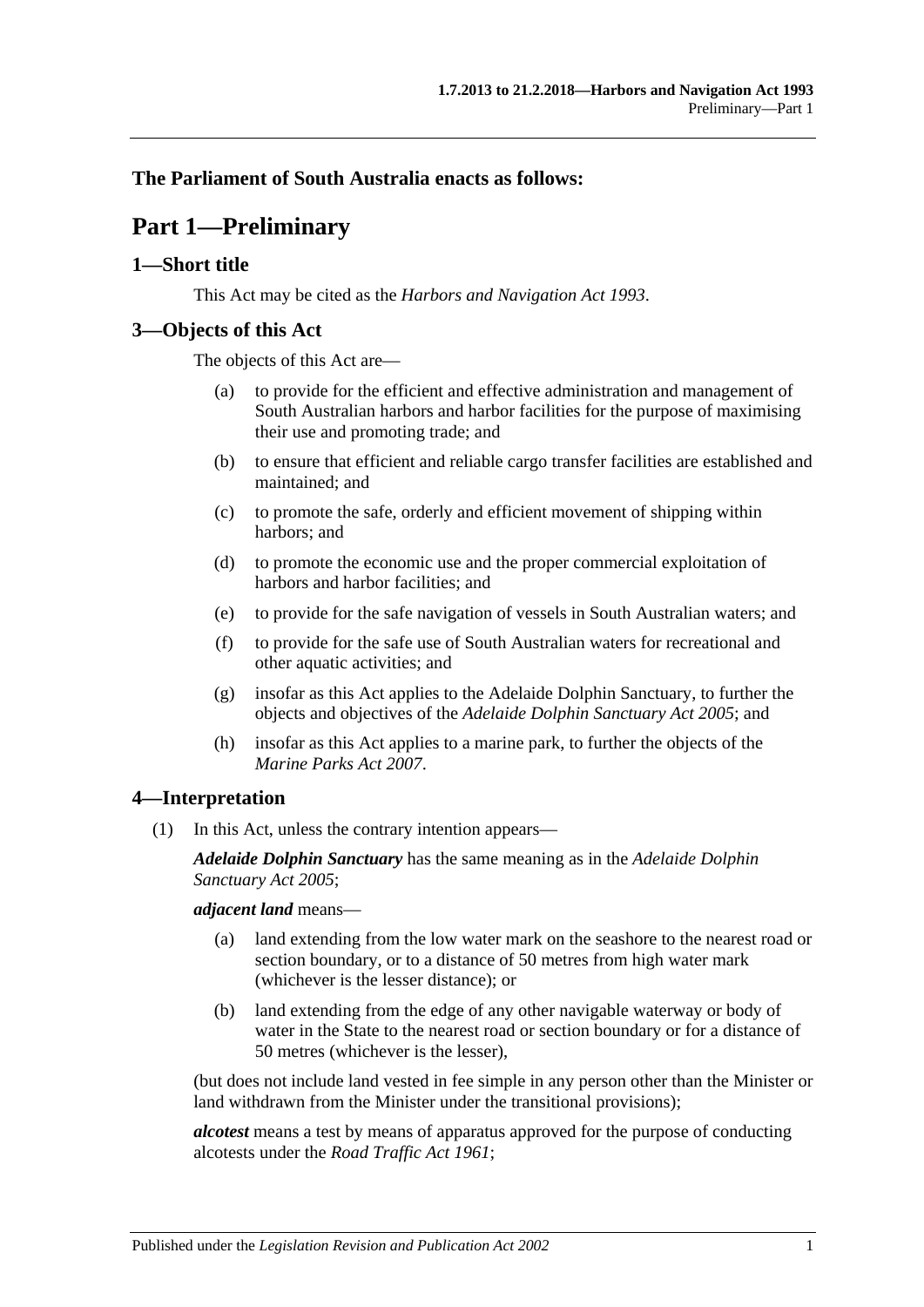*analyst* means a person who is an analyst for the purposes of the *[Road Traffic](http://www.legislation.sa.gov.au/index.aspx?action=legref&type=act&legtitle=Road%20Traffic%20Act%201961)  Act [1961](http://www.legislation.sa.gov.au/index.aspx?action=legref&type=act&legtitle=Road%20Traffic%20Act%201961)*;

*approved blood test kit* means a kit of a kind declared under the *[Road Traffic Act](http://www.legislation.sa.gov.au/index.aspx?action=legref&type=act&legtitle=Road%20Traffic%20Act%201961) 1961* to be an approved blood test kit;

*authorised person* means a person appointed under [Part 2](#page-12-0) or a police officer;

*boat operator's licence* means a boat operator's licence issued under [Part 7;](#page-34-0)

*breath analysing instrument* means apparatus of a kind approved as a breath analysing instrument under the *[Road Traffic Act](http://www.legislation.sa.gov.au/index.aspx?action=legref&type=act&legtitle=Road%20Traffic%20Act%201961) 1961*;

*breath analysis* means an analysis of breath by means of a breath analysing instrument;

*category 1 offence* means an offence against [section](#page-49-2) 70(2) involving a concentration of alcohol of less than .08 grams in 100 millilitres of blood;

*category 2 offence* means an offence against [section](#page-49-2) 70(2) involving a concentration of alcohol of not less than .08 grams but less than .15 grams in 100 millilitres of blood;

*category 3 offence* means an offence against [section](#page-49-2) 70(2) involving a concentration of alcohol of not less than .15 grams in 100 millilitres of blood;

*CE* means the chief executive of the Department;

*commercial vessel* means—

- (a) a domestic commercial vessel; and
- (b) a vessel used for commercial, governmental or research purposes; and
- (c) any other vessel of a class declared by the regulations to be included in the ambit of this definition,

but does not include a vessel, or a vessel of a class, declared by the regulations to be excluded from the ambit of this definition;

*crew*, of a vessel, includes—

- (a) the operator of the vessel; and
- (b) any other person, or person of a class, declared by the regulations to be a member of the vessel's crew,

but does not include a person, or a person of a class, declared by the regulations to be excluded from the ambit of this definition;

*department* means the administrative unit of the Public Service that is, under the Minister, responsible for the administration of this Act;

*domestic commercial vessel* has the same meaning as in the *[Marine Safety \(Domestic](http://www.legislation.sa.gov.au/index.aspx?action=legref&type=act&legtitle=Marine%20Safety%20(Domestic%20Commercial%20Vessel)%20National%20Law)  [Commercial Vessel\) National Law](http://www.legislation.sa.gov.au/index.aspx?action=legref&type=act&legtitle=Marine%20Safety%20(Domestic%20Commercial%20Vessel)%20National%20Law)*;

*drug screening test* means a test by means of an apparatus of a kind approved under the *[Road Traffic Act](http://www.legislation.sa.gov.au/index.aspx?action=legref&type=act&legtitle=Road%20Traffic%20Act%201961) 1961* for the purpose of conducting drug screening tests;

*excluded vessel* means an excluded vessel within the meaning of [section](#page-11-0) 6A;

*expiable offence* means an offence against this Act declared by regulation to be an expiable offence;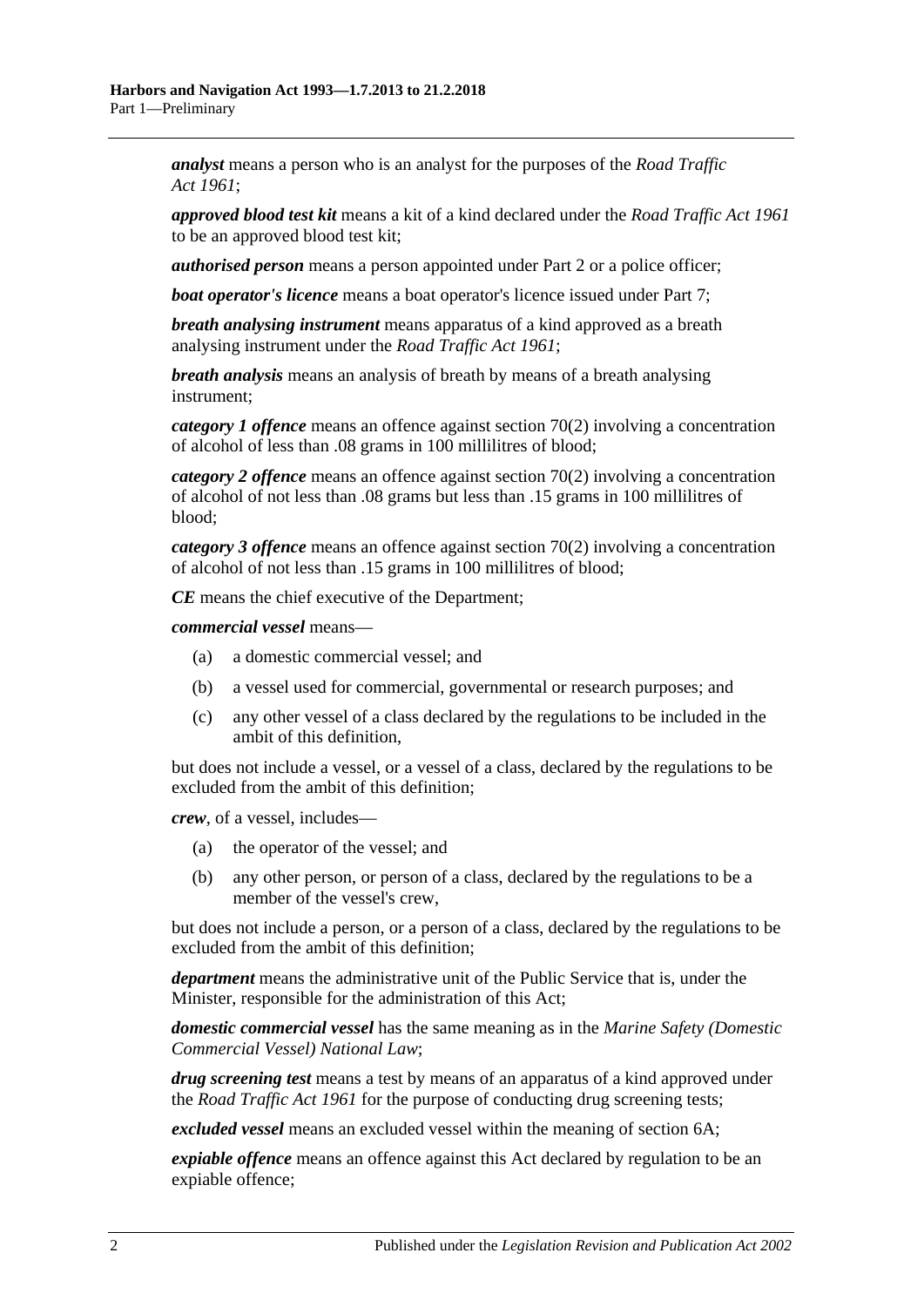*harbor* means—

- (a) any of the harbors mentioned in [Schedule 1](#page-76-0) (unless declared by regulation not to be a harbor); or
- (b) a place—
	- (i) at which facilities exist for the loading or mooring of vessels or at which such facilities might be conveniently established; and
	- (ii) declared by regulation to be a harbor;

*hospital* means an institution declared under the *[Road Traffic Act](http://www.legislation.sa.gov.au/index.aspx?action=legref&type=act&legtitle=Road%20Traffic%20Act%201961) 1961* to be a hospital for the purposes of section 47I of that Act;

*interest* in land means—

- (a) any legal or equitable estate or interest in the land; or
- (b) any easement, right, power, or privilege in, under, over, affecting, or in connection with, the land;

*jurisdiction* means—

- (a) the State (and, in particular, the navigable waters within its limits); and
- (b) so much of the territorial sea of Australia as is adjacent to the State; and
- (c) any other navigable waters declared by regulation to be within the jurisdiction,

but does not include navigable waters declared by regulation not to be within the jurisdiction:

*land* includes an interest in land:

*marine park* has the same meaning as in the *[Marine Parks Act](http://www.legislation.sa.gov.au/index.aspx?action=legref&type=act&legtitle=Marine%20Parks%20Act%202007) 2007*;

*master* means the person in charge of a commercial vessel but does not include a licensed pilot acting as such;

*Metropolitan Adelaide* has the same meaning as in the *[Development Act](http://www.legislation.sa.gov.au/index.aspx?action=legref&type=act&legtitle=Development%20Act%201993) 1993*;

*misconduct* includes negligence;

*navigation* of a vessel includes any movement of the vessel from place to place whether or not the vessel moves or is moved under its own power;

*navigational aid* means—

- (a) a lighthouse, beacon, buoy, or other mark or structure (whether equipped with a light or not) intended to be an aid to navigation; or
- (b) a radio beacon or other device intended to be an aid to navigation;

*operator*, of a vessel, means—

- (a) in the case of a domestic commercial vessel or any other commercial vessel—the master of the vessel; or
- (b) in the case of any other vessel—the person in charge of the vessel while the vessel is underway;

*oral fluid* includes saliva;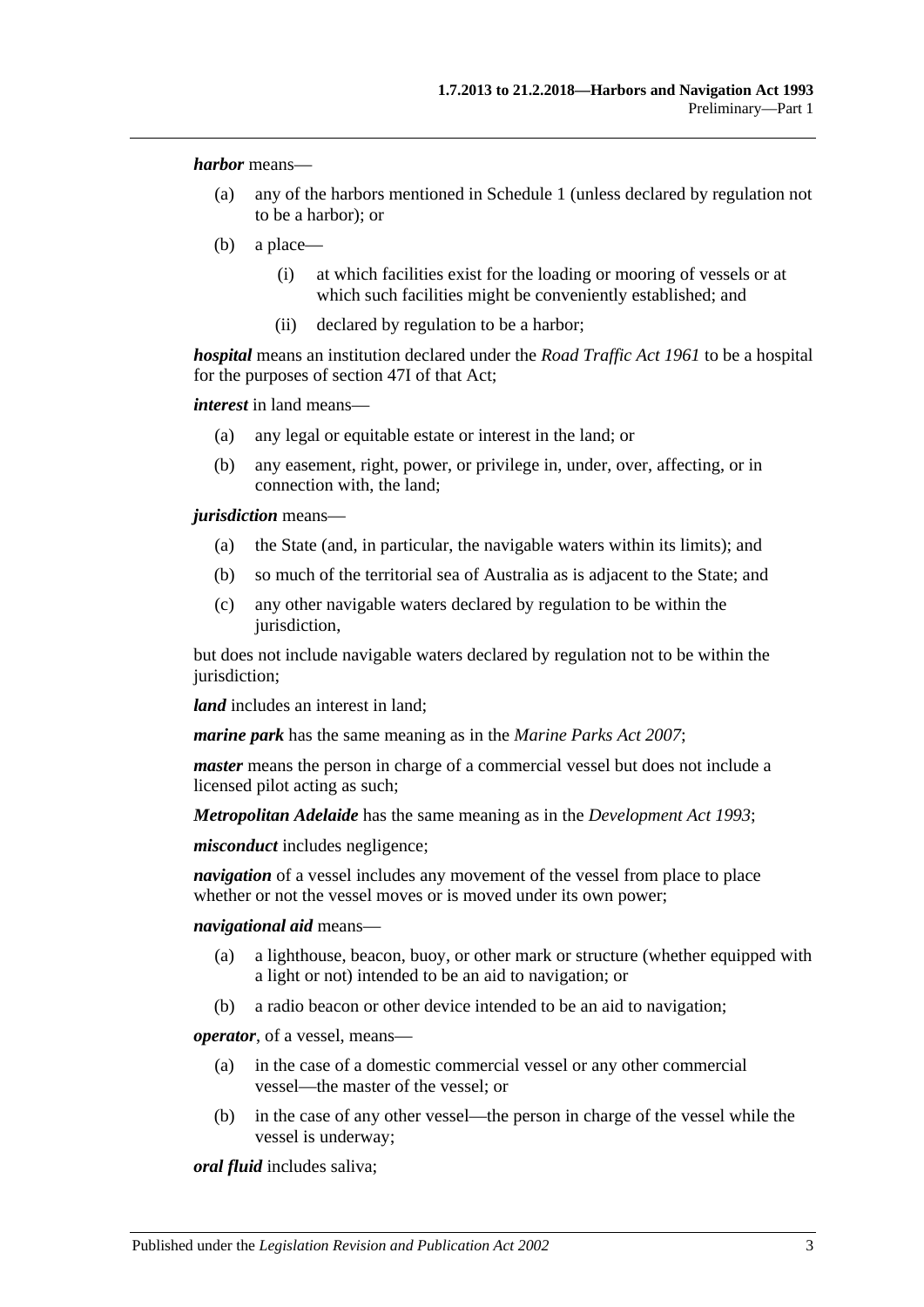*oral fluid analysis* means an analysis of oral fluid by means of an apparatus of a kind approved under the *[Road Traffic Act](http://www.legislation.sa.gov.au/index.aspx?action=legref&type=act&legtitle=Road%20Traffic%20Act%201961) 1961* for the conduct of oral fluid analyses;

*owner*, of a vessel, includes—

- (a) in the case of a registered vessel—a person registered on the register as the owner of the vessel; and
- (b) in the case of a commercial vessel—a charterer of the vessel or an agent of the charterer and a person who takes the vessel on hire;

*personal watercraft* means a device that—

- (a) is propelled by a motor; and
- (b) has a fully enclosed hull; and
- (c) is designed not to retain water if capsized; and
- (d) is designed to be operated by a person who sits astride, stands, or kneels on the device,

and includes the device commonly referred to as a jet ski;

*pilot* means a person, who although not a member of a vessel's crew, temporarily takes control (subject however to the master's overriding authority) of the vessel's navigation;

*port* means land and waters (which must comprise or include the whole or some of the land and waters constituting a harbor) constituted as a port by the regulations;

*port management officer* means—

- (a) a port management officer appointed under [section](#page-27-1) 29; or
- (b) an authorised person;

*port operator* means—

- (a) a person authorised by a port operating agreement to operate a port; or
- (b) if there is no such person—the Minister;

*prescribed alcohol or drug offence* means an offence against [Part 10 Division 4;](#page-49-0)

*prescribed circumstances*—a requirement to submit to an alcotest or breath analysis under [section](#page-50-0) 71, or a direction to stop a vessel for the purpose of making such a requirement, is made or given in prescribed circumstances if the authorised person who makes the requirement or gives the direction believes on reasonable grounds that the person of whom the requirement is, or is to be, made has, within the preceding 8 hours—

- (a) committed an offence of a prescribed class; or
- (b) behaved in a manner that indicates that his or her ability to do the following is impaired:
	- (i) operate a vessel; or
	- (ii) as a member of the crew of a vessel, engage in duties affecting the safe navigation, operation or use of the vessel; or
- (c) been involved in an accident as—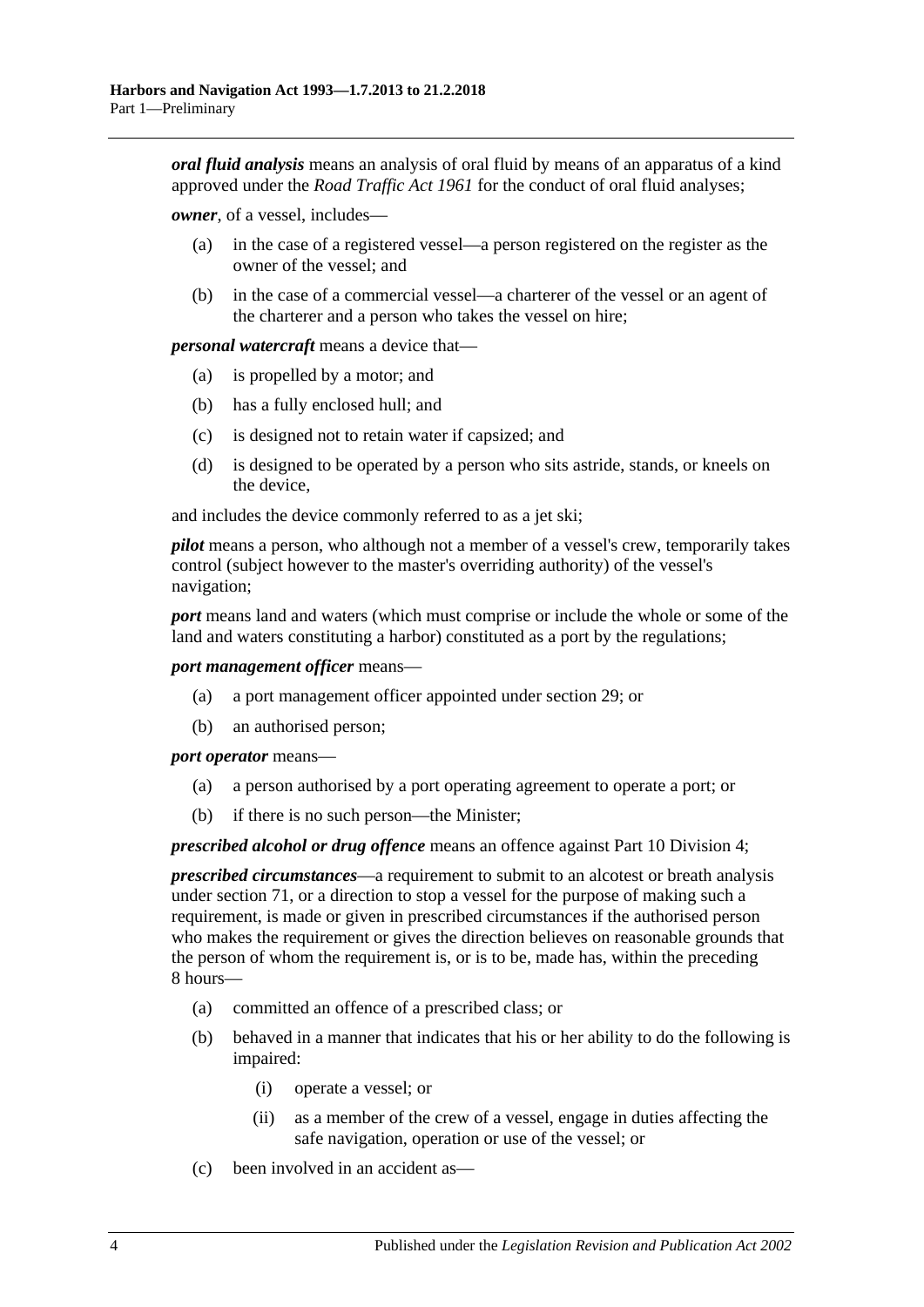- (i) the operator of a vessel; or
- (ii) a member of the crew of a vessel who was, or ought to have been, engaged in duties affecting the safe navigation, operation or use of the vessel;

*prescribed concentration of alcohol* means a concentration of .05 grams or more in 100 millilitres of blood;

*prescribed drug* means a substance declared under the *[Road Traffic Act](http://www.legislation.sa.gov.au/index.aspx?action=legref&type=act&legtitle=Road%20Traffic%20Act%201961) 1961* to be a prescribed drug;

*subjacent land* means land underlying navigable waters within the jurisdiction;

*speed*, in relation to a vessel, means speed with reference to a stationary horizontal plane (as distinct from speed through water which may itself be in motion);

*vessel* means—

- (a) a craft for use, or that is capable of being used, in navigation by water, however propelled or moved (including an air cushion vehicle, a barge, a lighter, a submersible, a ferry in chains and a wing in ground effect craft); and
- (b) a surf board, wind surf board, personal watercraft, water skis or other similar device on which a person rides through water; or
- (c) a structure that is designed to float in water and is used for commercial, industrial or scientific purposes; and
- (d) any other thing declared by the regulations to be included in the ambit of this definition,

but does not include a craft or other thing declared by the regulations not to be included in the ambit of this definition;

*wreck* includes an abandoned vessel.

- (2) For the purposes of this Act, a person is taken to operate a vessel if that person—
	- (a) rides on a surfboard or water skis or other similar device; or
	- (b) is towed by a vessel.
- (3) For the purposes of this Act, the length of a vessel is to be determined in accordance with the regulations.

#### <span id="page-10-0"></span>**5—Crown bound**

- (1) This Act binds the Crown not only in right of South Australia but also, so far as the legislative power of the Parliament permits, the Crown in all its other capacities.
- (2) Nothing in this Act renders the Crown in any of its capacities liable to be prosecuted for an offence.

#### <span id="page-10-1"></span>**6—Application of Act**

- (1) This Act applies both within and outside the jurisdiction.
- (2) This Act applies outside the jurisdiction to the full extent of the extraterritorial power of the Parliament.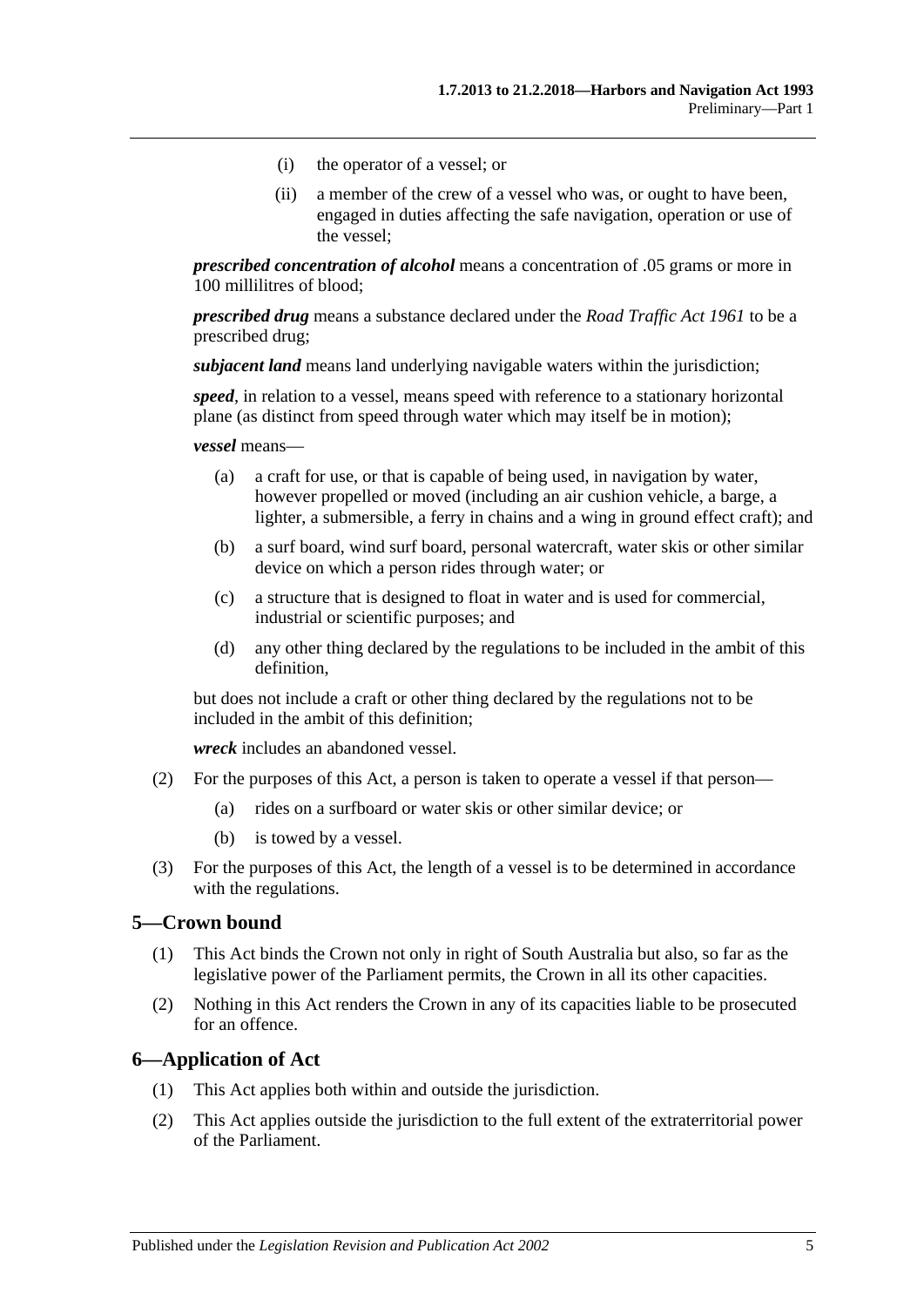### <span id="page-11-1"></span><span id="page-11-0"></span>**6A—Application of Act to certain vessels**

- (1) Other than where a provision of this Act expressly provides otherwise, the following provisions of this Act do not apply to, or in relation to, an excluded vessel:
	- (a) a provision of [Part 7;](#page-34-0)
	- (b) a provision of [Part 9;](#page-42-0)
	- (c) a provision of [Part 10 Divisions 1](#page-46-1) and [2;](#page-47-1)
	- (d) a provision of [Part 11;](#page-64-0)
	- (e) a provision of [Part 12;](#page-66-0)
	- (f) a provision of [Part 13.](#page-68-0)
- (2) A provision of this Act not referred to in [subsection](#page-11-1) (1) applies to, or in relation to, an excluded vessel.
- (3) In this section
	- *excluded vessel* means—
		- (a) a vessel to which the *Marine Safety (Domestic Commercial Vessel) National Law* applies; and
		- (b) a vessel to which the application of the *Marine Safety (Domestic Commercial Vessel) National Law* is extended pursuant to the *[Marine Safety \(Domestic](http://www.legislation.sa.gov.au/index.aspx?action=legref&type=act&legtitle=Marine%20Safety%20(Domestic%20Commercial%20Vessel)%20National%20Law%20(Application)%20Act%202013)  [Commercial Vessel\) National Law \(Application\) Act](http://www.legislation.sa.gov.au/index.aspx?action=legref&type=act&legtitle=Marine%20Safety%20(Domestic%20Commercial%20Vessel)%20National%20Law%20(Application)%20Act%202013) 2013*; and
		- (c) any other vessel of a class of vessels declared by the regulations to be included in the ambit of this section.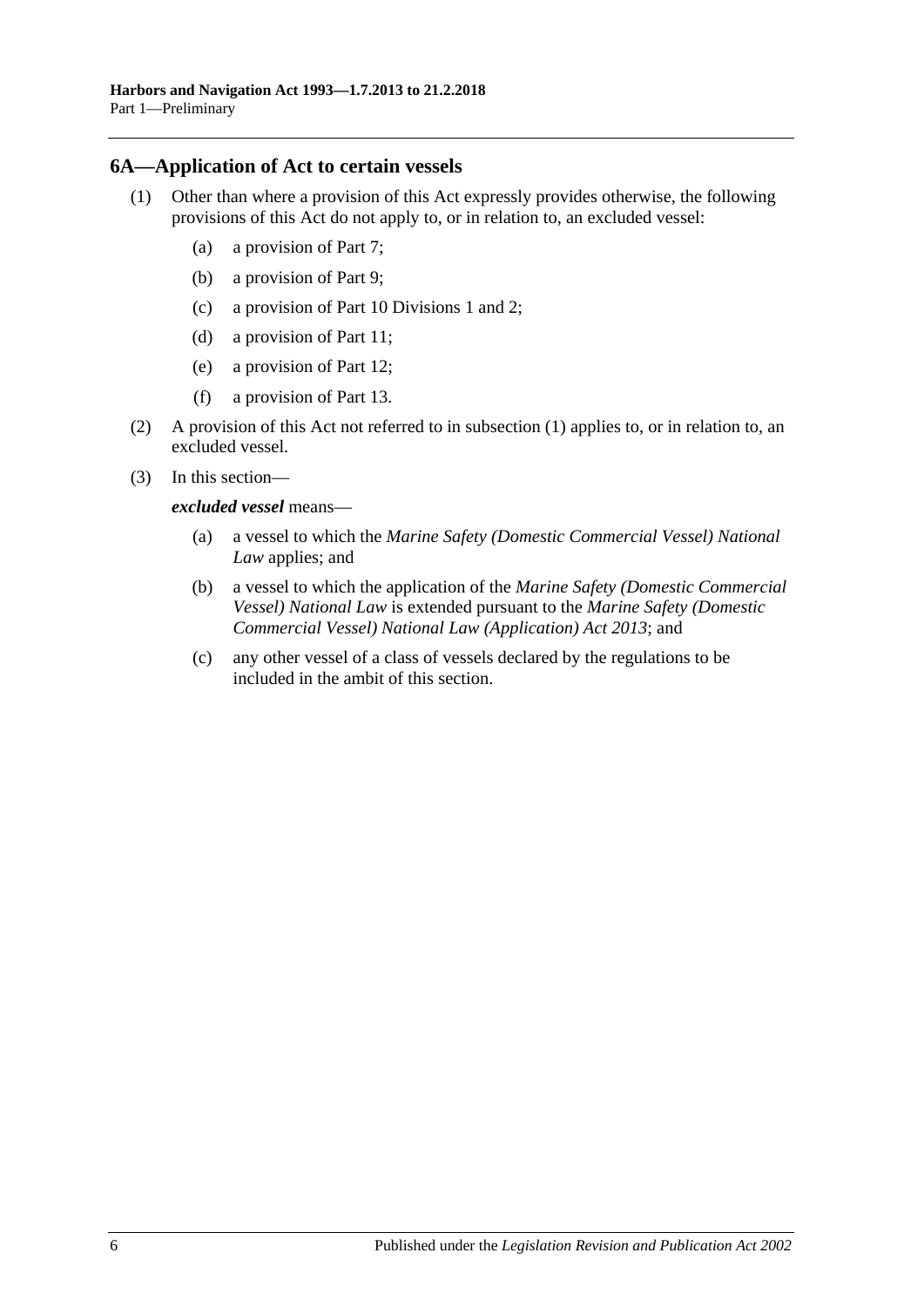# <span id="page-12-0"></span>**Part 2—Administration**

# <span id="page-12-1"></span>**Division 1—Minister**

# <span id="page-12-2"></span>**8—Minister to be corporation sole**

- (1) The Minister is a corporation sole.
- (2) The Minister has in his or her corporate capacity all the powers of a natural person.
- (3) A document apparently bearing the common seal of the Minister will be presumed, in the absence of contrary evidence, to have been duly executed by the Minister.

# <span id="page-12-3"></span>**Division 2—Chief Executive**

# <span id="page-12-4"></span>**9—Responsibility of CE**

The CE is, subject to the Minister's control and direction, responsible for carrying this Act into effect.

# <span id="page-12-5"></span>**10—Annual report**

- (1) The CE must, on or before 31 October in each year, report on the administration of this Act during the preceding financial year.
- (2) The Minister must, within six sitting days after receiving the report, cause copies to be laid before both Houses of Parliament.

# <span id="page-12-6"></span>**Division 3—Delegation**

## <span id="page-12-7"></span>**11—Delegation**

- (1) The Minister may delegate to the CE or to any other person any of the Minister's powers under this Act.
- (2) The CE may delegate powers under this Act (including powers delegated to the CE by the Minister).
- (3) If a delegation under this section is expressed to be made to the person holding, or acting in, a specified office or position, the delegated powers are exercisable by any person who holds, or is acting in, that position when an occasion for exercising the powers arises.
- (4) A delegation under this section is revocable at will and does not derogate from the powers of the delegator.

# <span id="page-12-8"></span>**Division 4—Authorised persons**

## <span id="page-12-9"></span>**12—Appointment of authorised persons**

- (1) The CE may appoint suitable persons to be authorised persons for the purposes of this Act.
- (1a) The CE may, with the agreement of a port operator, appoint an officer or employee of the operator to be an authorised person in relation to the relevant port.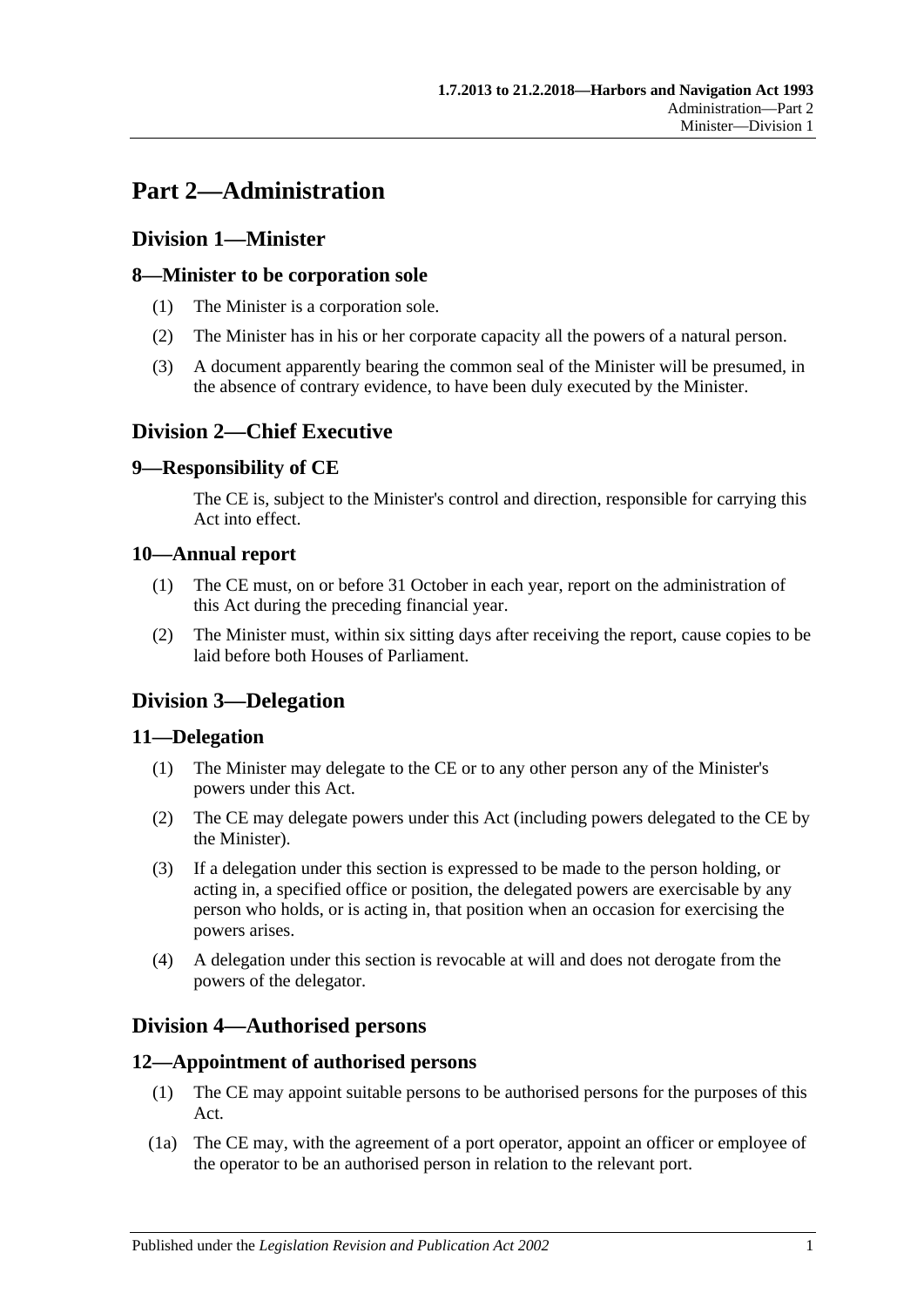- (1b) The CE may, with the concurrence of a council, appoint an officer or employee of the council to be an authorised person for the purposes of this Act.
- (2) An appointment under this section may be subject to conditions, including a condition limiting the exercise of powers by the authorised person to the enforcement of specified provisions of the Act or to enforcement within a specified area of the State.
- (3) An authorised person appointed under this section must be issued with an identity card—
	- (a) containing a photograph of the person; and
	- (b) if the authorised person's authority is limited to a particular port—stating the name of the port; and
	- (c) stating any conditions of appointment limiting the authorised person's authority.

# <span id="page-13-0"></span>**13—Production of identity card**

If it is practicable to do so, an authorised person must, at the request of a person against whom the authorised person proposes to exercise statutory powers, produce his or her identity card or, if the authorised person is a police officer, his or her warrant card, for inspection by that person.

## <span id="page-13-1"></span>**14—Powers of authorised person**

- (1) Subject to any conditions specified in the instrument of appointment, an authorised person may, for any purpose connected with the administration or enforcement of this Act, exercise any of the following powers—
	- (a) the authorised person may direct any person who is apparently in charge of a vessel to manoeuvre the vessel in a specified manner, to stop the vessel, or to stop the vessel and secure it in a specified manner;
	- (b) the authorised person may board a vessel—
		- (i) for the purpose of determining—
			- (A) whether the person in charge of the vessel holds a boat operator's licence or other qualification required under this Act, or an exemption from the requirement to hold a boat operator's licence or other qualification;
			- (B) whether the vessel is safe;
			- (C) whether the vessel is registered in accordance with this Act;
			- (E) whether the vessel has the equipment and markings required by the regulations and whether the equipment is in good working order;
			- (F) whether the vessel is properly loaded in accordance with the regulations;
		- (ii) for the purpose of investigating—
			- (A) a suspected offence; or
			- (B) an accident involving a vessel in the jurisdiction and resulting in loss of life or injury or in damage to property; or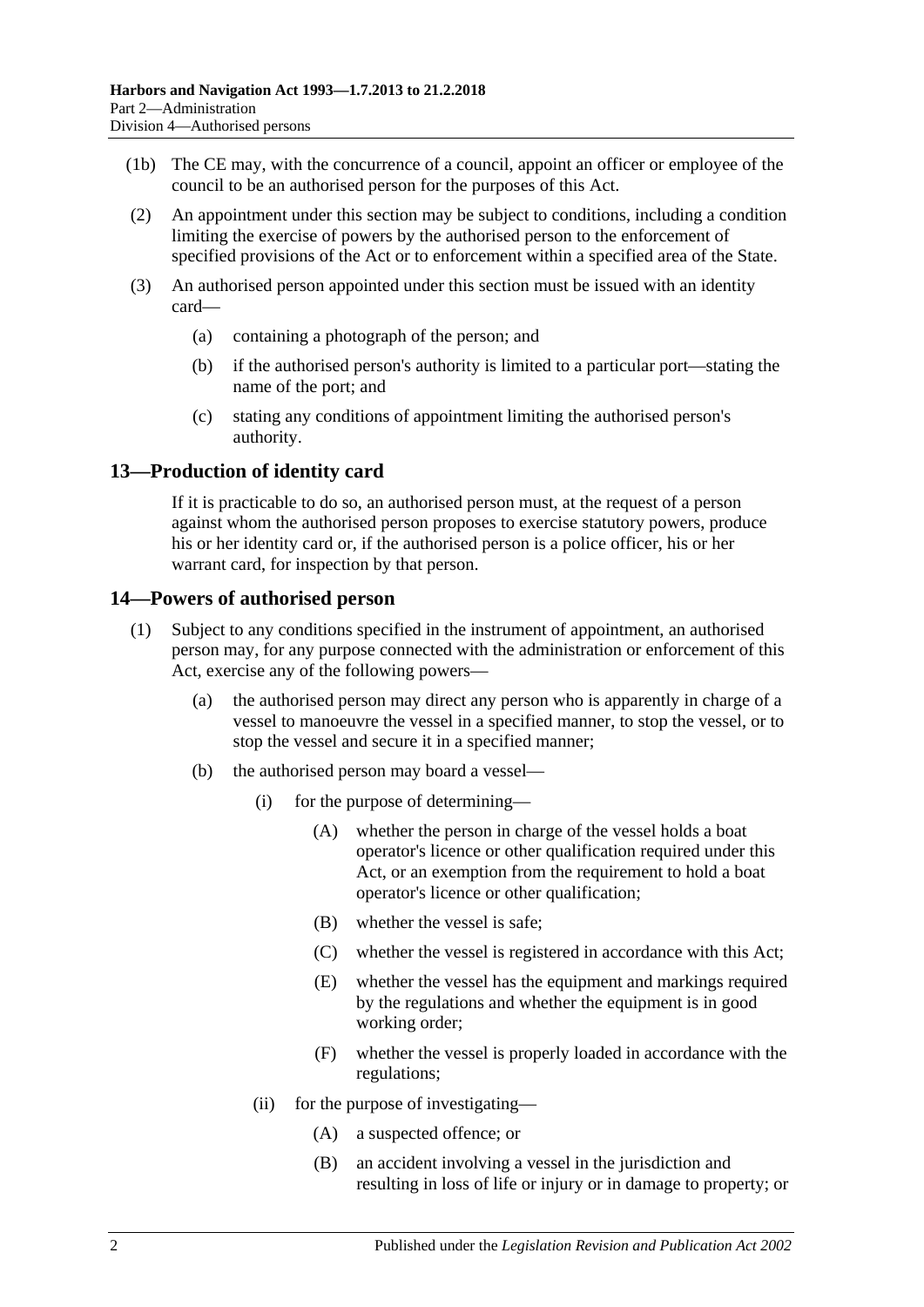- (C) any other matter having a proper connection with the administration of this Act;
- (iii) for the purpose of requiring a person who is operating the vessel or a member of the crew of the vessel who is, or ought to be, engaged in duties affecting the safe navigation of the vessel to submit to an alcotest or breath analysis;
- (c) the authorised person may require a person apparently acting in a position for which a boat operator's licence is required under this Act to produce, at a specified place and within a specified period, the boat operator's licence or evidence that the person is exempt from the requirement to hold a boat operator's licence;
- (d) the authorised person may require a person who is apparently in charge of a vessel to produce a certificate of registration in respect of the vessel;
- (e) the authorised person may require a person whom the authorised person reasonably suspects of having committed an offence against this Act or who is, in the authorised person's opinion, in a position to give evidence of the commission of such an offence, to state his or her name and address;
- (f) for the purposes of investigating—
	- (i) a suspected offence; or
	- (ii) an accident involving a vessel in the jurisdiction and resulting in loss of life or injury, or in damage to property; or
	- (iii) any other matter having a proper connection with the administration of this Act,

the authorised person may—

- (iv) require a person to answer questions relevant to the investigation; and
- (v) require a person to produce records or equipment that the authorised person reasonably suspects are relevant to the investigation; and
- (vi) may inspect the records or equipment, make copies of the records or their contents or test the equipment and, where reasonably necessary for those purposes, seize and retain the records or equipment.
- (1a) Subject to any conditions specified in the instrument of appointment, an authorised person may give expiation notices under the *[Expiation of Offences Act](http://www.legislation.sa.gov.au/index.aspx?action=legref&type=act&legtitle=Expiation%20of%20Offences%20Act%201996) 1996* for alleged offences against this Act.
- (2) A person who—
	- (a) without reasonable excuse, fails to obey a direction or requirement of an authorised person under this Act; or
	- (b) hinders or obstructs an authorised person in the exercise of powers under this Act,

is guilty of an offence.

Maximum penalty: \$1 250.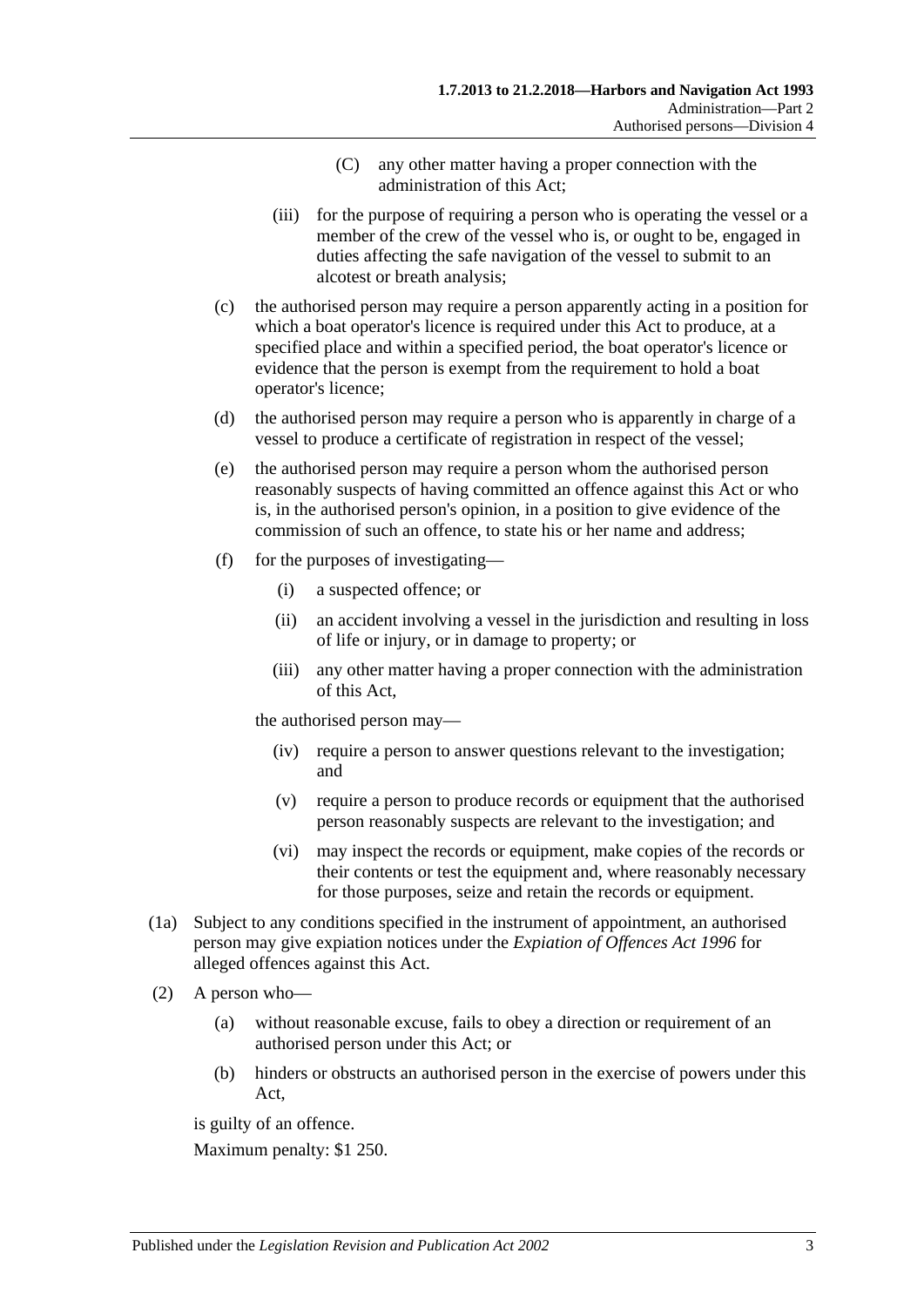# <span id="page-15-0"></span>**Division 5—Miscellaneous**

#### <span id="page-15-1"></span>**14A—Matters to be taken into account in relation to specially protected areas**

The Minister, the CE, an authorised person or any other person engaged in the administration of this Act must, if taking any action under this Act—

- (a) that is within the Adelaide Dolphin Sanctuary, or likely to have a direct impact on the Adelaide Dolphin Sanctuary—
	- (i) seek to further the objects and objectives of the *[Adelaide Dolphin](http://www.legislation.sa.gov.au/index.aspx?action=legref&type=act&legtitle=Adelaide%20Dolphin%20Sanctuary%20Act%202005)  [Sanctuary Act](http://www.legislation.sa.gov.au/index.aspx?action=legref&type=act&legtitle=Adelaide%20Dolphin%20Sanctuary%20Act%202005) 2005*; and
	- (ii) take into account the provisions of the Adelaide Dolphin Sanctuary Management Plan under the *[Adelaide Dolphin Sanctuary Act](http://www.legislation.sa.gov.au/index.aspx?action=legref&type=act&legtitle=Adelaide%20Dolphin%20Sanctuary%20Act%202005) 2005*, (insofar as may be relevant); or
- (b) that is within a marine park, or likely to have a direct impact on a marine park—
	- (i) seek to further the objects of the *[Marine Parks Act](http://www.legislation.sa.gov.au/index.aspx?action=legref&type=act&legtitle=Marine%20Parks%20Act%202007) 2007*; and
	- (ii) take into account the provisions of the management plan for the marine park under the *[Marine Parks Act](http://www.legislation.sa.gov.au/index.aspx?action=legref&type=act&legtitle=Marine%20Parks%20Act%202007) 2007* (insofar as may be relevant).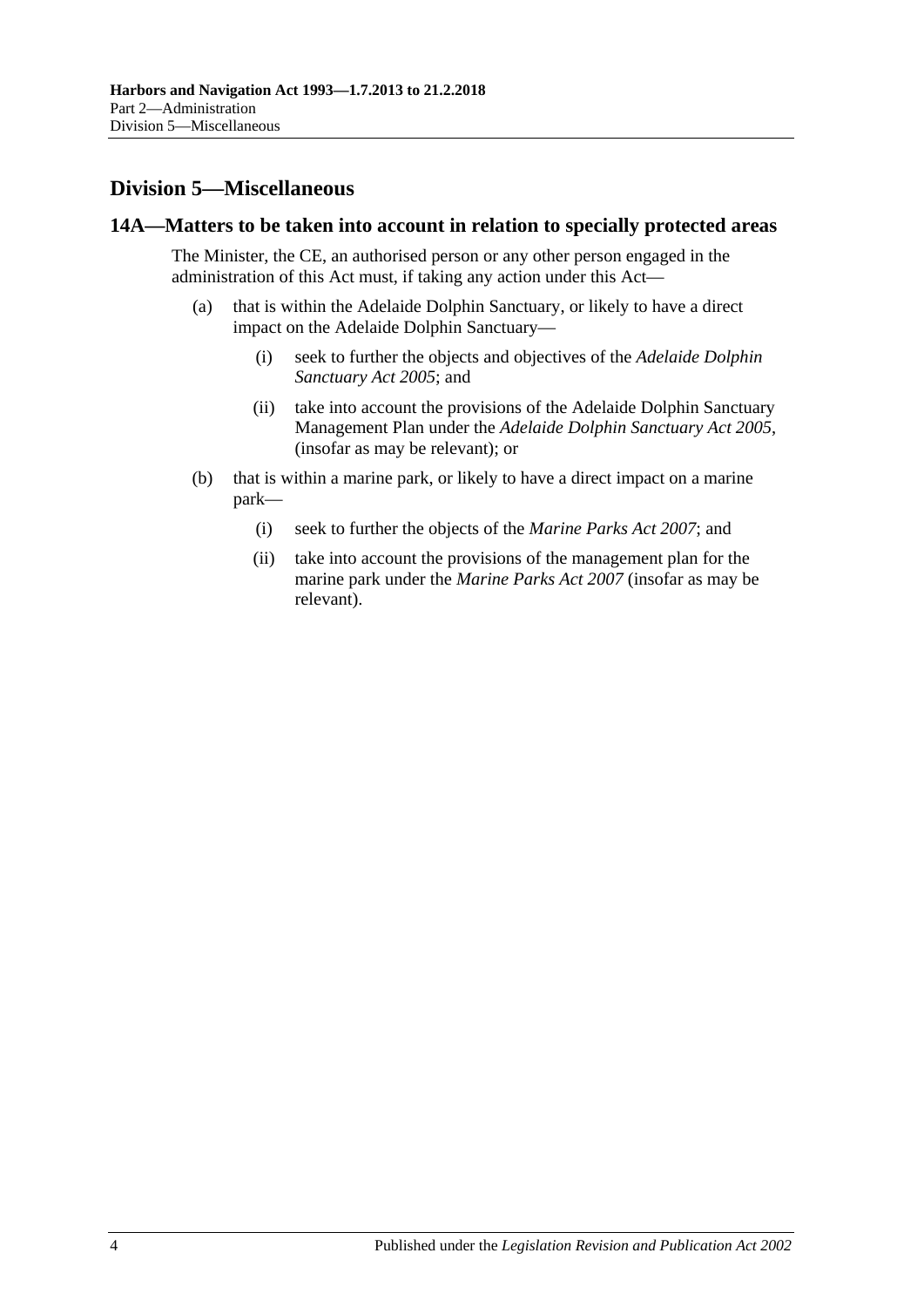# <span id="page-16-0"></span>**Part 3—Property**

# <span id="page-16-1"></span>**Division 1—Vesting of property**

# <span id="page-16-2"></span>**15—Property of Crown**

- (1) Subject to [subsection](#page-16-7) (2), the following property is vested in the Minister—
	- (a) all adjacent and subjacent land;
	- (b) all wharves, docks, jetties and other structures that are situated in a harbor;
	- (c) all wharves, docks, jetties and other structures situated outside a harbor but on adjacent or subjacent land;
	- (d) all navigational aids within the jurisdiction.
- <span id="page-16-7"></span>(2) The land that is vested in the Minister under this section is vested for an estate in fee simple but subject to any pre-existing registered interests in that land.
- (3) This section does not apply to—
	- (a) real or personal property vested in the Commonwealth, a council, or in private ownership at the commencement of this Act or subsequently transferred to the Commonwealth, a council or to private ownership; or
	- (b) land that forms part of a reserve under the *[National Parks and Wildlife](http://www.legislation.sa.gov.au/index.aspx?action=legref&type=act&legtitle=National%20Parks%20and%20Wildlife%20Act%201972)  Act [1972](http://www.legislation.sa.gov.au/index.aspx?action=legref&type=act&legtitle=National%20Parks%20and%20Wildlife%20Act%201972)*; or
	- (c) real or personal property excluded by regulation from the ambit of this section.
- (4) The *[Crown Lands Act](http://www.legislation.sa.gov.au/index.aspx?action=legref&type=act&legtitle=Crown%20Lands%20Act%201929) 1929* does not apply in relation to land vested in the Minister under this Act but the Crown may, with the concurrence of the Minister, exercise any other power that it has to grant a lease or licence over its land in relation to land vested in the Minister under this Act.

# <span id="page-16-3"></span>**Division 2—Acquisition of land**

# <span id="page-16-4"></span>**16—Acquisition of land**

- (1) The Minister may acquire land—
	- (a) for the purpose of establishing or improving a harbor or harbor facilities; or
	- (b) for the purposes of facilitating industrial or commercial development associated with or to be associated with a harbor.
- (2) The *[Land Acquisition Act](http://www.legislation.sa.gov.au/index.aspx?action=legref&type=act&legtitle=Land%20Acquisition%20Act%201969) 1969* applies to the acquisition of land under this section.

# <span id="page-16-5"></span>**Division 3—Resumption of land**

## <span id="page-16-6"></span>**17—Resumption**

The Governor may, by proclamation, resume land held by a council or other public authority as a reserve, street, road or for other public purposes—

(a) for the purpose of establishing or improving a harbor or harbor facilities; or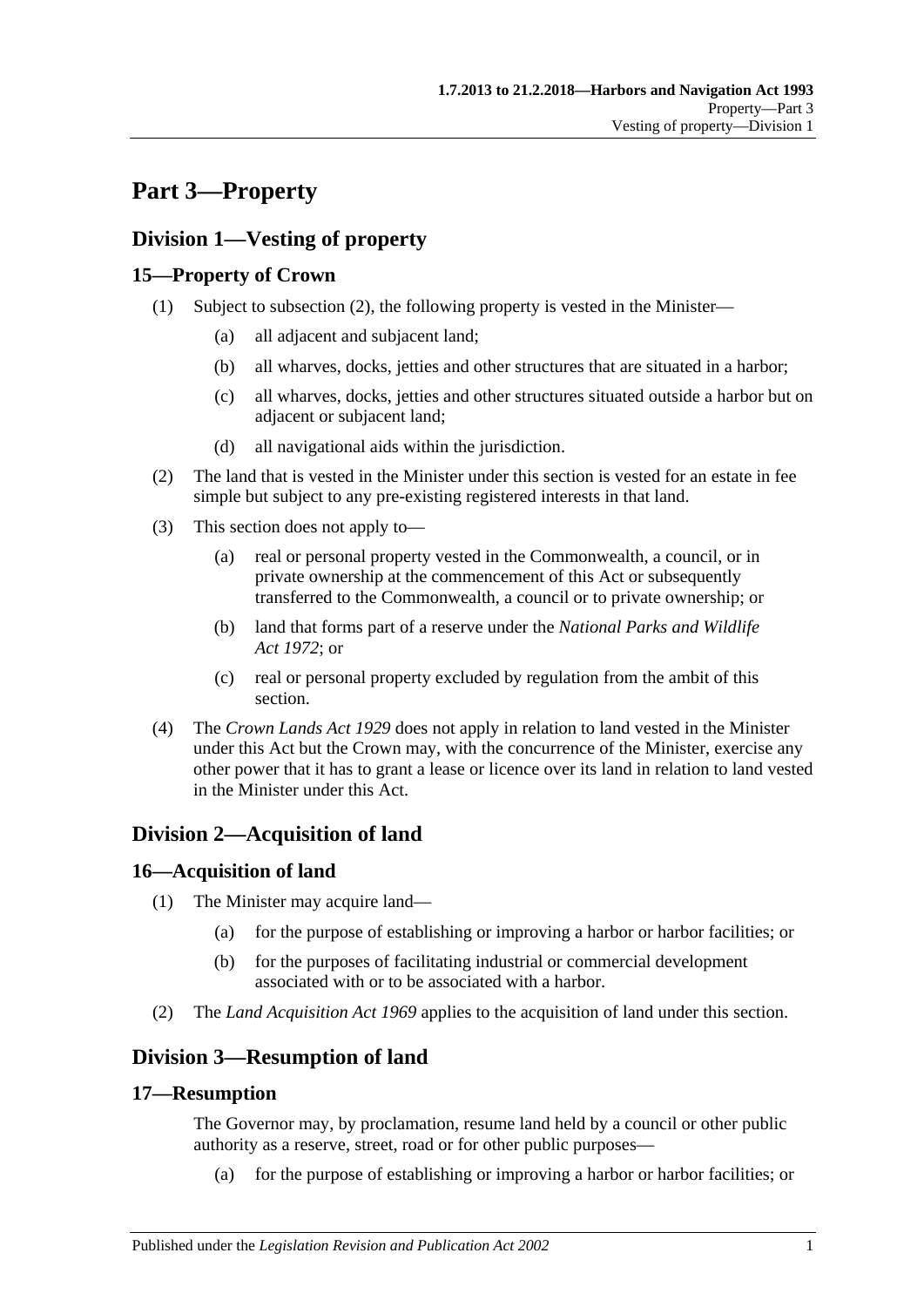(b) for the purposes of facilitating industrial or commercial development associated with or to be associated with a harbor.

# <span id="page-17-0"></span>**Division 4—Care, control and management of property**

### <span id="page-17-3"></span><span id="page-17-1"></span>**18—Care, control and management of property**

- (1) The Governor may, by proclamation, place any adjacent or subjacent land belonging to the Minister or any structure belonging to the Minister on adjacent or subjacent land, under the care, control and management of—
	- (a) any Minister of the Crown; or
	- (b) a council; or
	- (c) the Coast Protection Board; or
	- (d) any other authority or body.
- (2) A proclamation under [subsection](#page-17-3) (1)—
	- (a) may impose conditions in relation to the care, control and management of the land or structure to which it relates; and
	- (b) may be varied or revoked by a later proclamation.
- (3) A proclamation under [subsection](#page-17-3) (1) may not be made in relation to land, or a structure on land, that is within the area of a council unless the council has been consulted and given an opportunity to make representations on the matter.
- (4) Subject to any provision made by proclamation under this section, the care, control and management of adjacent and subjacent land, and of structures situated on adjacent or subjacent land (except land and structures in private ownership) are—
	- (a) if within the area of a council but not within a harbor—under the care, control and management of the council; and
	- (b) in any other case—under the care, control and management of the Minister.

#### <span id="page-17-2"></span>**18A—By-laws**

- (1) A council may, with the approval of the relevant authority, make by-laws that operate in relation to—
	- (a) a port or part of a port; or
	- (b) a harbor or part of a harbor; or
	- (c) adjacent or subjacent land that is neither within a port nor a harbor.
- (1a) The *relevant authority* is—
	- (a) for a port—the port operator; or
	- (b) in any other case—the Minister.
- (2) The *[Local Government Act](http://www.legislation.sa.gov.au/index.aspx?action=legref&type=act&legtitle=Local%20Government%20Act%201934) 1934* applies to by-laws made under this section as if—
	- (a) any part of the harbor or land in relation to which the by-laws operate that is not within the area of the council were within the area of the council; and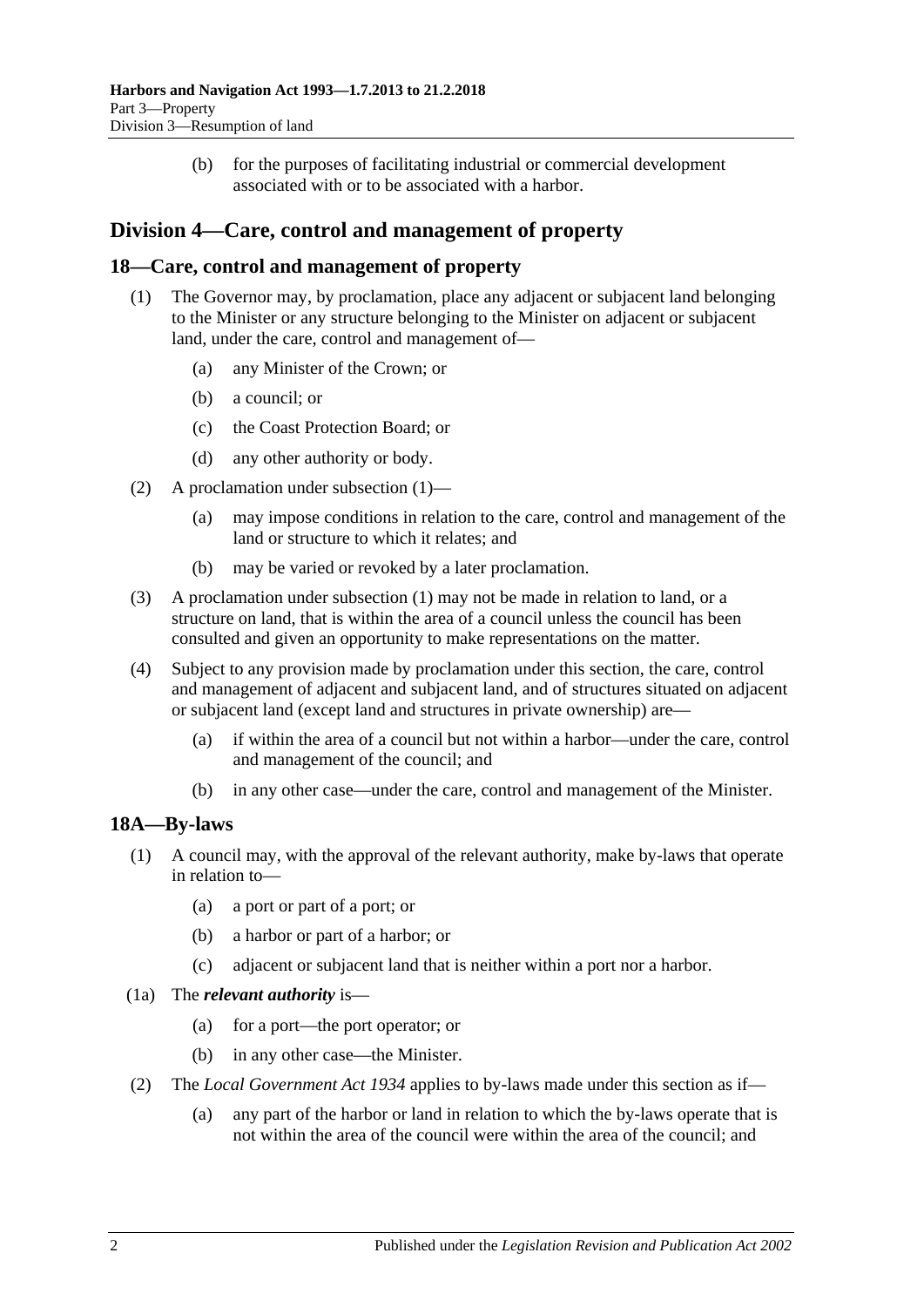- (b) any part of the harbor or land in relation to which the by-laws operate that is not under the care, control and management of the council were under the care, control and management of the council.
- <span id="page-18-6"></span>(3) The Governor may at any time, by notice in the Gazette, revoke by-laws made under this section.
- (4) The Minister must consult with the council concerned before by-laws are revoked under [subsection](#page-18-6) (3).

# <span id="page-18-0"></span>**Division 5—Dealings with property**

## <span id="page-18-1"></span>**19—Power to grant leases and licences over land**

- (1) The Minister may, on such terms and conditions as the Minister thinks fit, grant a lease of, a licence over, or other rights to occupy or use, land or a structure that is under the Minister's care, control and management under this Act.
- (2) The Minister may, on such terms and conditions as the Minister thinks fit, sell or otherwise dispose of land or a structure that is under the Minister's care, control and management under this Act.
- (3) An authority or body may, with the Minister's approval, grant a lease of, a licence over, or other rights to occupy or use, land or a structure under its care, control and management under this Act.

# <span id="page-18-2"></span>**Division 6—Rateability of land**

## <span id="page-18-3"></span>**20—Rateability of land**

- (1) Subject to [subsection](#page-18-7) (2), land vested in the Crown under this Act is not rateable under the *[Local Government Act](http://www.legislation.sa.gov.au/index.aspx?action=legref&type=act&legtitle=Local%20Government%20Act%201934) 1934*.
- <span id="page-18-7"></span>(2) If any such land (other than subjacent land in a port) is occupied under a lease or licence by some person other than the Crown or an instrumentality or agency of the Crown, that person is liable as occupier of the land to rates levied under the *[Local](http://www.legislation.sa.gov.au/index.aspx?action=legref&type=act&legtitle=Local%20Government%20Act%201934)  [Government Act](http://www.legislation.sa.gov.au/index.aspx?action=legref&type=act&legtitle=Local%20Government%20Act%201934) 1934*.

# <span id="page-18-4"></span>**Division 7—Damage to property**

## <span id="page-18-5"></span>**21—Liability for damage**

- (1) If property of the Crown or the Minister is damaged by a vessel, the owner of the vessel is liable to the Minister for the amount of the damage.
- (2) If property in private ownership consisting of harbor facilities or a navigational aid is damaged by a vessel, the owner of the vessel is liable to the owner of the property for the amount of the damage.
- (3) The liability may be enforced by action against the owner or by action against the vessel (or both).
- (4) This section creates a strict liability that exists irrespective of fault and irrespective of whether the vessel is under compulsory pilotage at the time the damage is caused.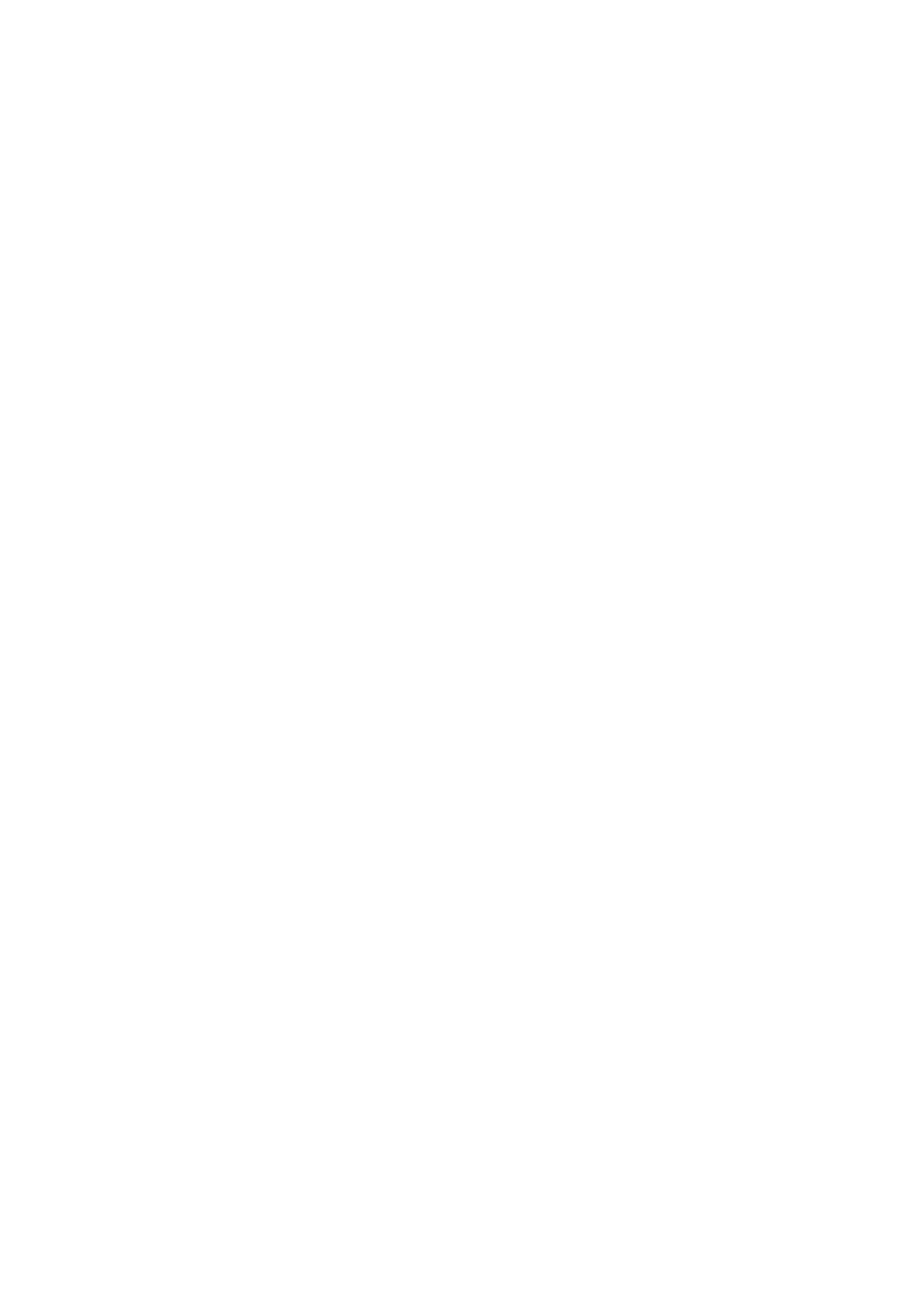# <span id="page-20-0"></span>**Part 4—General powers to protect navigation and to restrict use of waters**

# <span id="page-20-1"></span>**Division 1—Navigational aids**

# <span id="page-20-2"></span>**22—Control of navigational aids**

- (1) The Minister is entitled to possession and control of all navigational aids within the jurisdiction except those belonging to the Commonwealth.
- (2) The Minister may, on terms and conditions consistent with any relevant port operating agreement, delegate to a port operator control over a navigational aid situated in, or on the approach to, the port.
- (3) If a navigational aid existing at the commencement of this subsection is situated on land that was not then owned by the Minister, or is later disposed of, an easement over the land is created entitling the Minister—
	- (a) to maintain a navigational aid on the land; and
	- (b) to have such access to the land as may be necessary for operating, maintaining, repairing, replacing or removing the navigational aid.
- (4) If the Minister reasonably requires access to land for the purpose of operating, maintaining, repairing, replacing or removing a navigational aid on adjacent land or waters, an easement is created conferring on the Minister the rights of access reasonably necessary for those purposes.

## <span id="page-20-3"></span>**23—Establishment of navigational aids**

- (1) The Minister may establish and maintain such navigational aids as the Minister considers necessary or desirable for the safe navigation of vessels within the jurisdiction.
- <span id="page-20-5"></span>(2) The Minister may direct any person who carries on a business involving the mooring, loading or unloading of vessels to establish, maintain and operate navigational aids of a specified kind at specified places.
- (3) A person who fails, without reasonable excuse, to comply with a direction under [subsection](#page-20-5) (2) is guilty of an offence.

Maximum penalty: \$5 000.

# <span id="page-20-6"></span><span id="page-20-4"></span>**24—Interference with navigational aids**

(1) A person must not, without the Minister's permission, interfere with a navigational aid.

Maximum penalty: \$750.

- (2) For the purposes of [subsection](#page-20-6) (1), the mooring of a vessel to a navigational aid constitutes interference with the navigational aid.
- <span id="page-20-7"></span>(3) If the Minister is of the opinion that a particular light or signal might be confused with the light or signal produced by a navigational aid, the Minister may, by notice in writing to the person in charge of the device that produces the light or signal, require the person to take action specified in the notice to prevent the possibility of confusion.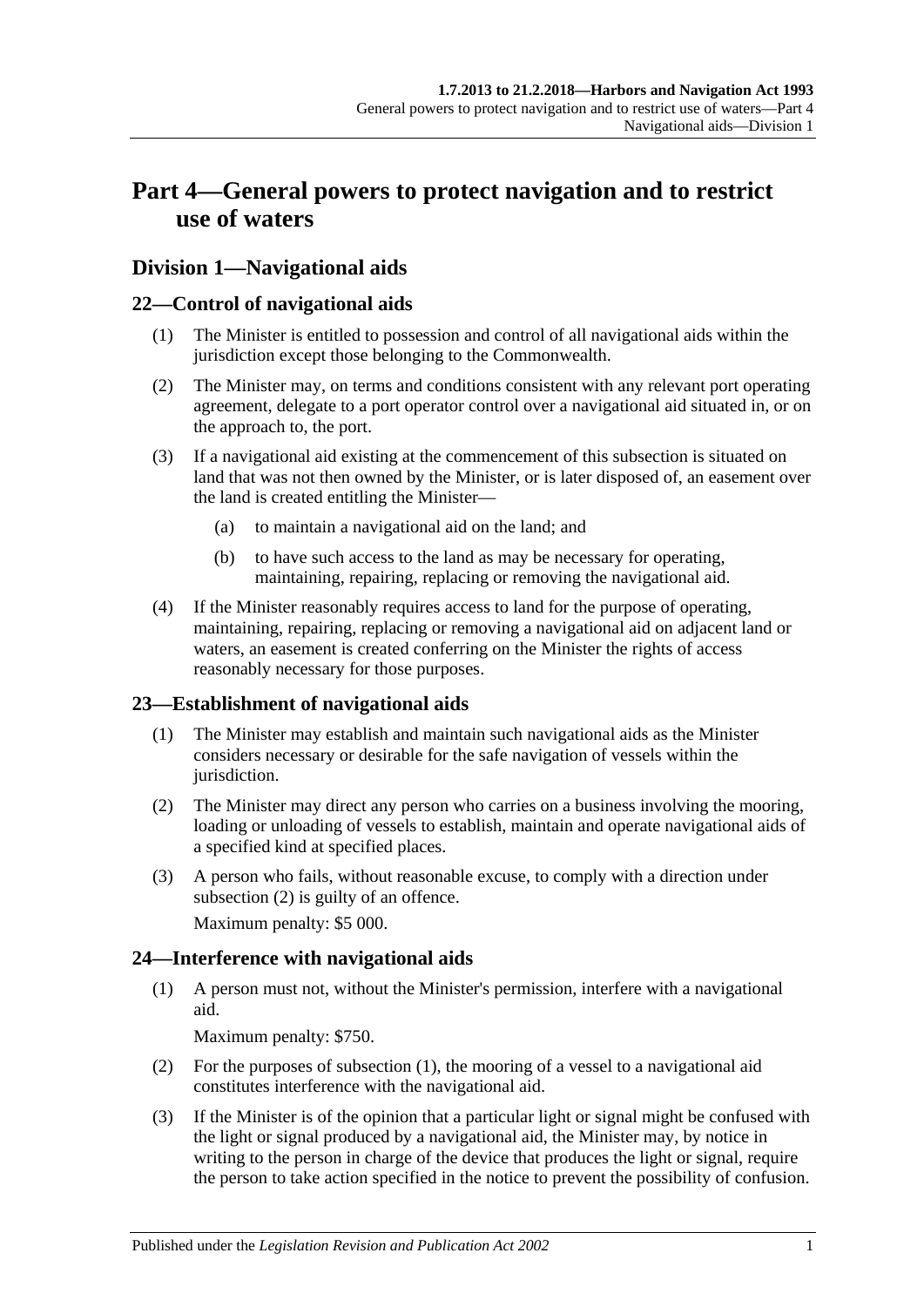- (4) If a person fails to comply with a requirement under [subsection](#page-20-7) (3) within the time allowed in the notice, the Minister may take the action specified in the notice and recover the cost of doing so from the person.
- (5) A person who fails, without reasonable excuse, to comply with a notice under [subsection](#page-20-7) (3) is guilty of an offence. Maximum penalty: \$750.

# <span id="page-21-0"></span>**Division 2—Clearance of wrecks**

# <span id="page-21-1"></span>**25—Clearance of wrecks etc**

- (1) The Minister may, by notice in writing, require the owner of any wreck within the jurisdiction to remove the wreck.
- (1a) A port operator may, by notice in writing, require the owner of any wreck within the port to remove the wreck.
- (2) If a person deposits any substance or thing within the jurisdiction so as to obstruct navigation, or to pollute waters, the Minister may, by notice in writing, require that person to take action specified in the notice to remove the substance or thing or to mitigate the consequences of the pollution.
- (2a) If a person deposits any substance or thing within a port so as to obstruct navigation, or to pollute waters, the port operator may, by notice in writing, require that person to take action specified in the notice to remove the substance or thing or to mitigate the consequences of the pollution.
- <span id="page-21-5"></span>(3) If a person fails to comply with a requirement under this section within the time allowed in the notice, the Minister or the port operator (as the case requires) may remove the wreck or take the action specified in the notice and recover the costs of doing so, as a debt, from the person in default.
- <span id="page-21-4"></span>(4) A person who fails without reasonable excuse to comply with a notice under this section is guilty of an offence.

Maximum penalty: \$5 000.

(5) A court by which a person is convicted of an offence against [subsection](#page-21-4) (4) may, on application by the Minister or the port operator (as the case requires), order the convicted person to reimburse costs reasonably incurred by the applicant in acting under [subsection](#page-21-5) (3) (to the extent those costs have not been already recovered).

# <span id="page-21-2"></span>**Division 3—Restrictions on use of waters**

# <span id="page-21-3"></span>**26—Licences for aquatic activities**

- (1) The CE may grant a licence entitling an organisation or person to use, in accordance with the terms and conditions of the licence, any waters within the jurisdiction for the purposes of an aquatic sport or activity or for any other purposes stated in the licence.
- (2) If the licence is to be granted in relation to waters within a port, the CE may only grant the licence with the consent of the port operator (but the operator's consent must not be unreasonably withheld).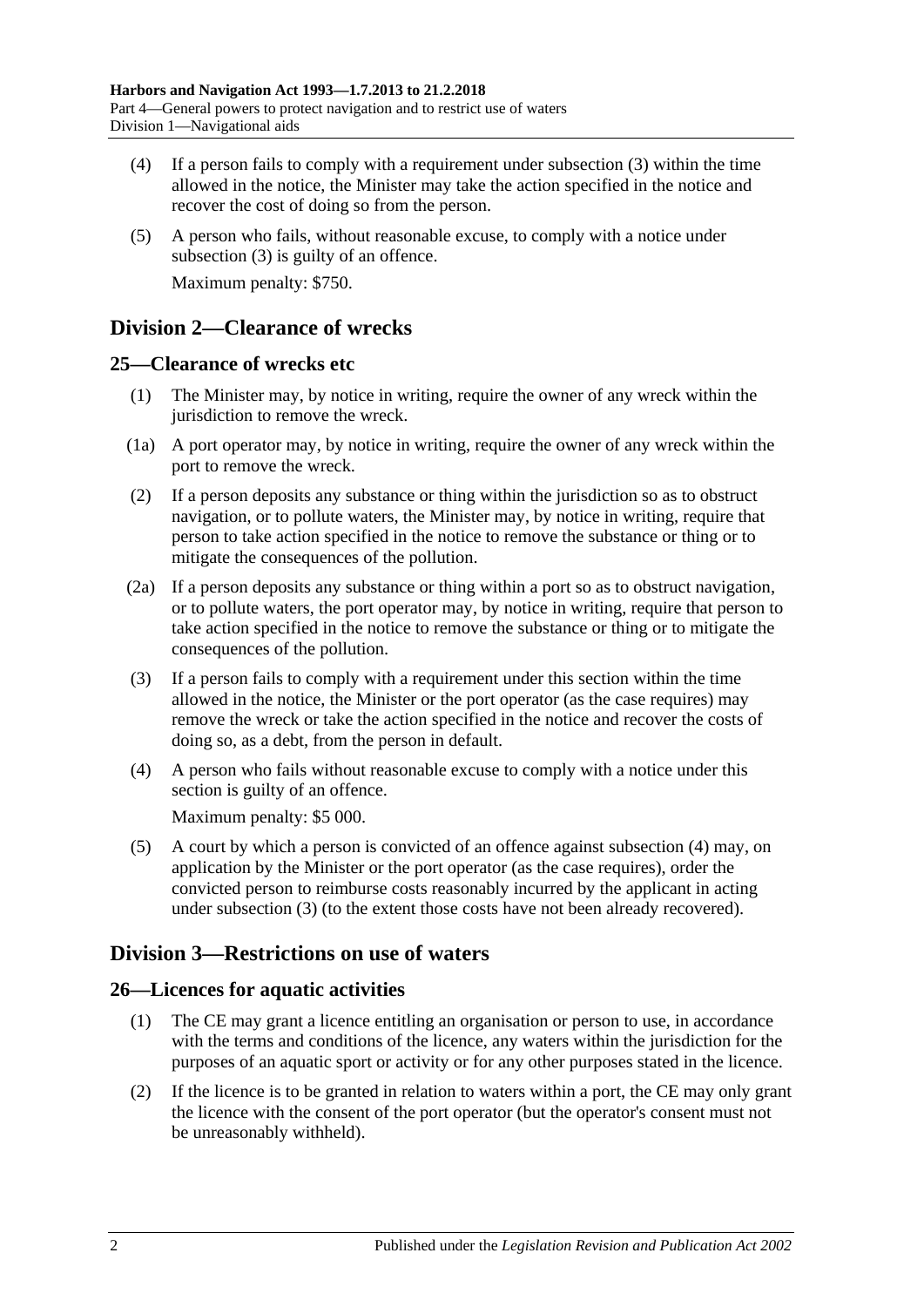- <span id="page-22-1"></span>(2a) If the licence is to be granted in relation to waters that form part of the River Murray, the CE must—
	- (a) consult with the Minister to whom the administration of the *[River Murray](http://www.legislation.sa.gov.au/index.aspx?action=legref&type=act&legtitle=River%20Murray%20Act%202003)  Act [2003](http://www.legislation.sa.gov.au/index.aspx?action=legref&type=act&legtitle=River%20Murray%20Act%202003)* is committed; and
	- (b) comply with the Minister's directions (if any) in relation to the issuing of the licence (including a direction that the licence not be granted, or that if it is to be granted, then the licence be subject to conditions specified by the Minister).
- <span id="page-22-2"></span>(2b) If the licence is to be granted in relation to waters that form part of—
	- (a) the Adelaide Dolphin Sanctuary—the CE must consult with and have regard to the views of the Minister to whom the administration of the *[Adelaide](http://www.legislation.sa.gov.au/index.aspx?action=legref&type=act&legtitle=Adelaide%20Dolphin%20Sanctuary%20Act%202005)  [Dolphin Sanctuary Act](http://www.legislation.sa.gov.au/index.aspx?action=legref&type=act&legtitle=Adelaide%20Dolphin%20Sanctuary%20Act%202005) 2005* is committed; or
	- (b) a marine park—the CE must consult with and have regard to the views of the Minister to whom the administration of the *[Marine Parks Act](http://www.legislation.sa.gov.au/index.aspx?action=legref&type=act&legtitle=Marine%20Parks%20Act%202007) 2007* is committed.
- (2c) The regulations may exclude specified categories of licence from the operation of [subsection](#page-22-1) (2a) or [\(2b\).](#page-22-2)
- (3) The licensee may be required by the terms and conditions of the licence to take specified action for the purposes of informing the public of the area of waters to which the licence relates and of the times the licensee is entitled to use of those waters in accordance with the licence.
- (4) A person who, without the consent of the licensee, intrudes into waters when the licensee has, under the licence, an exclusive right to use those waters is guilty of an offence.

```
Maximum penalty: $750<sup>1</sup>
```
Expiation fee: \$105.

- (5) The CE may revoke a licence granted under this section for a breach of a term or condition of the licence.
- (6) In this section—

*River Murray* has the same meaning as in the *[River Murray Act](http://www.legislation.sa.gov.au/index.aspx?action=legref&type=act&legtitle=River%20Murray%20Act%202003) 2003*.

**Note—**

1 By virtue of Act No. 17 of 2001 s 4 (see *Gazette 25.10.2001 p4686*) the maximum penalty for this offence was fixed at \$750 (no expiation fee) for 30 October 2001 only. Section 26 was substituted on 31 October 2001 by Act No. 81 of 2000 s 11 (see *Gazette 25.10.2001 p4687*).

## <span id="page-22-3"></span><span id="page-22-0"></span>**27—Restricted areas**

- (1) The Governor may, by regulation, regulate, restrict or prohibit—
	- (a) the entry of vessels or vessels of a specified class into specified waters within the jurisdiction; or
	- (b) the operation or use of vessels in specified waters within the jurisdiction; or
	- (c) aquatic activity or aquatic activity of a specified class in specified waters within the jurisdiction.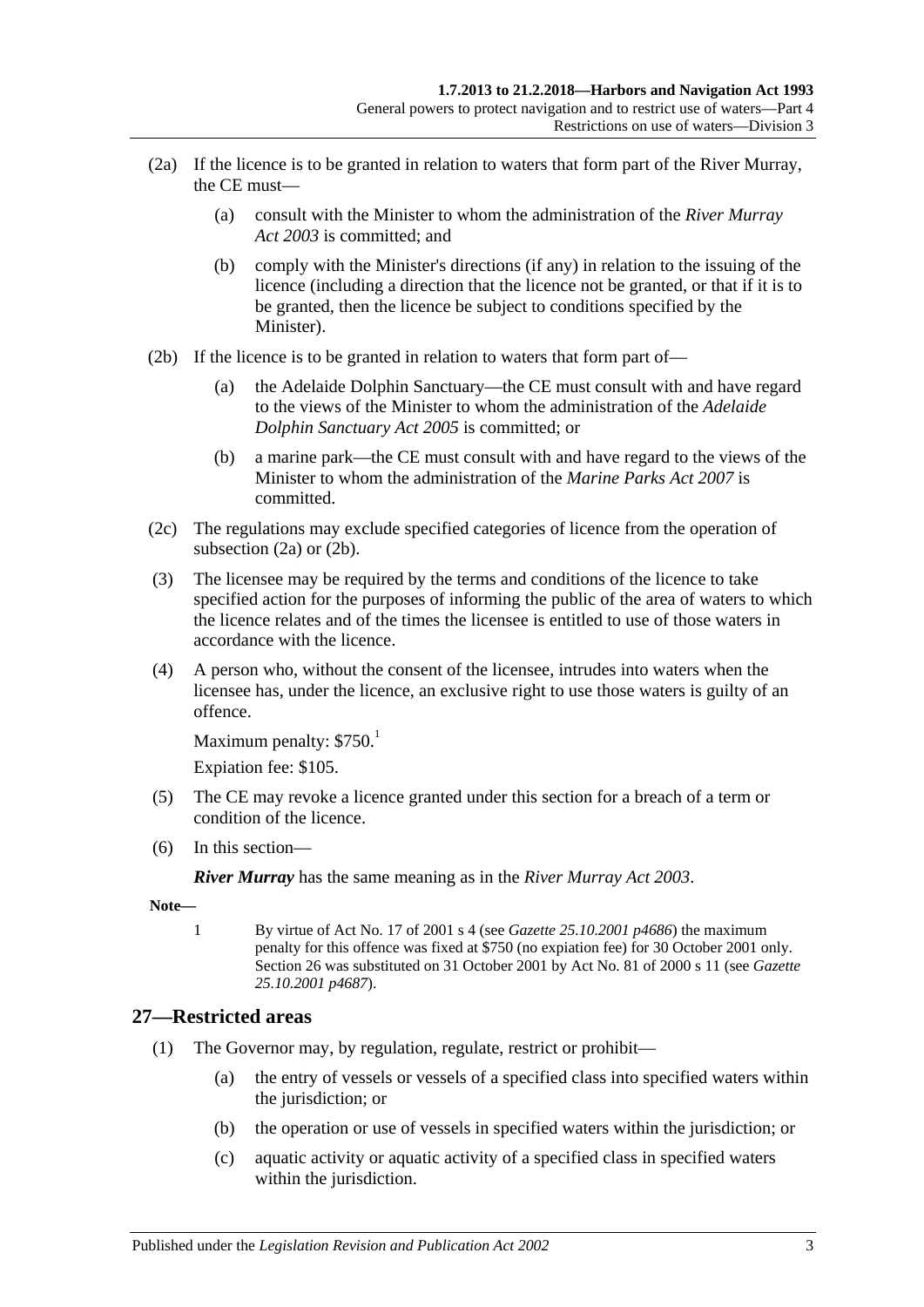- (1a) A regulation may only be made under [subsection](#page-22-3) (1) in relation to waters within a port with the consent of the port operator (but consent must not be unreasonably withheld).
- <span id="page-23-0"></span>(2) The Minister must take reasonable steps to inform the public of the nature of requirements of any regulation under this section and of the waters to which it applies by marking out the waters and erecting notices in the vicinity or by other appropriate means.
- (3) If a regulation is made under this section at the request of a port operator (other than the Minister) or a council, the Minister may recover costs incurred under [subsection](#page-23-0) (2) from the port operator or council as a debt.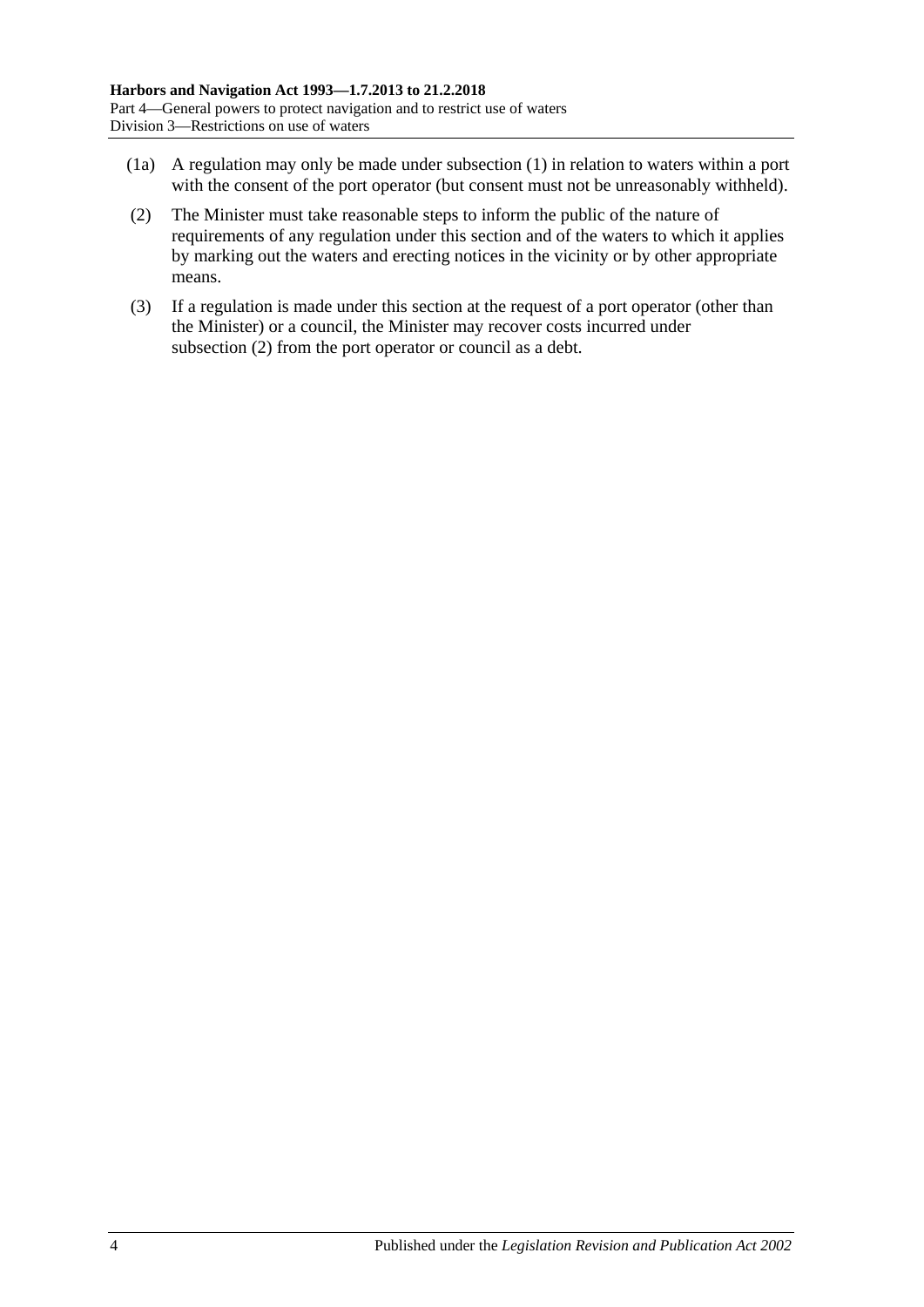# <span id="page-24-0"></span>**Part 5—Harbors and ports**

# <span id="page-24-1"></span>**Division 1—Control and management of harbors and ports**

## <span id="page-24-2"></span>**28—Control and management of harbors**

Subject to this Part, the Minister has the control and management of all harbors in the State.

## <span id="page-24-3"></span>**28A—Power to assign control and management of ports**

- (1) The Minister may, by agreement, confer on another (the *proprietor*) the right to carry on the business of operating a particular port.
- (2) The proprietor must then enter into an agreement (a *port operating agreement*) under which the Minister assigns the control and management of the port to the proprietor or a nominee of the proprietor unless—
	- (a) the Minister and the proprietor enter into an agreement under which the Minister is to continue to have the control and management of the port; or
	- (b) the proprietor has committed a serious breach of a port operating agreement and the Minister has cancelled or refused to renew the agreement on that ground.
- (3) If the Minister has the control and management of a port, the Minister may, subject to the terms of any agreement between the Minister and the proprietor, recover the costs of operating the port from the proprietor.

## <span id="page-24-4"></span>**28B—Port operating agreements**

- (1) A *port operating agreement* is an agreement providing for the control and management of the port to which the agreement relates by the person (the *port operator*) to whom the control and management of the port is assigned under the agreement.
- (2) A port operating agreement—
	- (a) must require the port operator to have appropriate resources (including appropriate contingency plans and trained staff and equipment to carry the plans into action) to deal with emergencies; and
	- (b) must require the port operator—
		- (i) to maintain the waters of the port to a specified navigable standard; and
		- (ii) to provide or maintain (or provide and maintain) navigational aids; and
		- (iii) to direct and control vessel movement in port waters; and
	- (c) may require the port operator to enter into and maintain in operation an agreement with the Royal Australian Navy about access to the port and port facilities by naval vessels; and
	- (d) may require the port operator to provide access to the port and port facilities for commercial fishing vessels on specified terms and conditions; and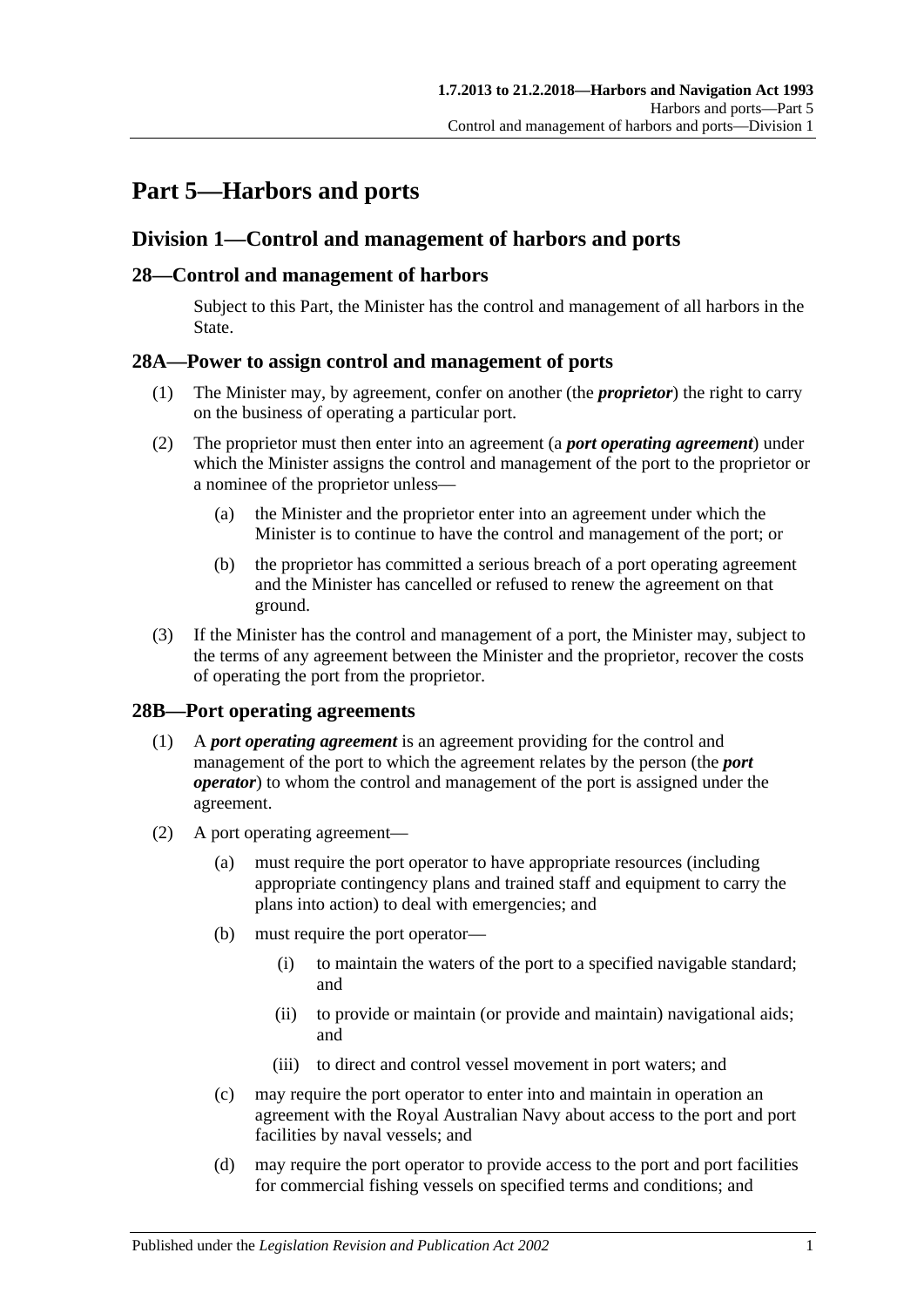- (e) may require the port operator to maintain and make available navigational charts and other information relating to the port; and
- (f) may regulate the performance of statutory powers by the port operator; and
- (g) may provide for the payment of an annual fee to the Minister (fixed by the Minister having regard to the cost of providing government supervision of the activities conducted under the agreement); and
- (h) may deal with any other matter relevant to the control and management of the port.

### <span id="page-25-0"></span>**28C—General responsibility of port operator**

(1) A port operator is responsible for the safe operation of the port.

#### <span id="page-25-1"></span>**28D—Variation of port operating agreement**

The Minister may, by agreement with the port operator, vary a port operating agreement.

#### <span id="page-25-2"></span>**28E—Agreements to be tabled in Parliament**

The Minister must, as soon as practicable after entering into a port operating agreement or an agreement for the variation of a port operating agreement, have copies of the agreement laid before both Houses of Parliament.

#### <span id="page-25-3"></span>**28F—Power to deal with non-compliance**

- (1) The Minister may take disciplinary action against a port operator for non-compliance with a port operating agreement or this Act.
- (2) The disciplinary action may consist of—
	- (a) a reprimand; or
	- (b) a fine not exceeding a limit fixed in the port operating agreement; or
	- (c) cancellation of the port operating agreement.
- (3) Before the Minister takes disciplinary action against a port operator under this section, the Minister must give written notice to the port operator—
	- (a) specifying the non-compliance; and
	- (b) stating the disciplinary action the Minister proposes to take in respect of the non-compliance; and
	- (c) allowing the port operator a reasonable opportunity to make written representations.
- (4) After considering the port operator's representations, the Minister may—
	- (a) refrain from taking disciplinary action; or
	- (b) by written notice to the port operator—
		- (i) administer a reprimand; or
		- (ii) impose a fine (to be recoverable as a debt due to the Crown) of an amount stated in the earlier notice or of a lesser amount; or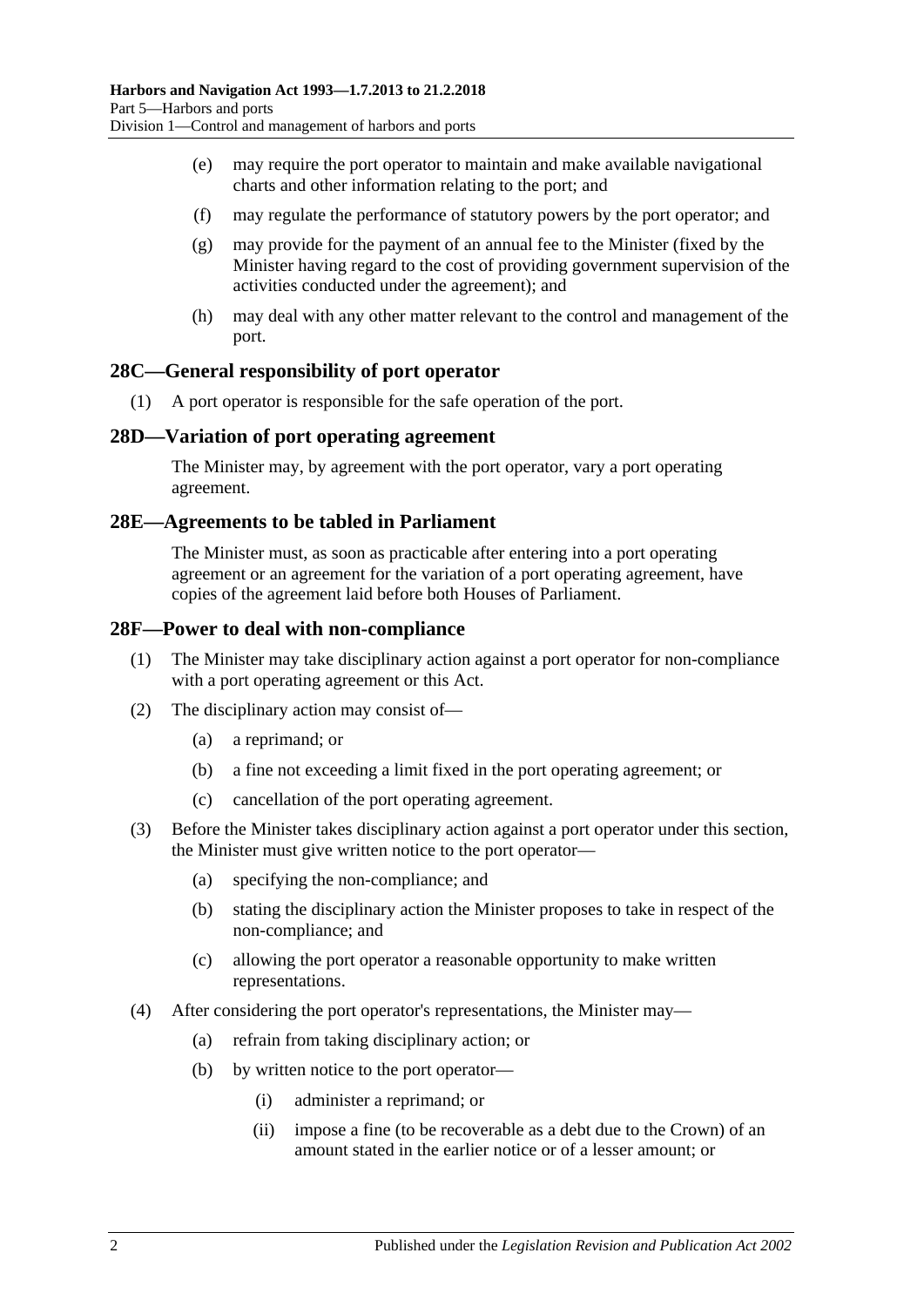- (iii) if cancellation of the port operating agreement was proposed in the earlier notice—
	- (A) impose a fine not exceeding the maximum permissible under the port operating agreement; or
	- (B) cancel the port operating agreement.
- (5) A port operator may appeal to the Court of Marine Enquiry against the disciplinary action.
- (6) On an appeal, the Court may—
	- (a) confirm, vary or reverse the Minister's decision; and
	- (b) make any consequential or ancillary order the Court thinks fit.
- (7) The port operating agreement may contain provisions governing the exercise of the Minister's powers under this section.

#### <span id="page-26-2"></span><span id="page-26-0"></span>**28G—Power to appoint manager**

- $(1)$  If—
	- (a) a port operator is seriously in breach of its obligations under a port operating agreement; or
	- (b) a port operating agreement is cancelled or expires without renewal,

the Minister may appoint an official manager to operate the port.

- <span id="page-26-3"></span>(2) If a port operator—
	- (a) becomes insolvent within the meaning of Part 7.10 of the *Corporations Law*; or
	- (b) goes into liquidation,

the Minister may appoint an official manager to operate the port.

- (3) An appointment under [subsection](#page-26-2) (1) or [\(2\)](#page-26-3) may be terminated at any time by the Minister.
- (4) The port operating agreement may contain provisions governing the exercise of the Minister's powers under this section.

#### <span id="page-26-4"></span><span id="page-26-1"></span>**28H—Powers of the manager**

- (1) The official manager—
	- (a) is to assume the control and management of the port; and
	- (b) is entitled to possession and control of property of the port operator (or former port operator)—
		- (i) used for the purpose of operating the port; and
		- (ii) defined in the port operating agreement as property subject to the application of this paragraph; and
	- (c) is, while the appointment continues in force, taken to be the port operator.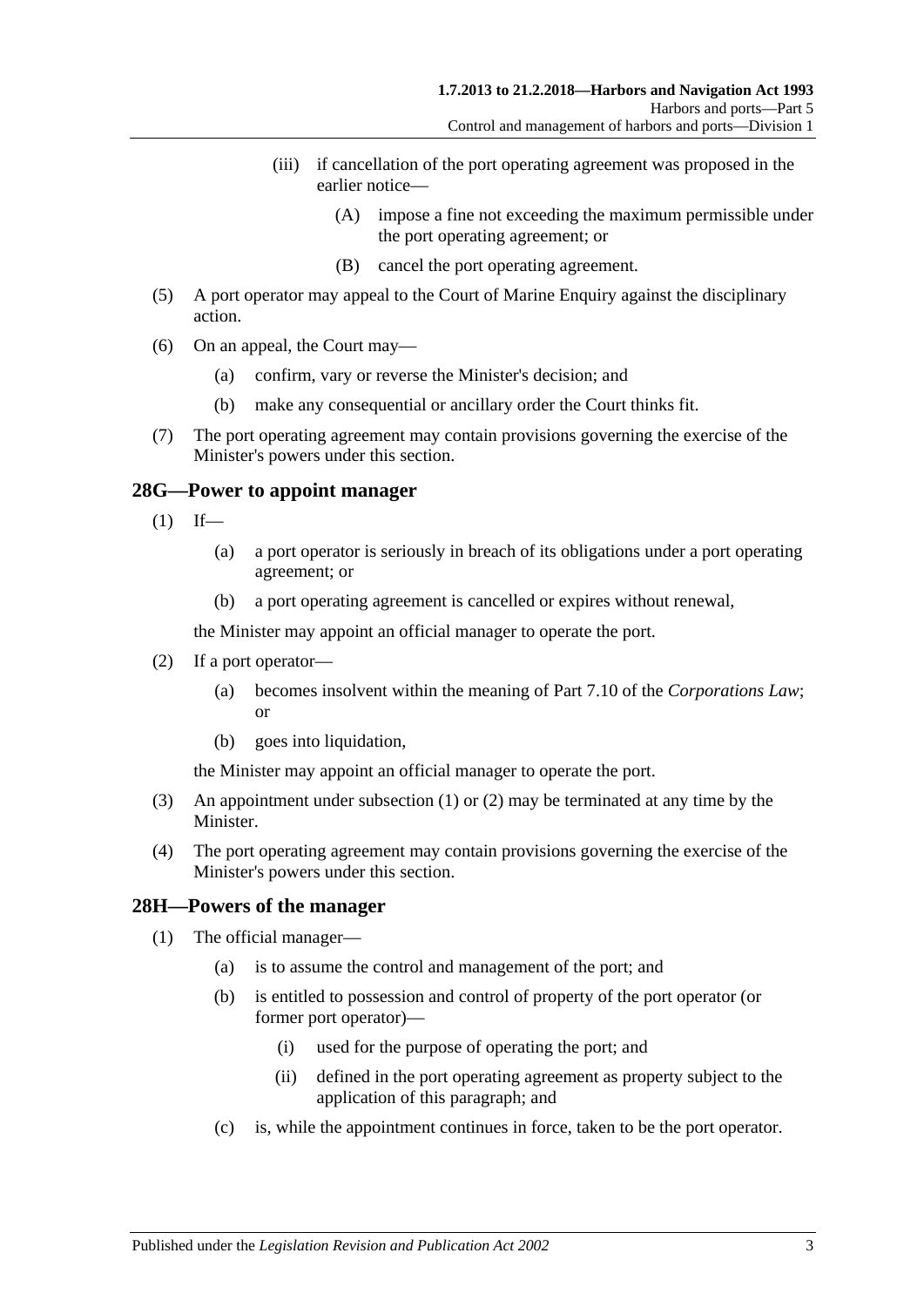- <span id="page-27-5"></span>(2) Any proceeds of the business while under official management are to be applied as follows:
	- (a) first, the proceeds are to be applied towards the costs of official management (including the official manager's remuneration); and
	- (b) secondly, a reasonable rental for the property over which the manager has assumed control is to be paid out of the proceeds while the property remains in the manager's possession; and
	- (c) thirdly, any remaining balance is to be paid into the Consolidated Account.
- (3) A port operating agreement may exclude or modify the provisions of [subsection](#page-26-4) (1) or [\(2\).](#page-27-5)
- (4) The regulations may confer powers and impose duties on official managers and regulate official management in other ways.

# <span id="page-27-0"></span>**Division 2—Port management officers**

#### <span id="page-27-1"></span>**29—Port management officers**

- (1) A port operator may appoint officers or employees of the operator to be port management officers.
- (2) The port operator must issue to each port management officer appointed by it an identity card—
	- (a) containing a photograph of the officer; and
	- (b) stating the name of the port for which the officer is appointed; and
	- (c) stating any conditions of appointment limiting the officer's authority.
- (3) A port management officer must, at the request of any person in relation to whom the officer is exercising or about to exercise powers under this Act, produce his or her identity card for inspection by that person.

# <span id="page-27-2"></span>**Division 2A—Operational powers**

#### <span id="page-27-3"></span>**29A—Interpretation**

In this Division—

*authorised officer* means—

- (a) in relation to a port—a port management officer;
- (b) in relation to a harbor that is not a port, or a part of a harbor that is not within a port—an authorised person.

#### <span id="page-27-4"></span>**29B—Power of direction**

- (1) An authorised officer may give a direction (orally, by signal, radio communication, or in any other appropriate manner) to a person in charge, or apparently in charge, of a vessel in or in the vicinity of a harbor or a port.
- (2) A direction may, for example—
	- (a) require that vessels proceed to load or unload in a particular order; or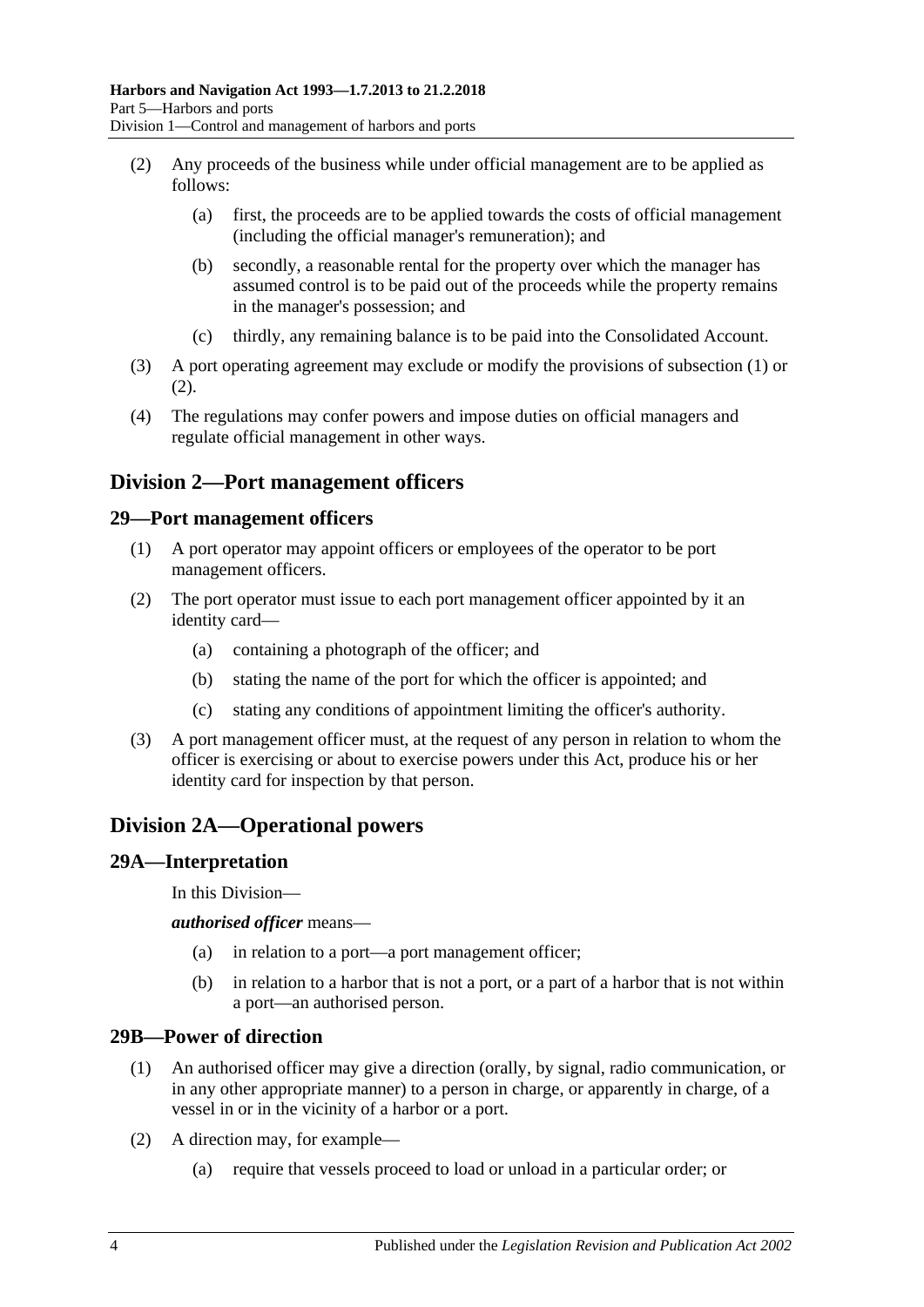- (b) require that a vessel be moored or anchored in a particular position; or
- (c) require that a vessel be secured in a particular way; or
- (d) require that a vessel be moved from a particular area or position; or
- (e) require the production of documents relating to the navigation, operation, pilotage, use or loading of the vessel.
- (3) A person who fails, without reasonable excuse, to comply with a direction under this section is guilty of an offence.

Maximum penalty: \$5 000.

#### <span id="page-28-4"></span><span id="page-28-0"></span>**29C—Power to board vessel**

- (1) A person in charge of a vessel in a harbor or port must, at the request of an authorised officer, permit the officer—
	- (a) to board the vessel; and
	- (b) to inspect the vessel and its cargo; and
	- (c) to carry out on the vessel any investigation necessary to ensure that the vessel and the business in the course of which the vessel is being used is being operated lawfully.
- <span id="page-28-5"></span>(2) If there is no-one on board a vessel to whom a request may be given under [subsection](#page-28-4) (1), the authorised officer may board the vessel and cause the vessel to be moved as the officer thinks fit.
- (3) Any costs incurred by an authorised officer under [subsection](#page-28-5) (2) are recoverable as a debt from the owner of the vessel.
- (4) A person who fails to comply with a request under this section is guilty of an offence. Maximum penalty: \$5 000.

## <span id="page-28-1"></span>**Division 3—Harbor improvement work**

#### <span id="page-28-6"></span><span id="page-28-2"></span>**30—Dredging or other similar work**

- (1) The Minister or a port operator may carry out dredging or other work to deepen, extend or clear a harbor or port.
- (2) If the owner of a wharf benefits from work carried out by the Minister under [subsection](#page-28-6) (1), the Minister may recover a reasonable proportion of the cost of the work from that owner.
- (3) The proportion of the cost to be recovered is to be determined by agreement between the Minister and the owner or, in default of agreement, by an arbitrator appointed under the *[Commercial Arbitration Act](http://www.legislation.sa.gov.au/index.aspx?action=legref&type=act&legtitle=Commercial%20Arbitration%20Act%201986) 1986*.

## <span id="page-28-3"></span>**30A—Development of harbors and maritime facilities**

- (1) The Minister or a port operator may carry out work of any kind for the development or improvement of a harbor or port.
- (2) The Minister or port operator may, for example, establish facilities for—
	- (a) the anchorage or mooring of vessels;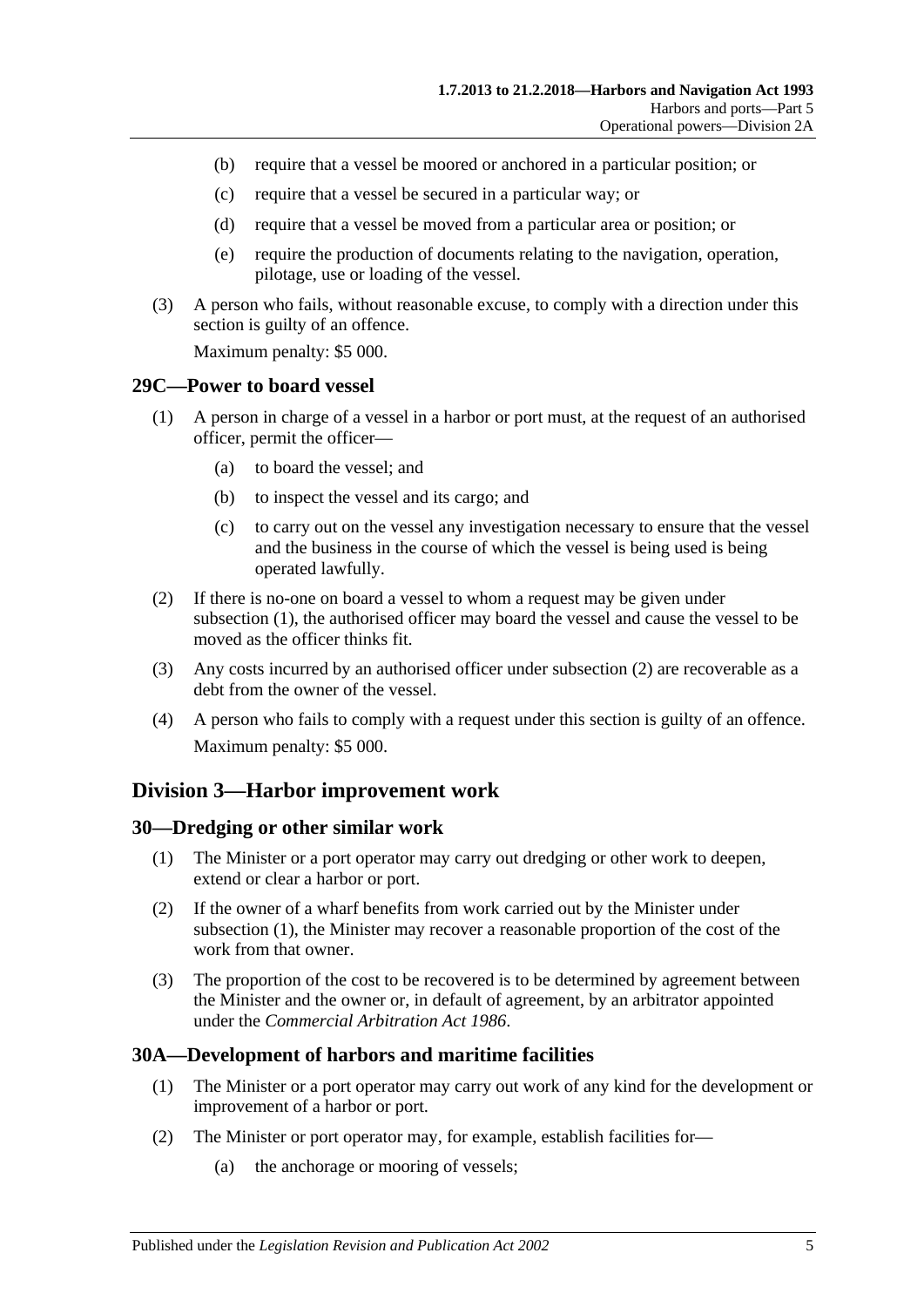- (b) the maintenance and repair of vessels;
- (c) the loading and unloading of passengers or goods;
- (d) the storage of goods;
- (e) facilitating industrial or commercial development associated with or to be associated with a harbor or port;
- (f) sporting or recreational purposes.
- (3) A port operator—
	- (a) must establish and maintain facilities and equipment for the safety of life and property in the port as required under a port operating agreement; and
	- (b) may establish and maintain other facilities and equipment for the safety of life and property.

### <span id="page-29-0"></span>**30B—Application of** *Development Act 1993*

The powers conferred by this Division are subject to the *[Development Act](http://www.legislation.sa.gov.au/index.aspx?action=legref&type=act&legtitle=Development%20Act%201993) 1993*.

## <span id="page-29-1"></span>**Division 4—Harbor charges etc**

#### <span id="page-29-2"></span>**31—Power to fix charges**

- (1) Subject to any relevant law or determination, the Minister may fix charges—
	- (a) for the use of facilities provided by the Minister for—
		- (i) the mooring of vessels;
		- (ii) the loading or unloading of passengers or goods;
		- (iii) the storage of goods;
		- (iv) the safe navigation of vessels;
		- (v) any other purpose; or
	- (b) for the entry of vessels into waters under the Minister's control and management; or
	- (c) for services provided by the Minister.
- (2) The Minister may fix default charges to be paid if a charge fixed under this section is not paid within a specified period.
- (3) The Minister must publish Schedules of the charges and default charges fixed under this section.

#### <span id="page-29-3"></span>**31A—Power to waive or reduce charges**

The Minister may waive or reduce a charge (or default charge), or extend the time for payment of a charge (or default charge), as the Minister thinks fit.

#### <span id="page-29-4"></span>**31B—Charges in respect of goods**

(1) A charge (or default charge) payable under this Division in respect of the unloading or storage of goods is recoverable as a debt from the consignor or consignee of the goods.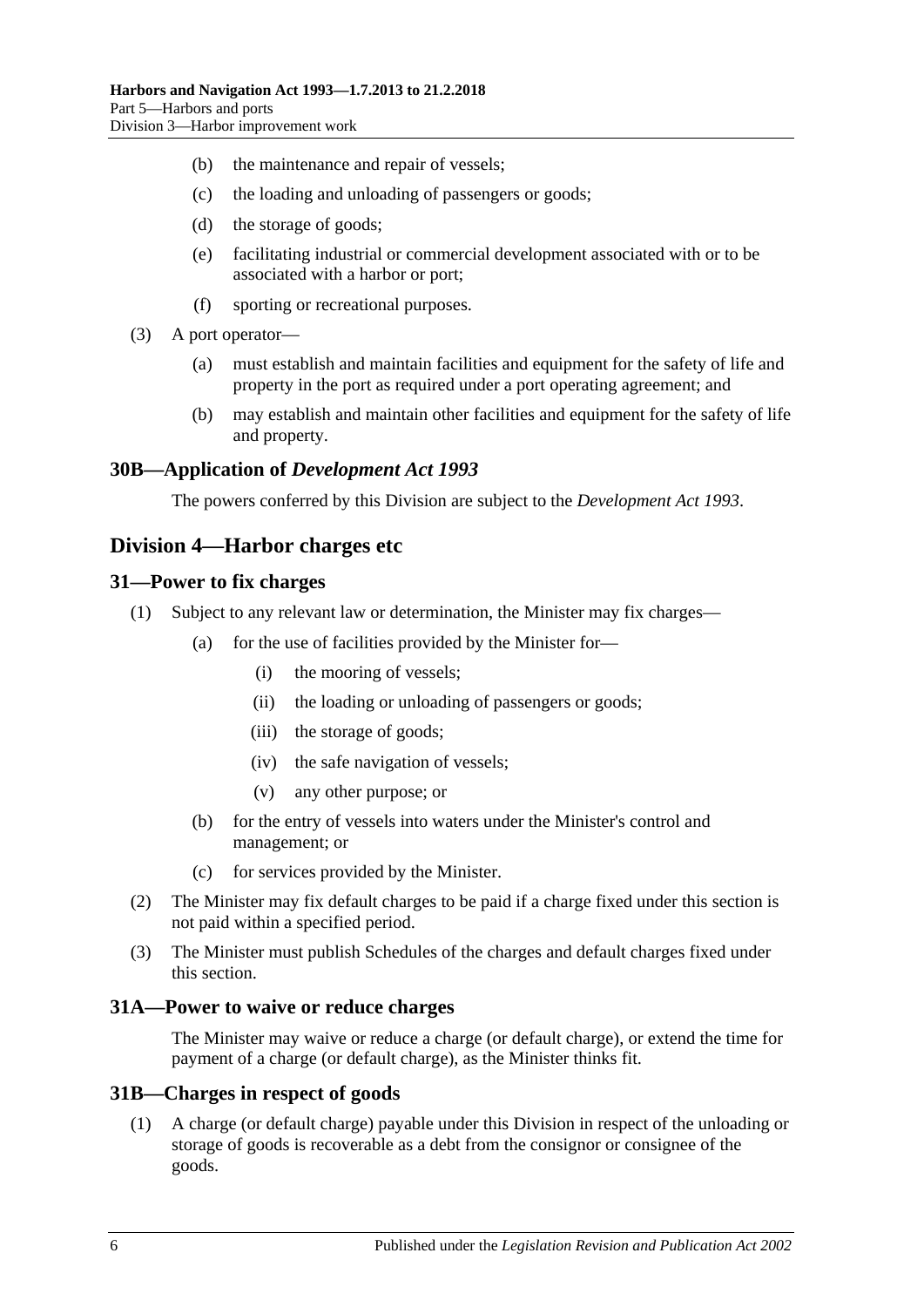- (2) The Minister may retain possession of goods until the appropriate charge is paid.
- (3) If the charge is not paid within 60 days after the goods are unloaded, the Minister may, after giving notice in writing to the consignee of the goods, sell the goods and retain the charge (together with any default charges and the costs of conducting the sale) from the proceeds of sale.

## <span id="page-30-0"></span>**31C—Charges in respect of vessels**

- (1) If a charge to which the Minister is entitled in respect of a vessel is not paid by the date payment falls due, an authorised person may, at the Minister's direction, arrest the vessel and take it into the Minister's custody.
- (2) If the charge remains unpaid 60 days after the vessel is taken into the Minister's custody, the Minister may, after giving notice to the owner of the vessel, sell the vessel and retain the charge (together with any default charges and the costs of conducting the sale) from the proceeds of sale.

## <span id="page-30-2"></span><span id="page-30-1"></span>**31D—Power to prevent use of harbor or port facilities**

- (1) If a person is in default in the payment of a charge (or default charge) payable under this Division, the Minister may, by written notice given to the person in default, prohibit the person from using harbor or port facilities provided by the Crown until the charge has been paid.
- (2) A person must not use facilities in contravention of a prohibition imposed under [subsection](#page-30-2)  $(1)$ .

Maximum penalty: \$5 000.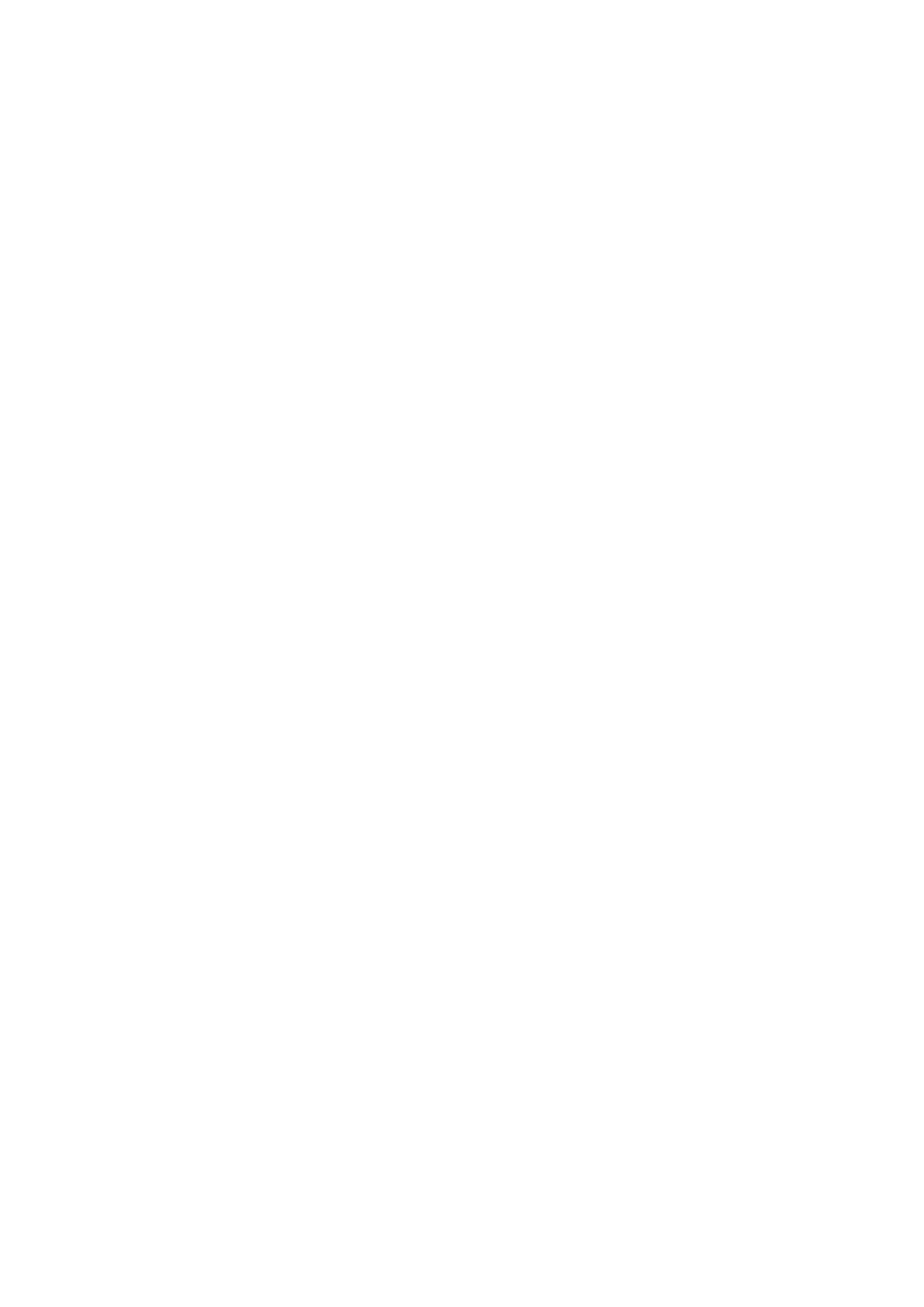# <span id="page-32-0"></span>**Part 5A—Pilotage**

### <span id="page-32-1"></span>**33—Licensing of pilots**

- (1) The CE may license persons qualified in accordance with the regulations as pilots.
- (1a) A licence remains in force for the period specified in the regulations and may be renewed in accordance with the regulations.
- (2) A licence may be granted under this section on such conditions as the CE thinks fit.
- (3) The CE may, by notice in writing to the holder of a licence under this Part, vary or revoke a condition of the licence.
- (4) A person who holds a licence under this Part must not contravene or fail to comply with a condition of the licence.

Maximum penalty: \$5 000.

- (5) The CE may, by notice in writing to a licensed pilot, cancel the licence if satisfied that the pilot—
	- (a) has been guilty of incompetence or breach of duty; or
	- (b) has breached a condition of licence; or
	- (c) has suffered mental or physical incapacity rendering the pilot incapable of satisfactorily performing the duties of a pilot.
- (6) On cancellation of a licence under this section, the former licensee must return the licence to the CE.

Maximum penalty: \$750.

#### <span id="page-32-2"></span>**34—Pilotage exemption certificate**

- (1) The CE may issue a pilotage exemption certificate to the master of a vessel in accordance with the regulations.
- (1a) A pilotage exemption certificate remains in force for the period specified in the regulations and may be renewed in accordance with the regulations.
- (2) A pilotage exemption certificate may be granted on such conditions as the CE thinks fit.
- (3) The CE may, by notice in writing to the holder of a pilotage exemption certificate under this Part, vary or revoke a condition of the certificate.
- (4) A person who holds a pilotage exemption certificate under this Part must not contravene or fail to comply with a condition of the certificate. Maximum penalty: \$5 000.
- (4a) A pilotage exemption certificate lapses if the holder does not continue to have the periodic experience in the navigation of vessels required by the regulations.
- (5) The CE may, by notice in writing to the holder of a pilotage exemption certificate, cancel the certificate if there are, in the CE's opinion, proper reasons for doing so.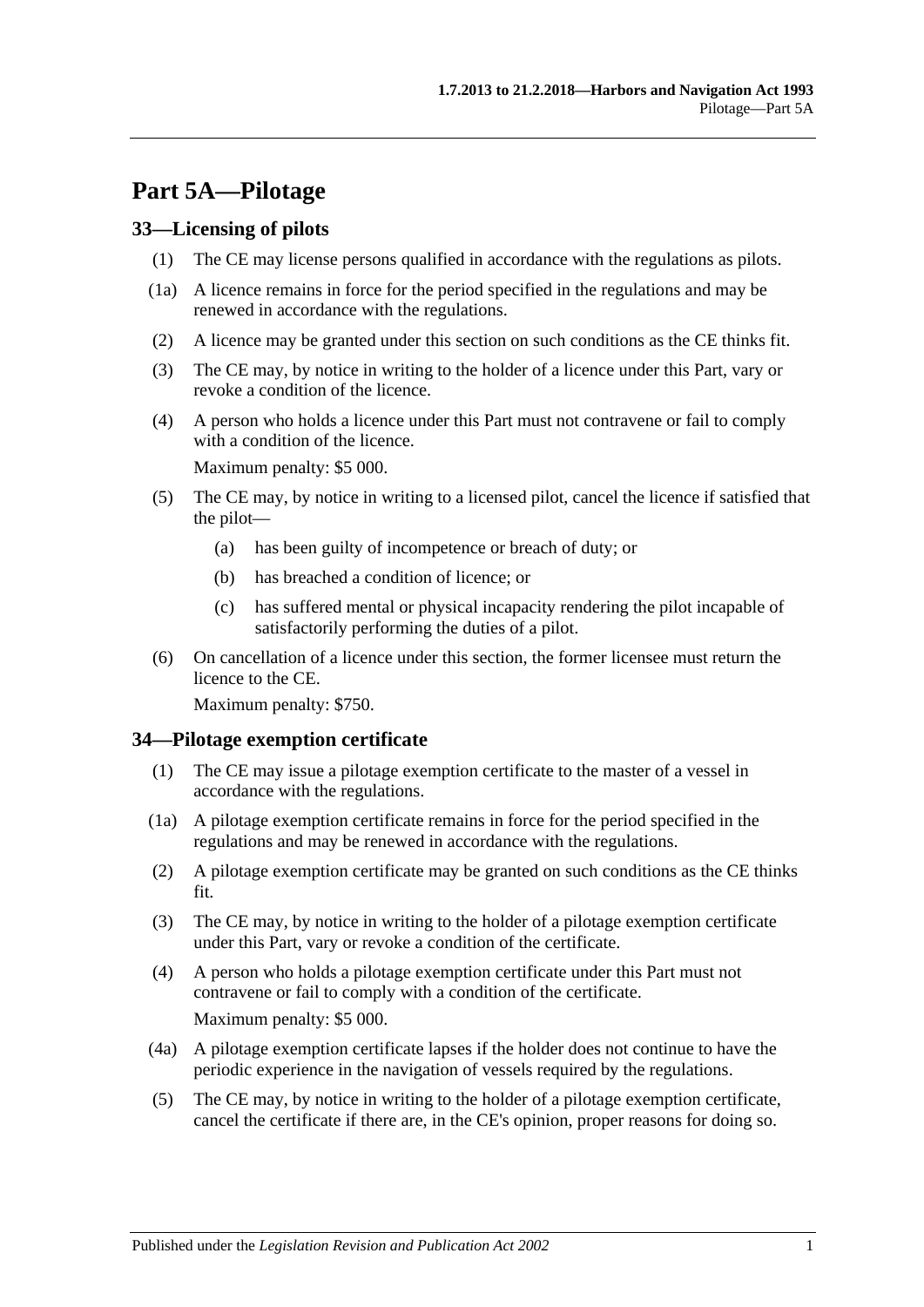(6) On cancellation of a pilotage exemption certificate under this section, the former holder of the certificate must return the certificate to the CE.

Maximum penalty: \$750.

## <span id="page-33-0"></span>**35—Compulsory pilotage**

- (1) A vessel 35 metres or more in length must not be navigated within a prescribed area unless—
	- (a) the vessel is navigated under the control or at the direction of a licensed pilot; or
	- (b) the master of the vessel holds a pilotage exemption certificate under this Part.
- (2) If a vessel is navigated in contravention of this section, the owner and the master are each guilty of an offence.

Maximum penalty: \$10 000.

- (4) The CE may, subject to such conditions as the CE thinks fit, exempt a vessel from the requirements of this section.
- (5) In this section—

*prescribed area* means—

- (a) a harbor prescribed by the regulations for the purposes of this section; and
- (b) any other area of this jurisdiction prescribed by the regulations for the purposes of this section.

#### <span id="page-33-1"></span>**36—Duties and immunities of pilots**

- (1) The duty of a pilot is to pilot the vessel subject to the authority of the master, and the fact that a vessel is under pilotage does not relieve the master from responsibility for the navigation of the vessel.
- (2) No civil liability attaches to a pilot or to a pilot's employer for negligence by the pilot in relation to the pilotage of the vessel (but this subsection does not relieve from liability that may attach to a person as owner of a vessel).
- (3) The liability of the owner or master of a ship for damage resulting from a fault in the navigation of the ship is unaffected by the fact that the vessel is under pilotage or that the pilotage is compulsory.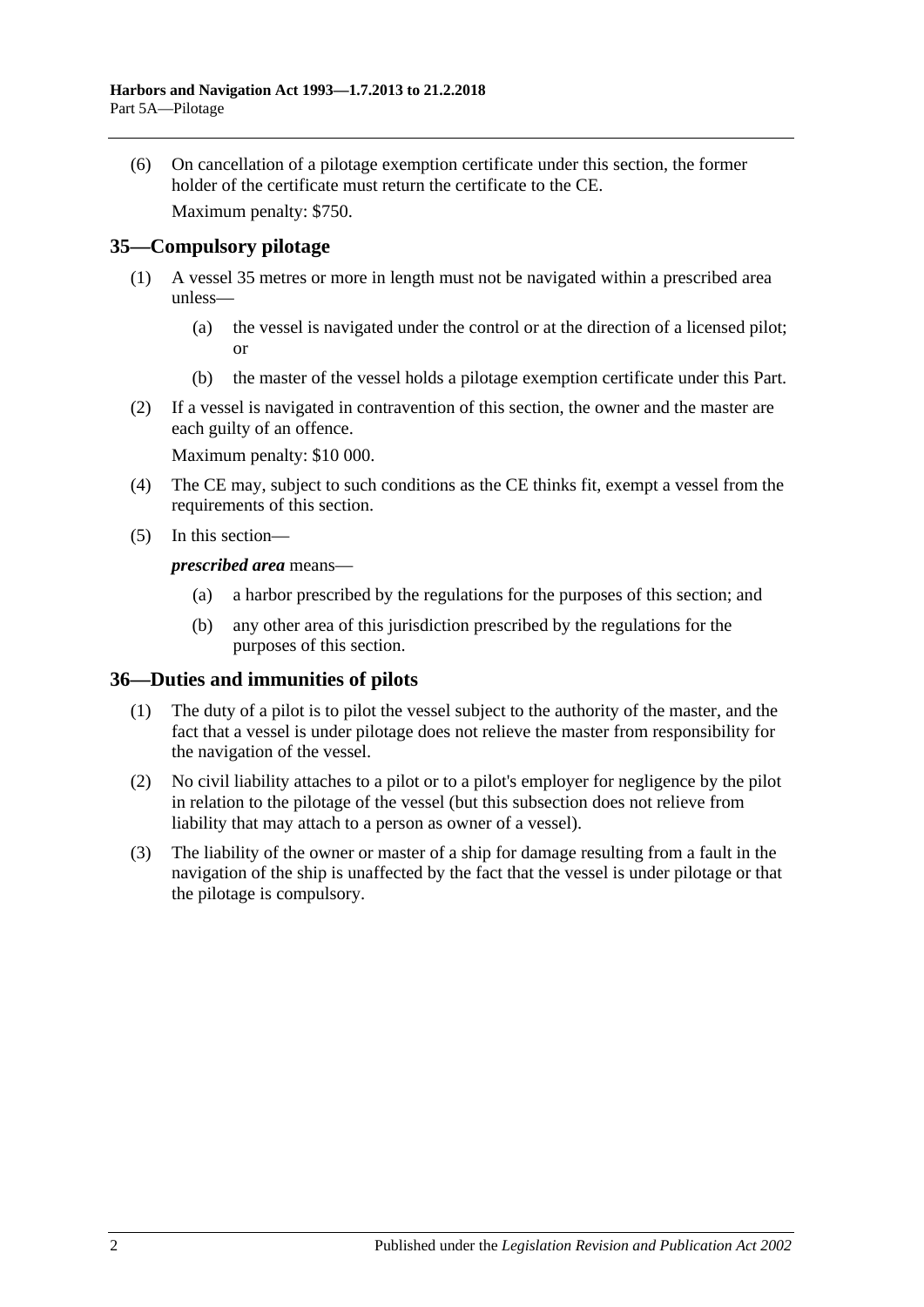# <span id="page-34-0"></span>**Part 7—Boat operator's licence etc**

## <span id="page-34-1"></span>**46—Vessels to which this Part applies**

This Part applies to—

- (a) a vessel fitted with an engine; and
- (b) any other vessel of a class declared by regulation to be a class of vessels to which this Part applies.

# <span id="page-34-2"></span>**47—Requirement for boat operator's licence, exemption or permit**

- (3) A person must not operate a vessel to which this Part applies unless that person holds—
	- (a) a boat operator's licence; or
	- (b) an exemption from the requirement to hold a boat operator's licence; or
	- (c) a special permit granted under the regulations; or
	- (d) a prescribed certificate of competency that is in force.

Maximum penalty: \$5 000.

Expiation fee: \$315.

- (3a) A person must not cause, suffer or permit another to operate a vessel to which this Part applies unless the other person holds—
	- (a) a boat operator's licence; or
	- (b) an exemption from the requirement to hold a boat operator's licence; or
	- (c) a special permit granted under the regulations; or
	- (d) a prescribed certificate of competency that is in force.

Maximum penalty: \$5 000.

Expiation fee: \$315.

- (4) This section does not apply in relation to a hire and drive vessel (within the meaning of [section](#page-35-0) 47A).
- (5) A person who commits an offence against this section while disqualified from holding a boat operator's licence is liable to a fine of twice the amount prescribed above.
- (6) In this section—

#### *prescribed certificate of competency* means—

- (a) a certificate of competency (within the meaning of the *Marine Safety (Domestic Commercial Vessel) National Law*); or
- (b) a certificate of competency (however described) issued by a State or Territory that continues to have effect pursuant to transitional provisions made under the *Marine Safety (Domestic Commercial Vessel) National Law*),

but does not include a certificate of competency of a kind declared by the regulations not to be a prescribed certificate of competency for the purposes of this definition (whether generally or in relation to the operation of a vessel in a particular area).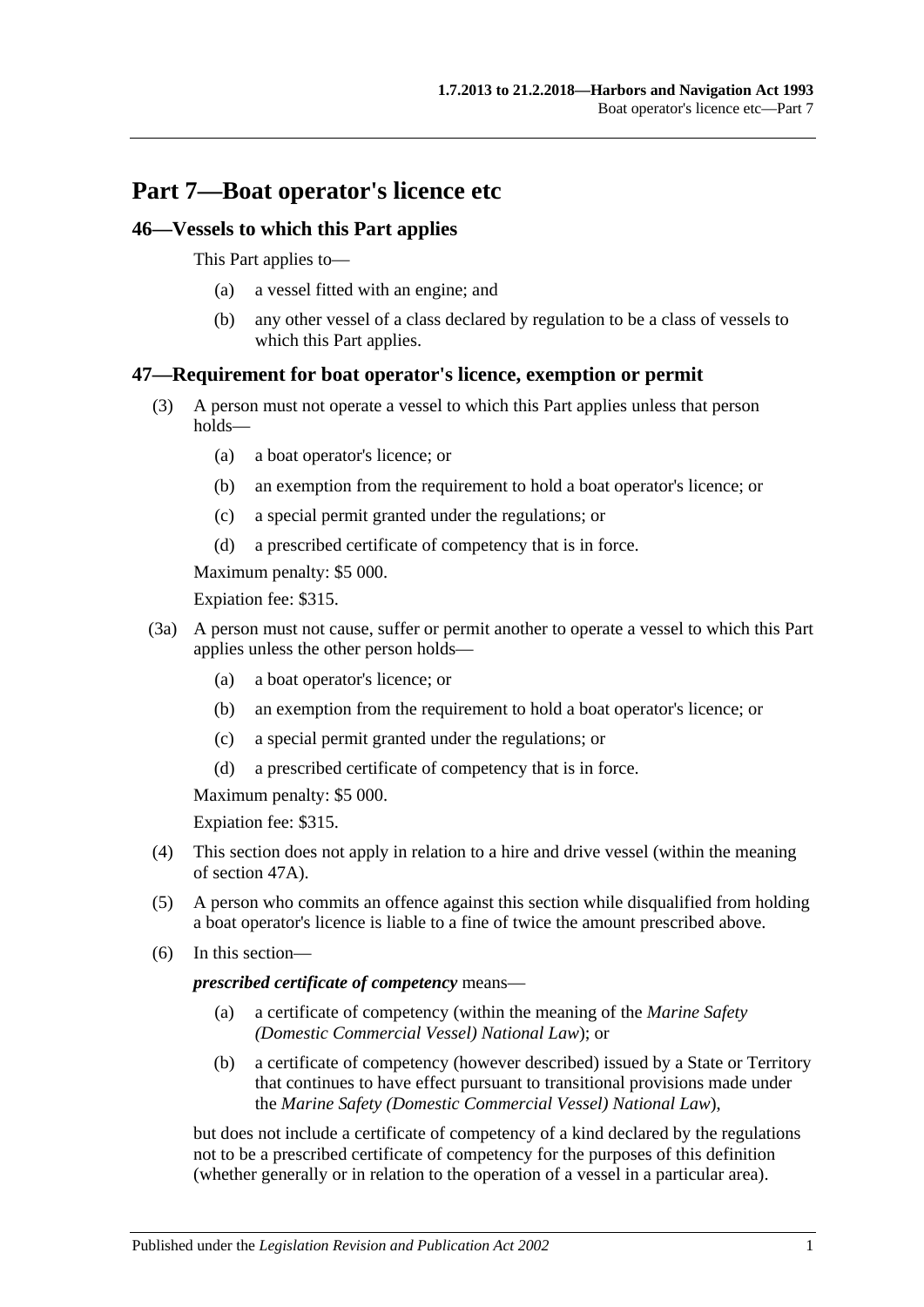## <span id="page-35-0"></span>**47A—Requirements for operators of hire and drive vessels**

- (1) Without limiting [section](#page-34-1) 46, this section applies to, or in relation to, an excluded vessel that is a hire and drive vessel fitted with an engine.
- <span id="page-35-1"></span>(2) A person must not operate a hire and drive vessel fitted with an engine unless he or she holds—
	- (a) a boat operator's licence; or
	- (b) a prescribed certificate of competency; or
	- (c) an exemption from the operation of this subsection; or
	- (d) a special permit granted under the regulations.

Maximum penalty: \$2 500.

Expiation fee: \$105.

- <span id="page-35-2"></span>(3) A person must not cause, suffer or permit another to operate a hire and drive vessel fitted with an engine unless the other person holds—
	- (a) a boat operator's licence; or
	- (b) a prescribed certificate of competency; or
	- (c) an exemption from the operation of this subsection; or
	- (d) a special permit granted under the regulations.

Maximum penalty: \$2 500.

Expiation fee: \$105.

- <span id="page-35-3"></span>(4) However, [subsections](#page-35-1) (2) and [\(3\)](#page-35-2) do not apply in relation to—
	- (a) the operation on the River Murray system (within the meaning of the *[River](http://www.legislation.sa.gov.au/index.aspx?action=legref&type=act&legtitle=River%20Murray%20Act%202003)  [Murray Act](http://www.legislation.sa.gov.au/index.aspx?action=legref&type=act&legtitle=River%20Murray%20Act%202003) 2003*) between the border of South Australia and a line joining the upstream sides of the landings used by the ferry at Wellington of a hire and drive vessel that is a houseboat by a person who—
		- (i) is at least 18 years of age; and
		- (ii) holds either—
			- (A) a current driver's licence under the *[Motor Vehicles Act](http://www.legislation.sa.gov.au/index.aspx?action=legref&type=act&legtitle=Motor%20Vehicles%20Act%201959) 1959* endorsed with the classification C or R; or
			- (B) a current interstate licence or foreign licence (as defined in the *[Motor Vehicles Act](http://www.legislation.sa.gov.au/index.aspx?action=legref&type=act&legtitle=Motor%20Vehicles%20Act%201959) 1959*) authorising the person to drive motor vehicles of the kind that may be driven pursuant to a driver's licence referred to in [subsubparagraph](#page-35-3) (A) and is, by virtue of section 97A of that Act, authorised to drive such motor vehicles on roads in this State; and
		- (iii) has received such practical and written instruction in relation to the operation of the houseboat as the regulations may require; or
	- (b) the operation in waters specified by the CE for the purposes of this paragraph of a hire and drive small vessel by a person who—
		- (i) is at least 16 years of age; and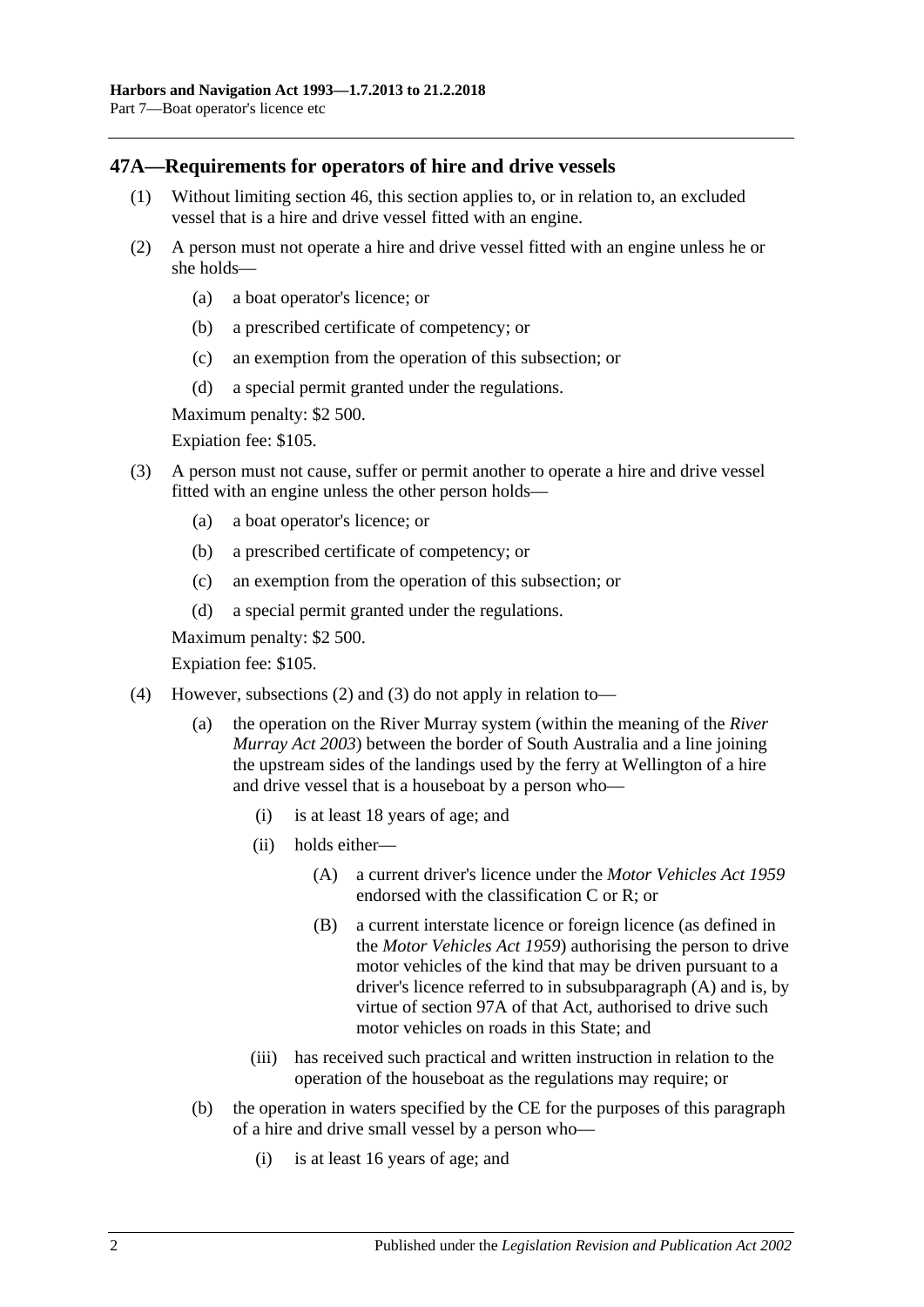- (ii) has received such practical and written instruction in relation to the operation of the vessel as the regulations may require.
- (5) For the purposes of [subsection](#page-35-0)  $(4)(b)$ , the CE may specify waters—
	- (a) by reference to particular waters, or waters of a specified class; or
	- (b) by reference to the waters in which a particular hire and drive small vessel, or a hire and drive vessel of a specified class, may be operated.
- (6) For the purposes of this section, a vessel will be taken to be a *houseboat* if—
	- (a) the vessel has facilities for overnight accommodation; and
	- $(b)$
- (i) all the living facilities are on or above the deck of the vessel; or
- (ii) although not all the living facilities are on or above the deck of the vessel, the vessel is designed and constructed as a river boat providing living facilities similar to that provided in a residential building and the CE and the owner of the vessel agree that the vessel is to be classed as a houseboat.
- (7) A person who commits an offence against [subsection](#page-35-1) (2) while disqualified from holding a boat operator's licence or prescribed certificate of competency (as the case requires) is liable to a fine of twice the amount prescribed above.
- (8) In this section—

*personal watercraft* means a device that—

- (a) is propelled by a motor; and
- (b) has a fully enclosed hull; and
- (c) is designed not to retain water if capsized; and
- (d) is designed to be operated by a person who sits astride, stands, or kneels on the device,

and includes the device commonly referred to as a jet ski;

*prescribed certificate of competency* has the same meaning as in [section](#page-34-0) 47;

*hire and drive small vessel* means a hire and drive vessel that is—

- (a) a personal watercraft; or
- (b) a motorised dinghy having a length not exceeding 5 m;

*hire and drive vessel* means any vessel which is let for hire or reward or for any other consideration, including vessels provided in conjunction with holiday establishments or hotels for the use of guests or tenants.

#### **48—Issue of boat operator's licence or exemption**

- (1) The CE must arrange for the examination of applicants seeking a boat operator's licence.
- (2) A person who—
	- (a) passes the examination for a boat operator's licence; and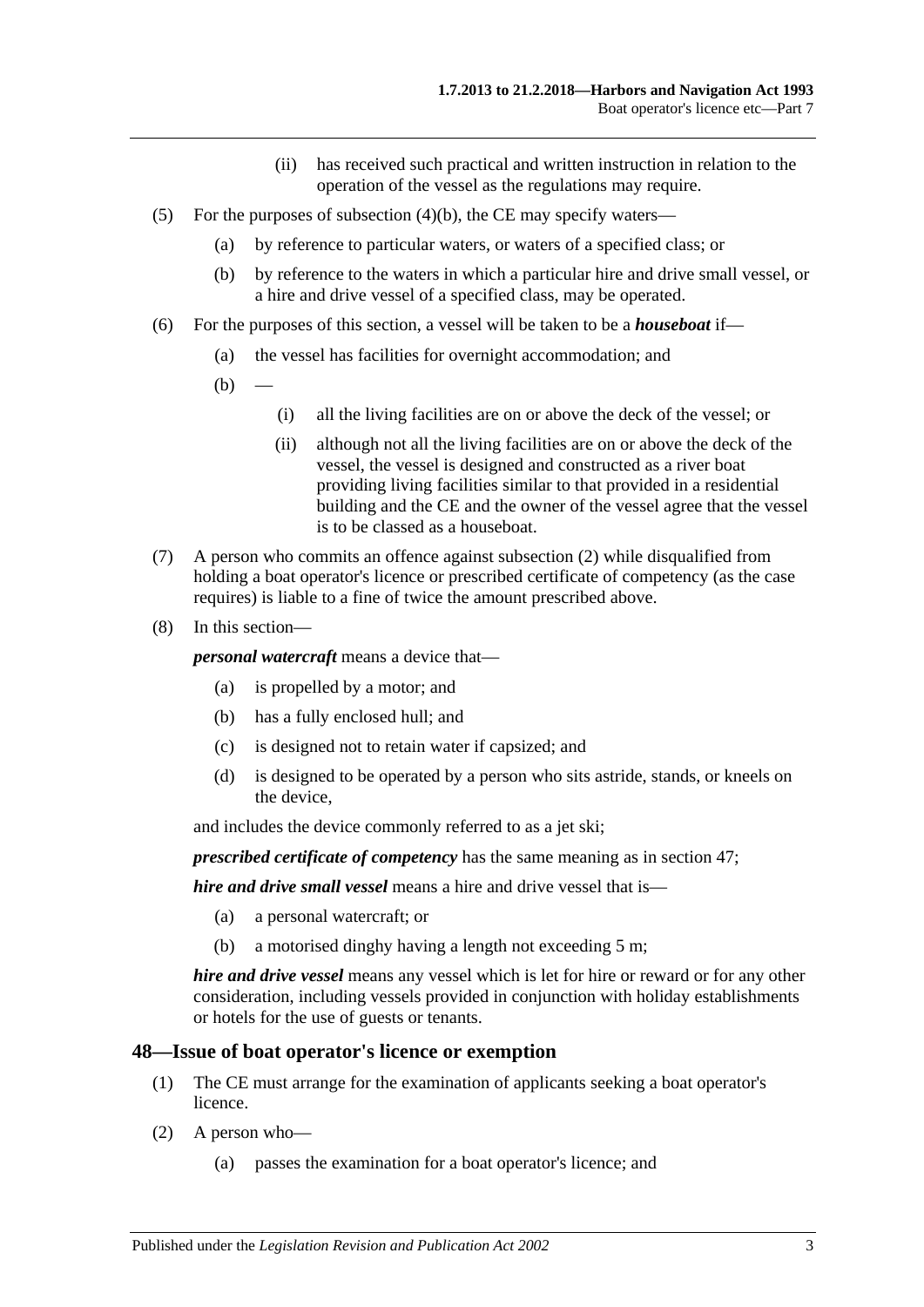- (b) satisfies any requirements set out in the regulations in relation to the issue of a boat operator's licence; and
- (c) satisfies the CE that he or she is a fit and proper person to hold a boat operator's licence,

is entitled to be issued with a boat operator's licence.

- (3) A person who is entitled to a boat operator's licence will, on payment of the fee fixed by regulation, be issued with a boat operator's licence.
- (4) A boat operator's licence continues in operation without renewal and without payment of any further fee.
- (5) The CE may, on such conditions as the CE thinks fit, exempt a person from the obligation to sit an examination for a boat operator's licence, or to hold a boat operator's licence.

### **49—Cancellation of boat operator's licence by court**

Where a court convicts the holder of a boat operator's licence of an offence against this Act showing the holder to have been incompetent or guilty of misconduct or to have failed in his or her duty in a matter related to navigation, the court may, in addition to imposing any other penalty, cancel the boat operator's licence and disqualify the holder from again holding a boat operator's licence for a specified period or until further order.

### **50—Cancellation of boat operator's licence by CE**

- (1) If the holder of a boat operator's licence—
	- (a) is shown by the findings of the Court of Marine Enquiry or a court or tribunal with similar powers under the law of some other place to have been incompetent or guilty of misconduct or to have failed in his or her duty in a matter related to navigation; or
	- (b) is convicted of an offence showing the holder of the boat operator's licence to have been incompetent or guilty of misconduct or to have failed in his or her duty in a matter related to navigation; or
	- (c) is disqualified from holding a qualification equivalent to a boat operator's licence (however described) under the law of another place, or
	- (d) is shown to have suffered mental or physical incapacity rendering him or her incapable of satisfactorily operating a vessel or performing duties pursuant to the boat operator's licence,

the CE may, by notice in writing given to the holder, cancel the boat operator's licence and disqualify the holder from again holding a boat operator's licence for a specified period or until further notice.

- (2) If the holder of a qualification under the law of some other place—
	- (a) is convicted of an offence showing the holder of the qualification to have been incompetent or guilty of misconduct or to have failed in his or her duty in a matter related to navigation; or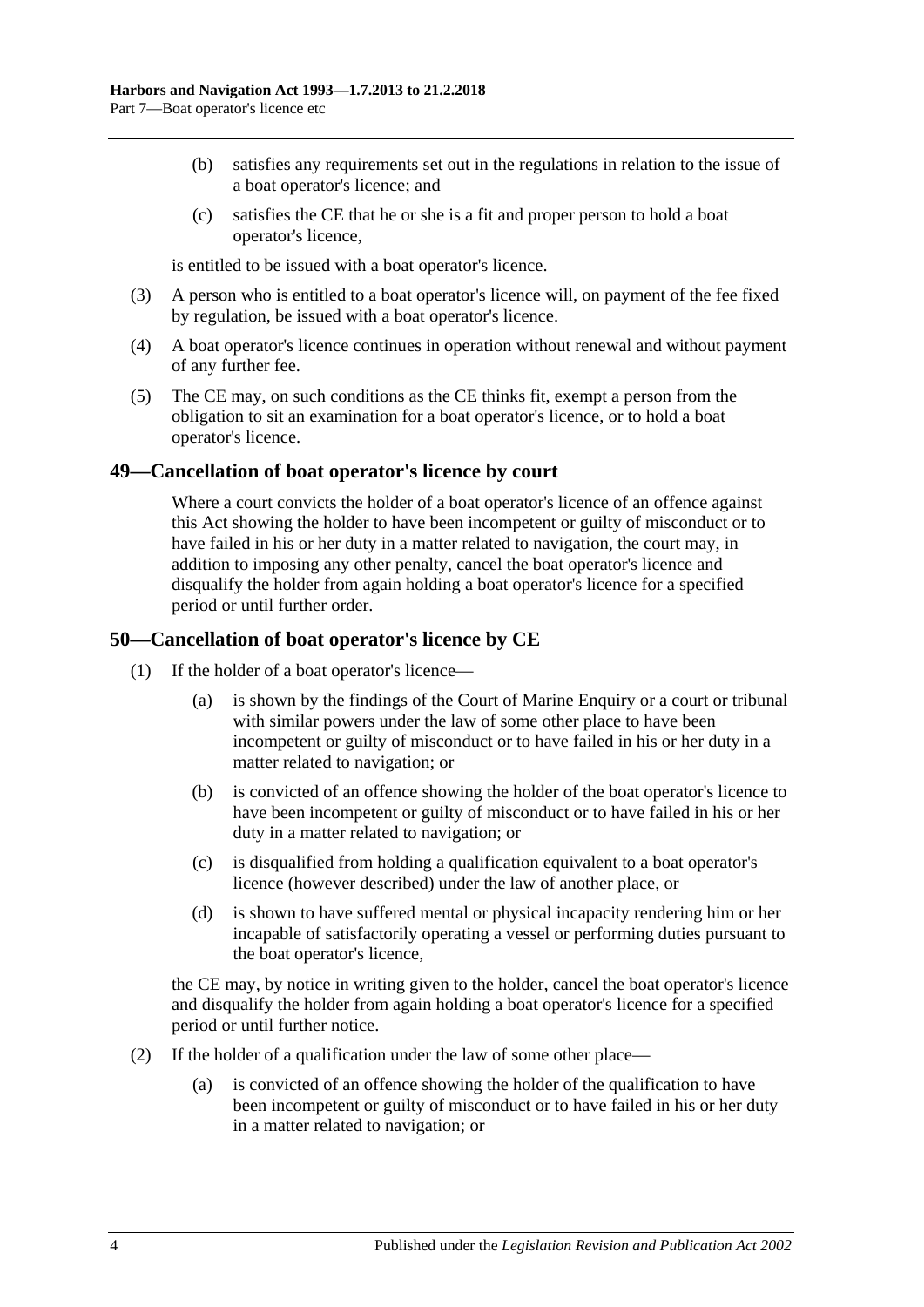- (b) has been found by the Court of Marine Enquiry or a court or tribunal with similar powers under the law of some other place to have been incompetent or guilty of misconduct or to have failed in his or her duty in a matter related to navigation, or
- (c) is shown to have suffered mental or physical incapacity rendering him or her incapable of satisfactorily operating a vessel or performing duties pursuant to the qualification,

the CE may declare the qualification to be inoperative in the jurisdiction and while such a declaration remains in force the person to whom it relates will not be regarded as the holder of a qualification equivalent to a boat operator's licence.

(3) On cancellation of a boat operator's licence (under this or any other section of this Act), the former holder of the boat operator's licence must return the boat operator's licence to the CE.

Maximum penalty: \$750.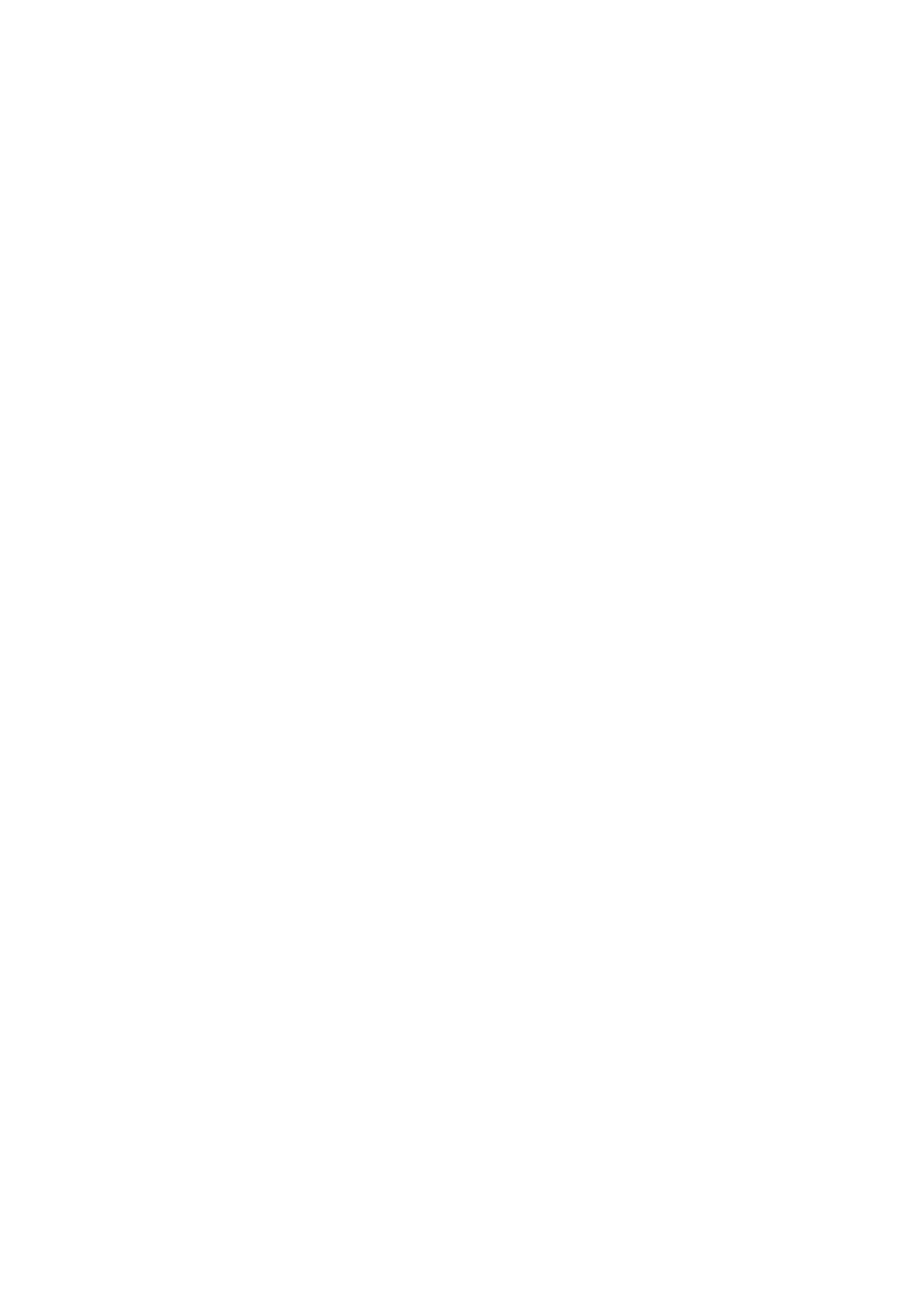## **Part 8—Hire of vessels**

### **51—Vessels to which this Part applies**

This Part applies to vessels of a class declared by regulation to be a class of vessels to which this Part applies.

### **52—Obligation to hold licence**

A person must not carry on a business of hiring out vessels to which this Part applies unless licensed to do so under this Part.

Maximum penalty: \$5 000.

#### **52A—Duration and granting of licence**

- (1) A licence under this Part remains in force for the period specified in the regulations and may be renewed in accordance with the regulations.
- (2) The regulations may set out the circumstances in which the CE may grant or refuse to grant a licence under this Part.

#### **53—Terms and conditions of licence**

- (1) A licence under this Part may be granted subject to such conditions as the CE thinks fit and specifies in the licence.
- (2) The CE may, by notice in writing to the holder of a licence under this Part, vary or revoke a condition of the licence.
- (3) A person who holds a licence under this Division must not contravene or fail to comply with a condition of the licence.

Maximum penalty: \$5 000.

- (4) The CE may, by notice in writing to the licensee, cancel a licence for breach of a condition.
- (5) On cancellation of a licence under this section, the former licensee must return the licence to the CE.

Maximum penalty: \$750.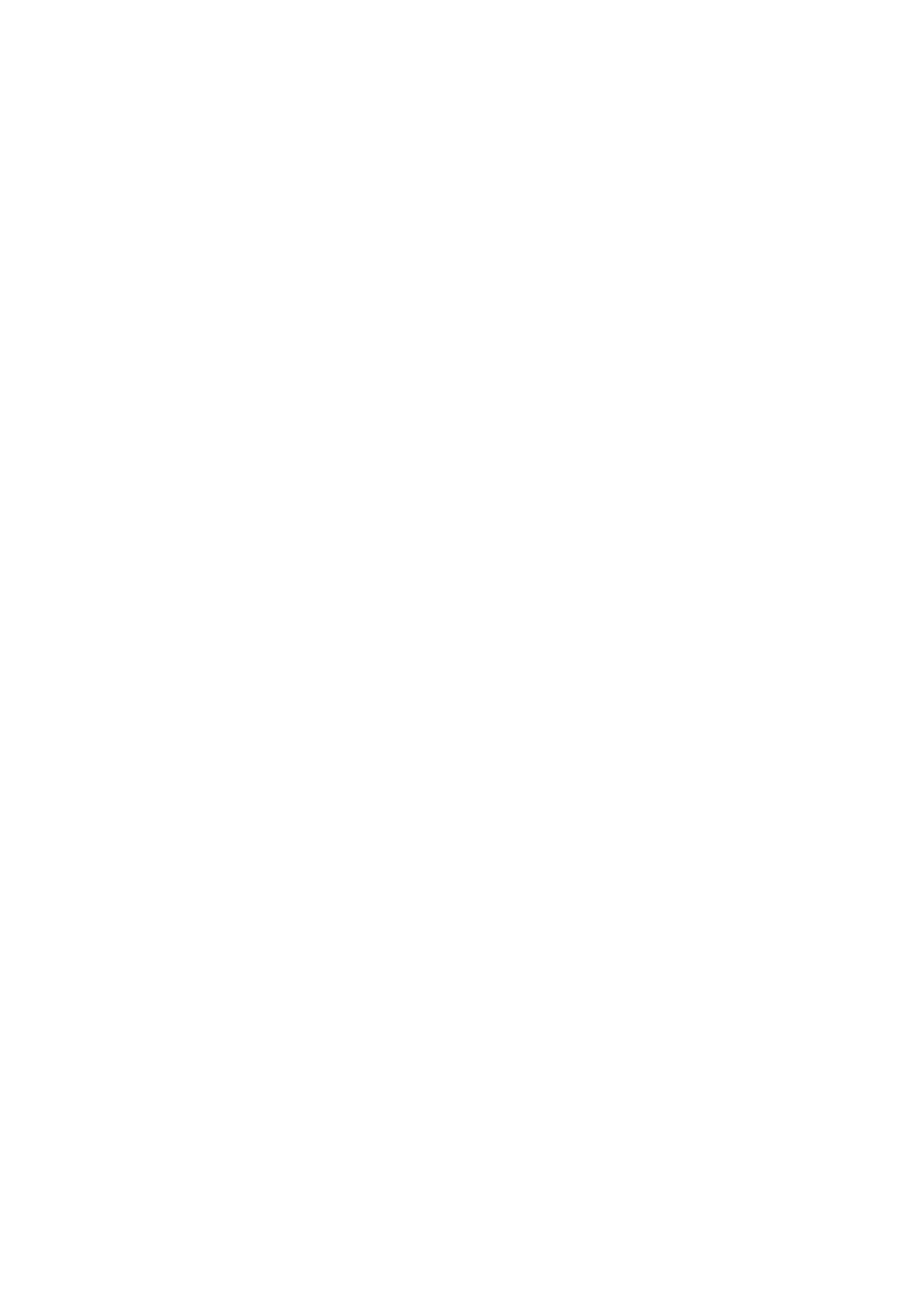# **Part 9—Registration and Australian Builders Plates**

## **Division 1—Registration of vessels**

## **54—Application of Division**

This Division applies to—

- (a) a vessel fitted with an engine; and
- (b) any other vessel of a class declared by regulation to be a class of vessels to which this Division applies.

## **55—Registration**

- (1) A vessel to which this Division applies must not be operated in the jurisdiction unless it is registered and marked in accordance with the regulations.
- (2) If a vessel to which this Division applies is operated in the jurisdiction contrary to this section, the owner and operator of the vessel are each guilty of an offence (but it is a defence to a charge of such an offence brought against the owner for the owner to prove that the vessel was operated without the owner's consent).

Maximum penalty: \$5 000.

Expiation fee:

- (a) if the vessel is registered but not marked in accordance with the regulations—\$210;
- (b) if the vessel is marked in accordance with the regulations but not registered—\$315;
- (c) if the vessel is neither registered nor marked in accordance with the regulations—\$525.
- (3) The CE may, subject to such conditions as the CE thinks fit, grant exemptions from the requirements of this section.

## **Division 4—Australian Builders Plates**

## **64A—Application of Division**

- (1) This Division applies in respect of vessels of a class declared by regulation to be a class of vessels in respect of which an Australian Builders Plate is required.
- (2) Nothing in this Division affects a provision under this Act requiring—
	- (a) the operator of a vessel to ensure that the number of persons carried on the vessel does not exceed the number stated on a compliance plate affixed to the vessel or set out in the regulations (as the case may require); or
	- (b) a compliance plate to be affixed to a vessel.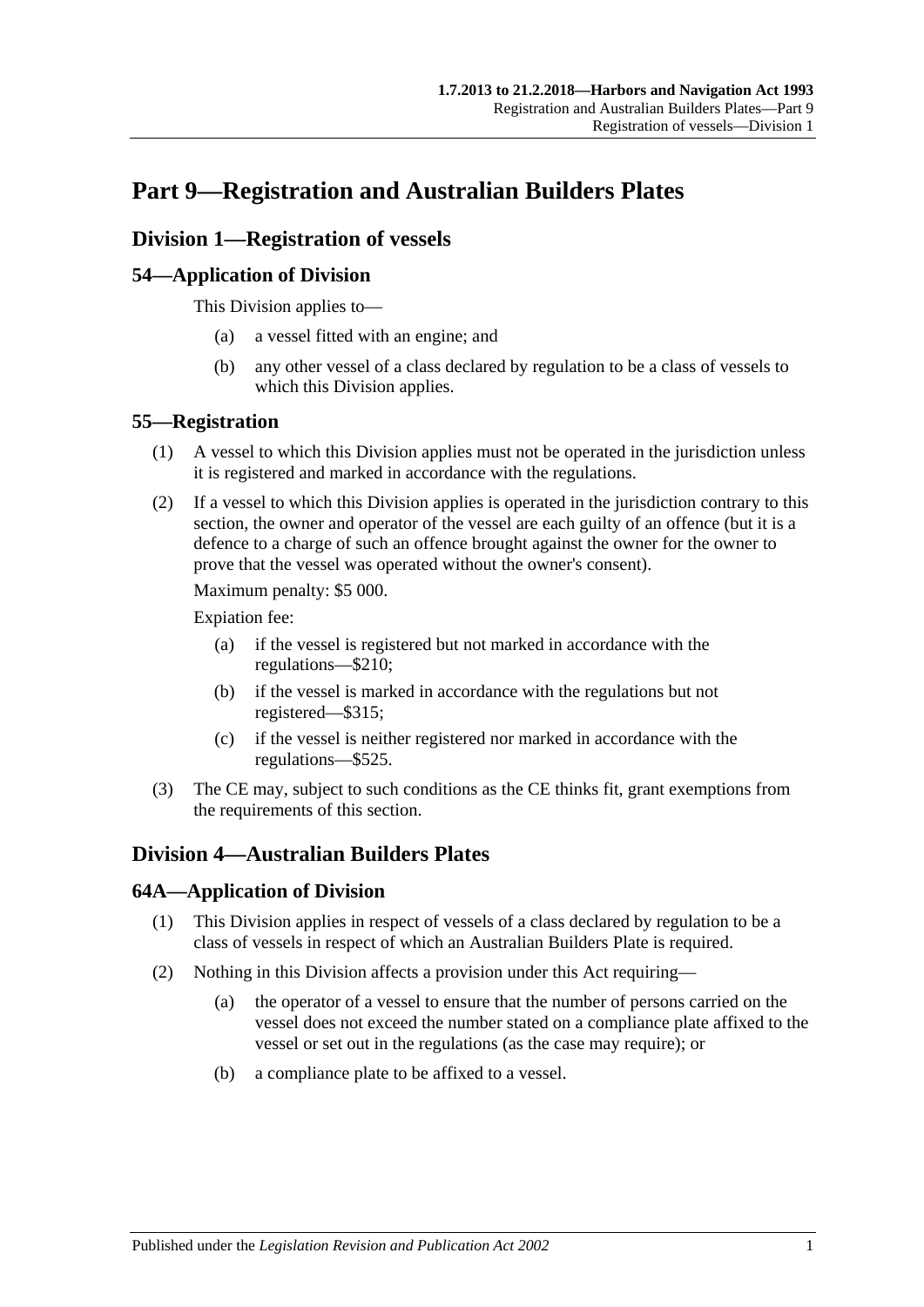## **64B—Certain vessels not to be sold without Australian Builders Plate affixed etc**

- <span id="page-43-0"></span>(1) A person must not, without the approval of the CE, sell or supply a vessel to which this Division applies unless—
	- (a) an Australian Builders Plate is affixed to the vessel in accordance with the regulations; and
	- (b) the information contained on the Australian Builders Plate is correct at the time of the sale or supply.

Maximum penalty: \$10 000.

- (2) This section does not apply in the case of the sale or supply of a vessel—
	- (a) declared by the regulations to have been constructed before the commencement of this section; or
	- (b) that is the second, or a subsequent, sale or supply of the vessel (disregarding any sale or supply that is for a purpose related to the manufacture of the vessel).
- (3) A person must not affix, or cause to be affixed, an Australian Builders Plate to a vessel if the person knows, or ought reasonably to have known, that the information contained on the plate was incorrect.

Maximum penalty: \$5 000.

(4) A person must not alter an Australian Builders Plate affixed to a vessel if the person knows, or ought reasonably to have known, that the alteration would result in the information contained on the plate being incorrect.

Maximum penalty: \$5 000.

- <span id="page-43-1"></span>(5) A person must not remove an Australian Builders Plate that is affixed to a vessel except—
	- (a) in order to replace it with another Australian Builders Plate; or
	- (b) with the approval of the CE.

Maximum penalty: \$5 000.

<span id="page-43-2"></span>(6) A person must not deface or conceal an Australian Builders Plate that is affixed to a vessel.

Maximum penalty: \$5 000.

(7) In this section—

*sell or supply* includes offer for sale or supply.

## **64C—General defence**

- (1) It is a defence to a charge of an offence against [section](#page-43-0)  $64B(1)$  if the defendant believed on reasonable grounds that the vessel—
	- (a) was to be exported as soon as practicable after the sale of the vessel by the defendant; or
	- (b) was to be used solely for the purpose of racing in organised events (including training in, or testing of, the vessel in respect of such racing).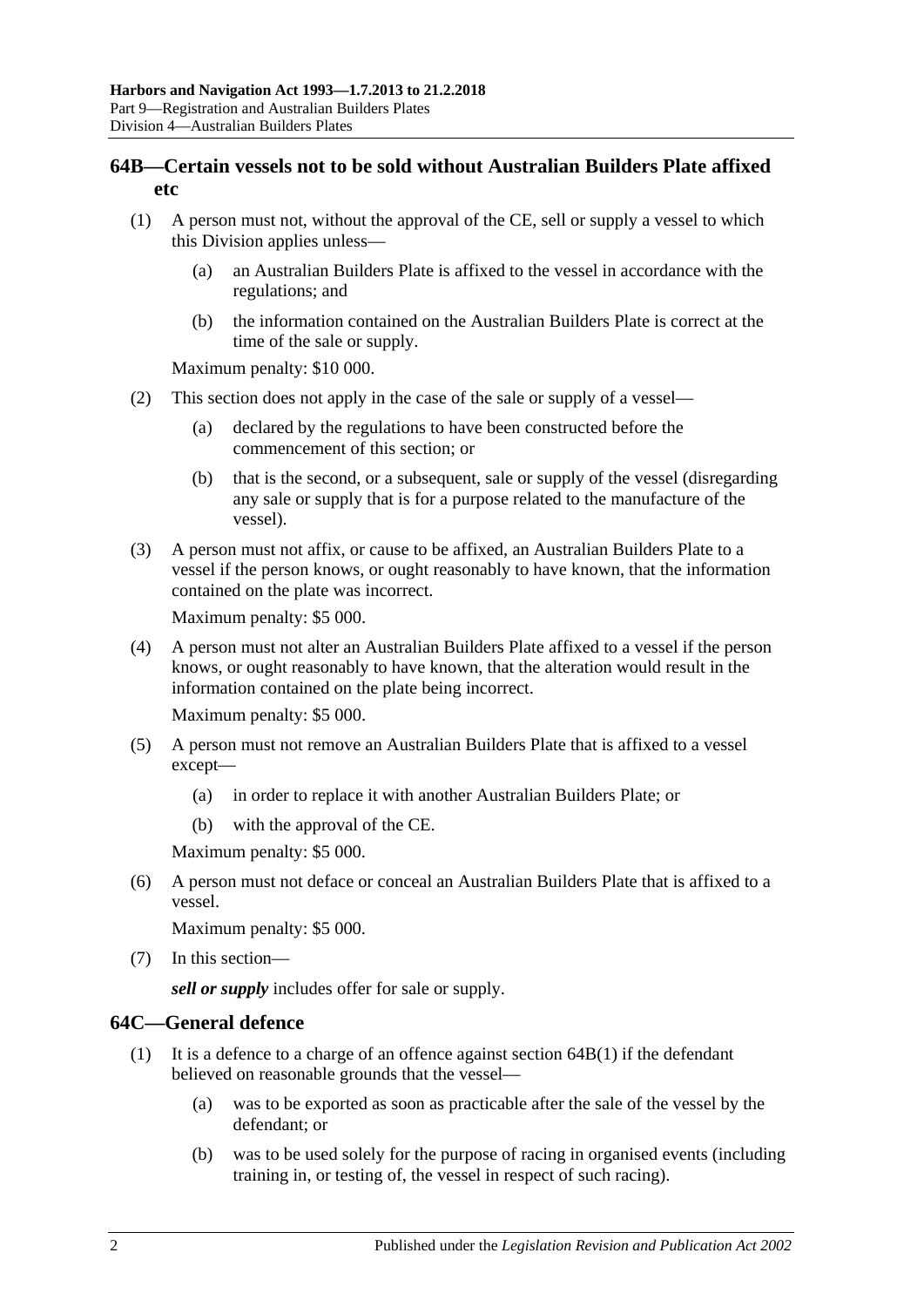- (2) It is a defence to a charge of an offence against [section](#page-43-0)  $64B(1)$ , [\(5\)](#page-43-1) or [\(6\)](#page-43-2) if the defendant proves that the alleged offence was not committed intentionally and did not result from any failure on the part of the defendant to take reasonable care to avoid the commission of the offence.
- (3) In this section—

*Australia* includes the external Territories;

*exported* means exported to a place outside of Australia.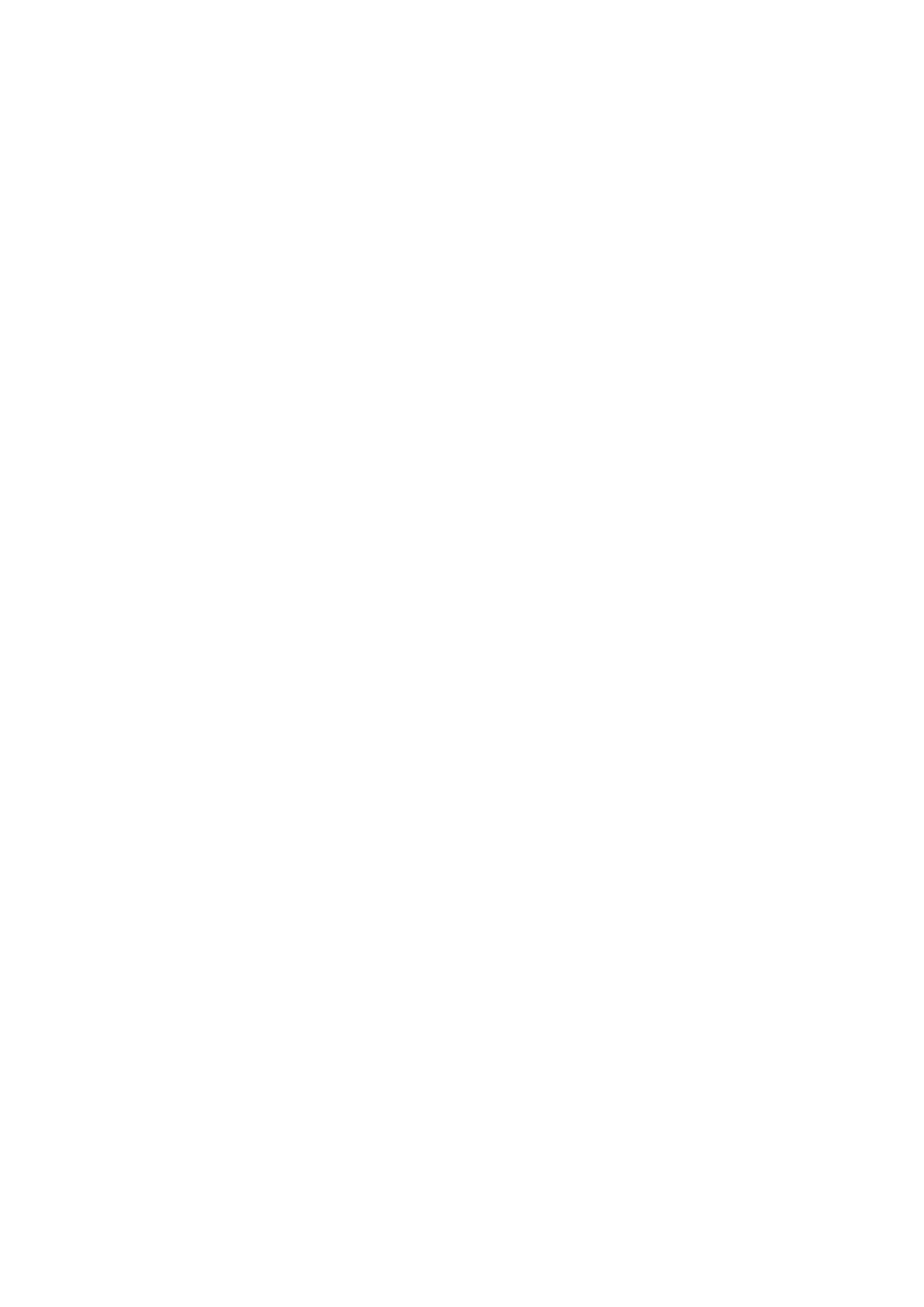# **Part 10—Safety**

## **Division 1—Safety generally**

## <span id="page-46-0"></span>**65—General requirements**

- (1) A vessel must not be operated in the jurisdiction if—
	- (a) the vessel is unsafe;
	- (b) the vessel does not have the equipment or markings required by the regulations or the equipment is not in good working order;
	- (c) the vessel is overloaded or is not properly loaded in accordance with the regulations.
- (2) If a vessel is operated in the jurisdiction contrary to [subsection](#page-46-0) (1), the owner and operator are each guilty of an offence.

Maximum penalty: \$10 000.

Expiation fee:

- (a) if 1 or 2 items of equipment are involved—\$105;
- (b) if 3 or 4 items of equipment are involved—\$210;
- (c) if more than 4 items of equipment are involved—\$315.

### <span id="page-46-1"></span>**65A—Requirement to have emergency position indicating radio beacon**

- (1) A vessel of a class specified by the regulations must not be operated in the jurisdiction unless it is carrying an emergency position indicating radio beacon that complies with the requirements specified by the regulations.
- (2) If a vessel is operated in the jurisdiction contrary to [subsection](#page-46-1) (1), the owner and operator are each guilty of an offence.

Maximum penalty: \$10 000.

Expiation fee: \$400.

## <span id="page-46-2"></span>**66—Power to prohibit use etc of unsafe vessel**

- (1) If the CE suspects, on reasonable grounds—
	- (a) that a vessel is unsafe; or
	- (b) that a vessel does not have the equipment or markings required by this Act or the regulations or the equipment is not in good working order; or
	- (c) that a vessel is overloaded or is not properly loaded in accordance with the regulations,

the CE may, by order, do 1 or more of the following:

- (a) prohibit the use of the vessel;
- (b) require the vessel to be taken out of the water as soon as is reasonably practicable;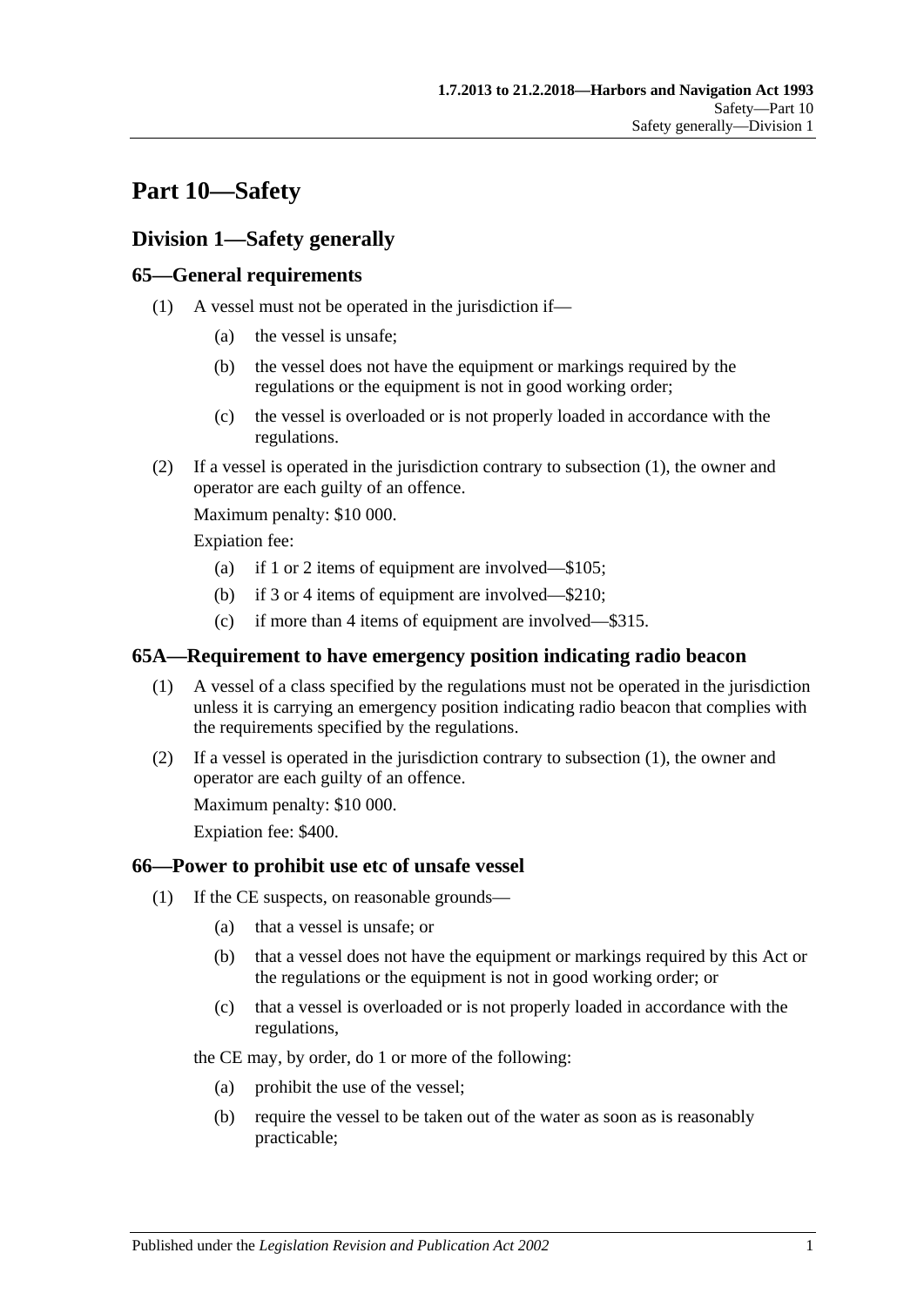- (c) require that the vessel not be returned to the water until any conditions specified in the order have been satisfied.
- <span id="page-47-0"></span>(2) If an order is made under this section while the vessel is under way, the vessel must be brought as soon as possible to safe anchorage or be taken as soon as possible out of the water.
- (3) Except as provided in [subsection](#page-47-0) (2), if a vessel is operated contrary to an order under [subsection](#page-46-2) (1), the owner and operator of the vessel are each guilty of an offence. Maximum penalty: \$5 000.

### **67—Minister's power to act in an emergency**

- (1) In an emergency, the Minister may take action for the purpose of avoiding or minimising danger to human life or damage to property.
- (2) The Minister may (for example) exercise one or more of the following powers:
	- (a) take control of a harbor or harbor facility;
	- (b) issue directions to the owner or operator of a vessel (including a direction to sink or destroy the vessel);
	- (c) issue any other directions the Minister considers appropriate in the circumstances.
- (3) A person who—
	- (a) obstructs the Minister in the exercise of powers under this section; or
	- (b) fails to comply with a direction under this section,

is guilty of an offence.

Maximum penalty: \$10 000.

- (4) A port operating agreement may contain provisions governing the exercise of the Minister's powers under this section in relation to the port.
- (5) This section applies to, or in relation to, an excluded vessel.

## **Division 2—CE may require survey**

#### **68—CE may require survey**

- (1) If the CE is of the opinion that there are reasonable grounds to suspect that a vessel may be unsafe, that a vessel does not have the equipment or markings required by the regulations or that its equipment may not be in good working order, the CE may, by notice in writing to the owner of the vessel, require the owner to obtain a certificate from a surveyor accredited or otherwise recognised under the *[Marine Safety](http://www.legislation.sa.gov.au/index.aspx?action=legref&type=act&legtitle=Marine%20Safety%20(Domestic%20Commercial%20Vessel)%20National%20Law)  [\(Domestic Commercial Vessel\) National Law](http://www.legislation.sa.gov.au/index.aspx?action=legref&type=act&legtitle=Marine%20Safety%20(Domestic%20Commercial%20Vessel)%20National%20Law)* certifying that—
	- (a) the vessel is safe; and
	- (b) the vessel has the equipment and markings required by this Act and the regulations and the equipment is in good working order.
- (2) A notice under this section may prohibit the use of the vessel until the certificate is obtained.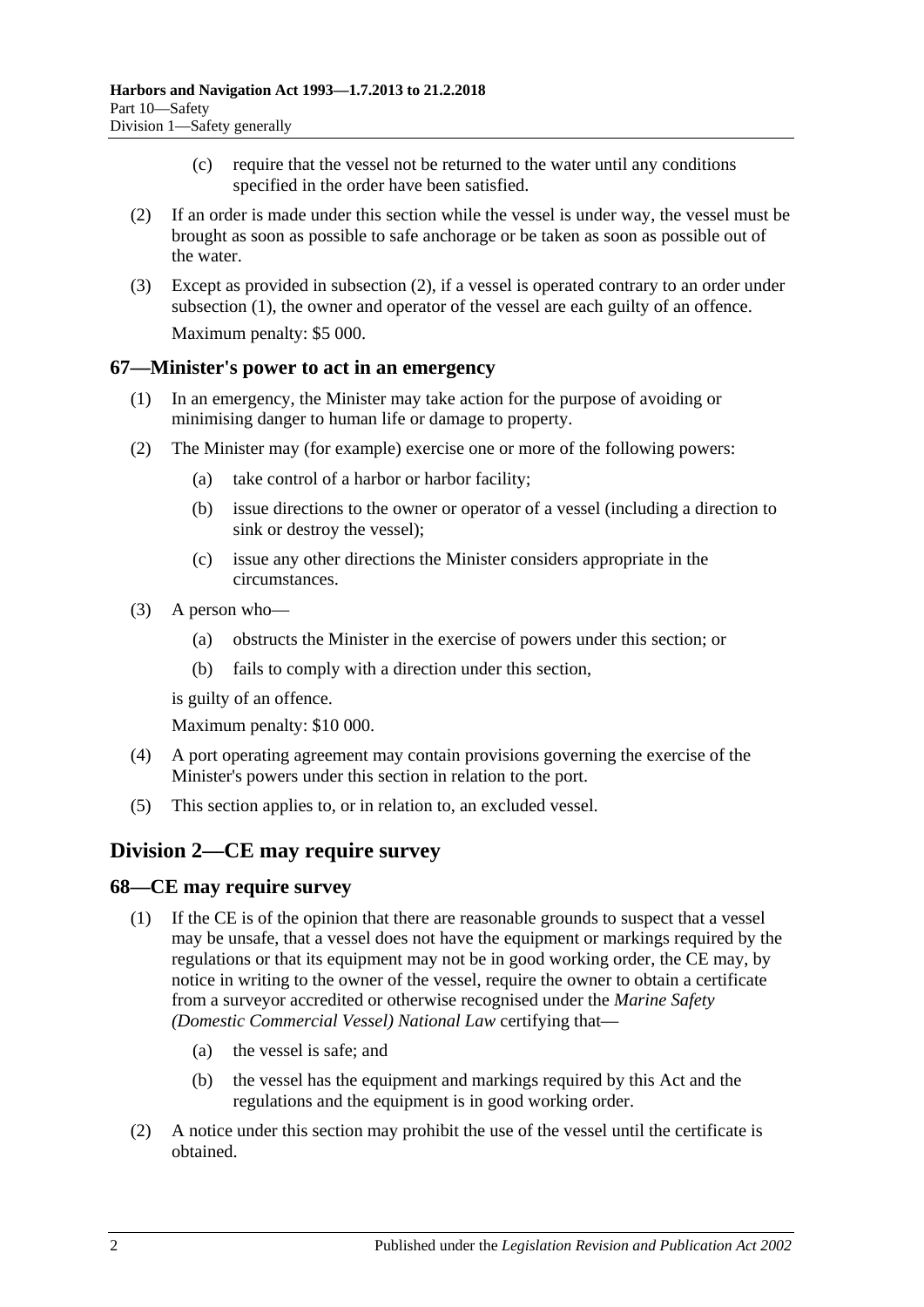- (3) A person who—
	- (a) fails without reasonable excuse to obtain a certificate of survey within the time allowed by a notice under this section; or
	- (b) uses a vessel contrary to a notice under this section,

is guilty of an offence.

Maximum penalty: \$5 000.

## **Division 3—Operation of vessels**

## **69—Careless operation of a vessel**

(1) A person who operates a vessel without due care for the safety of any person or property is guilty of an offence.

Maximum penalty:

- (a) for an aggravated offence—12 months imprisonment; or
- (b) for any other offence—\$5 000.
- (2) For the purposes of this section, an aggravated offence is—
	- (a) an offence that caused the death of, or serious harm to, a person; or
	- (b) an offence committed in any of the following circumstances:
		- (i) the offender committed the offence while there was present in his or her blood a concentration of .08 grams or more of alcohol in 100 millilitres of blood;
		- (ii) the offender was, at the time of the offence, operating the vessel in contravention of [section](#page-49-0) 70(1).
- (3) If a person is charged with an aggravated offence against this section, the circumstances alleged to aggravate the offence must be stated in the instrument of charge.
- (4) In this section—

#### *serious harm* means—

- (a) harm that endangers, or is likely to endanger, a person's life; or
- (b) harm that consists of, or is likely to result in, loss of, or serious and protracted impairment of, a part of the body or a physical or mental function; or
- (c) harm that consists of, or is likely to result in, serious disfigurement.

## **69A—Dangerous operation of a vessel**

A person who operates a vessel at a dangerous speed or in a dangerous manner is guilty of an offence.

Maximum penalty: Imprisonment for 2 years.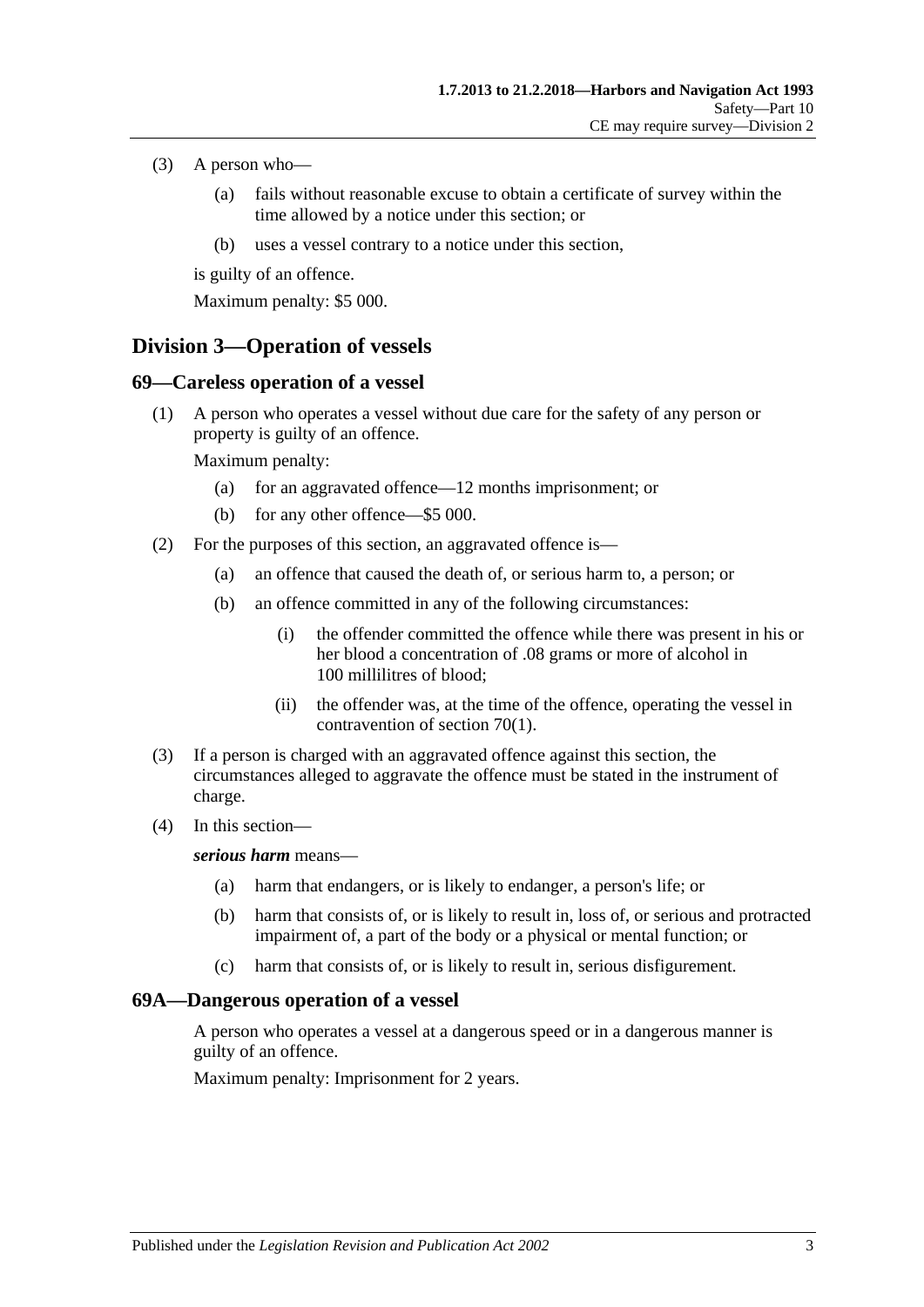## **Division 4—Alcohol and other drugs**

## <span id="page-49-0"></span>**70—Alcohol and other drugs**

- $(1)$  If—
	- (a) a person operates a vessel or is a member of the crew of a vessel who is, or ought to be, engaged in duties affecting the safe navigation, operation or use of the vessel; and
	- (b) that person is so much under the influence of intoxicating liquor or a drug as to be incapable of exercising effective control of the vessel or of effectively discharging the duties that he or she is or ought to be performing (as the case requires),

that person is guilty of an offence.

Penalty:

- (a) for a first offence—
	- (i) a fine of not less than \$1 100 and not more than \$1 600; or
	- (ii) imprisonment for not more than 3 months;
- (b) for a subsequent offence—
	- (i) a fine of not less than \$1 900 and not more than \$2 900; or
	- (ii) imprisonment for not more than 6 months.
- <span id="page-49-1"></span> $(2)$  If—
	- (a) a person operates a vessel or is a member of the crew of a vessel who is, or ought to be, engaged in duties affecting the safe navigation, operation or use of the vessel; and
	- (b) the prescribed concentration of alcohol is present in the blood of that person,

that person is guilty of an offence.

Penalty:

- (a) for a first offence—
	- (i) if the offence is a category 1 offence—\$1 100;
	- (ii) if the offence is a category 2 offence—a fine of not less than \$900 and not more than \$1 300;
	- (iii) if the offence is a category 3 offence—a fine of not less than \$1 100 and not more than \$1 600;
- (b) for a second offence—
	- (i) if the offence is a category 1 offence—\$1 100;
	- (ii) if the offence is a category 2 offence—a fine of not less than \$1 100 and not more than \$1 600;
	- (iii) if the offence is a category 3 offence—a fine of not less than \$1 600 and not more than \$2 400;
- (c) for a subsequent offence—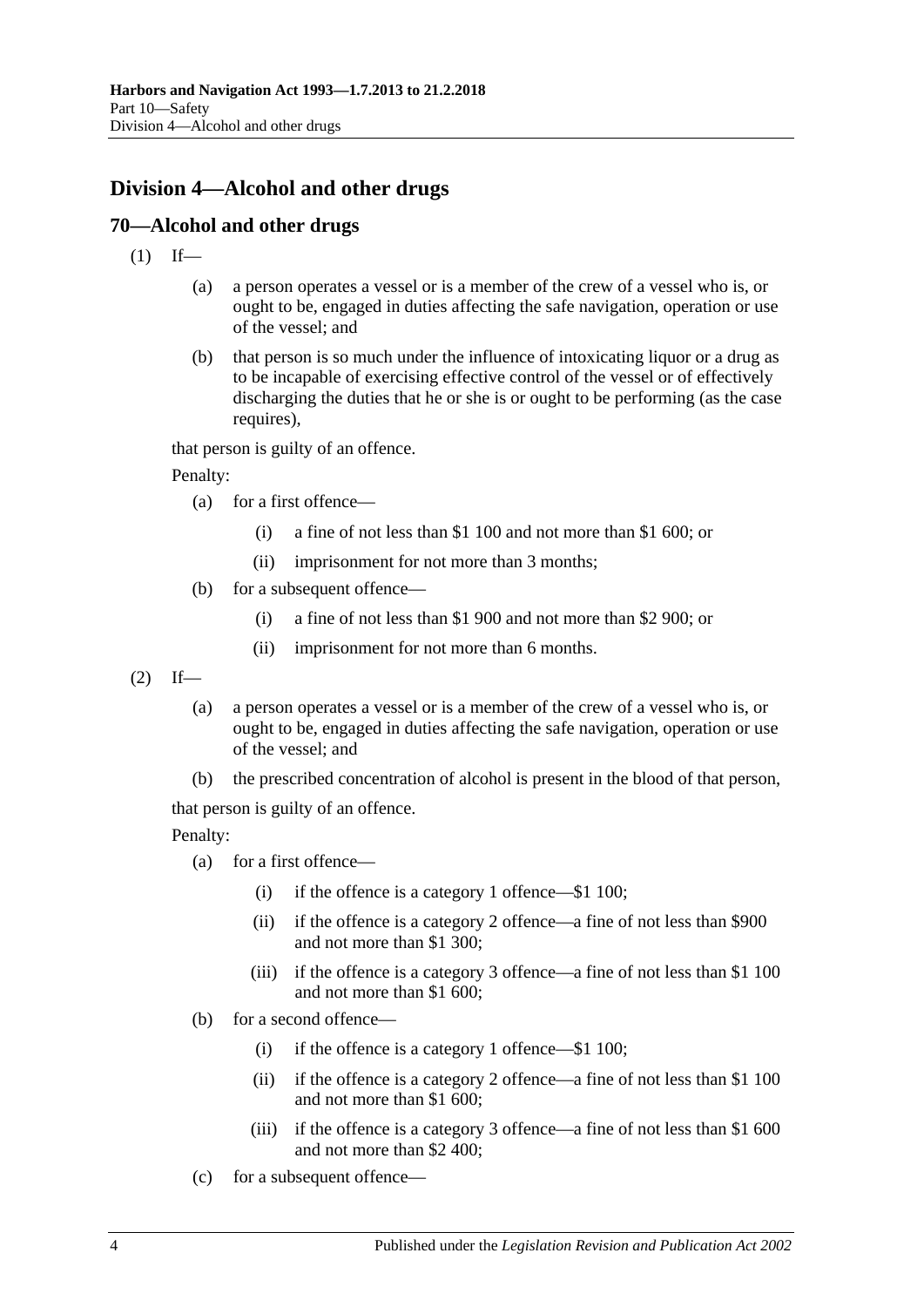- (i) if the offence is a category 1 offence—\$1 100;
- (ii) if the offence is a category 2 offence—a fine of not less than \$1 500 and not more than \$2 200;
- (iii) if the offence is a category 3 offence—a fine of not less than \$1 900 and not more than \$2 900.
- <span id="page-50-1"></span> $(3)$  If—
	- (a) a person operates a vessel or is a member of the crew of a vessel who is, or ought to be, engaged in duties affecting the safe navigation, operation or use of the vessel; and
	- (b) a prescribed drug is present in the oral fluid or blood of that person,

that person is guilty of an offence.

Penalty:

- (a) for a first offence—a fine of not less than \$900 and not more than \$1 300;
- (b) for a second offence—a fine of not less than \$1 100 and not more than \$1 600;
- (c) for a third or subsequent offence—a fine of not less than \$1 500 and not more than \$2 200.
- <span id="page-50-2"></span>(3a) Subject to [subsection](#page-50-0) (3b), it is a defence to a charge of an offence against [subsection](#page-50-1) (3) if the defendant proves that he or she did not knowingly consume the prescribed drug present in his or her oral fluid or blood.
- <span id="page-50-0"></span>(3b) [Subsection \(3a\)](#page-50-2) does not apply if the defendant consumed the prescribed drug believing that he or she was consuming a substance unlawfully but was mistaken as to, unaware of or indifferent to the identity of the prescribed drug.
- (4) In determining whether an offence is a first, second or subsequent offence for the purposes of this section, any previous prescribed alcohol or drug offence for which the defendant has been convicted will be taken into account, but only if the previous offence was committed within the period of 5 years immediately preceding the date on which the offence under consideration was committed.

#### <span id="page-50-5"></span><span id="page-50-4"></span>**71—Authorised person may require alcotest or breath analysis**

- (1) An authorised person may require—
	- (a) a person who is operating a vessel or who has operated a vessel; or
	- (b) a person who is or was a member of the crew of a vessel that is being operated or has been operated, and who is or was, or ought to be or to have been engaged in duties affecting the safe navigation, operation or use of the vessel,

to submit to an alcotest or a breath analysis, or both.

- <span id="page-50-3"></span>(2) An authorised person may direct a person who is apparently in charge of a vessel to stop the vessel and may give other reasonable directions for the purpose of making a requirement under this section that a person submit to an alcotest or a breath analysis.
- (3) A person must forthwith comply with a direction under [subsection](#page-50-3) (2). Maximum penalty: \$2 900.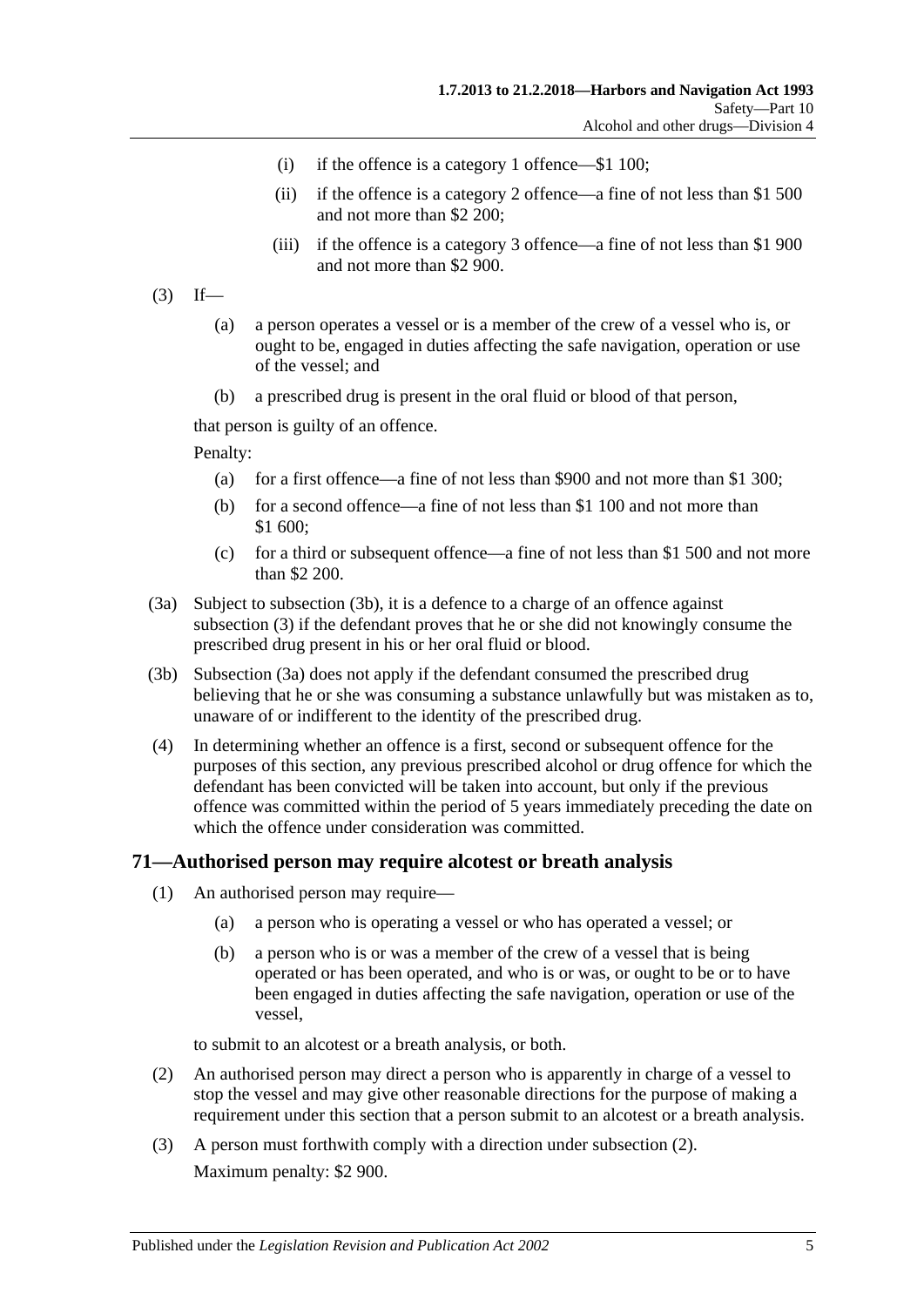- (4) An alcotest or a breath analysis to which a person has been required to submit under this section may not be commenced more than 8 hours after—
	- (a) the person ceased to operate a vessel; or
	- (b) the person was a member of the crew of a vessel who was, or ought to have been, engaged in duties affecting the safe navigation, operation or use of the vessel.
- (5) The performance of an alcotest or a breath analysis that has been required under this section commences when a direction is first given by an authorised person that the person concerned exhale into the alcotest apparatus or breath analysing instrument to be used for the alcotest or breath analysis.
- (6) A breath analysis may only be conducted by a person authorised by the Commissioner of Police to operate a breath analysing instrument.
- (7) The regulations may prescribe the manner in which an alcotest or breath analysis is to be conducted and may, for example, require that more than 1 sample of breath is to be provided for testing or analysis and, in such a case, specify which reading of the apparatus or instrument will be taken to be the result of the alcotest or breath analysis for the purposes of this Division and any other Act.
- <span id="page-51-0"></span>(8) A person required under this section to submit to an alcotest or a breath analysis must not refuse or fail to comply with all reasonable directions of an authorised person in relation to the requirement and, in particular, must not refuse or fail to exhale into the apparatus by which the alcotest or breath analysis is conducted in accordance with the directions of the authorised person.

Penalty:

- (a) for a first offence—a fine of not less than \$1 100 and not more than \$1 600;
- (b) for a subsequent offence—a fine of not less than \$1 900 and not more than \$2 900.
- (9) It is a defence to a prosecution under [subsection](#page-51-0) (8) that—
	- (a) the requirement or direction to which the prosecution relates was not lawfully made; or
	- (b) the person was not allowed the opportunity to comply with the requirement or direction after having been given the prescribed oral advice in relation to—
		- (i) the consequences of refusing or failing to comply with the requirement or direction; and
		- (ii) the person's right to request the taking of a blood sample under [subsection](#page-51-1) (10); or
	- (c) there was, in the circumstances of the case, good reason for the defendant to refuse or fail to comply with the requirement or direction.
- <span id="page-51-1"></span>(10) If a person fails to comply with the requirement or direction under this section by reason of some physical or medical condition of the person and forthwith makes a request of an authorised person that a sample of his or her blood be taken by a medical practitioner, an authorised person must do all things reasonably necessary to facilitate the taking of a sample of the person's blood—
	- (a) by a medical practitioner nominated by the person; or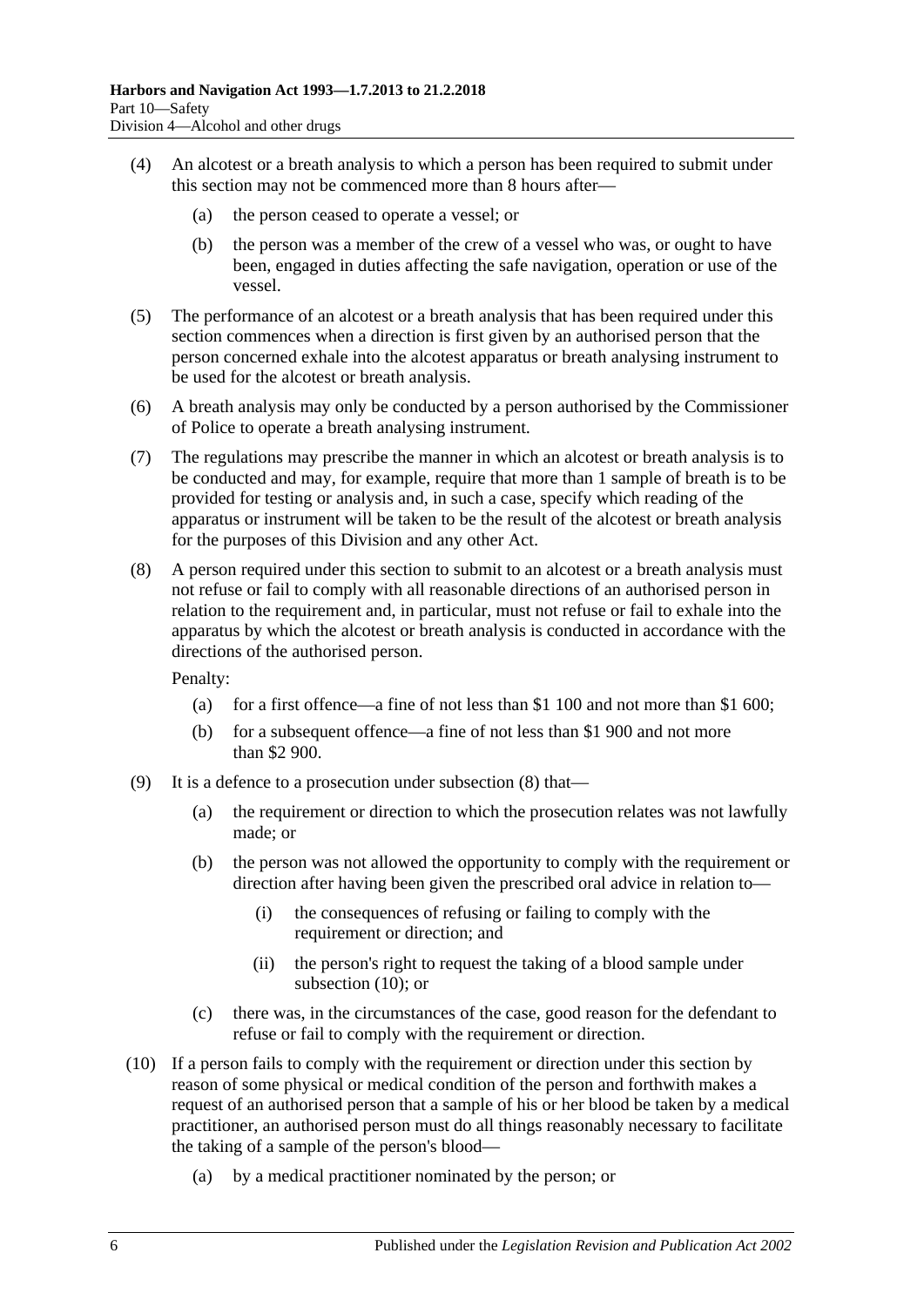- (b) if—
	- (i) it becomes apparent to the authorised person that there is no reasonable likelihood that a medical practitioner nominated by the person will be available to take the sample within 1 hour of the time of the request at some place not more than 10 kilometres distant from the place of the request; or
	- (ii) the person does not nominate a particular medical practitioner,

by any medical practitioner who is available to take the sample.

- (11) A person is not entitled to refuse or fail to comply with a requirement or direction under this section on the ground that—
	- (a) the person would, or might, by complying with that requirement or direction, furnish evidence that could be used against himself or herself; or
	- (b) the person consumed alcohol after the person last operated a vessel or attempted to put a vessel in motion and before the requirement was made or the direction was given.
- (12) A person may not raise a defence that the person had good cause for a refusal or failure to comply with a requirement or direction under this section by reason of some physical or medical condition of the person unless—
	- (a) a sample of the person's blood was taken in accordance with [subsection](#page-51-1) (10); or
	- (b) the person made a request as referred to in that subsection, but—
		- (i) an authorised person failed to facilitate the taking of a sample of the person's blood as required by that subsection; or
		- (ii) a medical practitioner was not reasonably available for the purpose of taking such a sample; or
	- (c) the taking of a sample of a person's blood in accordance with [subsection](#page-51-1) (10) was not possible or reasonably advisable or practicable in the circumstances by reason of some physical or medical condition of the person.
- (13) In determining whether an offence is a first or subsequent offence for the purposes of this section, any previous prescribed alcohol or drug offence for which the defendant has been convicted will be taken into account, but only if the previous offence was committed within the period of 5 years immediately preceding the date on which the offence under consideration was committed.
- <span id="page-52-0"></span>(14) If a person—
	- (a) refuses or fails to comply with a direction under this section; or
	- (b) submits to an alcotest and the alcotest indicates that the prescribed concentration of alcohol may be present in the blood of the person,

there will be reasonable ground to suspect that the prescribed concentration of alcohol is present in the person's blood for the purposes of the exercise of any power conferred on a police officer (including a power of arrest) to prevent the person committing an offence by operating a vessel in contravention of this Division.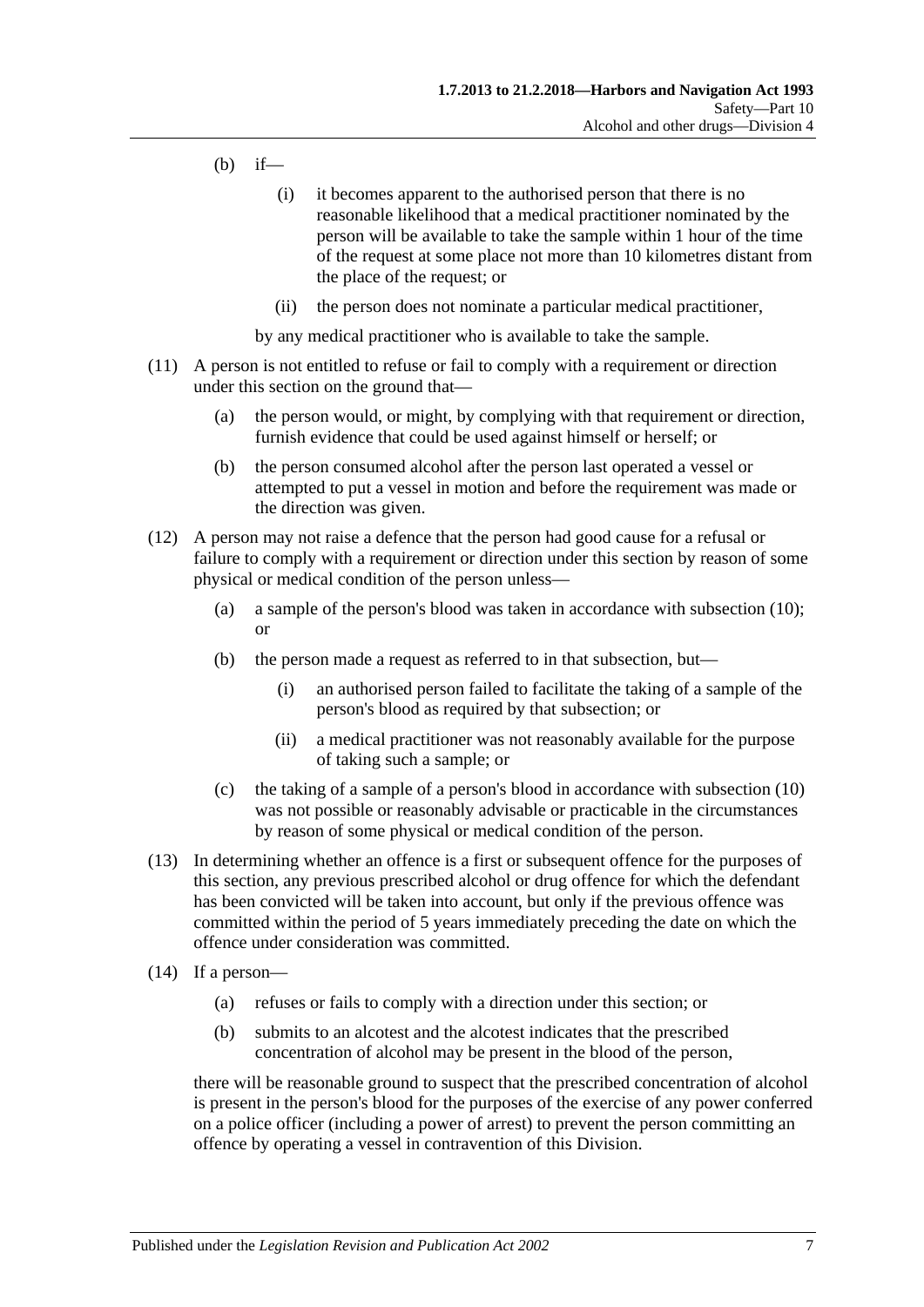(15) [Subsection \(14\)](#page-52-0) does not limit the circumstances in which such a power may otherwise be exercised by a police officer under this or any other Act.

## <span id="page-53-3"></span>**72—Authorised person may require drug screening test, oral fluid analysis and blood test**

- <span id="page-53-0"></span>(1) If a person has submitted to an alcotest or a breath analysis as a result of a requirement under [section](#page-50-4) 71, an authorised person may require the person to submit to a drug screening test.
- <span id="page-53-1"></span> $(2)$  If—
	- (a) a person has submitted to a drug screening test as a result of a requirement under [subsection](#page-53-0) (1) and the drug screening test indicates the presence of a prescribed drug in the person's oral fluid; or
	- (b) a person has submitted to an alcotest or breath analysis as a result of a requirement under [section](#page-50-5) 71(1) that was made in prescribed circumstances,

an authorised person may require the person to submit to an oral fluid analysis or a blood test.

- (3) If a person submits to an oral fluid analysis in compliance with a requirement made under [subsection](#page-53-1) (2) but the person is unable to produce sufficient oral fluid for a sample to be taken, an authorised person may require that the person submit to a blood test.
- <span id="page-53-2"></span>(4) An authorised person may give reasonable directions for the purpose of making a requirement under this section that a person submit to a drug screening test, oral fluid analysis or blood test.
- (5) A person must forthwith comply with a direction under [subsection](#page-53-2) (4). Maximum penalty: \$2 900.
- (6) A drug screening test, oral fluid analysis or blood test to which a person has been required to submit under this section may not be commenced more than 8 hours after—
	- (a) the person ceased to operate a vessel; or
	- (b) the person was a member of the crew of a vessel who was, or ought to have been, engaged in duties affecting the safe navigation, operation or use of the vessel.
- (7) The performance of a drug screening test, oral fluid analysis or blood test that has been required under this section commences when a direction is first given by an authorised person that the person concerned provide a sample of oral fluid or blood (as the case may be) to be used for the drug screening test, oral fluid analysis or blood test.
- (8) A drug screening test or an oral fluid analysis may only be conducted by a police officer authorised by the Commissioner of Police to conduct such tests or analyses.
- (9) The regulations may prescribe the manner in which a drug screening test, oral fluid analysis or blood test is to be conducted.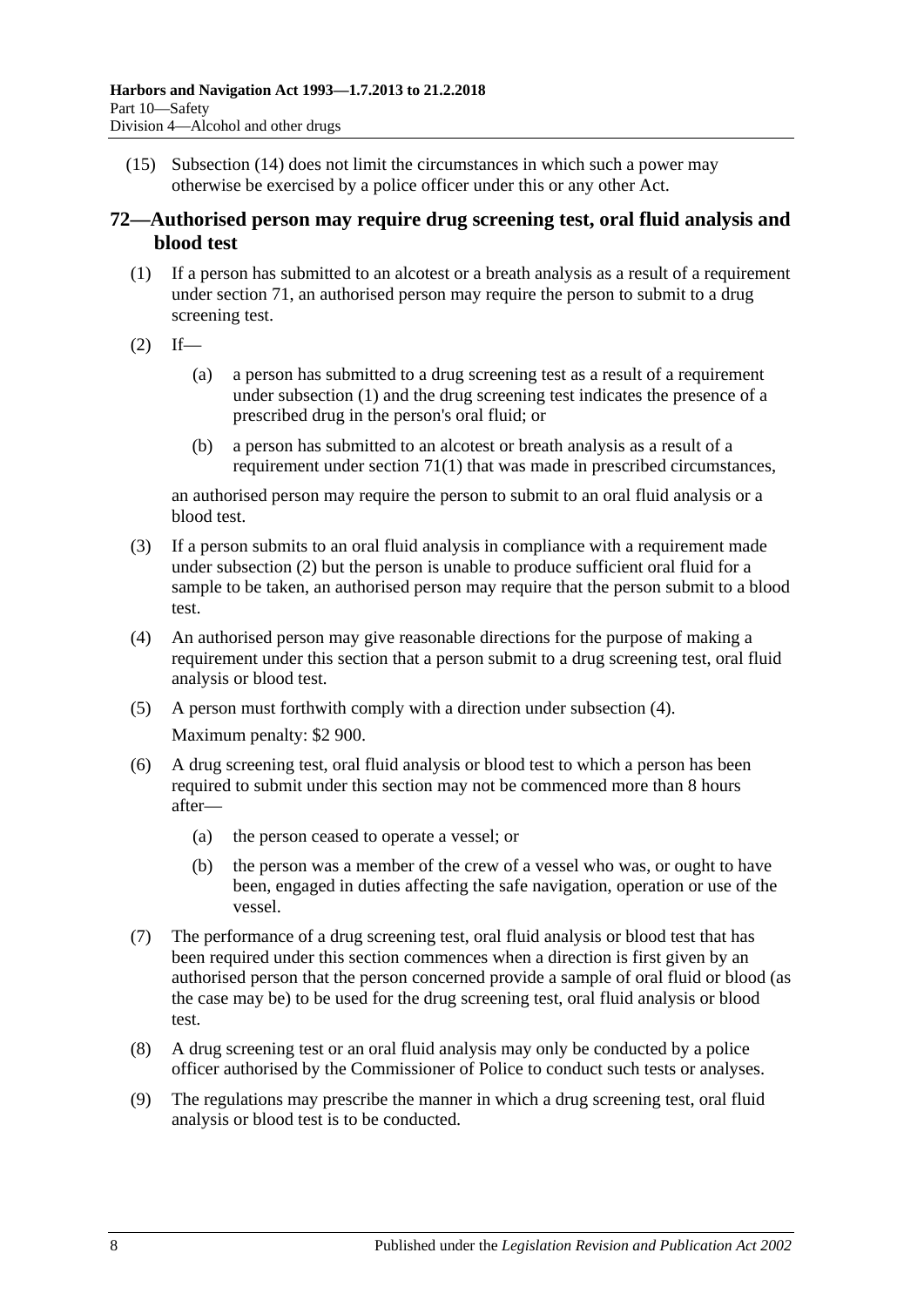<span id="page-54-0"></span>(10) A person required under this section to submit to a drug screening test, oral fluid analysis or blood test must not refuse or fail to comply with all reasonable directions of an authorised person in relation to the requirement and, in particular, must not refuse or fail to allow a sample of oral fluid or blood to be taken in accordance with the directions of an authorised person.

Penalty:

- (a) for a first offence—a fine of not less than \$900 and not more than \$1 300;
- (b) for a subsequent offence—a fine of not less than \$1 500 and not more than \$2 200.
- (11) It is a defence to a prosecution under [subsection](#page-54-0) (10) that—
	- (a) the requirement or direction to which the prosecution relates was not lawfully made; or
	- (b) the person was not allowed the opportunity to comply with the requirement or direction after having been given the prescribed oral advice in relation to—
		- (i) the consequences of refusing or failing to comply with the requirement or direction; and
		- (ii) in the case of—
			- (A) a drug screening test or an oral fluid analysis—the person's right to request the taking of a blood sample under [subsection](#page-54-1) (12); or
			- (B) a blood test—the person's right to request an oral fluid analysis under [subsection](#page-55-0) (13); or
	- (c) there was, in the circumstances of the case, good cause for the refusal or failure of the defendant to comply with the requirement or direction.
- <span id="page-54-1"></span>(12) If a person of whom a requirement is made or to whom a direction is given under this section relating to a drug screening test or oral fluid analysis refuses or fails to comply with the requirement or direction by reason of some physical or medical condition of the person and forthwith makes a request of an authorised person that a sample of his or her blood be taken by a medical practitioner, an authorised person must do all things reasonably necessary to facilitate the taking of a sample of the person's blood—
	- (a) by a medical practitioner nominated by the person; or
	- (b) if—
		- (i) it becomes apparent to the authorised person that there is no reasonable likelihood that a medical practitioner nominated by the person will be available to take the sample within 1 hour of the time of the request at some place not more than 10 kilometres distant from the place of the request; or
		- (ii) the person does not nominate a particular medical practitioner,

by any medical practitioner who is available to take the sample.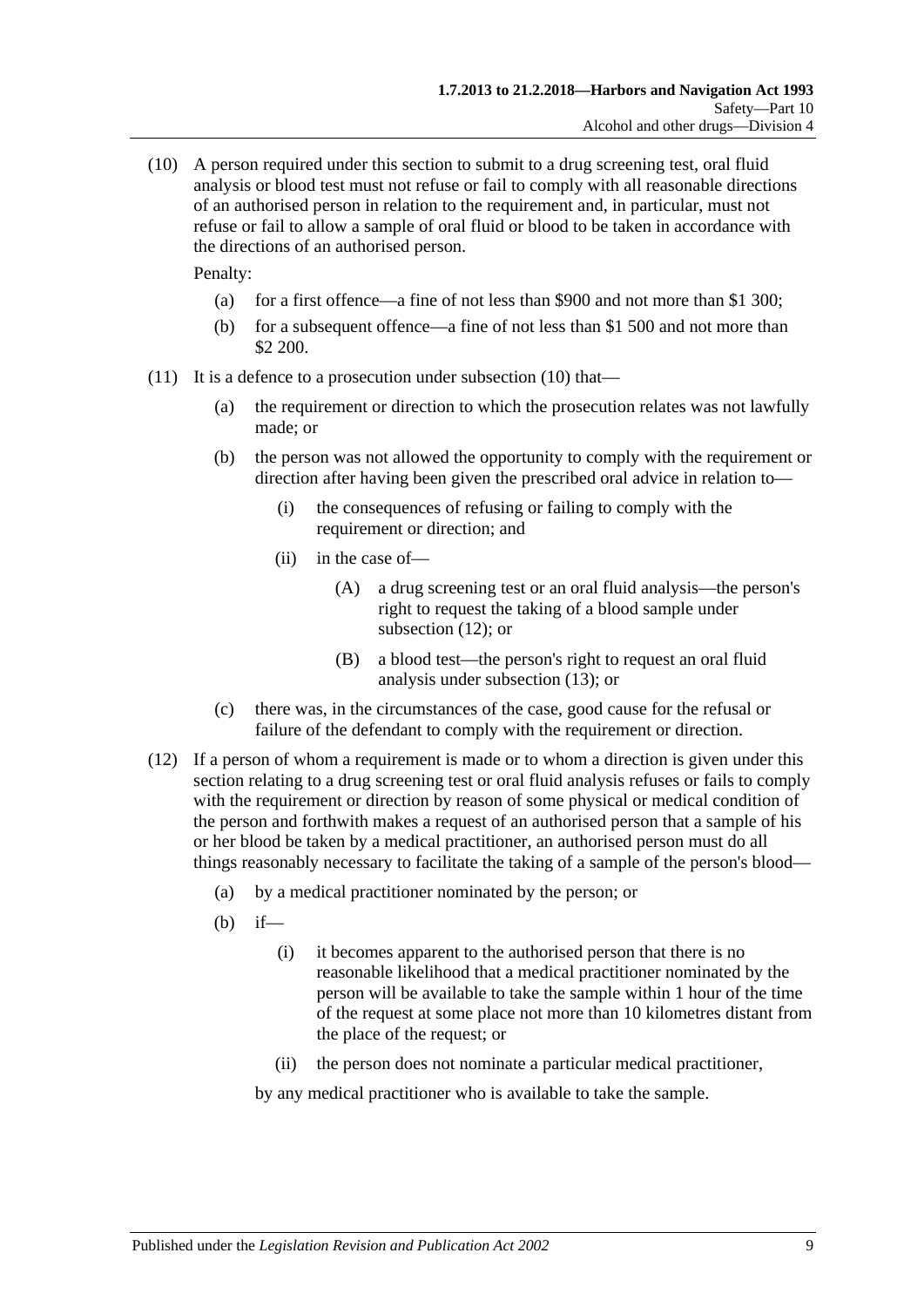- <span id="page-55-0"></span>(13) If a person of whom a requirement is made or to whom a direction is given under this section relating to a blood test refuses or fails to comply with the requirement or direction by reason of some physical or medical condition of the person and forthwith makes a request of an authorised person that an oral fluid analysis be conducted, an authorised person must do all things reasonably necessary to facilitate the conduct of an oral fluid analysis unless—
	- (a) a requirement or direction under this section relating to a drug screening test or oral fluid analysis has been made of, or been given to, the person; and
	- $(b)$
- (i) the person refused or failed to comply with that requirement or direction on the ground of some physical or medical condition of the person and made a request under [subsection](#page-54-1) (12) for a sample of his or her blood to be taken in accordance with that subsection; or
- (ii) the person was unable to produce sufficient oral fluid for a sample to be taken.
- (14) A person is not entitled to refuse or fail to comply with a requirement or direction under this section on the ground that—
	- (a) the person would, or might, by complying with that requirement or direction, furnish evidence that could be used against himself or herself; or
	- (b) the person consumed a prescribed drug after the person last operated a vessel or was on duty as a member of the crew of a vessel and before the requirement was made or the direction was given.
- (15) A person may not raise a defence that the person had good cause for a refusal or failure to comply with a requirement or direction under this section relating to a drug screening test or oral fluid analysis by reason of some physical or medical condition of the person unless—
	- (a) a sample of the person's blood was taken in accordance with [subsection](#page-54-1) (12); or
	- (b) the person made a request as referred to in [subsection](#page-54-1) (12), but—
		- (i) an authorised person failed to facilitate the taking of a sample of the person's blood as required by that subsection; or
		- (ii) a medical practitioner was not reasonably available for the purpose of taking such a sample; or
	- (c) the taking of a sample of the person's blood in accordance with [subsection](#page-54-1) (12) was not possible or reasonably advisable or practicable in the circumstances by reason of some physical or medical condition of the person.
- (16) A person may not raise a defence that the person had good cause for a refusal or failure to comply with a requirement or direction under this section relating to a blood test by reason of some physical or medical condition of the person unless—
	- (a) an oral fluid analysis was conducted in accordance with [subsection](#page-55-0) (13); or
	- (b) the person made a request as referred to in [subsection](#page-55-0) (13), but an authorised person failed to facilitate the conduct of an oral fluid analysis as required by that subsection; or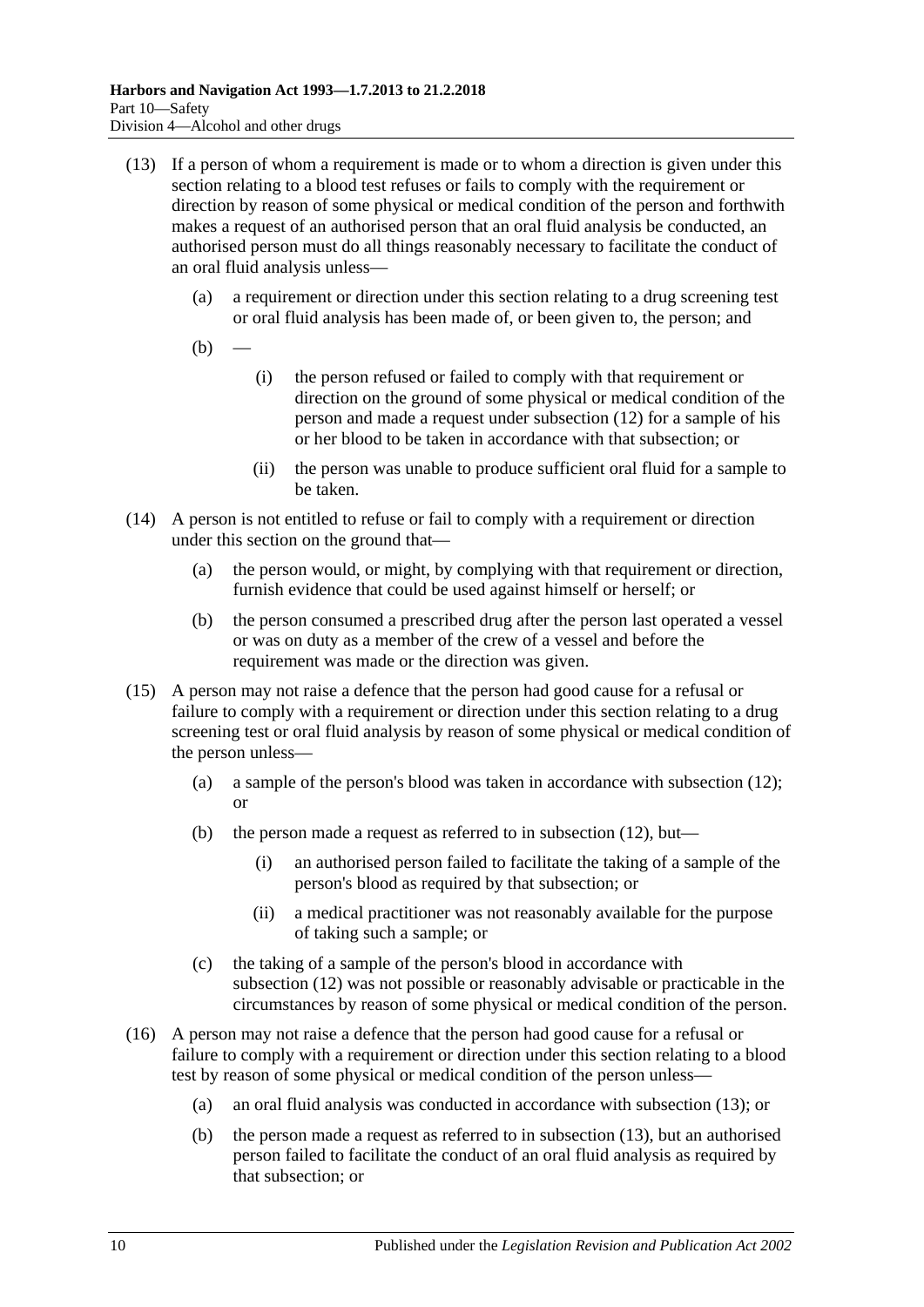- (c) the taking of a sample of the person's oral fluid in accordance with [subsection](#page-55-0) (13) was not possible or reasonably advisable or practicable in the circumstances by reason of some physical or medical condition of the person.
- (17) In determining whether an offence is a first or subsequent offence for the purposes of this section, any previous prescribed alcohol or drug offence for which the defendant has been convicted will be taken into account, but only if the previous offence was committed within the period of 5 years immediately preceding the date on which the offence under consideration was committed.
- <span id="page-56-0"></span>(18) If a person—
	- (a) refuses or fails to comply with a requirement or direction under this section; or
	- (b) submits to a drug screening test or oral fluid analysis and the drug screening test or preliminary result of the oral fluid analysis indicates the presence of a prescribed drug in the person's oral fluid,

there will be reasonable ground to suspect that a prescribed drug is present in the person's oral fluid for the purposes of the exercise of any power conferred on a police officer (including a power of arrest) to prevent the person committing an offence by operating a vessel in contravention of this Division.

(19) [Subsection](#page-56-0) (18) does not limit the circumstances in which such a power may otherwise be exercised by a police officer under this or any other Act.

## **72A[—Schedule 1A](#page-77-0) further regulates blood and oral fluid sample processes**

[Schedule 1A](#page-77-0) makes further provision regulating blood and oral fluid sample processes for the purposes of this Division.

## **72C—Concentration of alcohol in breath taken to indicate concentration of alcohol in blood**

Where a person submits to an alcotest or a breath analysis and the alcotest apparatus or the breath analysing instrument produces a reading in terms of a number of grams of alcohol in 210 litres of the person's breath, the reading will, for the purposes of this Act, be taken to be that number of grams of alcohol in 100 millilitres of the person's blood.

## <span id="page-56-1"></span>**73—Evidence**

(1) Without affecting the admissibility of evidence that might be given otherwise than in pursuance of this section, evidence may be given, in any proceedings for an offence, of the concentration of alcohol indicated as being present in the blood of the defendant by a breath analysing instrument operated by a person authorised to operate the instrument by the Commissioner of Police and, if the requirements of this Act in relation to breath analysing instruments and breath analysis, including [subsections \(5\)](#page-57-0) and [\(6\),](#page-57-1) have been complied with, it must be presumed, in the absence of proof to the contrary, that the concentration of alcohol so indicated was present in the blood of the defendant at the time of the analysis.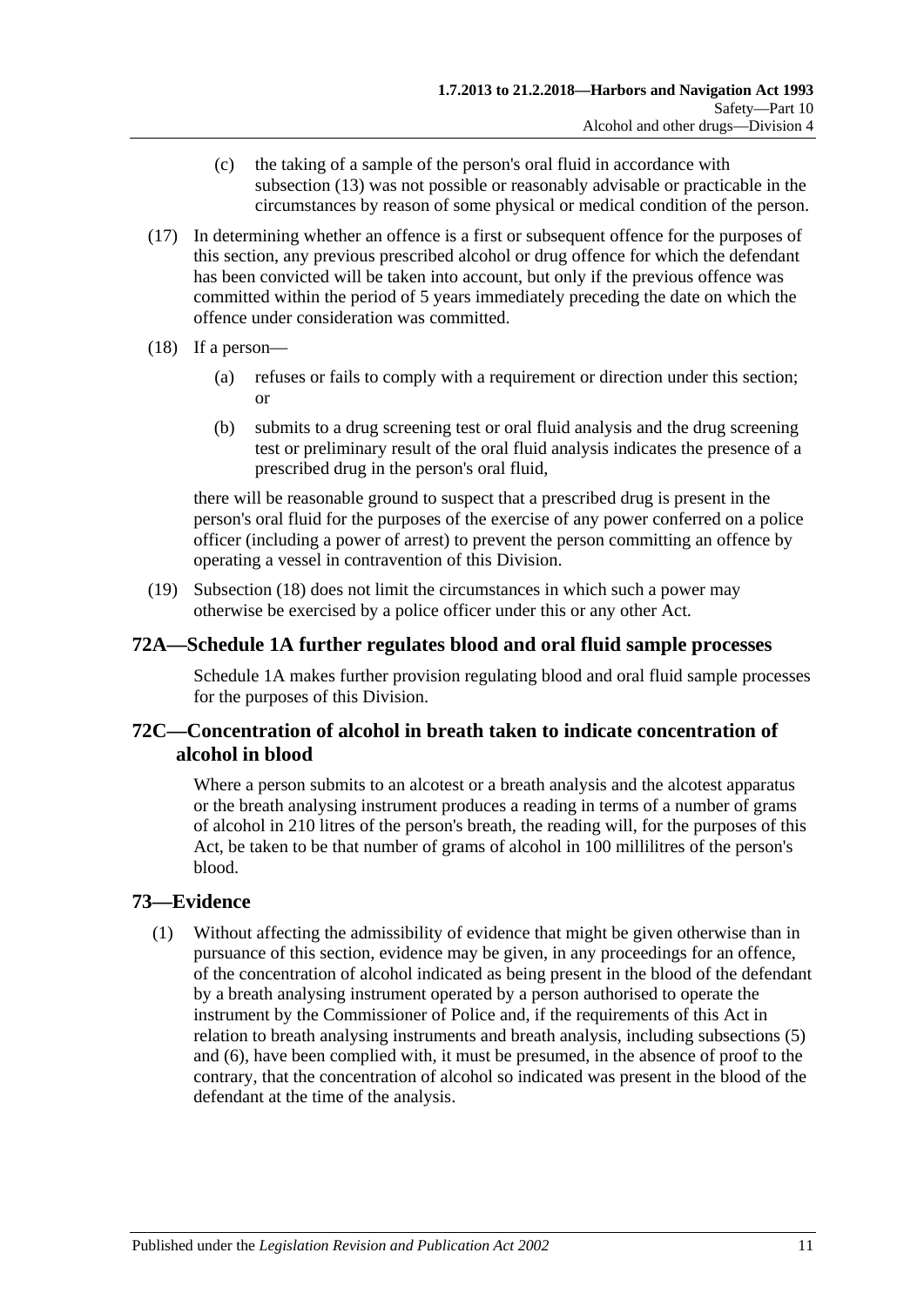- <span id="page-57-5"></span>(2) No evidence can be adduced in rebuttal of the presumption created by [subsection](#page-56-1) (1) except—
	- (a) evidence of the concentration of alcohol in the blood of the defendant as indicated by analysis of a sample of blood taken and dealt with in accordance with [Schedule 1A](#page-77-0) or in accordance with the regulations; and
	- (b) evidence as to whether the results of analysis of the sample of blood demonstrate that the breath analysing instrument gave an exaggerated reading of the concentration of alcohol present in the blood of the defendant.
- <span id="page-57-2"></span>(3) If, in any proceedings for an offence, it is proved—
	- (a) that the defendant—
		- (i) operated a vessel; or
		- (ii) was a member of a crew of a vessel that was being operated and was or ought to have been engaged in duties affecting the safe navigation, operation or use of the vessel; and
	- (b) that a concentration of alcohol was present in the defendant's blood at the time of a breath analysis performed within the period of 2 hours immediately following the conduct referred to in [paragraph](#page-57-2) (a),

it must be conclusively presumed that that concentration of alcohol was present in the defendant's blood at the time of the conduct referred to in [paragraph](#page-57-2) (a).

- (4) No evidence can be adduced as to a breath or blood alcohol reading obtained from a coin-operated breath testing or breath analysing machine installed in a hotel or other licensed premises.
- <span id="page-57-0"></span>(5) As soon as practicable after a person has submitted to an analysis of breath by means of a breath analysing instrument, the person operating the instrument must deliver to the person whose breath has been analysed a statement in writing specifying—
	- (a) the reading produced by the breath analysing instrument; and
	- (b) the date and time of the analysis.
- <span id="page-57-3"></span><span id="page-57-1"></span>(6) If a person has submitted to an analysis of breath by means of a breath analysing instrument and the concentration of alcohol indicated as being present in the blood of that person by the instrument is the prescribed concentration of alcohol, the person operating the breath analysing instrument must immediately—
	- (a) give the person the prescribed oral advice and deliver to the person the prescribed written notice as to the operation of this Act in relation to the results of the breath analysis and as to the procedures prescribed for the taking and analysis of a sample of the person's blood; and
	- (b) at the request of the person made in accordance with the regulations, deliver an approved blood test kit to the person.
- <span id="page-57-4"></span>(7) In proceedings for an offence a certificate—
	- (a) purporting to be signed by the Minister and to certify that a person named in the certificate is an authorised person; or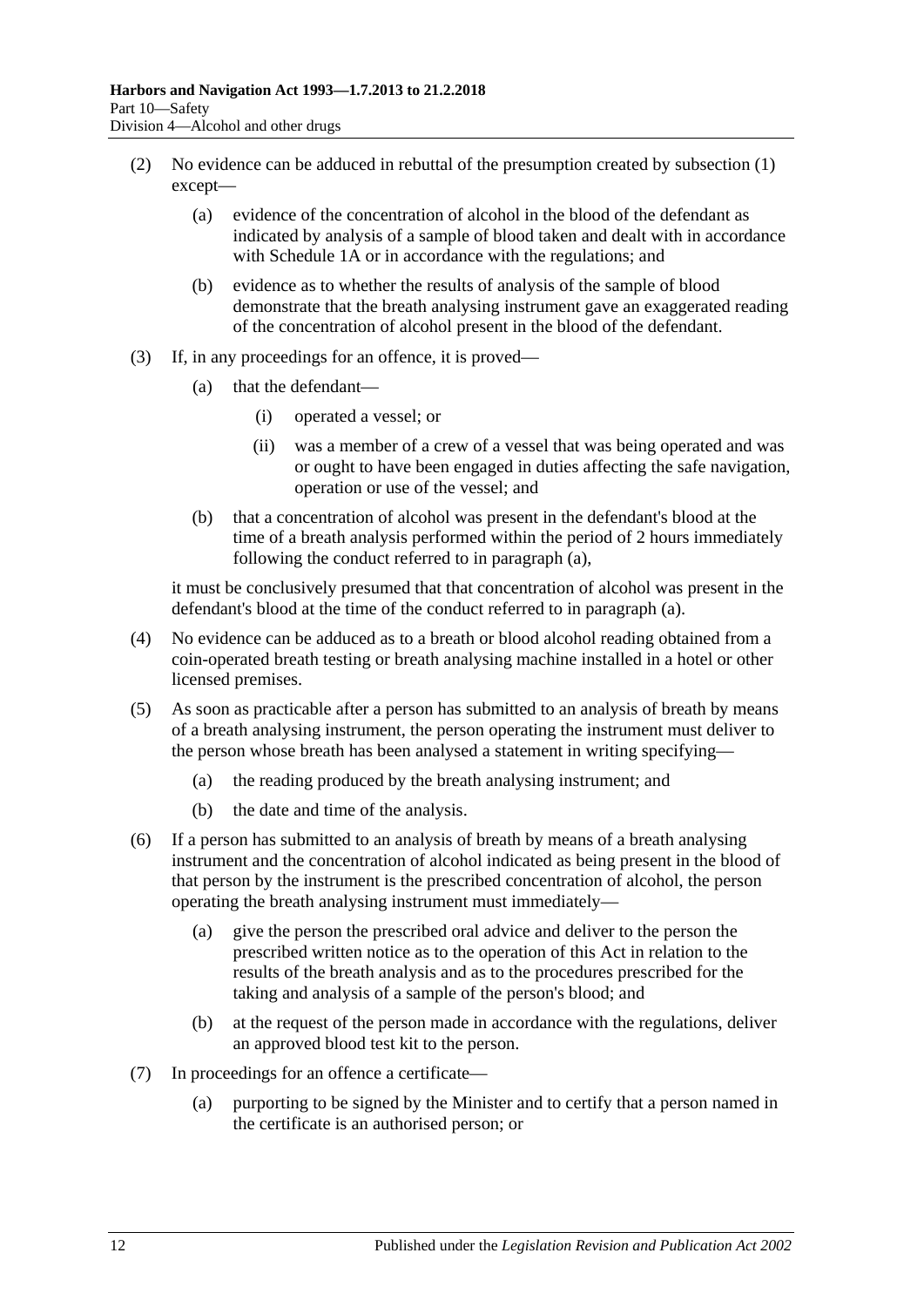- (b) purporting to be signed by the Commissioner of Police and to certify that a person named in the certificate is authorised by the Commissioner of Police to operate breath analysing instruments; or
- (c) purporting to be signed by a person authorised under [subsection](#page-56-1) (1) and to certify that—
	- (i) the apparatus used by the person was a breath analysing instrument within the meaning of this Act; and
	- (ii) the breath analysing instrument was in proper order and was properly operated; and
	- (iii) the provisions of this Act with respect to breath analysing instruments and the manner in which an analysis of breath by means of a breath analysing instrument is to be conducted were complied with,

will be accepted, in the absence of proof to the contrary, as proof of the matters so certified.

- (8) A certificate purporting to be signed by an authorised person and to certify that an apparatus referred to in the certificate is or was of a kind approved under the *[Road](http://www.legislation.sa.gov.au/index.aspx?action=legref&type=act&legtitle=Road%20Traffic%20Act%201961)  [Traffic Act](http://www.legislation.sa.gov.au/index.aspx?action=legref&type=act&legtitle=Road%20Traffic%20Act%201961) 1961* for the purpose of performing alcotests, drug screening tests or oral fluid analyses is, in the absence of proof to the contrary, proof of the matter so certified.
- (9) A certificate purporting to be signed by an authorised person and to certify that a person named in the certificate submitted to an alcotest on a specified day and at a specified time and that the alcotest indicated that the prescribed concentration of alcohol may then have been present in the blood of that person is, in the absence of proof to the contrary, proof of the matter so certified.
- <span id="page-58-0"></span>(10) Subject to [subsection](#page-60-0) (22), a certificate purporting to be signed by an analyst, certifying as to the concentration of alcohol, or any drug, found in a specimen of blood identified in the certificate expressed in grams in 100 millilitres of blood is, in the absence of proof to the contrary, proof of the matters so certified.
- <span id="page-58-1"></span>(11) Subject to [subsection](#page-60-0) (22), in legal proceedings a certificate purporting to be signed by a person authorised under [subsection](#page-56-1) (1) and to certify that—
	- (a) a person named in the certificate submitted to an analysis of breath by means of a breath analysing instrument on a day and at a time specified in the certificate; and
	- (b) the breath analysing instrument produced a reading specified in the certificate; and
	- (c) a statement in writing required by [subsection](#page-57-0) (5) was delivered in accordance with that subsection,

will be accepted, in the absence of proof to the contrary, as proof of the matters so certified.

- (12) A certificate purporting to be signed by a person authorised under [subsection](#page-56-1) (1) and to certify—
	- (a) that on a date and at a time stated in the certificate, a person named in the certificate submitted to a breath analysis; and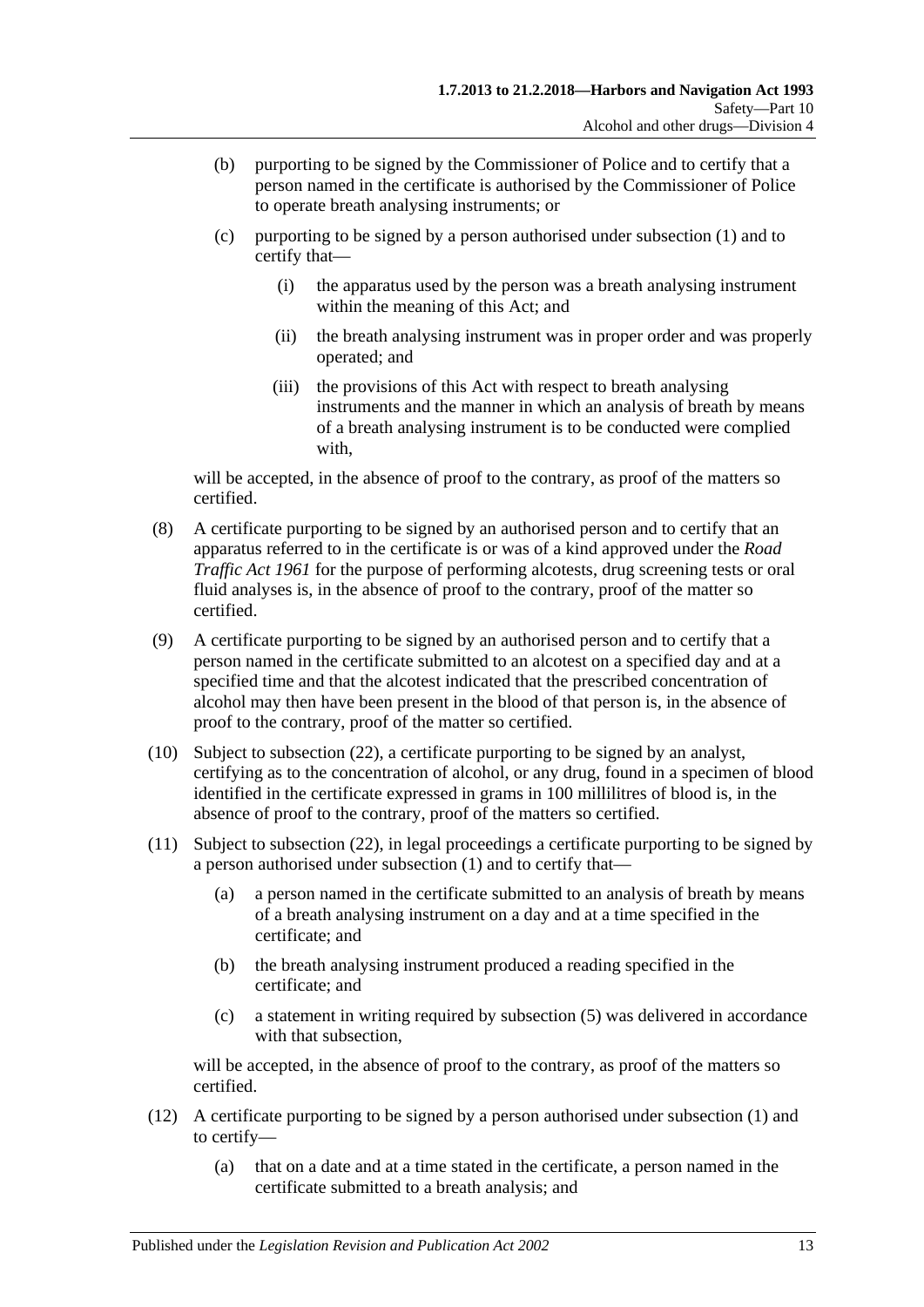- (b) that the prescribed oral advice and the prescribed written notice were given and delivered to the person in accordance with [subsection](#page-57-3)  $(6)(a)$ ; and
- $(c)$  that—
	- (i) the person did not make a request for an approved blood test kit in accordance with the regulations; or
	- (ii) at the request of the person, a kit that, from an examination of its markings, appeared to the person signing the certificate to be an approved blood test kit was delivered to the person in accordance with [subsection](#page-57-4)  $(6)(b)$ ,

is, in the absence of proof to the contrary, proof that the requirements of [subsection](#page-57-1) (6) were complied with in relation to the person.

- (13) A prosecution for an offence will not fail because of a deficiency of a kit delivered to the defendant in purported compliance with [subsection](#page-57-4) (6)(b) and the presumption under [subsection](#page-56-1) (1) will apply despite such a deficiency unless it is proved—
	- (a) that the defendant delivered the kit unopened to a medical practitioner for use in taking a sample of the defendant's blood; and
	- (b) by evidence of the medical practitioner, that the medical practitioner was, because of a deficiency of the kit, unable to comply with the prescribed procedures governing the manner in which a sample of a person's blood must be taken and dealt with for the purposes of [subsection](#page-57-5) (2).
- <span id="page-59-0"></span>(14) Subject to [subsection](#page-60-0) (22), an apparently genuine document purporting to be a certificate under [Schedule 1A,](#page-77-0) or a copy of such a certificate, and purporting to be signed by an authorised person, medical practitioner or analyst under [Schedule 1A](#page-77-0) is admissible in proceedings before a court and is, in the absence of proof to the contrary, proof of the matters stated in the certificate.
- (15) If a certificate of an analyst relating to a sample of blood taken under [Schedule 1A](#page-77-0) is received in evidence in proceedings before a court and states that the prescribed concentration of alcohol has been found to be present in the sample of blood to which the certificate relates, it will be presumed, in the absence of proof to the contrary, that the concentration of alcohol stated in the certificate was present in the sample when the sample was taken.
- (16) If it is proved by the prosecution in the proceedings for an offence that a concentration of alcohol was present in the defendant's blood at the time at which a sample of blood was taken under [Schedule 1A,](#page-77-0) it will be conclusively presumed that concentration of alcohol was present in the defendant's blood throughout the period of 2 hours immediately preceding the taking of the sample.
- (17) If certificates of an authorised person and analyst, or a medical practitioner and analyst under [Schedule 1A](#page-77-0) are received as evidence in proceedings before a court and contain the same identification number for the samples of oral fluid or blood to which they relate, the certificates will be presumed, in the absence of proof to the contrary, to relate to the same sample of oral fluid or blood.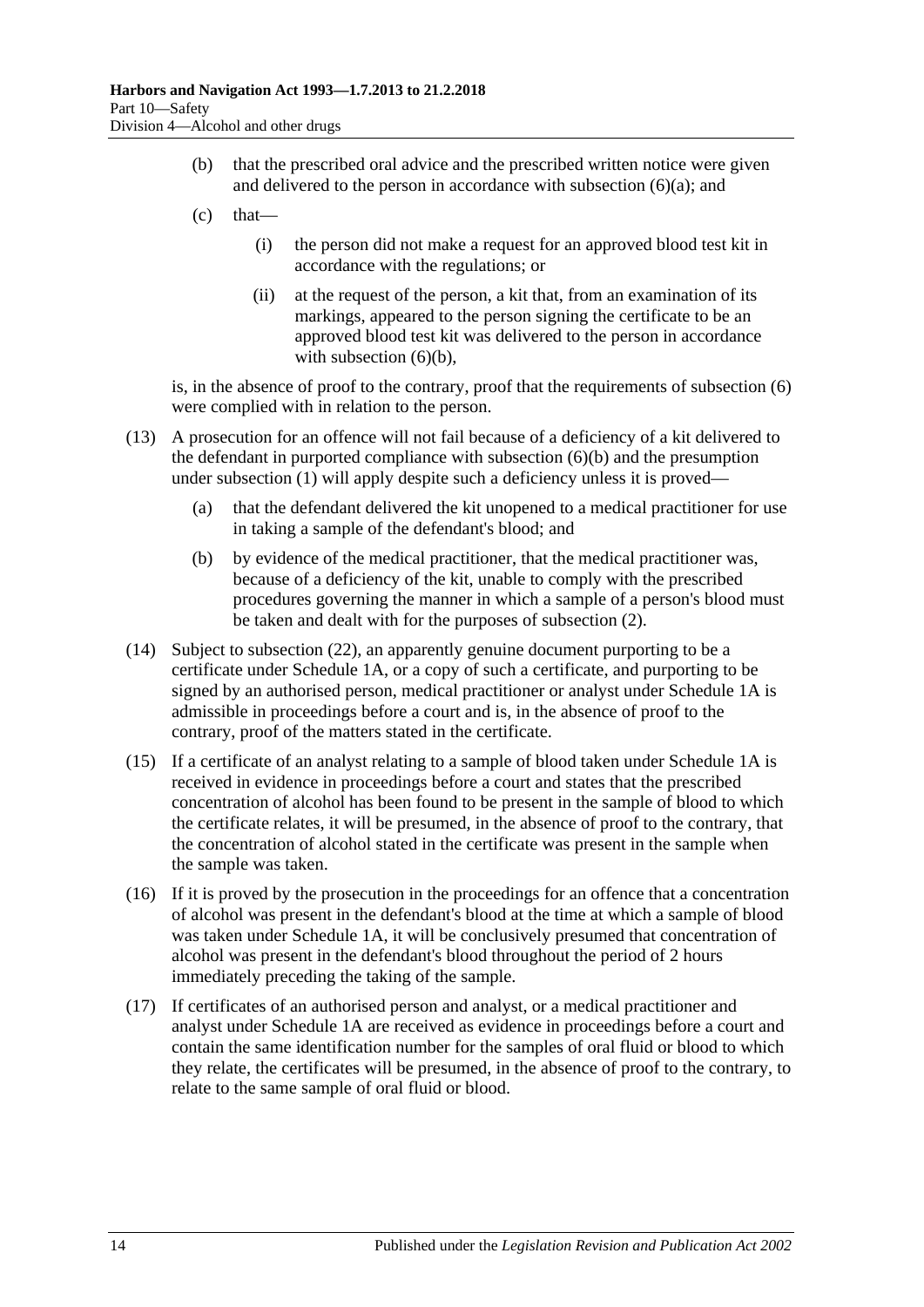- (18) If a certificate of an analyst relating to a sample of oral fluid or blood taken under [Schedule 1A](#page-77-0) is received as evidence in proceedings before a court and states that a drug has been found to be present in the sample of oral fluid or blood to which the certificate relates, it will be presumed, in the absence of proof to the contrary, that the drug stated in the certificate was present in the sample when the sample was taken.
- (19) If it is proved by the prosecution in proceedings for an offence that a drug was present in the defendant's oral fluid or blood at the time at which a sample of oral fluid or blood was taken under [Schedule 1A,](#page-77-0) it will be conclusively presumed that the drug was present in the defendant's oral fluid or blood (as the case may require) throughout the period of 3 hours immediately preceding the taking of the sample.
- (20) A certificate purporting to be signed by an authorised person and to certify that a person named in the certificate submitted to a drug screening test on a specified day and at a specified time and that the drug screening test indicated that a prescribed drug may then have been present in the oral fluid of the person is admissible in proceedings before a court and is, in the absence of proof to the contrary, proof of the matters so certified.
- (21) A certificate—
	- (a) purporting to be signed by the Commissioner of Police and to certify that a person named in the certificate is authorised by the Commissioner of Police to conduct oral fluid analyses or drug screening tests; or
	- (b) purporting to be signed by a police officer authorised to conduct oral fluid analyses or drug screening tests under [Schedule 1A](#page-77-0) and to certify that the apparatus used to conduct an oral fluid analysis or a drug screening test was in proper order and the oral fluid analysis or drug screening test was properly conducted,

is admissible in proceedings before a court and is, in the absence of proof to the contrary, proof of the matters so certified.

- <span id="page-60-0"></span>(22) A certificate referred to in [subsection](#page-58-0) (10), [\(11\)](#page-58-1) or [\(14\)](#page-59-0) cannot be received as evidence in proceedings for an offence—
	- (a) unless a copy of the certificate proposed to be put in evidence at the trial of a person for the offence has, not less than 7 days before the commencement of the trial, been served on that person; or
	- (b) if the person on whom a copy of the certificate has been served has, not less than 2 days before the commencement of the trial, served written notice on the complainant or informant requiring the attendance at the trial of the person by whom the certificate was signed; or
	- (c) if the court, in its discretion, requires the person by whom the certificate was signed to attend at the trial.

## **73A—Breath analysis where drinking occurs after operation of vessel**

(1) This section applies to proceedings for an offence against this Division in which the results of a breath analysis under this Division are relied on to establish the commission of the offence.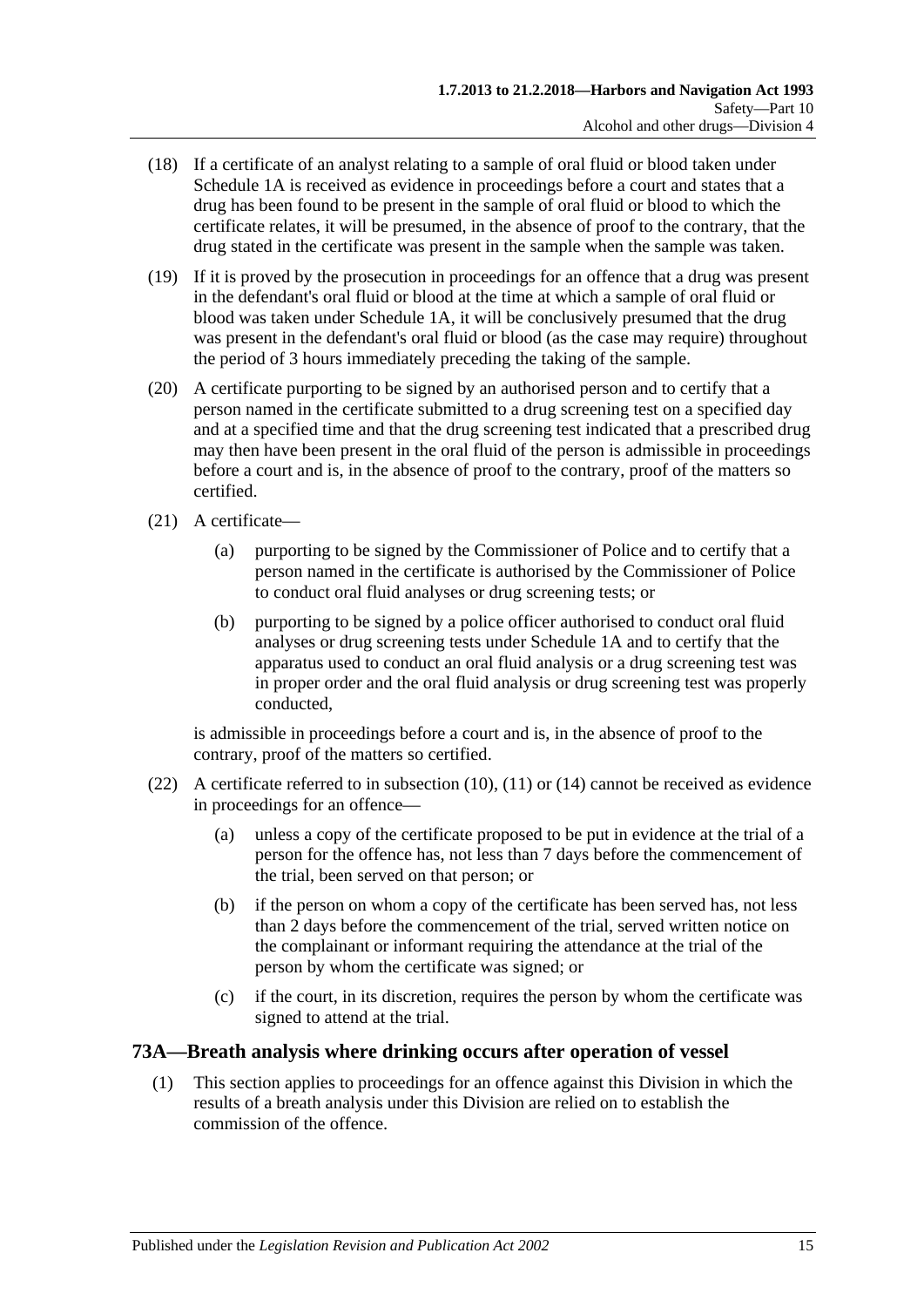- (2) If in proceedings to which this section applies the defendant satisfies the court—
	- (a) that the defendant consumed alcohol during the period (*the relevant period*) after the defendant last operated a vessel or was on duty as a member of the crew of a vessel and before the performance of the breath analysis; and
	- (b) in a case where the defendant was required to submit to the breath analysis after involvement of the vessel in an accident—
		- (i) that the requirements of [section](#page-64-0) 76 were complied with in relation to the accident; and
		- (ii) that alcohol was not consumed by the defendant during the relevant period while at the scene of the accident; and
	- (c) that, after taking into account the quantity of alcohol consumed by the defendant during the relevant period and its likely effect on the concentration of alcohol indicated as being present in the defendant's blood by the breath analysis, the defendant should not be found guilty of the offence charged or, in the case of an offence against [section](#page-49-1) 70(2), should be found guilty of an offence of a less serious category,

the court may, despite the other provisions of this Division, find the defendant not guilty of the offence charged or guilty of an offence of a less serious category.

### **73B—Oral fluid analysis or blood test where consumption of prescribed drug occurs after operation of vessel**

- (1) This section applies to proceedings for an offence against [section](#page-49-0) 70(1) or [\(3\)](#page-50-1) in which the results of an oral fluid analysis or a blood test under [section](#page-53-3) 72 are relied on to establish the commission of the offence.
- <span id="page-61-0"></span>(2) If in proceedings to which this section applies the defendant satisfies the court—
	- (a) that the defendant consumed the prescribed drug during the relevant period; and
	- (b) that the prescribed drug was not consumed after an authorised person first exercised powers under [section](#page-50-4) 71 preliminary to the performance of the alcotest or breath analysis referred to in [section](#page-53-3) 72,

the court may, despite the other provisions of this Act, find the defendant not guilty of the offence charged.

(3) In [subsection](#page-61-0)  $(2)$ —

*relevant period* means the period between—

- (a) the conduct of the defendant giving rise to the making of the requirement that the defendant submit to the alcotest or breath analysis referred to in [section](#page-53-3) 72; and
- (b) the performance of the oral fluid analysis or blood test (as the case may be) under [section](#page-53-3) 72.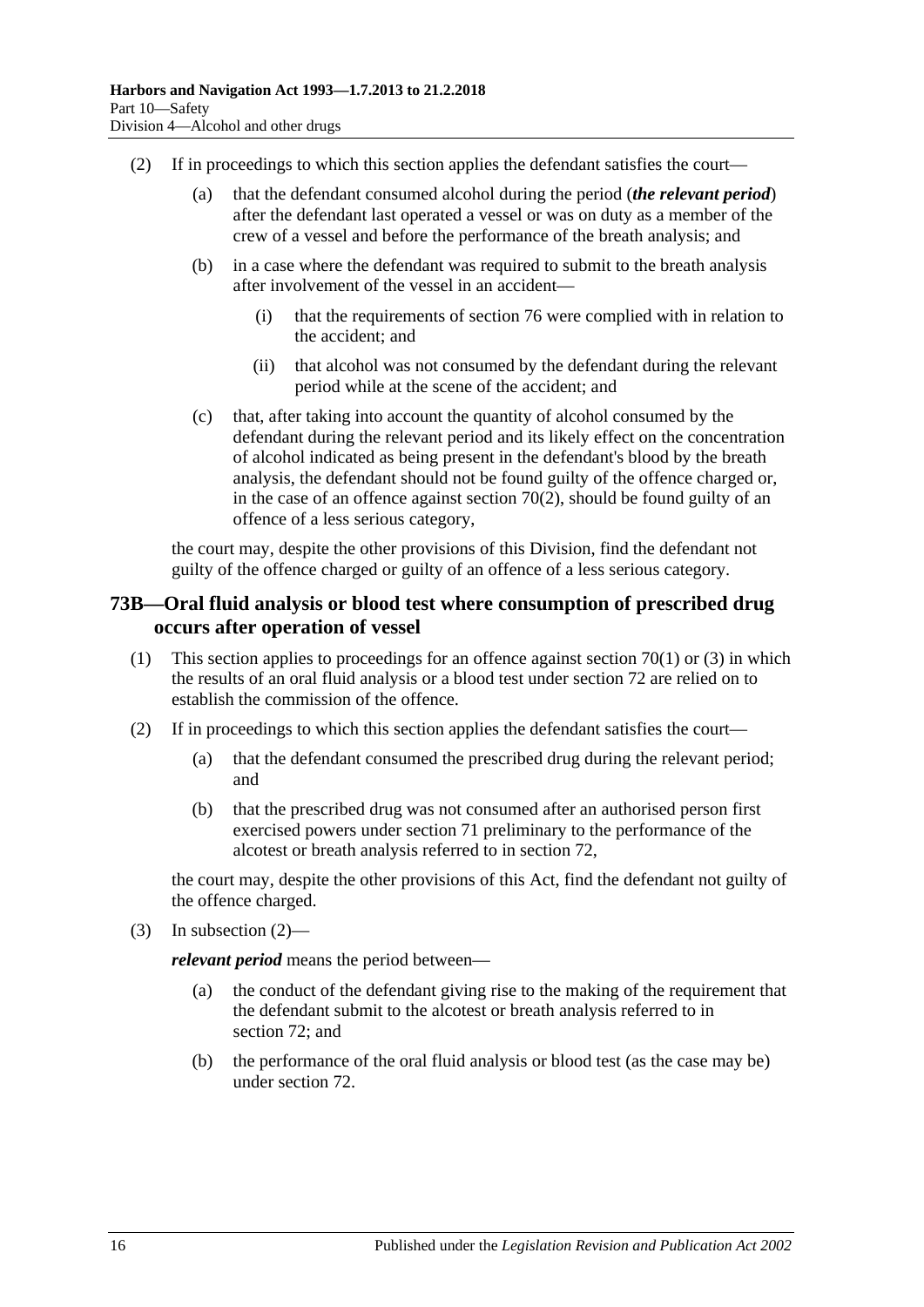## **74—Compulsory blood tests of injured persons including water skiers**

- (1) If a vessel is involved in an accident and, within eight hours after the accident, a person apparently over the age of 10 years who was injured in the accident attends at, or is admitted into, a hospital for the purpose of receiving treatment for that injury, it is, subject to this section, the duty of the medical practitioner by whom that patient is attended to take, as soon as practicable, a sample of that patient's blood (even though the patient may be unconscious) in accordance with this section.
- <span id="page-62-0"></span>(4) If a vessel is involved in an accident and a person apparently over the age of 10 years who was injured in the accident is dead on arrival at the hospital, or dies before a sample of blood has been taken in accordance with this section and within eight hours after admission to the hospital, it is the duty of the medical practitioner who, pursuant to Part 5 of the *[Coroners Act](http://www.legislation.sa.gov.au/index.aspx?action=legref&type=act&legtitle=Coroners%20Act%202003) 2003*, notifies the State Coroner or a police officer of the death—
	- (a) to take a sample of blood from the body of the deceased in accordance with this section; or
	- (b) to notify the State Coroner as soon as practicable that, in view of the circumstances in which the death of the deceased occurred, a sample of blood should be taken from the body under this section.
- (5) The State Coroner, on receiving a notification under [subsection](#page-62-0) (4), may authorise and direct a pathologist to take a sample of blood from the body of the deceased in accordance with this section.
- (6) A medical practitioner is not obliged to take a sample of blood under this section if a sample has already been taken by another medical practitioner.
- (18) A person who, on being requested to submit to the taking of a sample of blood under this section, refuses or fails to comply with that request and who—
	- (a) fails to assign a reason based on genuine medical grounds for that refusal or failure; or
	- (b) assigns a reason for that refusal or failure that is false or misleading; or
	- (c) makes any other false or misleading statement in response to the request,

is guilty of an offence.

Penalty:

- (a) for a first offence—a fine of not less than \$1 100 and not more than \$1 600;
- (b) for a subsequent offence—a fine of not less than \$1 900 and not more than \$2 900.
- (19) In determining whether an offence is a first or subsequent offence for the purposes of this section, any previous prescribed alcohol or drug offence for which the defendant has been convicted will be taken into account, but only if the previous offence was committed within the period of 5 years immediately preceding the date on which the offence under consideration was committed.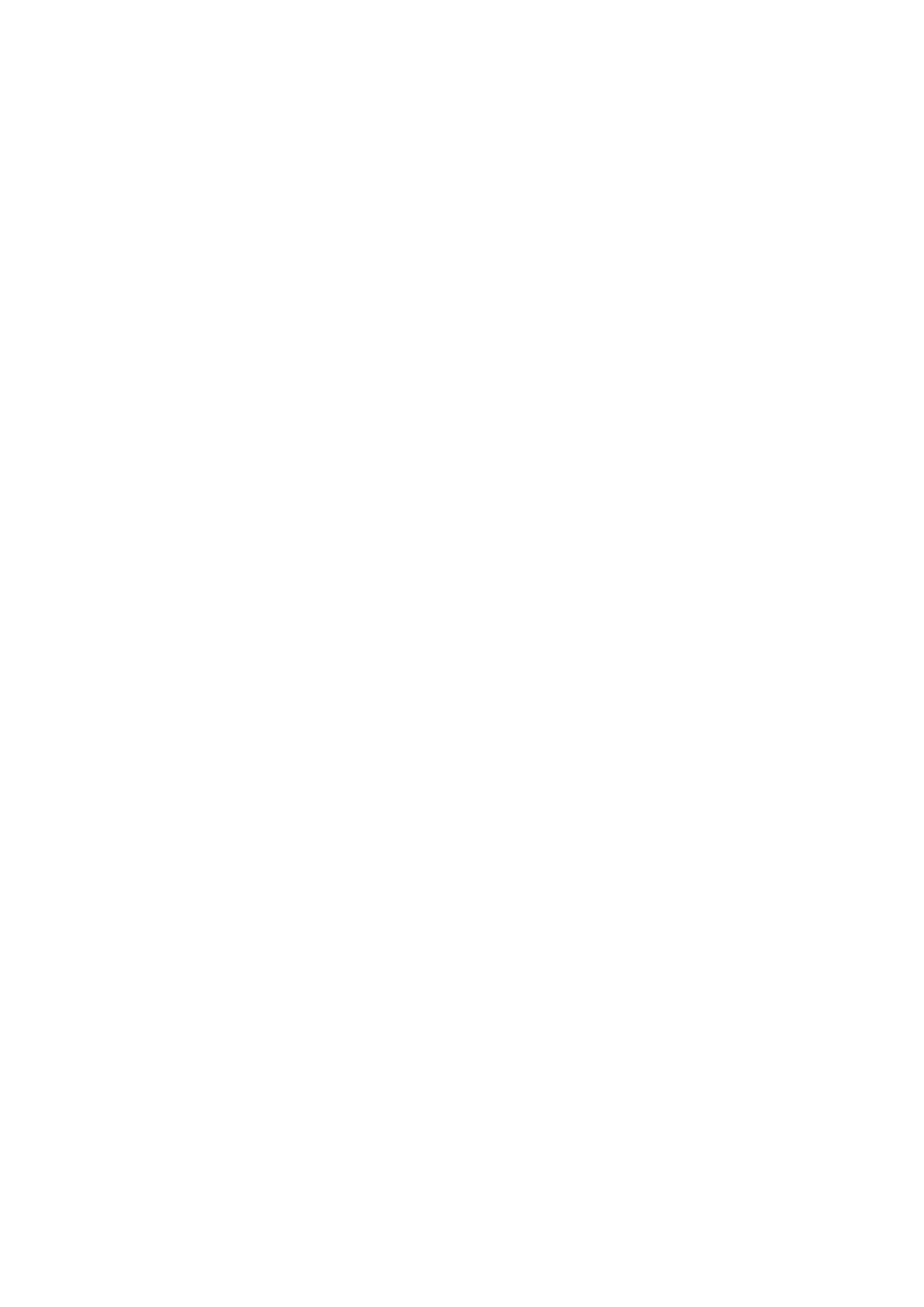# **Part 11—Accidents**

### <span id="page-64-1"></span>**75—Casualties to be reported**

- (1) If an accident involving a vessel occurs in the jurisdiction and the accident results in loss of life or personal injury or in damage to property (except minor injury or damage excluded by regulation from the ambit of this section), the accident must be reported to the CE or an authorised person as soon as reasonably practicable but in any event within 48 hours.
- (2) A report under [subsection](#page-64-1) (1) must include such particulars as may be required by the regulations, the CE or the authorised person.
- (3) If a report is not made as required by this section, the owner and operator of the vessel are each guilty of an offence.

Maximum penalty: \$2 500.

Expiation fee: \$210.

### <span id="page-64-0"></span>**76—Duty to give assistance and provide particulars**

- (1) If an accident involving a vessel occurs in the jurisdiction resulting in—
	- (a) loss of life or personal injury or possible loss of life or personal injury; or
	- (b) damage to a vessel or possible damage to a vessel,

a person who is in a position to do so must take any action that is reasonably practicable in the circumstances to prevent or minimise the loss, injury or damage.

Maximum penalty:

- (a) in the case of a person who was the operator of a vessel involved in the accident—imprisonment for 5 years;
- (b) in any other case—\$5 000.
- (2) If an accident occurs involving a vessel, the person who was in charge of the vessel at the time of the accident must inform any person injured in the accident and the owner of any property damaged in the accident of his or her name and address and of the registration number of the vessel.

Maximum penalty: \$1 250.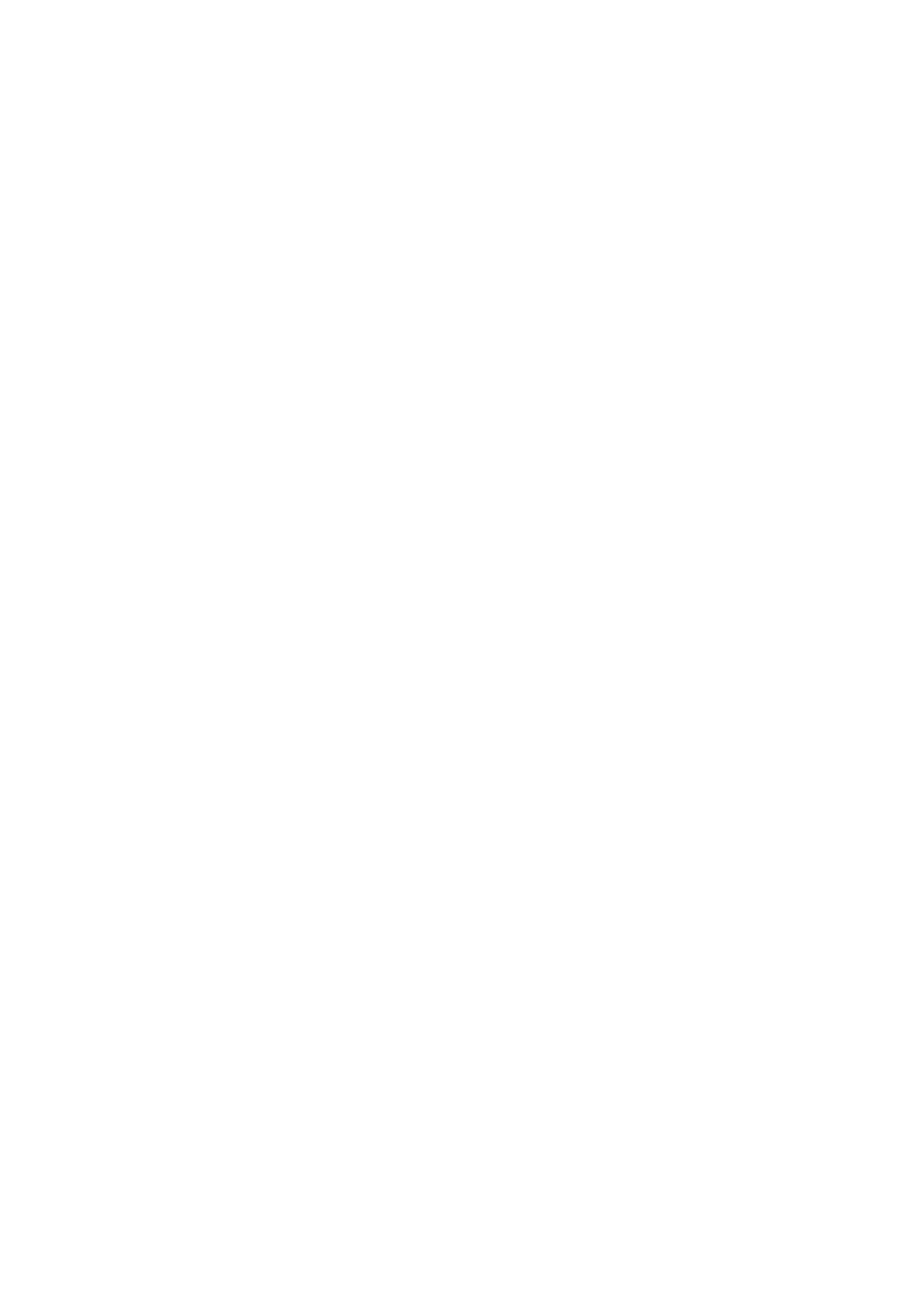# **Part 12—Court of Marine Enquiry**

## **Division 1—Constitution of Court**

## **77—Constitution of Court**

- (1) The Magistrates Court is constituted the Court of Marine Enquiry for the purposes of this Act.
- (2) The Magistrates Court, when sitting as the Court of Marine Enquiry, will sit with assessors.
- (3) The Minister will establish a panel of expert assessors for the purposes of constituting the Court as a Court of Marine Enquiry.
- (4) Whenever the Magistrates Court is to sit as the Court of Marine Enquiry, two assessors will be chosen in accordance with the regulations to sit with the Court.
- (5) The function of the assessors is to assist the Court, but they do not take part in the decision of the Court.

## **Division 2—Enquiries into casualties**

## **78—Enquiries into casualties**

- (1) If an accident involving a vessel occurs in the jurisdiction and the accident results in loss of life or injury or in damage to property, the Minister may refer the matter to the Court of Marine Enquiry for investigation and report.
- (2) If such a reference is made to the Court of Marine Enquiry, the Court must enquire into the matter and report to the Minister on the cause of the accident.
- (3) If, on such an enquiry, the Court finds that a person who holds a boat operator's licence under this Act is guilty of misconduct or incompetence, the Court may cancel the boat operator's licence.

## **Division 3—Enquiries into misconduct or incompetence**

### **79—Enquiries into misconduct or incompetence**

- (1) If there is reasonable cause to believe that a particular incident involving a vessel in the jurisdiction shows the operator, or a member of the crew, of the vessel to have been guilty of misconduct or incompetence, the Minister may refer the matter to the Court of Marine Enquiry for investigation and report.
- (2) If such a reference is made to the Court of Marine Enquiry, the Court must enquire into the matter and report to the Minister on the matter.
- (3) If, on such an enquiry, the Court finds that a person who holds a boat operator's licence under this Act is guilty of misconduct or incompetence, the Court may cancel the boat operator's licence.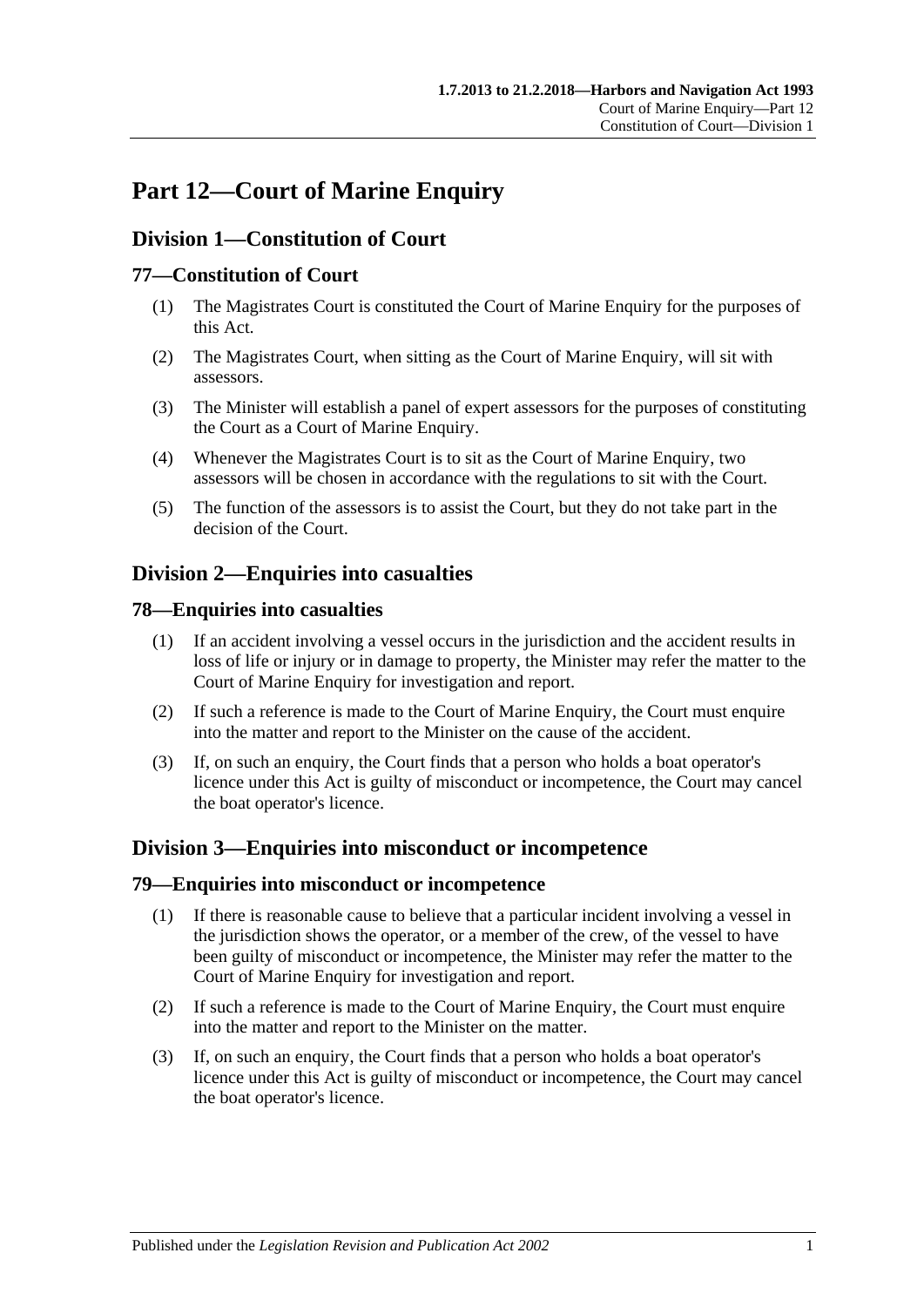## **Division 4—Administrative review**

### **80—Review of administrative decisions**

- (1) A person who is dissatisfied with a reviewable decision or determination under this Act may, within 30 days after receiving notice of the decision or determination, apply to the person by whom the decision was made for a review of the decision.
- (2) The following decisions and determinations are reviewable:
	- (a) a decision by the Minister—
		- (i) to insist on the inclusion of a particular provision or particular provisions in a port operating agreement; or
		- (ii) not to renew a port operating agreement;
	- (b) a decision by the CE to refuse or cancel a pilot's licence or a pilotage exemption certificate, or to impose conditions on such a licence or certificate;
	- (c) a decision by the CE to refuse a boat operator's licence;
	- (d) a decision by the Minister to cancel a boat operator's licence or to disqualify a person from holding a boat operator's licence;
	- (e) a decision by the Minister to declare a qualification that is under the regulations equivalent to a boat operator's licence to be inoperative in the jurisdiction;
	- (i) a decision by the CE to prohibit use of a vessel.
- (3) If the applicant is dissatisfied with the decision made on the review, the applicant may apply to the Court of Marine Enquiry for a further review of the decision and, on such a review, the Court may—
	- (a) confirm, vary or reverse that decision or determination; and
	- (b) make such consequential or ancillary orders as the Court thinks fit.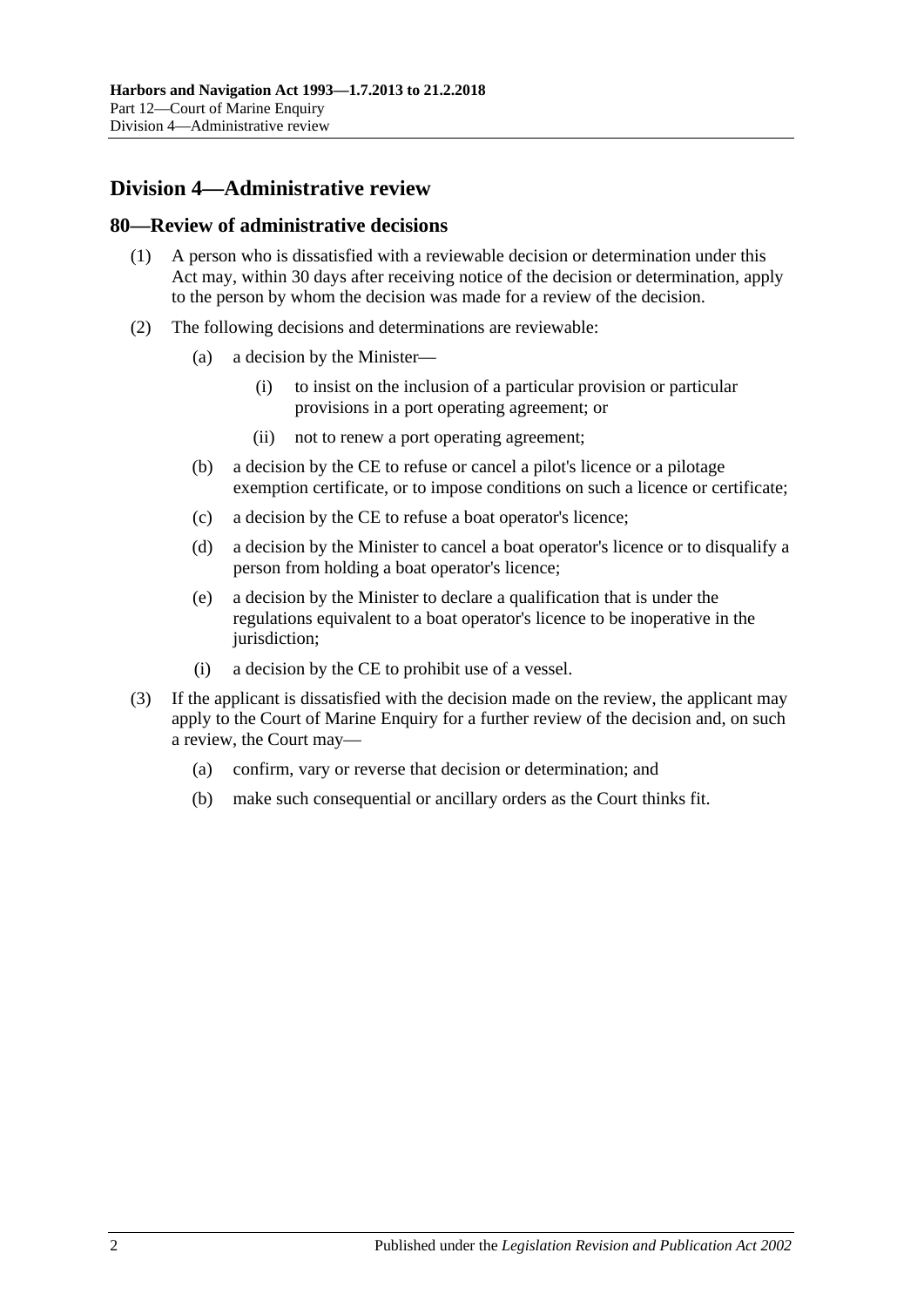# **Part 13—Application of** *Navigation Act 2012* **and International Conventions**

## **81—Application of** *Navigation Act 2012*

The regulations may apply the *Navigation Act 2012* of the Commonwealth or specified provisions of that Act (subject to exclusions, adaptations and modifications set out in the regulations) to vessels in the jurisdiction or to the owners and crews of such vessels.

## **82—Agreement between the Commonwealth and the State**

The Governor may arrange with the Governor-General of the Commonwealth—

- (a) for the carrying out on behalf of the State of functions under this Act by officers of the Commonwealth; or
- (b) for the carrying out on behalf of the Commonwealth of functions under the *Navigation Act 2012* of the Commonwealth by officers of the State.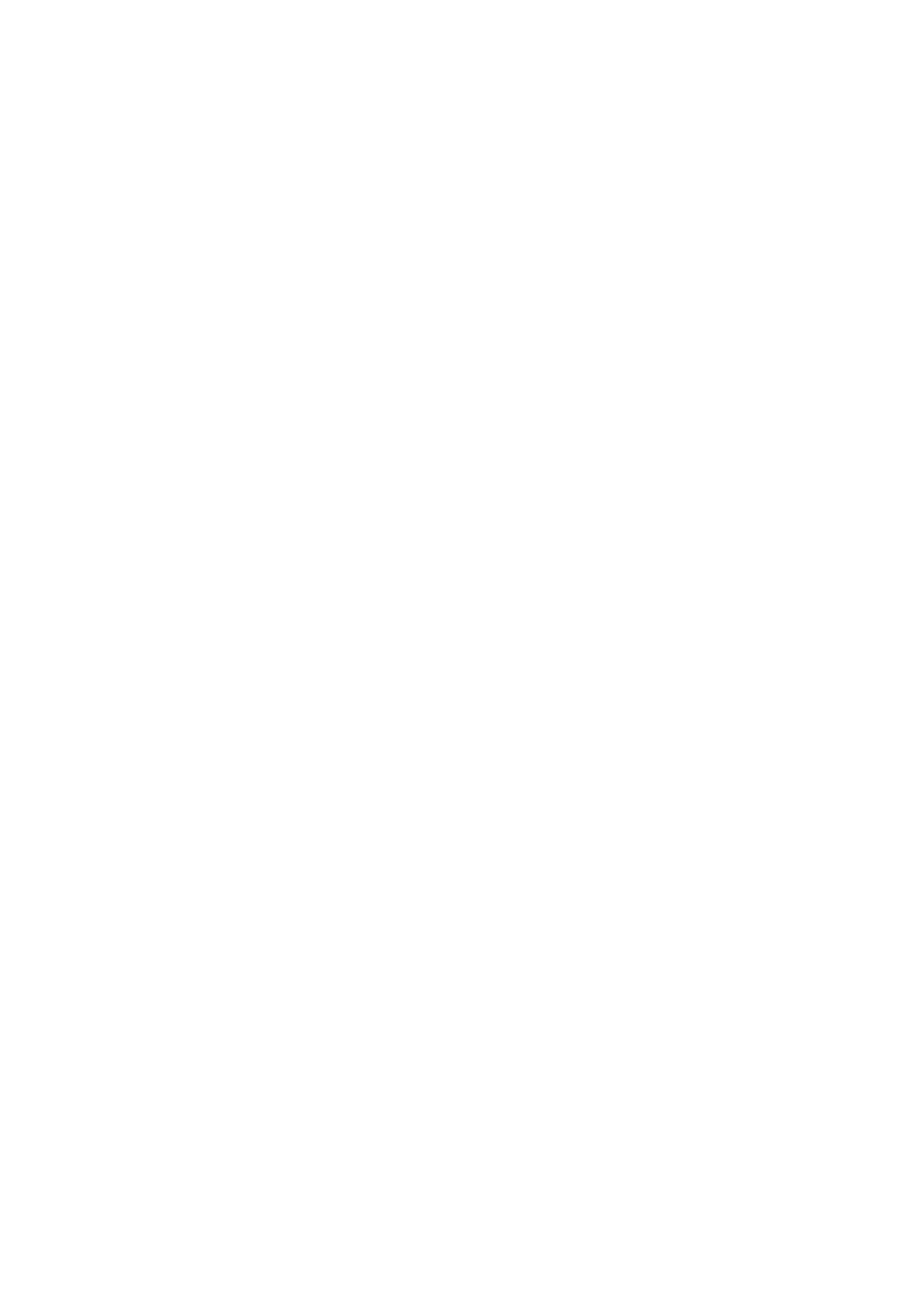# **Part 14—Miscellaneous**

### **83—Exemptions**

- (1) The CE may, by instrument in writing, exempt a person from specified provisions of this Act.
- (2) An exemption under this section—
	- (a) may be granted or refused at the discretion of the CE (but an exemption cannot be granted in respect of an activity that is to take place within a port unless the port operator has first been consulted); and
	- (b) operates for a period specified in the instrument of exemption; and
	- (c) is subject to conditions specified in the instrument of exemption.
- (3) The CE has an absolute discretion to cancel an exemption granted under this section.

### **84—Conduct on board vessels**

(1) A person who behaves in an offensive or disorderly manner while on board a vessel is guilty of an offence.

Maximum penalty: \$1 250.

(2) A person who molests a passenger or a member of the crew of a vessel is guilty of an offence.

Maximum penalty: \$1 250.

(3) If the conduct of a person on board a vessel threatens the safety of the vessel or disrupts good order on the vessel, the person in charge of the vessel, or a person acting on his or her authority, may exercise reasonable force to restrain that person.

#### **85—Unlawful use of vessels**

A person who operates or interferes with a vessel without the owner's consent and without any other lawful authority or excuse is guilty of an offence.

Maximum penalty: \$1 250.

#### **87—Evidentiary provision**

- (1) In any legal proceedings—
	- (a) a certificate apparently signed by the Minister or the CE as to a delegation of powers under this Act is, in the absence of proof to the contrary, proof of the matter certified;
	- (b) a certificate apparently signed by an authorised person that a place referred to in the certificate is within the jurisdiction is, in the absence of proof to the contrary, proof of the fact so certified;
	- (c) a certificate apparently signed by the CE or a delegate of the CE certifying that, as at a date specified in the certificate, a person named in the certificate held or did not hold a licence, certificate, or exemption under this Act of a kind referred to in the certificate is, in the absence of proof to the contrary, proof of the matter so certified;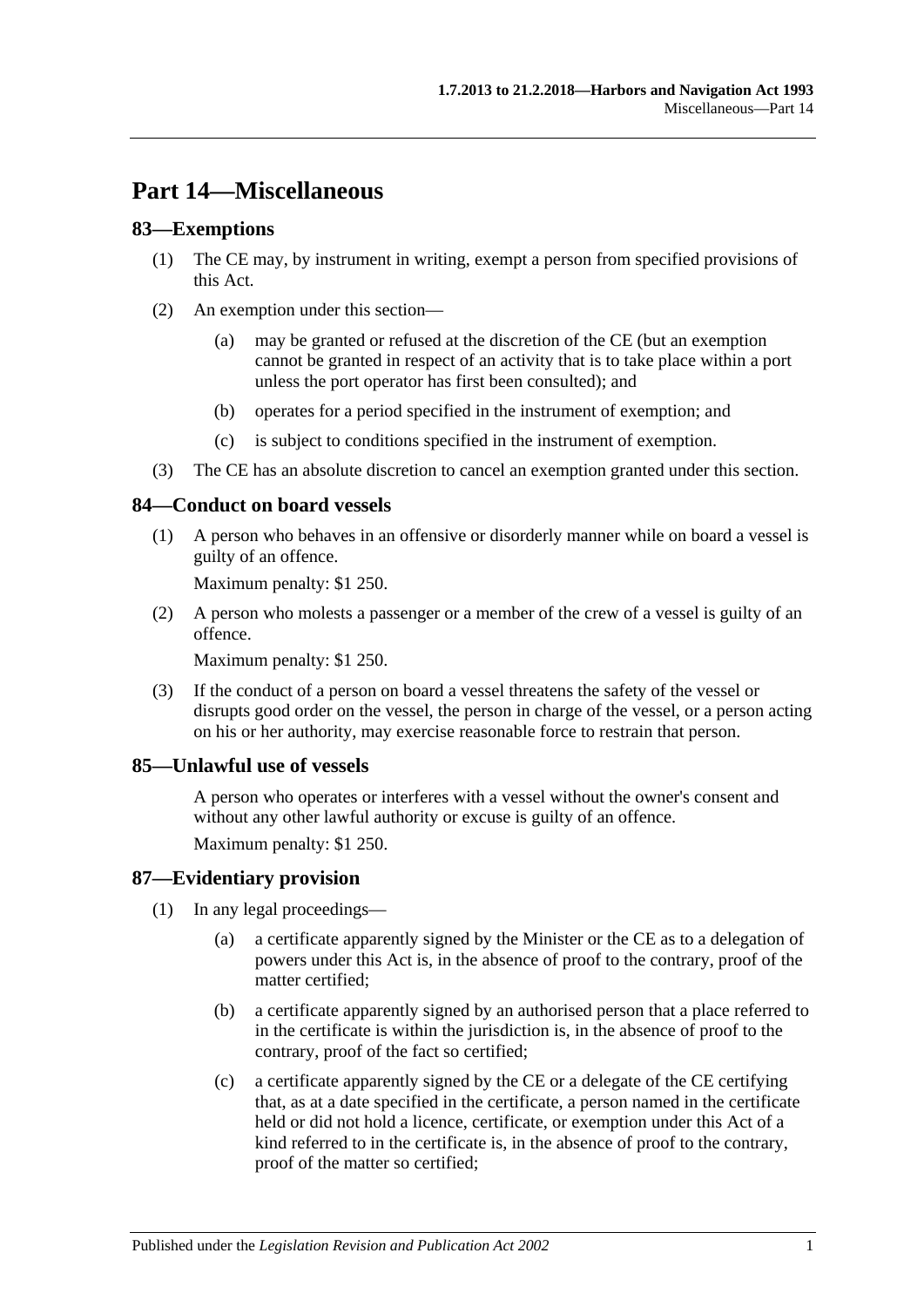- (d) a certificate apparently signed by the CE or a delegate of the CE certifying that, as at a date specified in the certificate, a vessel referred to in the certificate was or was not registered under this Act is, in the absence of proof to the contrary, proof of the matter so certified;
- (e) a certificate apparently signed by the CE or a delegate of the CE certifying that, as at a date specified in the certificate, a certificate of survey or loadline certificate issued under the Act before the commencement of the *[Marine](http://www.legislation.sa.gov.au/index.aspx?action=legref&type=act&legtitle=Marine%20Safety%20(Domestic%20Commercial%20Vessel)%20National%20Law%20(Application)%20Act%202013)  [Safety \(Domestic Commercial Vessel\) National Law \(Application\) Act](http://www.legislation.sa.gov.au/index.aspx?action=legref&type=act&legtitle=Marine%20Safety%20(Domestic%20Commercial%20Vessel)%20National%20Law%20(Application)%20Act%202013) 2013* was or was not in force in respect of a vessel is, in the absence of proof to the contrary, proof of the matter so certified;
- (f) a certificate apparently signed by the CE or a delegate of the CE, as to the engine capacity or power of a specified vessel is, in the absence of proof to the contrary, proof of the matter so specified;
- (g) a certificate apparently signed by the CE or a delegate of the CE to the effect that a specified document had not been received by the CE or the department on or before a specified date is, in the absence of proof to the contrary, proof that the document had not been lodged or given on or before that day;
- (h) a certificate apparently signed by the CE or a delegate of the CE certifying an approval or lack of approval under this Act is, in the absence of proof to the contrary, proof of the matter certified.
- (2) In proceedings for an offence against this Act, an allegation in a complaint that a specified person is or was the owner, the master or the operator of a vessel will be accepted, in the absence of proof to the contrary, as proof of the matter so alleged.

## **89—Officers' liability**

- (1) The Crown, the Minister or the CE incurs no civil liability in consequence of—
	- (a) the issue of any licence, certificate, exemption or consent under this Act; or
	- (b) any act or omission with regard to the establishment, positioning or operation of navigational aids.
- <span id="page-71-0"></span>(2) An authorised person incurs no civil liability under this Act for an honest act or omission in the exercise or purported exercise of powers under this Act.
- (3) A liability that would, but for [subsection](#page-71-0) (2), attach to an authorised person attaches instead—
	- (a) if the authorised person is an officer or employee of a port operator—to the port operator; or
	- (b) in any other case—to the Minister.
- <span id="page-71-1"></span>(4) A port management officer (other than an authorised person) incurs no civil liability for an honest act or omission in the exercise or purported exercise of powers under this Act.
- (5) Any liability that would, but for [subsection](#page-71-1) (4), attach to a port management officer attaches instead to the port operator that appointed the officer.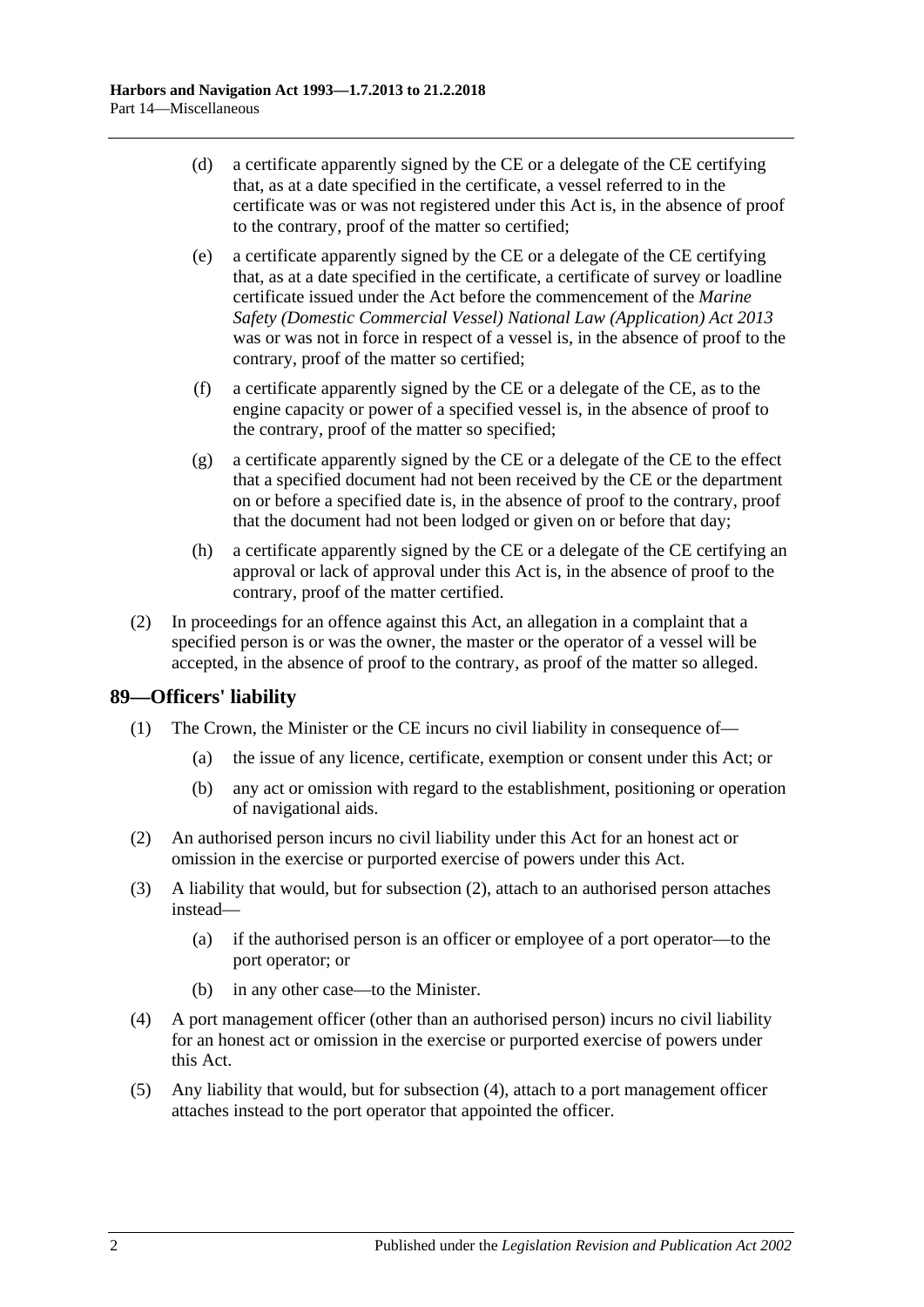## **90—Fees and charges to be paid into separate fund**

- (1) All fees and charges recovered under this Act in relation to vessels (other than fees and charges recovered under [Part 5\)](#page-24-0) must be paid into a separate fund.
- (2) That fund is to be applied to defray the costs of administering and enforcing this Act.

## <span id="page-72-0"></span>**90AA—Facilities levy**

- (1) This section applies to all vessels (other than a vessel, or vessels of a class, declared by the regulations to be exempt from operation of this section).
- (2) A levy (the *facilities levy*) is imposed for the purpose of providing a source of revenue to establish, maintain and improve facilities used by vessels in this State.
- (3) The facilities levy is payable by the owner of a vessel to which this section applies—
	- (a) in the case of a vessel that is required to be registered under this Act—on registration of the vessel; or
	- (b) in any other case—on or before the date fixed by the CE for the purposes of this subsection.
- (4) If 2 or more persons own a vessel, the owners are jointly and severally liable for the facilities levy in respect of the vessel.
- (5) The amount of the facilities levy is to be fixed by the regulations, and may vary according to—
	- (a) the length of the vessel; or
	- (b) the use of the vessel; or
	- (c) any other prescribed factor.
- (6) The CE may recover the amount of an unpaid facilities levy as a debt from a person liable to pay the amount under this section.
- (7) If 2 or more persons are jointly or severally liable to pay a facilities levy, the CE may recover the whole of the levy from them, or any of them, or any 1 of them.
- (8) A certificate of registration will not be issued for a vessel until any levy payable under this section is paid.

### **90A—Facilities Fund**

- (1) The *Facilities Fund* is established.
- (2) The Fund must be kept as directed by the Treasurer.
- (3) The Fund is to consist of—
	- (a) facilities levies payable under [section](#page-72-0) 90AA; and
	- (b) income from investment of money belonging to the Fund.
- (5) The Minister may, with the approval of the Treasurer, invest any of the money belonging to the Fund that is not immediately required for the purposes of the Fund in such manner as is approved by the Treasurer.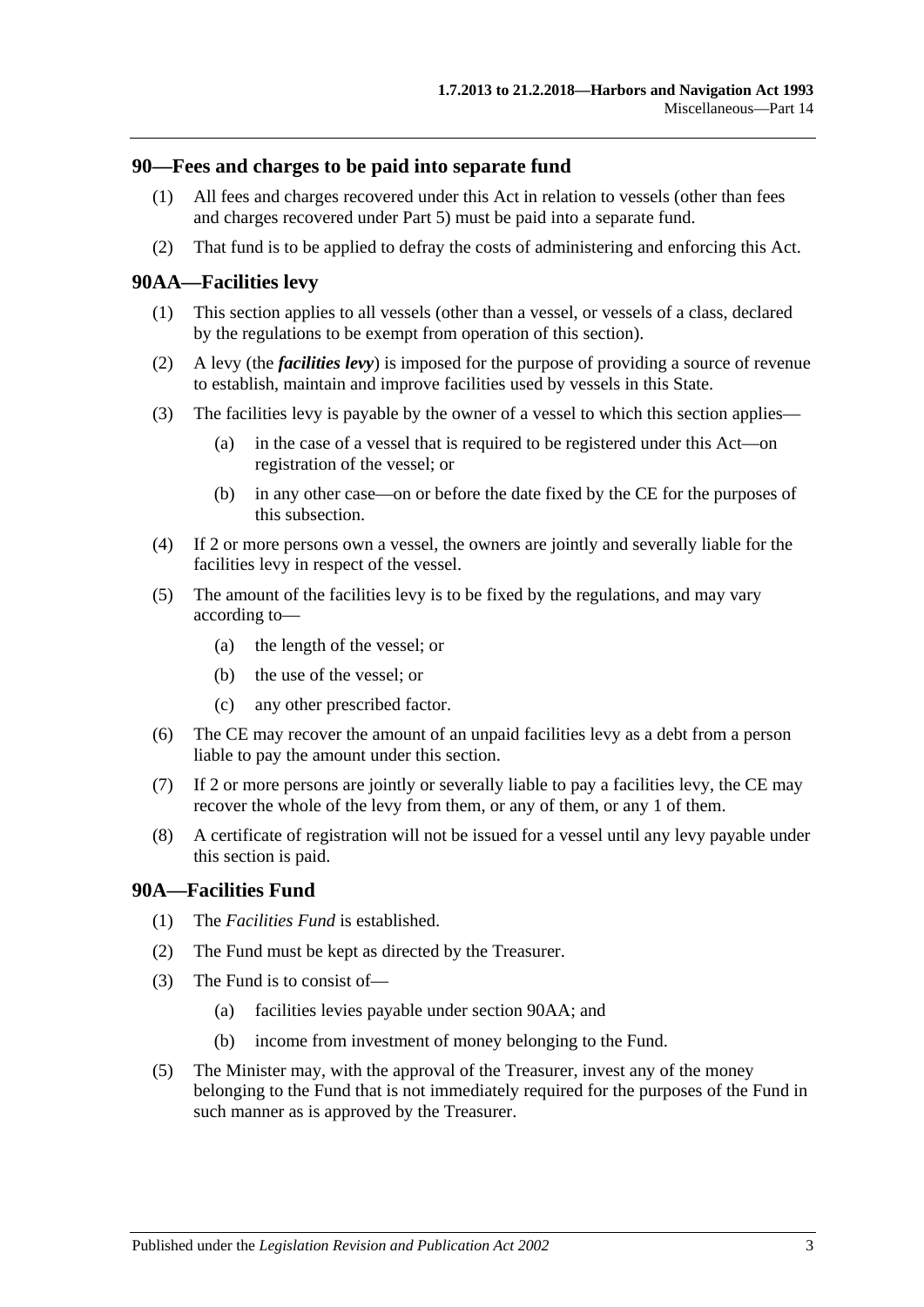- (6) The Fund may be applied by the Minister towards—
	- (a) establishing, maintaining and improving facilities for use in connection with vessels; and
	- (b) the payment of expenses of administering the Fund.

#### <span id="page-73-0"></span>**91—Regulations**

- (1) The Governor may make such regulations as are contemplated by, or necessary or expedient for the purposes of, this Act.
- (2) Without limiting the generality of [subsection](#page-73-0) (1), those regulations may make provision for or relating to—
	- (a) exemptions (conditional or unconditional) from specified provisions of this Act; and
	- (b) fees and charges in respect of any matter under this Act and their payment, recovery or waiver; and
	- (c) fines, not exceeding \$5 000, for offences against the regulations; and
	- (d) expiation fees for alleged offences against the regulations; and
	- (e) facilitation of proof of the commission of offences against the regulations.
- (3) The regulations may—
	- (a) be of general application or vary in their application according to prescribed factors;
	- (b) provide that a matter or thing in respect of which regulations may be made is to be determined according to the discretion of the Minister, the CE or other specified person or body;
	- (c) make provisions of a saving or transitional nature consequent upon—
		- (i) the enactment of, or amendments to, the *Marine Safety (Domestic Commercial Vessel) National Law Act 2012* of the Commonwealth or the *[Marine Safety \(Domestic Commercial Vessel\) National Law](http://www.legislation.sa.gov.au/index.aspx?action=legref&type=act&legtitle=Marine%20Safety%20(Domestic%20Commercial%20Vessel)%20National%20Law)*;
		- (ii) the making of, or variations to, the regulations made under the *Marine Safety (Domestic Commercial Vessel) National Law Act 2012* of the Commonwealth or the *[Marine Safety \(Domestic](http://www.legislation.sa.gov.au/index.aspx?action=legref&type=act&legtitle=Marine%20Safety%20(Domestic%20Commercial%20Vessel)%20National%20Law)  [Commercial Vessel\) National Law](http://www.legislation.sa.gov.au/index.aspx?action=legref&type=act&legtitle=Marine%20Safety%20(Domestic%20Commercial%20Vessel)%20National%20Law)*.
- (4) The regulations may refer to or incorporate, wholly or partially and with or without modification, a code, standard or other document prepared or published by a prescribed body, either as in force at the time the regulations are made or as in force from time to time.
- (5) If a code, standard or other document is referred to or incorporated in the regulations—
	- (a) a copy of the code, standard or other document must be kept available for public inspection, without charge and during ordinary office hours, at an office or offices specified in the regulations; and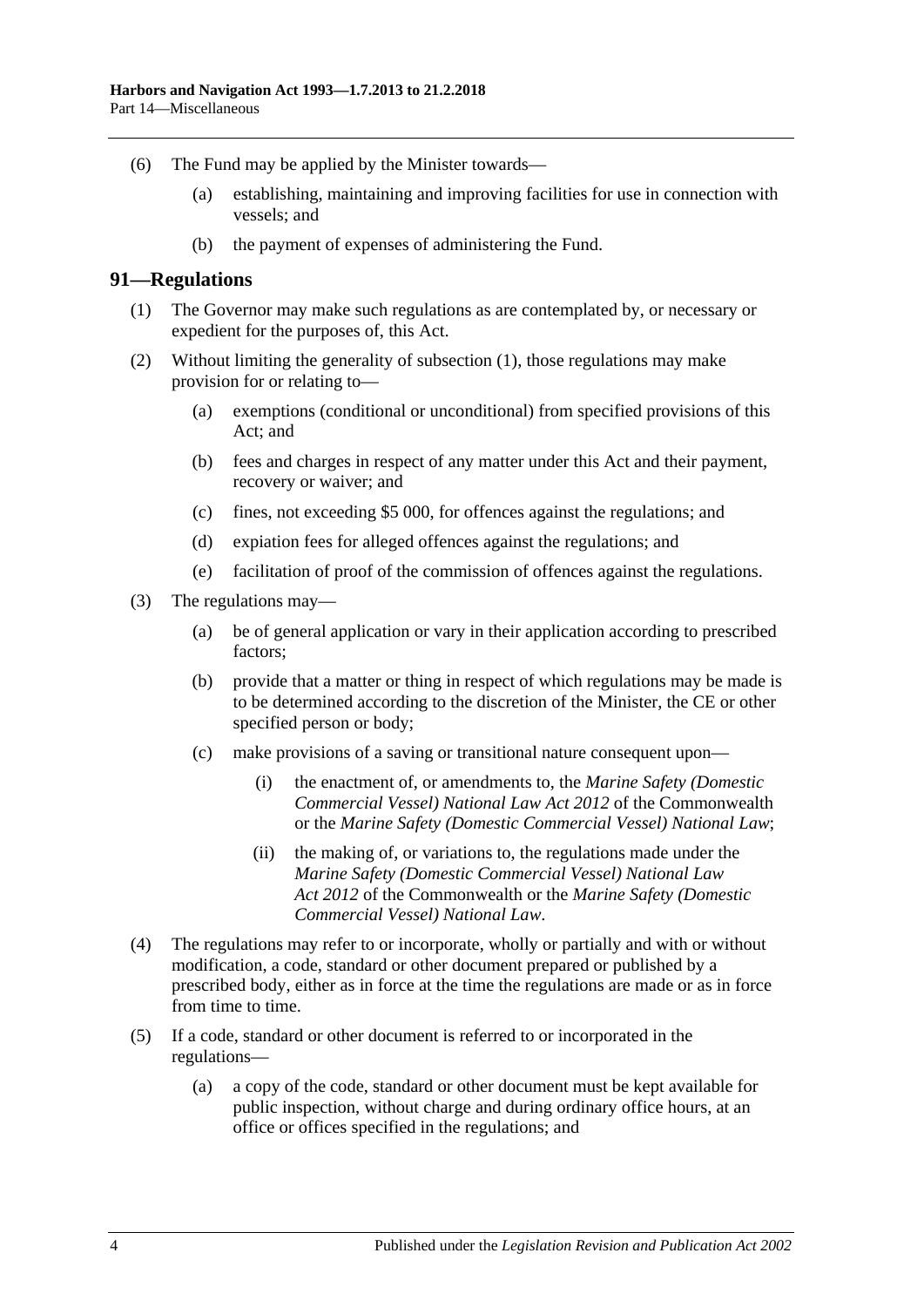(b) evidence of the contents of the code, standard or other document may be given in any legal proceedings by production of a document apparently certified by the Minister to be a true copy of the code, standard or other document.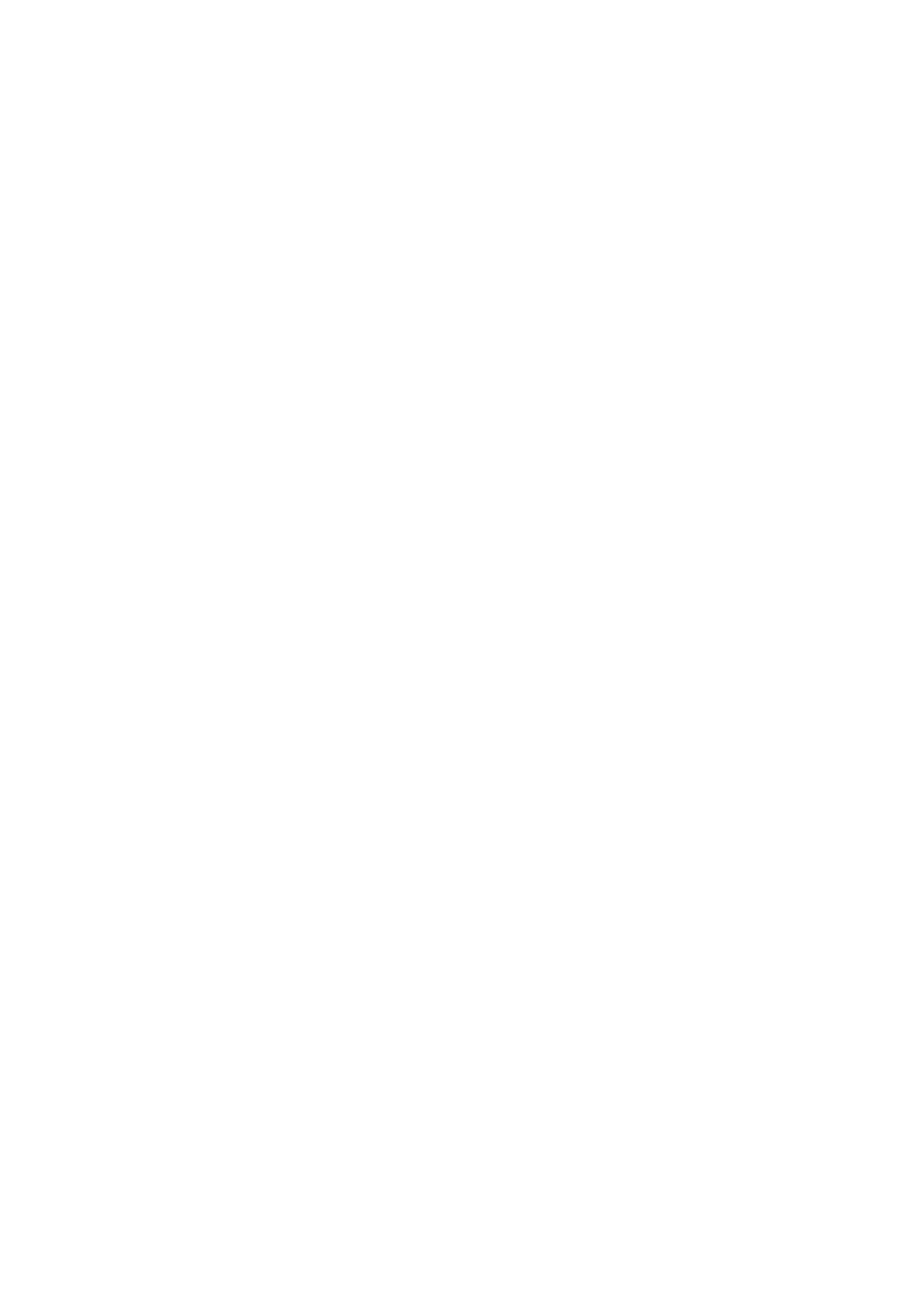# **Schedule 1—Harbors**

## **1—Harbors to which this Act applies**

(1) This Act applies to the following harbors:

American River Ardrossan Beachport and Southend Cape Jaffa Cape Jervis Coffin Bay Cowell (Franklin Harbor) Kingscote Kingston SE Klein Point Penneshaw Point Turton Port Adelaide Port Augusta Port Bonython Port Broughton Port Giles Port MacDonnell Port Pirie Port Lincoln Port Stanvac Port Wakefield Rapid Bay Robe Streaky Bay Thevenard Venus Bay Victor Harbor Vivonne Bay Wallaroo Whyalla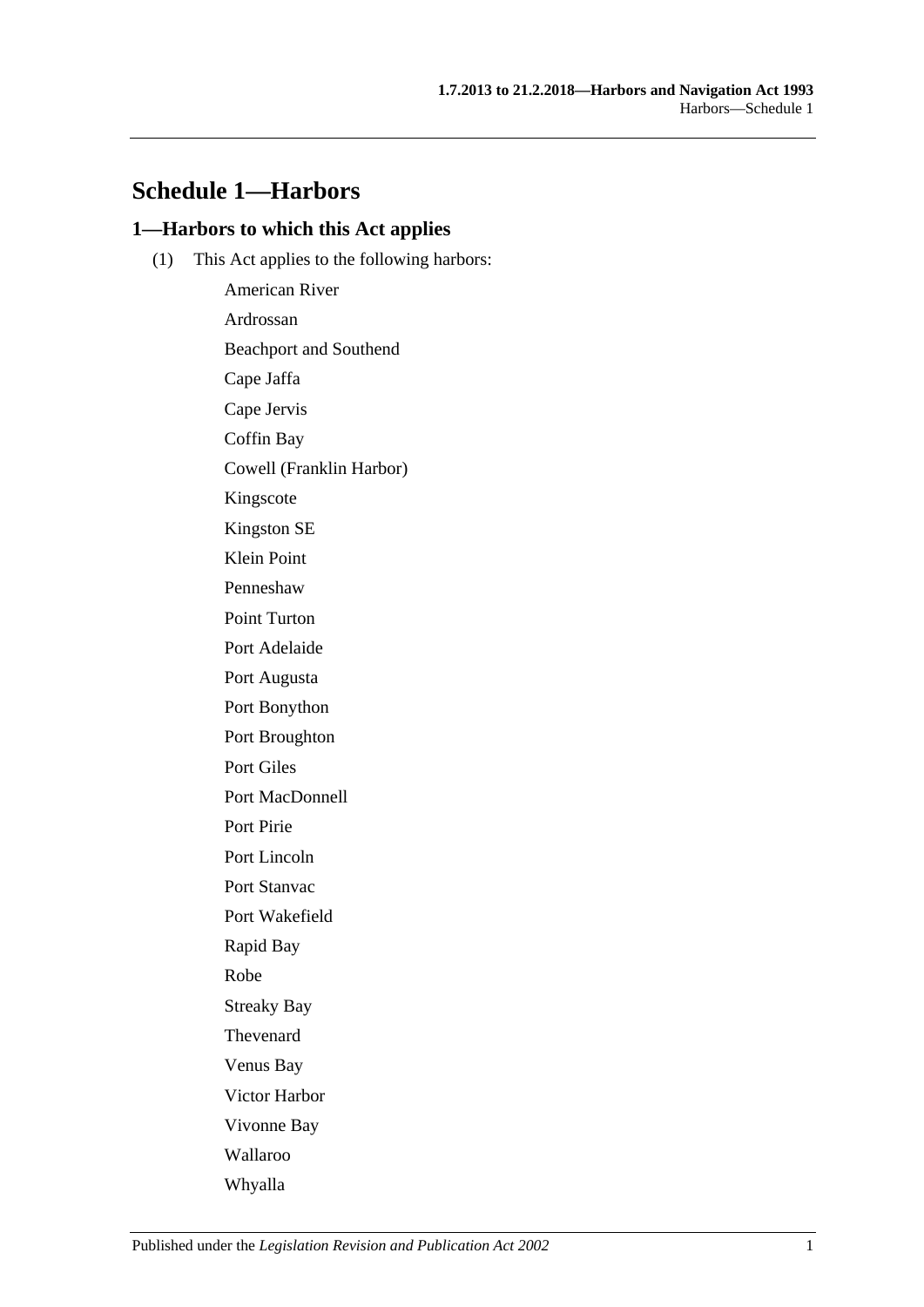(2) Regulations may be made under this Act defining the boundaries to any of the harbors referred to above.

# **Schedule 1A—Blood and oral fluid sample processes Part 1—Preliminary**

## **1—Interpretation**

In this Schedule—

*approved courier* means a person approved by the Commissioner of Police under the *[Road Traffic Act](http://www.legislation.sa.gov.au/index.aspx?action=legref&type=act&legtitle=Road%20Traffic%20Act%201961) 1961* as a courier for the purposes of Schedule 1 of that Act;

*registered nurse* means a person who is registered as a nurse under the law of this State.

# **Part 2—Processes relating to blood samples under [section](#page-50-0) 71, [72](#page-53-0) or [74](#page-62-0)**

## <span id="page-77-0"></span>**2—Blood sample processes generally**

The following provisions apply where a sample of blood is taken under [section](#page-50-0) 71, [72](#page-53-0) or [74:](#page-62-0)

- (a) a medical practitioner by whom a sample of blood is taken must—
	- (i) place the sample of blood, in approximately equal proportions, in 2 separate containers marked with an identification number distinguishing the sample from other samples of blood and seal the containers; and
	- (ii) give to the person from whom the sample was taken, or (in the case of a sample taken under [section](#page-62-0) 74) leave with the person's personal effects at the hospital, a notice in writing—
		- (A) advising that the sample has been taken under the relevant section; and
		- (B) advising that a container containing part of the sample and marked with the identification number specified in the notice will be available for collection by or on behalf of the person at a specified place; and
		- (C) containing any other information prescribed by the regulations; and
	- (iii) complete and sign a certificate containing the information required under [paragraph](#page-78-0) (d); and
	- (iv) make the containers and the certificate available to a police officer;
- (b) each container must contain a sufficient quantity of blood to enable an analysis to be made of the concentration of alcohol present in the blood or of the presence of a prescribed drug in the blood;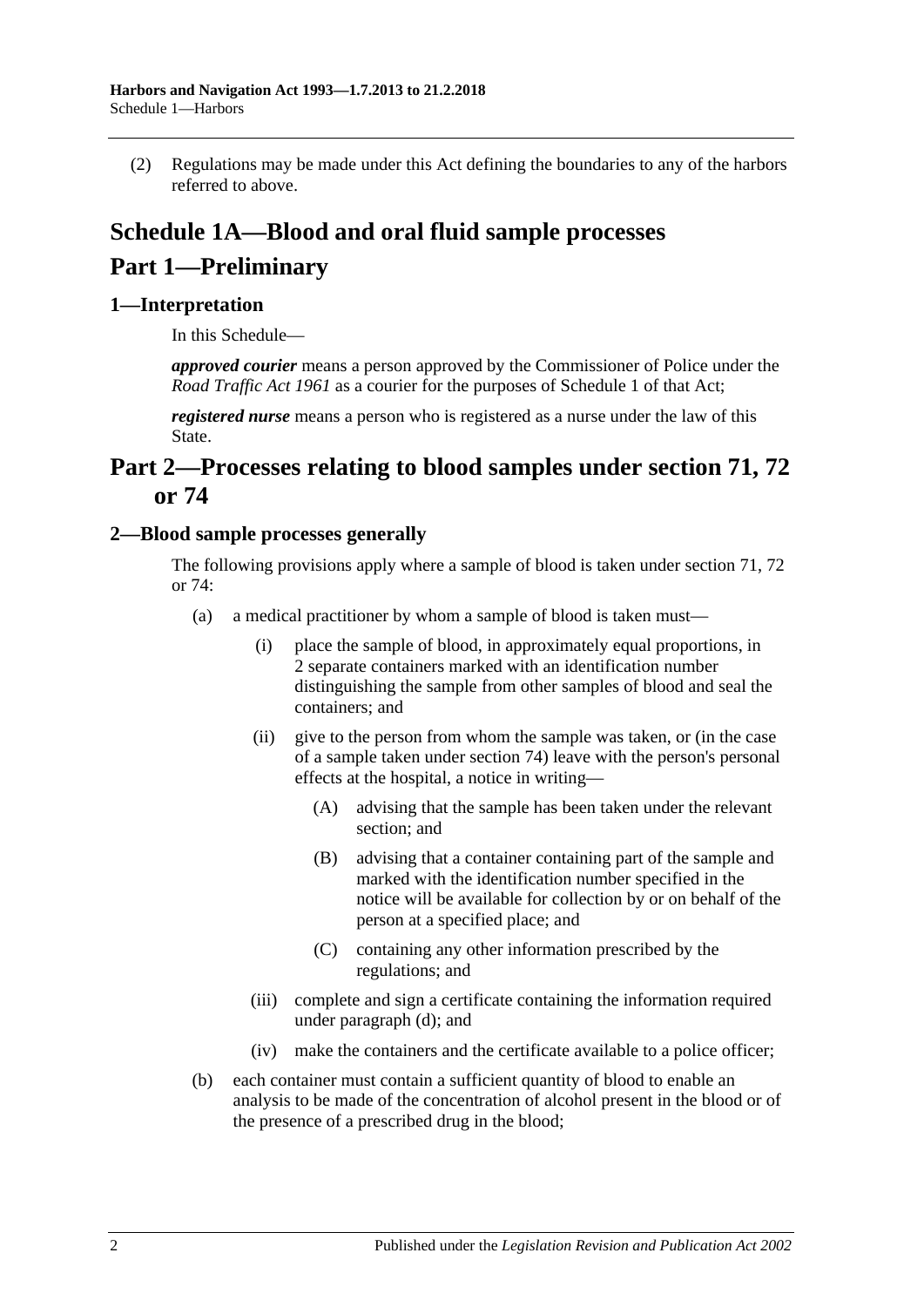- (c) it is the duty of the medical practitioner by whom the sample is taken to take such measures as are reasonably practicable in the circumstances to ensure that the blood is not adulterated and does not deteriorate so as to prevent a proper analysis of the concentration of alcohol present in the blood, or the presence of a prescribed drug in the blood;
- <span id="page-78-0"></span>(d) the certificate referred to in [paragraph](#page-77-0) (a) must state—
	- (i) the identification number of the sample marked on the containers referred to in that paragraph; and
	- (ii) the name and address of the person from whom the sample was taken; and
	- (iii) the name of the medical practitioner by whom the sample was taken; and
	- (iv) the date, time and place at which the sample was taken; and
	- (v) that the medical practitioner gave the notice referred to in that paragraph to the person from whom the sample was taken, or, as the case may be, left the notice with the person's personal effects;
- (e) one of the containers containing the sample must—
	- (i) as soon as reasonably practicable be taken by a police officer or an approved courier to the place specified in the notice given to the person or left with the person's personal effects under [paragraph](#page-77-0) (a); and
	- (ii) be kept available at that place for collection by or on behalf of the person for the period prescribed by the regulations;
- (f) after analysis of the sample in a container made available to a police officer in accordance with [paragraph](#page-77-0) (a), the analyst who performed or supervised the analysis must sign a certificate containing the following information:
	- (i) the identification number of the sample marked on the container;
	- (ii) the name and professional qualifications of the analyst;
	- (iii) the date on which the sample was received in the laboratory in which the analysis was performed;
	- (iv) the concentration of alcohol or other drug found to be present in the blood;
	- (v) any factors relating to the sample or the analysis that might, in the opinion of the analyst, adversely affect the accuracy or validity of the analysis;
	- (vi) any other information relating to the sample or analysis or both that the analyst thinks fit to include;
- (g) on completion of an analysis of a sample, the certificate of the medical practitioner by whom the sample was taken and the certificate of the analyst who performed or supervised the analysis must be sent to the Minister or retained on behalf of the Minister and, in either event, copies of the certificates must be sent—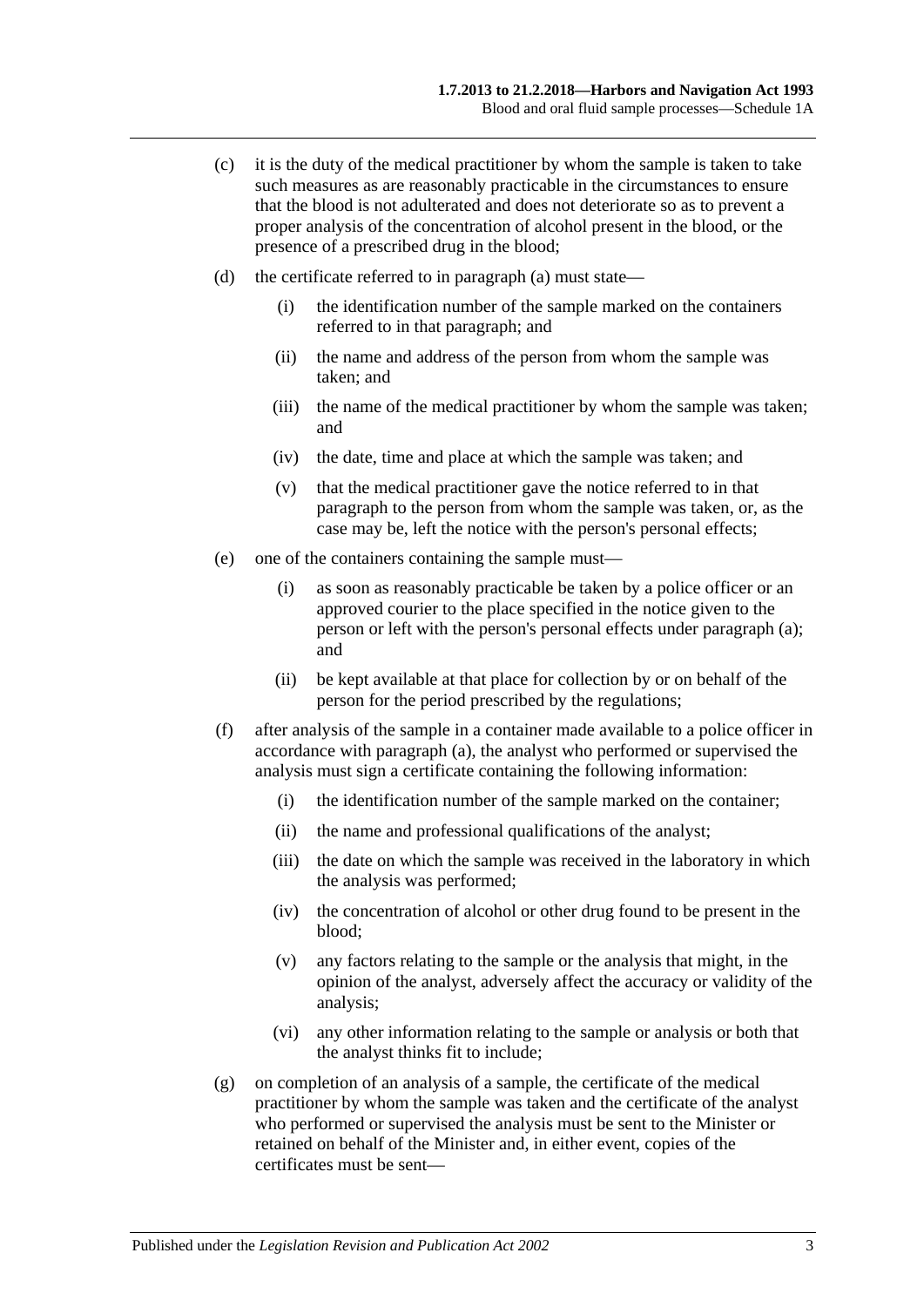- (i) to the Commissioner of Police; and
- (ii) to the medical practitioner by whom the sample was taken; and
- (iii) to the person from whom the sample was taken or, if the person is dead, a relative or personal representative of the deceased;
- <span id="page-79-0"></span>(h) if the whereabouts of the person from whom the sample is taken, or (that person being dead) the identity or whereabouts of a relative or personal representative of the deceased, is unknown, there is no obligation to comply with [paragraph](#page-79-0) (g)(iii) but copies of the certificates must, on application made within 3 years after completion of the analysis, be furnished to any person to whom they should, but for this paragraph, have been sent.

## **3—Blood tests by registered nurses**

If a person has made a request under [section](#page-51-0)  $71(10)$  or  $72(12)$ , or is required to submit to a blood test under [section](#page-53-1) 72(2) or [\(3\),](#page-53-2) at a place outside Metropolitan Adelaide—

- (a) a sample of the person's blood may be taken by a registered nurse instead of a medical practitioner for the purposes of [section](#page-51-0) 71(10) or [72\(12\)](#page-54-0) or this Schedule; and
- (b) the provisions of this Act and the regulations under this Act apply in relation to the taking of the sample of the person's blood and the subsequent dealing with the sample as if a reference in those provisions to a medical practitioner included a reference to a registered nurse.

## **4—Police officer to be present when blood sample taken**

The taking of a sample of blood under [section](#page-51-0)  $71(10)$  or  $72(2)$ , [\(3\)](#page-53-2) or [\(12\)](#page-54-0) must be in the presence of a police officer.

## **5—Cost of blood tests under certain sections**

The taking of a sample of blood under [section](#page-51-0) 71(10), [72\(12\)](#page-54-0) or [74](#page-62-0) must be at the expense of the Crown.

### **6—Provisions relating to medical practitioners etc**

- (1) No proceedings lie against a medical practitioner or registered nurse in respect of anything done in good faith and in compliance, or purported compliance, with the provisions of this Act.
- (2) A medical practitioner must not take a sample of a person's blood under this Act if, in his or her opinion, it would be injurious to the medical condition of the person to do so.
- (3) A medical practitioner is not obliged to take a sample of a person's blood under this Act if the person objects to the taking of the sample of blood and persists in that objection after the medical practitioner has informed the person that, unless the objection is made on genuine medical grounds, it may constitute an offence against this Act.
- <span id="page-79-1"></span>(4) A medical practitioner who fails, without reasonable excuse, to comply with a provision of, or to perform any duty arising under, [section](#page-62-0) 74 is guilty of an offence. Maximum penalty: \$5 000.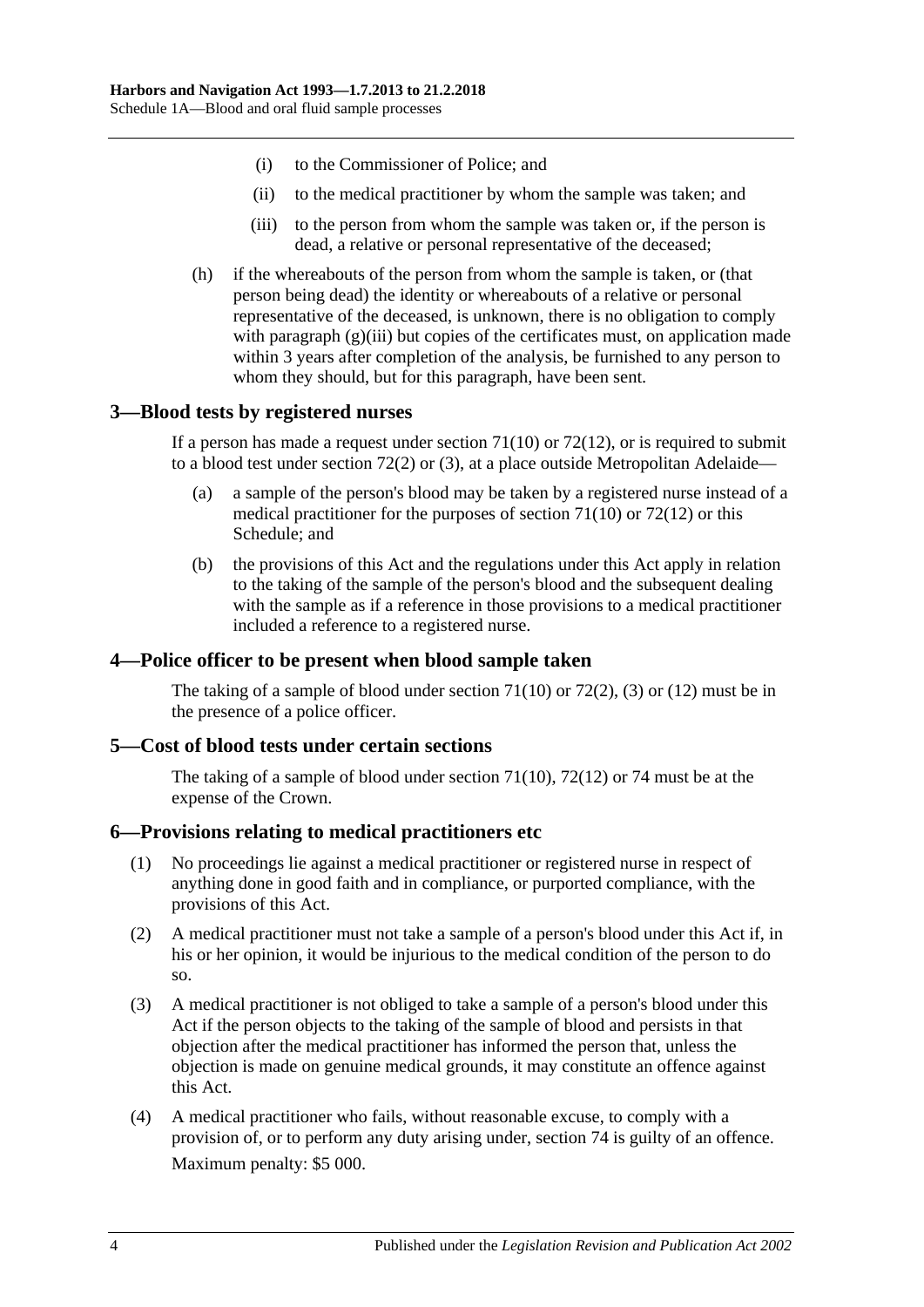- (5) No proceedings can be commenced against a medical practitioner for an offence against [subclause](#page-79-1) (4) unless those proceedings have been authorised by the Attorney-General.
- (6) An apparently genuine document purporting to be signed by the Attorney-General and to authorise proceedings against a medical practitioner for an offence under [subclause](#page-79-1) (4) must, in the absence of proof to the contrary, be accepted by any court as proof that those proceedings have been authorised by the Attorney-General.

# **Part 3—Processes relating to oral fluid samples under [section](#page-53-0) 72**

## <span id="page-80-0"></span>**7—Oral fluid sample processes**

The following provisions apply where a sample of oral fluid is taken under [section](#page-53-1) 72(2):

- (a) the police officer who conducts the oral fluid analysis must—
	- (i) place the sample of oral fluid (and any reagent or other substance required by the regulations to be added to the sample) in approximately equal proportions, in 2 separate containers marked with an identification number distinguishing the sample from other samples of oral fluid and seal the containers; and
	- (ii) give to the person from whom the sample was taken a notice in writing—
		- (A) advising that the sample has been taken under [section](#page-53-1) 72(2); and
		- (B) advising that a container containing part of the sample and marked with the identification number specified in the notice will be available for collection by or on behalf of the person at a specified place; and
		- (C) containing any other information prescribed by the regulations; and
	- (iii) complete and sign a certificate containing the information required under [paragraph](#page-78-0) (d);
- (b) each container must contain a sufficient quantity of oral fluid to enable an analysis to be made of the presence of a prescribed drug in the oral fluid;
- (c) it is the duty of the police officer who conducts the oral fluid analysis to take such measures as are reasonably practicable in the circumstances to ensure that the sample is not adulterated (other than as required under [paragraph](#page-80-0) (a)) and does not deteriorate so as to prevent a proper analysis of the presence of a prescribed drug in the oral fluid;
- (d) the certificate referred to in [paragraph](#page-77-0) (a) must state—
	- (i) the identification number of the sample marked on the containers referred to in that paragraph; and
	- (ii) the name and address of the person from whom the sample was taken; and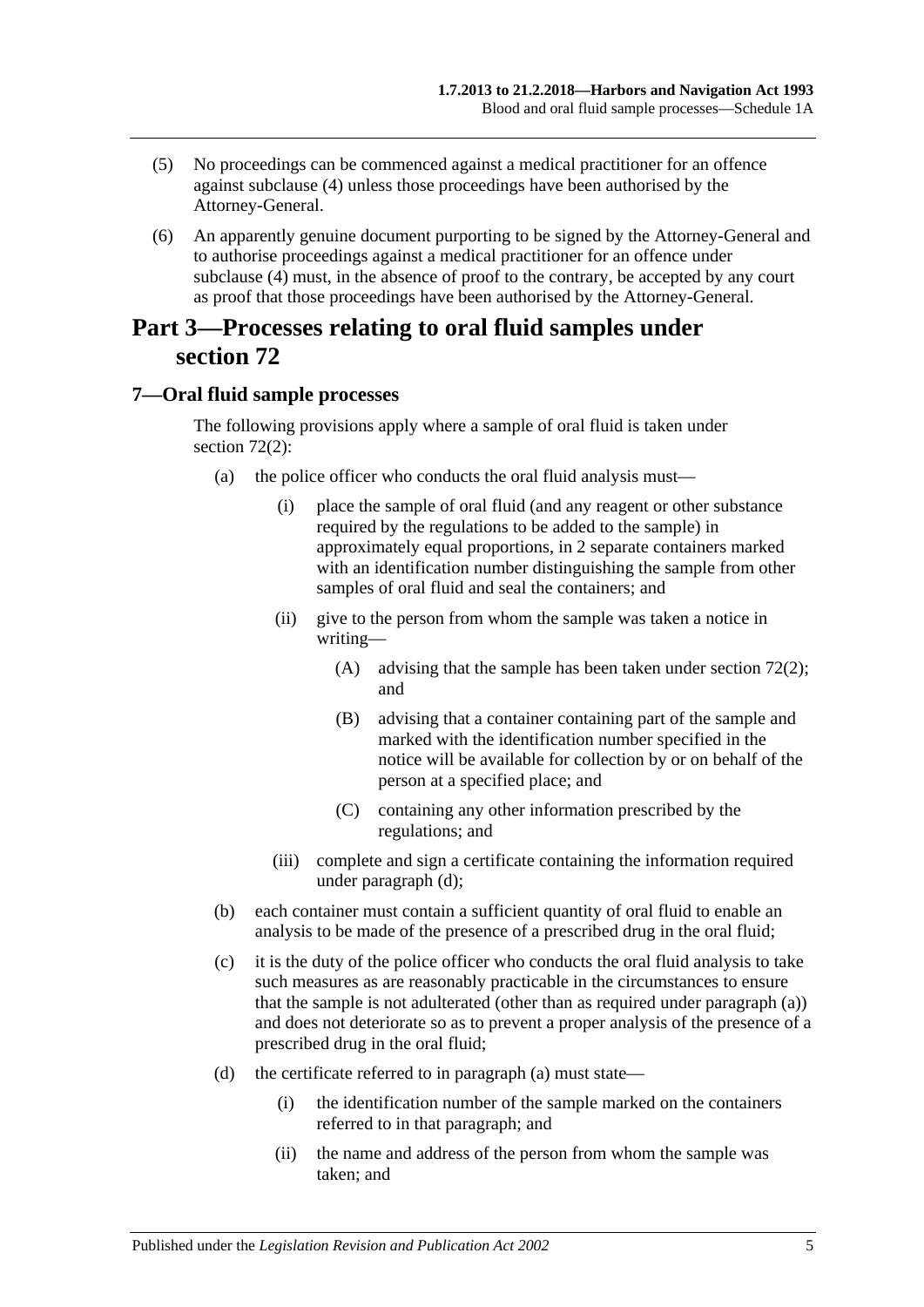- (iii) the identification number of the police officer by whom the sample was taken; and
- (iv) the date, time and place at which the sample was taken; and
- (v) that the police officer gave the notice referred to in that paragraph to the person from whom the sample was taken;
- (e) one of the containers containing the sample must—
	- (i) as soon as reasonably practicable be taken by a police officer or an approved courier to the place specified in the notice given to the person under [paragraph](#page-80-0) (a); and
	- (ii) be kept available at that place for collection by or on behalf of the person for the period prescribed by the regulations;
- (f) after analysis of the sample in a container referred to in [paragraph](#page-80-0) (a), the analyst who performed or supervised the analysis must sign a certificate containing the following information:
	- (i) the identification number of the sample marked on the container;
	- (ii) the name and professional qualifications of the analyst;
	- (iii) the date on which the sample was received in the laboratory in which the analysis was performed;
	- (iv) the information required by the regulations in relation to any prescribed drug or drugs found to be present in the sample;
	- (v) any factors relating to the sample or the analysis that might, in the opinion of the analyst, adversely affect the accuracy or validity of the analysis;
	- (vi) any other information relating to the sample or analysis or both that the analyst thinks fit to include;
- (g) on completion of an analysis of a sample, the certificate of the analyst who performed or supervised the analysis must be sent to the Minister or retained on behalf of the Minister and, in either event, copies of the certificates must be sent—
	- (i) to the Commissioner of Police; and
	- (ii) to the person from whom the sample was taken or, if the person is dead, a relative or personal representative of the deceased;
- <span id="page-81-0"></span>(h) if the whereabouts of the person from whom the sample is taken, or (that person being dead) the identity or whereabouts of a relative or personal representative of the deceased is unknown, there is no obligation to comply with [paragraph](#page-81-0)  $(g)(ii)$  but copies of the certificates must, on application made within 3 years after completion of the analysis, be furnished to any person to whom they should, but for this paragraph, have been sent.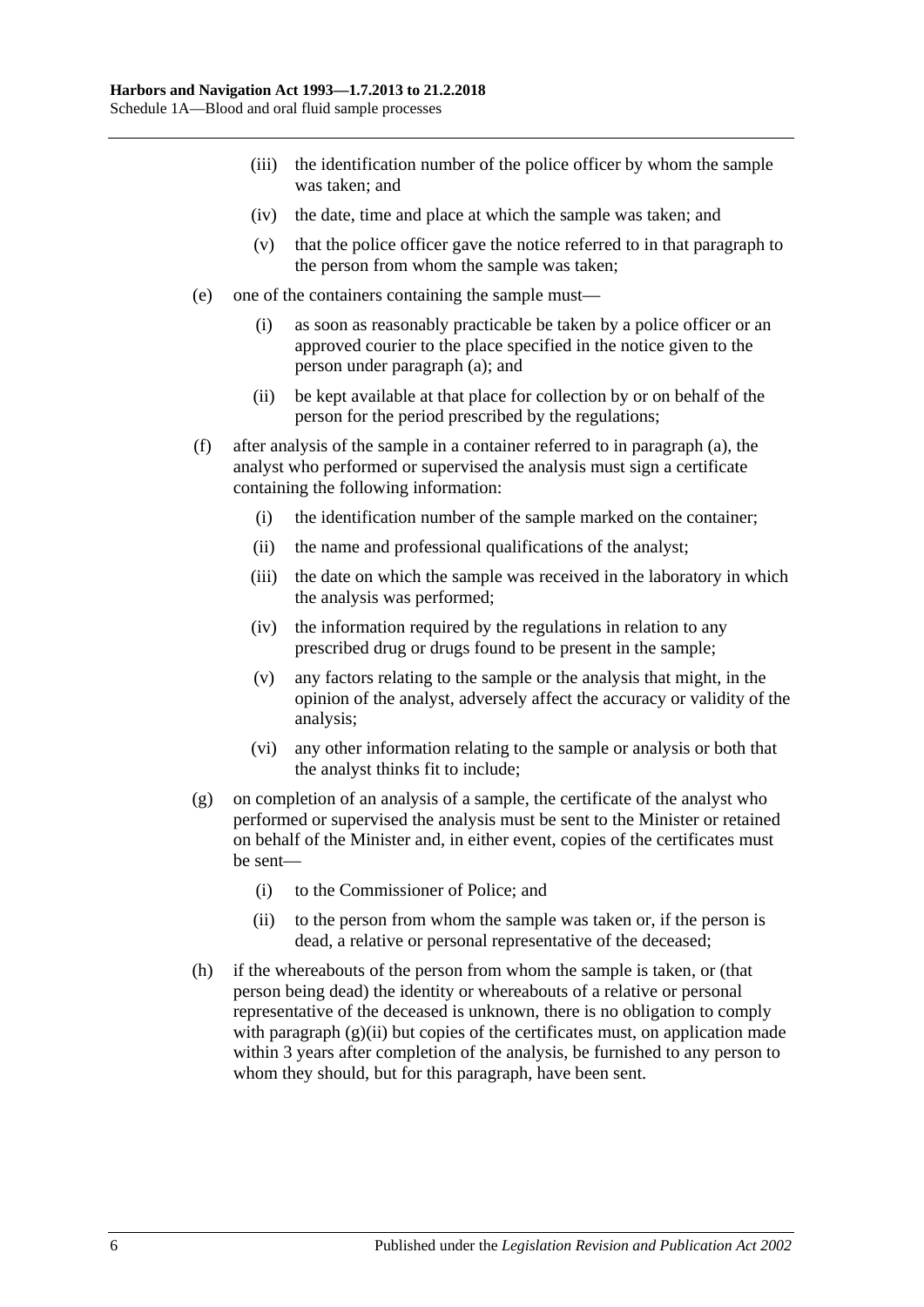# **Part 4—Other provisions relating to blood or oral fluid samples under [Part 10 Division 4](#page-49-0)**

## **8—Blood or oral fluid sample or results of analysis etc not to be used for other purposes**

- (1) A sample of blood or oral fluid taken under [Part 10 Division 4](#page-49-0) (and any other forensic material taken incidentally during a drug screening test, oral fluid analysis or blood test) must not be used for a purpose other than that contemplated by this Act.
- <span id="page-82-0"></span>(2) The results of a drug screening test, oral fluid analysis or blood test under [Part 10](#page-49-0)  [Division 4,](#page-49-0) an admission or statement made by a person relating to such a drug screening test, oral fluid analysis or blood test, or any evidence taken in proceedings relating to such a drug screening test, oral fluid analysis or blood test (or transcript of such evidence)—
	- (a) will not be admissible in evidence against the person in any proceedings, other than proceedings for an offence against this Act or an offence involving the operation or crewing of a vessel; and
	- (b) may not be relied on as grounds for the exercise of any search power or the obtaining of any search warrant.

## **9—Destruction of blood or oral fluid sample taken under [Part 10 Division 4](#page-49-0)**

The Commissioner of Police must ensure that a sample of blood or oral fluid taken under [Part 10 Division 4](#page-49-0) (and any other forensic material taken incidentally during a drug screening test, oral fluid analysis or blood test) is destroyed—

- (a) if proceedings for an offence of a kind referred to in clause  $8(2)(a)$  based on evidence of the results of analysis of the sample are not commenced within the period allowed; or
- (b) if such proceedings are commenced within the period allowed—when the proceedings (including any proceedings on appeal) are finally determined or discontinued.

# **Schedule 2—Transitional provisions**

## **2—Transitional provisions**

- (1) A certificate of survey in force under the *[Marine Act](http://www.legislation.sa.gov.au/index.aspx?action=legref&type=act&legtitle=Marine%20Act%201936) 1936* immediately before the commencement of this Act continues in force subject to this Act as if it were a certificate of survey issued under this Act.
- (2) A certificate of competency in force under the *[Marine Act](http://www.legislation.sa.gov.au/index.aspx?action=legref&type=act&legtitle=Marine%20Act%201936) 1936*, or a boat operator's licence in force under the *[Boating Act](http://www.legislation.sa.gov.au/index.aspx?action=legref&type=act&legtitle=Boating%20Act%201974) 1974*, immediately before the commencement of this Act, continues in force subject to this Act as if it were a certificate of competency issued under this Act.
- (3) If the Governor had withdrawn land from the Minister under section 64(4) of the *[Harbors Act](http://www.legislation.sa.gov.au/index.aspx?action=legref&type=act&legtitle=Harbors%20Act%201936) 1936*, the withdrawal remains in effect for the purposes of this Act unless revoked by the Governor.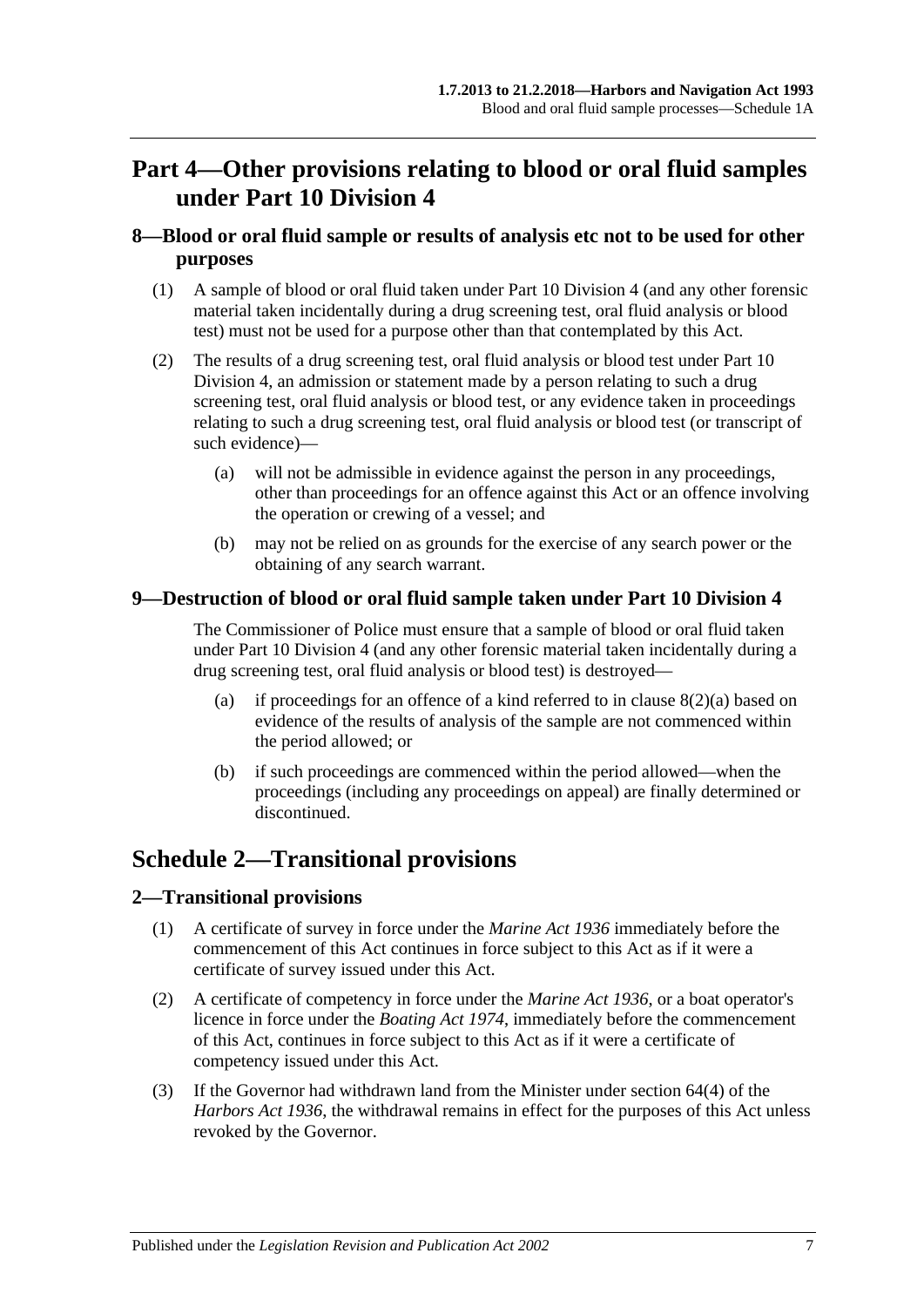- (4) A loadline certificate in force under the *[Marine Act](http://www.legislation.sa.gov.au/index.aspx?action=legref&type=act&legtitle=Marine%20Act%201936) 1936* immediately before the commencement of this Act continues in force subject to this Act as if it were a loadline certificate issued under this Act.
- (5) A special permit to operate a vessel in force under the *[Boating Act](http://www.legislation.sa.gov.au/index.aspx?action=legref&type=act&legtitle=Boating%20Act%201974) 1974* immediately before the commencement of this Act continues in force subject to this Act as if it were a special permit issued under this Act.
- (6) A licence in force under Part 3A of the *[Boating Act](http://www.legislation.sa.gov.au/index.aspx?action=legref&type=act&legtitle=Boating%20Act%201974) 1974* immediately before the commencement of this Act continues in force subject to this Act as if it were a licence issued under [Part 8](#page-40-0) and as if the conditions of the licence had been imposed under [Part](#page-40-0) 8.
- (7) The registration of a vessel in force under the *[Boating Act](http://www.legislation.sa.gov.au/index.aspx?action=legref&type=act&legtitle=Boating%20Act%201974) 1974* immediately before the commencement of this Act continues in force subject to this Act as if it were registration of the vessel under this Act.
- (8) By-laws in force under the *[Harbors Act](http://www.legislation.sa.gov.au/index.aspx?action=legref&type=act&legtitle=Harbors%20Act%201936) 1936* immediately before the commencement of this Act continue in force subject to this Act as if they were made under this Act.

## **3—Vesting of land etc held in name of Minister of Marine**

- (1) All land vested in fee simple in the Minister of Marine<sup>1</sup> immediately before the commencement of this Act will be taken to have vested in fee simple, on the commencement of this Act, in the Minister responsible for the administration of this Act.
- (2) All other interests, rights and liabilities of the Minister of Marine in relation to land immediately before the commencement of this Act, will be taken to have become, on the commencement of this Act, interests, rights and liabilities of the Minister responsible for the administration of this Act.
- (3) A proclamation in force immediately before the commencement of this Act under which dedicated land was placed under the care, control and management of the Minister of Marine will, on the commencement of this Act, be taken to have been varied by replacing references to the Minister of Marine with references to the Minister responsible for the administration of this Act.
- (4) The Registrar-General will take such action for or in connection with—
	- (a) the issue, alteration, correction or cancellation of certificates or other documents of title; or
	- (b) the making, recording, alteration, correction or cancellation of entries or endorsements in the Register Books,

as may be necessary or expedient for the purposes of giving effect to this clause.

**Note—**

1 The Minister of Marine was a body corporate established under the provisions of the repealed *[Harbors Act](http://www.legislation.sa.gov.au/index.aspx?action=legref&type=act&legtitle=Harbors%20Act%201936) 1936*.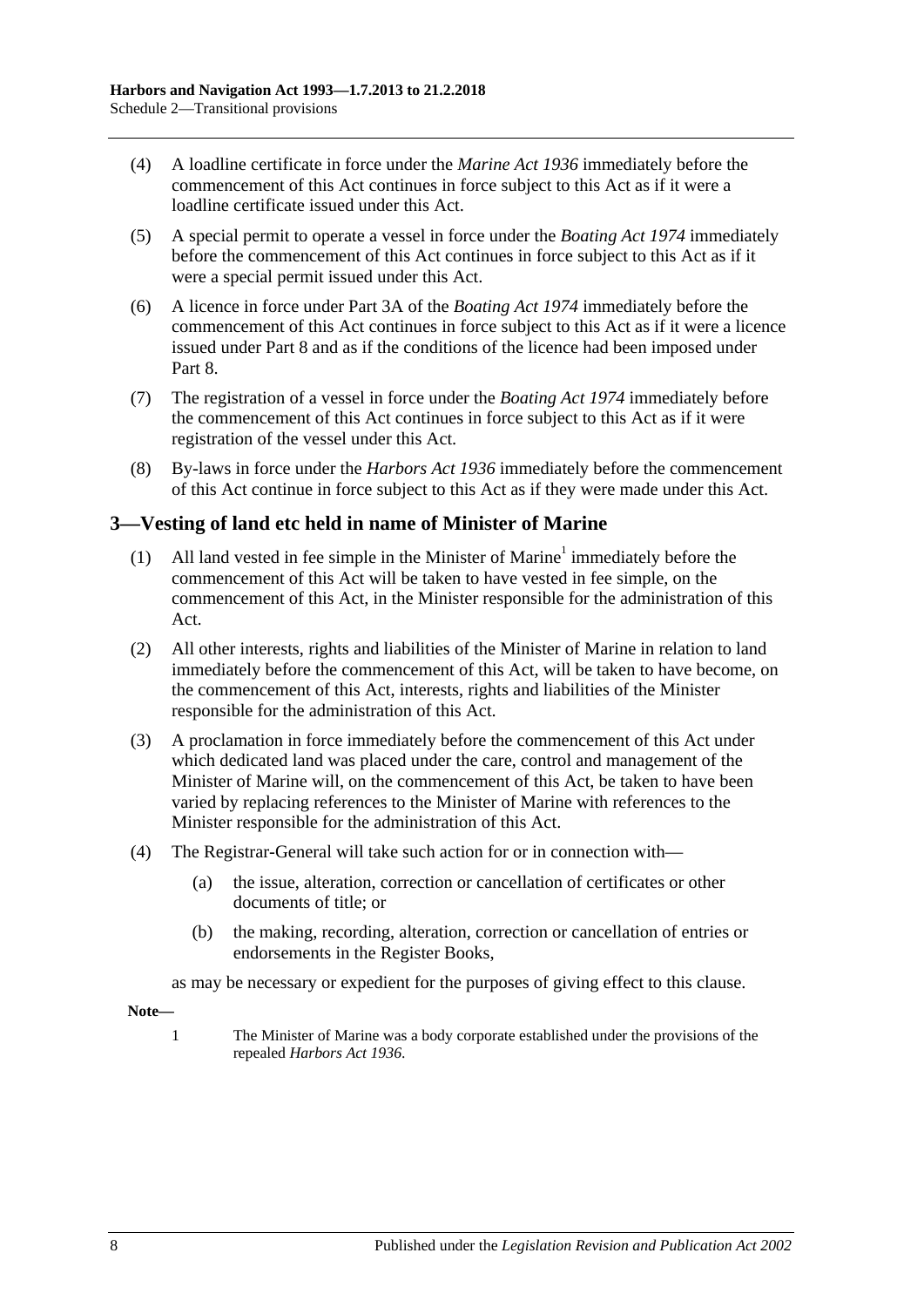# **Legislative history**

## **Notes**

• This version is comprised of the following:

| Part 1    | 1.7.2013 |
|-----------|----------|
| Part 2    | 1.7.2013 |
| Part 3    | 1.7.2013 |
| Part 4    | 1.7.2013 |
| Part 5    | 1.7.2013 |
| Part 5A   | 1.7.2013 |
| Part 7    | 1.7.2013 |
| Part 8    | 1.7.2013 |
| Part 9    | 1.7.2013 |
| Part 10   | 1.7.2013 |
| Part 11   | 1.7.2013 |
| Part 12   | 1.7.2013 |
| Part 13   | 1.7.2013 |
| Part 14   | 1.7.2013 |
| Schedules | 1.7.2013 |
|           |          |

- Amendments of this version that are uncommenced are not incorporated into the text.
- Please note—References in the legislation to other legislation or instruments or to titles of bodies or offices are not automatically updated as part of the program for the revision and publication of legislation and therefore may be obsolete.
- Earlier versions of this Act (historical versions) are listed at the end of the legislative history.
- For further information relating to the Act and subordinate legislation made under the Act see the Index of South Australian Statutes or www.legislation.sa.gov.au.

## **Legislation repealed by principal Act**

The *Harbors and Navigation Act 1993* repealed the following:

*Boating Act 1974 Harbors Act 1936 Marine Act 1936*

## **Principal Act and amendments**

| New entries appear in bold. |  |  |
|-----------------------------|--|--|
|                             |  |  |

|         | Year No Title | Assent | Commencement                                                                    |
|---------|---------------|--------|---------------------------------------------------------------------------------|
| 1993 41 |               |        | Harbors and Navigation Act 1993 20.5.1993 24.10.1994 (Gazette 20.10.1994 p1220) |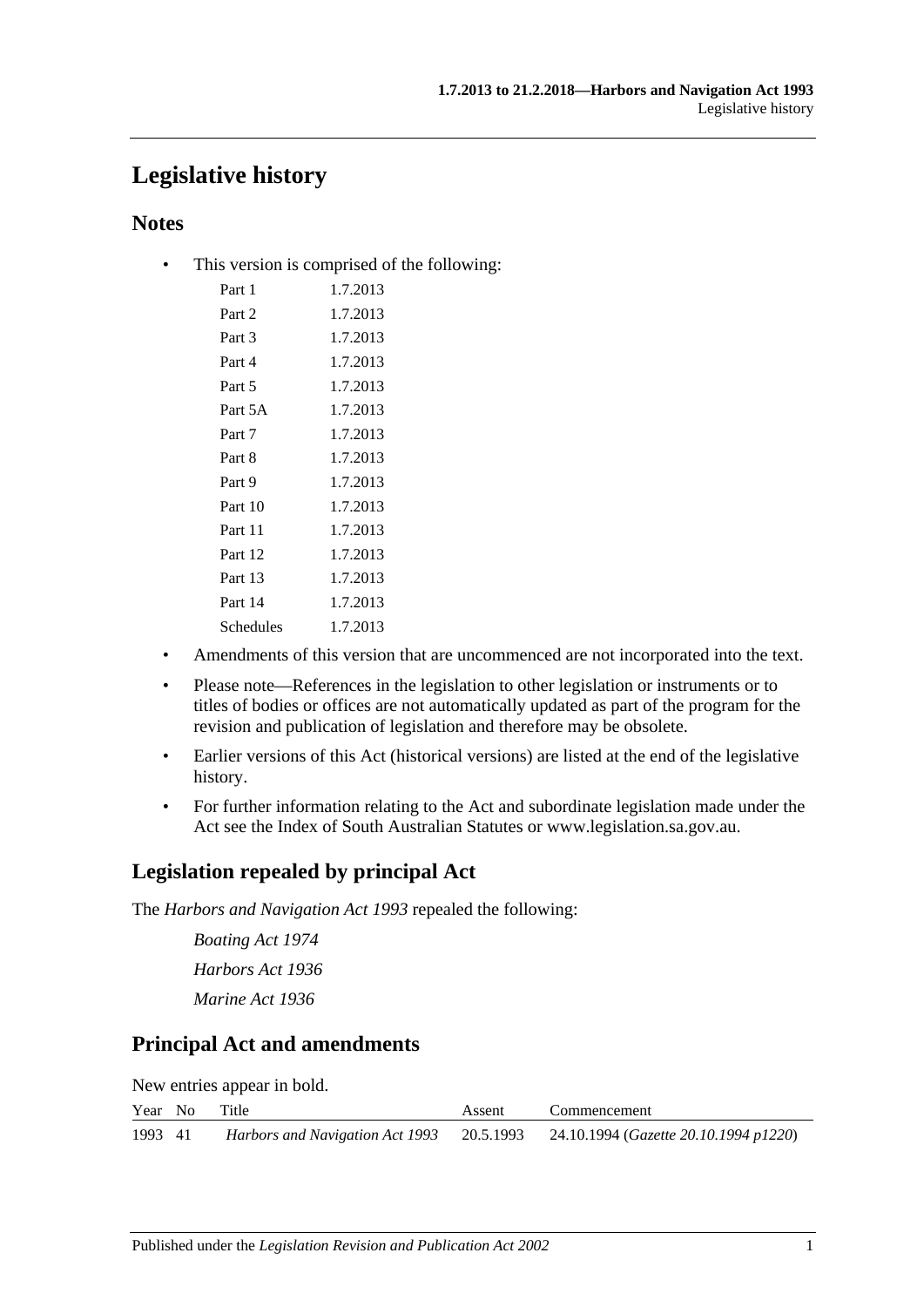| 1994 45 |     | Harbors and Navigation (Ports<br>Corporation and Miscellaneous)<br>Amendment Act 1994     | 2.6.1994   | 2.6.1994                                                                                                                              |
|---------|-----|-------------------------------------------------------------------------------------------|------------|---------------------------------------------------------------------------------------------------------------------------------------|
| 1995    | 95  | Statutes Amendment (Drink Driving) 7.12.1995<br>Act 1995                                  |            | Pt 2 (ss 4-10)-7.12.1997 (s 7(5) Acts<br>Interpretation Act 1915)                                                                     |
| 1996    | 34  | <b>Statutes Amendment and Repeal</b><br>(Common Expiation Scheme) Act 1996                | 2.5.1996   | Sch (cl 18)-3.2.1997 (Gazette<br>19.12.1996 p1923)                                                                                    |
| 2000    | 79  | <b>Harbors and Navigation</b><br>(Miscellaneous) Amendment Act 2000                       | 14.12.2000 | 2.1.2001 (Gazette 21.12.2000 p3688)<br>except ss 6, 7 & 13-12.4.2001 (Gazette<br>12.4.2001 p1582)                                     |
| 2000    | -81 | Harbors and Navigation (Control of 14.12.2000<br>Harbors) Amendment Act 2000              |            | 25.1.2001 (Gazette 25.1.2001 p300)<br>except ss 3(a), 4(a), 5(b), 8, 9(a), 11, 12(a)<br>& 20-31.10.2001 (Gazette 25.10.2001<br>p4686) |
| 2001    | 17  | <b>Statutes Amendment (Transport</b><br>Portfolio) Act 2001                               | 17.5.2001  | Pt 2 s 4-30.10.2001 (Gazette 25.10.2001<br>p4687); ss 5-9-27.5.2002 (Gazette<br>23.5.2002 p1928)                                      |
| 2002    | 37  | <b>Statutes Amendment (Transport</b><br>Portfolio) Act 2002                               | 28.11.2002 | Pt 3 (ss 6-9)-3.7.2003 (Gazette<br>3.7.2003 p2877)                                                                                    |
| 2003    | 8   | <b>Statutes Amendment (Road Safety</b><br>Reforms) Act 2003                               | 12.6.2003  | Pt 2 (ss 5-7)-15.12.2003 (Gazette<br>11.12.2003 p4431)                                                                                |
| 2003    | 33  | Coroners Act 2003                                                                         | 31.7.2003  | Sch (cl 14)-1.7.2005 (Gazette 23.6.2005<br>p1899)                                                                                     |
| 2003    | 35  | River Murray Act 2003                                                                     | 31.7.2003  | Sch (cl 8)-24.11.2003 (Gazette<br>20.11.2003 p4203)                                                                                   |
| 2005    | 5   | Adelaide Dolphin Sanctuary Act<br>2005                                                    | 14.4.2005  | Sch 2 (cll 25-28)-1.7.2005 (Gazette<br>2.6.2005 p1684)                                                                                |
| 2005    | 53  | <b>Statutes Amendment (Transport</b><br>Portfolio) Act 2005                               | 27.10.2005 | Pt 2 (s 4)-17.11.2005 (Gazette<br>17.11.2005 p3973)                                                                                   |
| 2005    | 81  | Statutes Amendment (Vehicle and<br>Vessel Offences) Act 2005                              | 8.12.2005  | Pt 4 (ss 14-17)-30.7.2006 (Gazette<br>27.7.2006 p2400)                                                                                |
| 2007    | 4   | <b>Fisheries Management Act 2007</b>                                                      | 8.3.2007   | Sch 2 (cl 5)-1.12.2007 (Gazette<br>15.11.2007 p4241)                                                                                  |
| 2007    | 23  | Harbors and Navigation (Australian 28.6.2007<br><b>Builders Plate) Amendment Act 2007</b> |            | 4.2.2008 (Gazette 25.10.2007 p4044)                                                                                                   |
| 2007    | 60  | Marine Parks Act 2007                                                                     | 29.11.2007 | Sch 1 (cll 24-27)-6.11.2008 (Gazette<br>6.11.2008 p5055)                                                                              |
| 2008    | 26  | <b>Statutes Amendment (Transport</b><br>Portfolio) Act 2008                               | 26.6.2008  | Pt 2 (s 4)-25.9.2008 (Gazette 18.9.2008<br><i>p4504</i> )                                                                             |
| 2009    | 8   | <b>Statutes Amendment (Transport</b><br>Portfolio-Alcohol and Drugs) Act<br>2009          | 12.3.2009  | Pt 2 (ss $4-11$ )-1.2.2010 ( <i>Gazette</i><br>10.12.2009 p6169)                                                                      |
| 2009    | 42  | Harbors and Navigation<br>(Miscellaneous) Amendment Act 2009                              | 1.10.2009  | 12.4.2010 (Gazette 3.12.2009 p5981)                                                                                                   |
| 2011    | 13  | <b>Statutes Amendment (Transport</b><br>Portfolio-Penalties) Act 2011                     | 12.5.2011  | Pt 2 (ss $4-7$ )-30.6.2011 (Gazette<br>19.5.2011 p1508)                                                                               |
| 2013    | 16  | <b>Statutes Amendment (Directors'</b><br>Liability) Act 2013                              | 23.5.2013  | Pt 24 (s 48)-17.6.2013 (Gazette<br>6.6.2013 p2498)                                                                                    |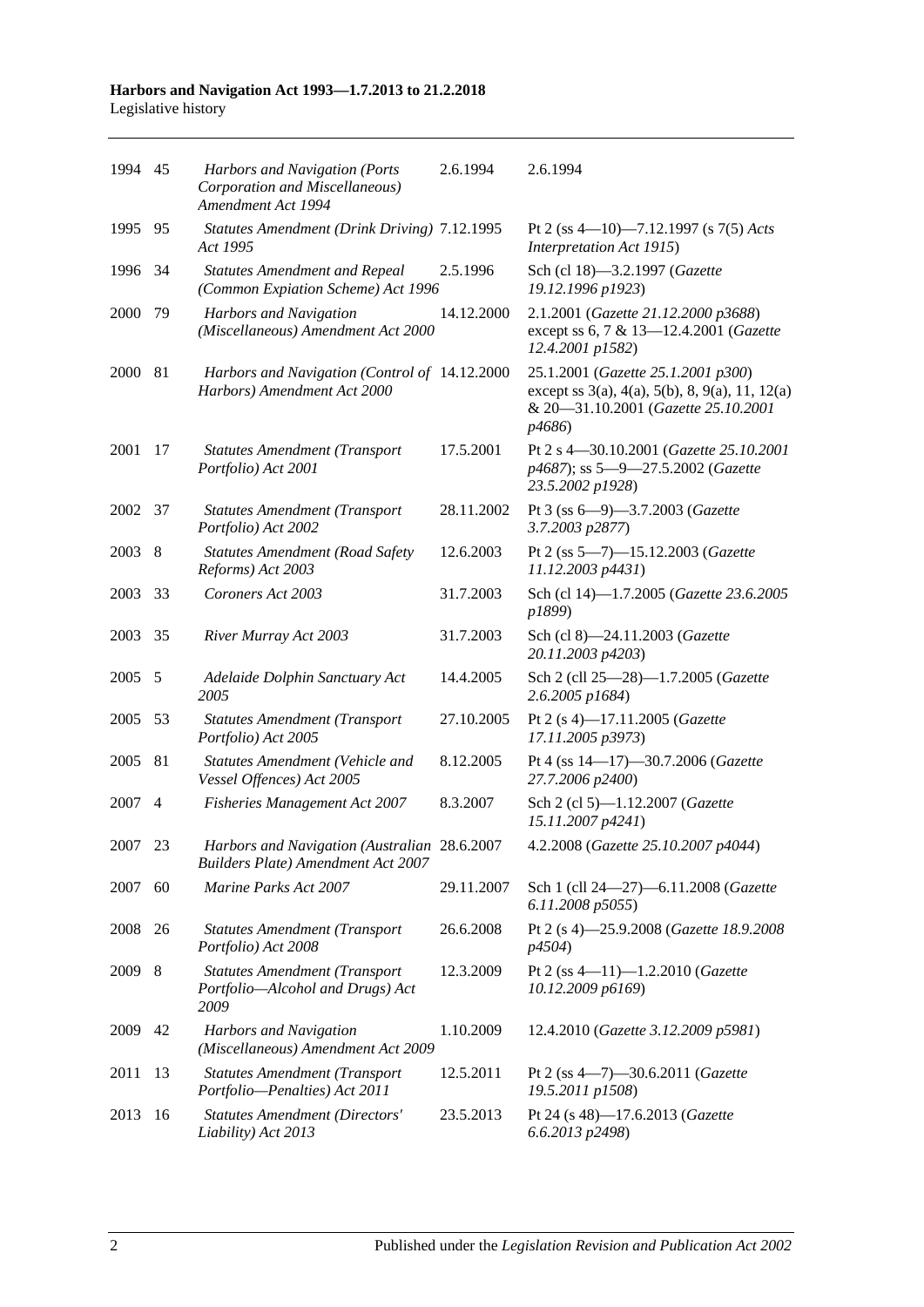| 2013 21 |    | <b>Marine Safety (Domestic Commercial 14.6.2013)</b><br><b>Vessel)</b> National Law (Application)<br>Act 2013 |            | Sch 2 (cll 3-43)-1.7.2013 (Gazette<br>27.6.2013 p2780)                                           |
|---------|----|---------------------------------------------------------------------------------------------------------------|------------|--------------------------------------------------------------------------------------------------|
| 2017    | 38 | <b>Statutes Amendment (Transport</b> )<br><b>Online Transactions and Other</b><br>Matters) Act 2017           | 10.10.2017 | Sch 1 (Pt 2)—20.3.2018 ( <i>Gazette</i><br>19.12.2017 p5122)                                     |
| 2017 51 |    | Statutes Amendment (SACAT No 2)<br>Act 2017                                                                   | 28.11.2017 | Pt 21 (ss $114$ to $117$ )—uncommenced                                                           |
| 2017    | 63 | Statutes Amendment (Drink and Drug 12.12.2017)<br>Driving) Act 2017                                           |            | Pt 2 (ss 4, 5, 6(2), (3) & 7)—22.2.2018; s<br>6(1)-24.4.2018 (Gazette 13.2.2018<br><i>p</i> 732) |

# **Provisions amended**

New entries appear in bold.

Entries that relate to provisions that have been deleted appear in italics.

| Provision                     | How varied                                                            | Commencement |
|-------------------------------|-----------------------------------------------------------------------|--------------|
| Long title                    | amended under Legislation Revision and<br><b>Publication Act 2002</b> | 3.7.2003     |
| Pt1                           |                                                                       |              |
| s <sub>2</sub>                | omitted under Legislation Revision and<br><b>Publication Act 2002</b> | 3.7.2003     |
| s <sub>3</sub>                | amended by 5/2005 Sch 2 (cl 25)                                       | 1.7.2005     |
|                               | amended by 60/2007 Sch 1 cl 24                                        | 6.11.2008    |
| s <sub>4</sub>                |                                                                       |              |
| s(4(1)                        |                                                                       |              |
| Adelaide Dolphin<br>Sanctuary | inserted by $5/2005$ Sch 2 (cl 26)                                    | 1.7.2005     |
| analyst                       | inserted by $8/2009$ s $4(1)$                                         | 1.2.2010     |
| kit                           | approved blood test inserted by 8/2009 s 4(1)                         | 1.2.2010     |
| authorised person             | amended by $8/2009$ s $4(2)$                                          | 1.2.2010     |
| boat operator's<br>licence    | inserted by 21/2013 Sch 2 cl 4(1)                                     | 1.7.2013     |
| breath analysis               | inserted by $8/2009$ s $4(3)$                                         | 1.2.2010     |
|                               | category 1 offence inserted by 8/2009 s 4(3)                          | 1.2.2010     |
|                               | category 2 offence inserted by 8/2009 s 4(3)                          | 1.2.2010     |
|                               | category 3 offence inserted by 8/2009 s 4(3)                          | 1.2.2010     |
| CE                            | inserted by 21/2013 Sch 2 cl 4(2)                                     | 1.7.2013     |
| <b>CEO</b>                    | deleted by 21/2013 Sch 2 cl 4(2)                                      | 1.7.2013     |
|                               | commercial vessel substituted by 21/2013 Sch 2 cl 4(3)                | 1.7.2013     |
|                               | Commonwealth Actdeleted by 21/2013 Sch 2 cl 4(4)                      | 1.7.2013     |
| the Corporation               | inserted by $45/1994 s 2$                                             | 2.6.1994     |
|                               | deleted by $81/2000 s 3(a)$                                           | 31.10.2001   |
|                               | a Corporation port inserted by 45/1994 s 2                            | 2.6.1994     |
|                               | deleted by $81/2000 s 3(a)$                                           | 31.10.2001   |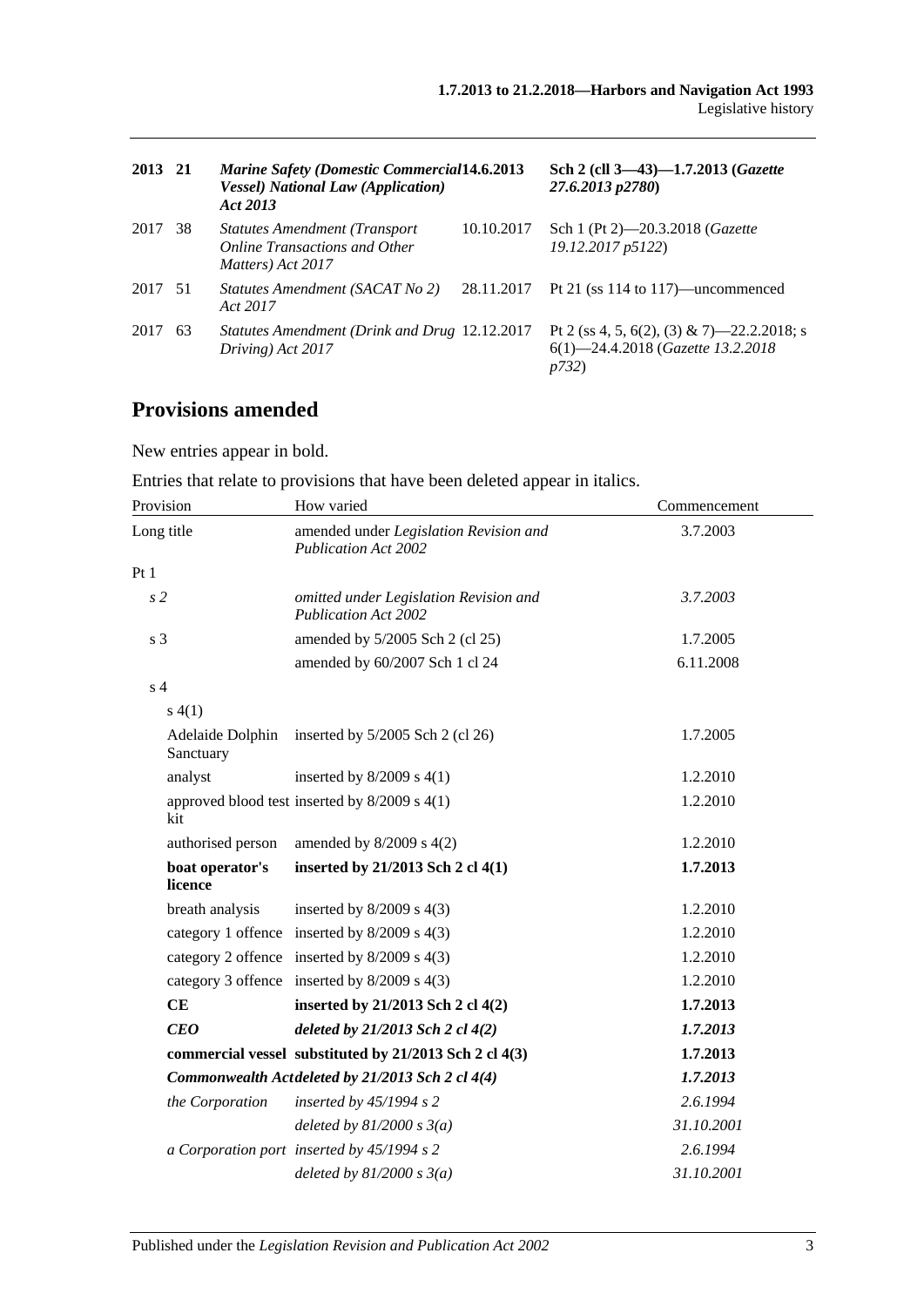|                | crew                                      | substituted by $21/2013$ Sch 2 cl $4(5)$              | 1.7.2013  |
|----------------|-------------------------------------------|-------------------------------------------------------|-----------|
|                | department                                | amended by 21/2013 Sch 2 cl 4(6)                      | 1.7.2013  |
|                | domestic<br>commercial vessel             | inserted by 21/2013 Sch 2 cl 4(7)                     | 1.7.2013  |
|                |                                           | drug screening test inserted by $8/2009$ s $4(4)$     | 1.2.2010  |
|                | excluded vessel                           | inserted by 21/2013 Sch 2 cl 4(8)                     | 1.7.2013  |
|                | fishing vessel                            | substituted by $45/1994 s 11$                         | 2.6.1994  |
|                |                                           | amended by $4/2007$ Sch 2 cl 5                        | 1.12.2007 |
|                |                                           | deleted by 21/2013 Sch 2 cl 4(9)                      | 1.7.2013  |
|                | hospital                                  | inserted by $8/2009$ s $4(5)$                         | 1.2.2010  |
|                | key position                              | deleted by $21/2013$ Sch 2 cl $4(10)$                 | 1.7.2013  |
|                | marine park                               | inserted by 60/2007 Sch 1 cl 25                       | 6.11.2008 |
|                | Metropolitan<br>Adelaide                  | inserted by $8/2009$ s $4(6)$                         | 1.2.2010  |
|                | operator                                  | substituted by 21/2013 Sch 2 cl 4(11)                 | 1.7.2013  |
|                | oral fluid                                | inserted by $8/2009$ s $4(7)$                         | 1.2.2010  |
|                | oral fluid analysis                       | inserted by $8/2009$ s $4(7)$                         | 1.2.2010  |
|                | owner                                     | substituted by 21/2013 Sch 2 cl 4(12)                 | 1.7.2013  |
|                | personal<br>watercraft                    | inserted by 21/2013 Sch 2 cl 4(12)                    | 1.7.2013  |
|                | port                                      | inserted by $81/2000$ s $3(b)$                        | 25.1.2001 |
|                | port management<br>officer                | inserted by $81/2000$ s $3(b)$                        | 25.1.2001 |
|                | port operator                             | inserted by $81/2000$ s $3(b)$                        | 25.1.2001 |
|                | prescribed alcohol<br>or drug offence     | inserted by $8/2009$ s $4(8)$                         | 1.2.2010  |
|                | prescribed<br>circumstances               | inserted by $8/2009$ s $4(8)$                         | 1.2.2010  |
|                | prescribed<br>concentration of<br>alcohol | inserted by $8/2009$ s $4(8)$                         | 1.2.2010  |
|                | prescribed drug                           | inserted by $8/2009$ s $4(8)$                         | 1.2.2010  |
|                |                                           | recreational vessel deleted by 21/2013 Sch 2 cl 4(13) | 1.7.2013  |
|                | vessel                                    | substituted by 21/2013 Sch 2 cl 4(14)                 | 1.7.2013  |
| s <sub>6</sub> |                                           | substituted by 79/2000 s 3                            | 2.1.2001  |
|                | s6A                                       | inserted by 21/2013 Sch 2 cl 5                        | 1.7.2013  |
| Pt 2           |                                           |                                                       |           |
|                | Pt 2 Div 1                                |                                                       |           |
| s <sub>7</sub> |                                           | deleted by 21/2013 Sch 2 cl 6                         | 1.7.2013  |
|                | Pt 2 Div 2                                |                                                       |           |
|                | heading                                   | amended by 21/2013 Sch 2 cl 7                         | 1.7.2013  |
| s <sub>9</sub> |                                           | amended by 21/2013 Sch 2 cl 3(1)                      | 1.7.2013  |
|                | s 10                                      |                                                       |           |
|                | s 10(1)                                   | amended by 21/2013 Sch 2 cl 3(1)                      | 1.7.2013  |
|                |                                           |                                                       |           |

Pt 2 Div 3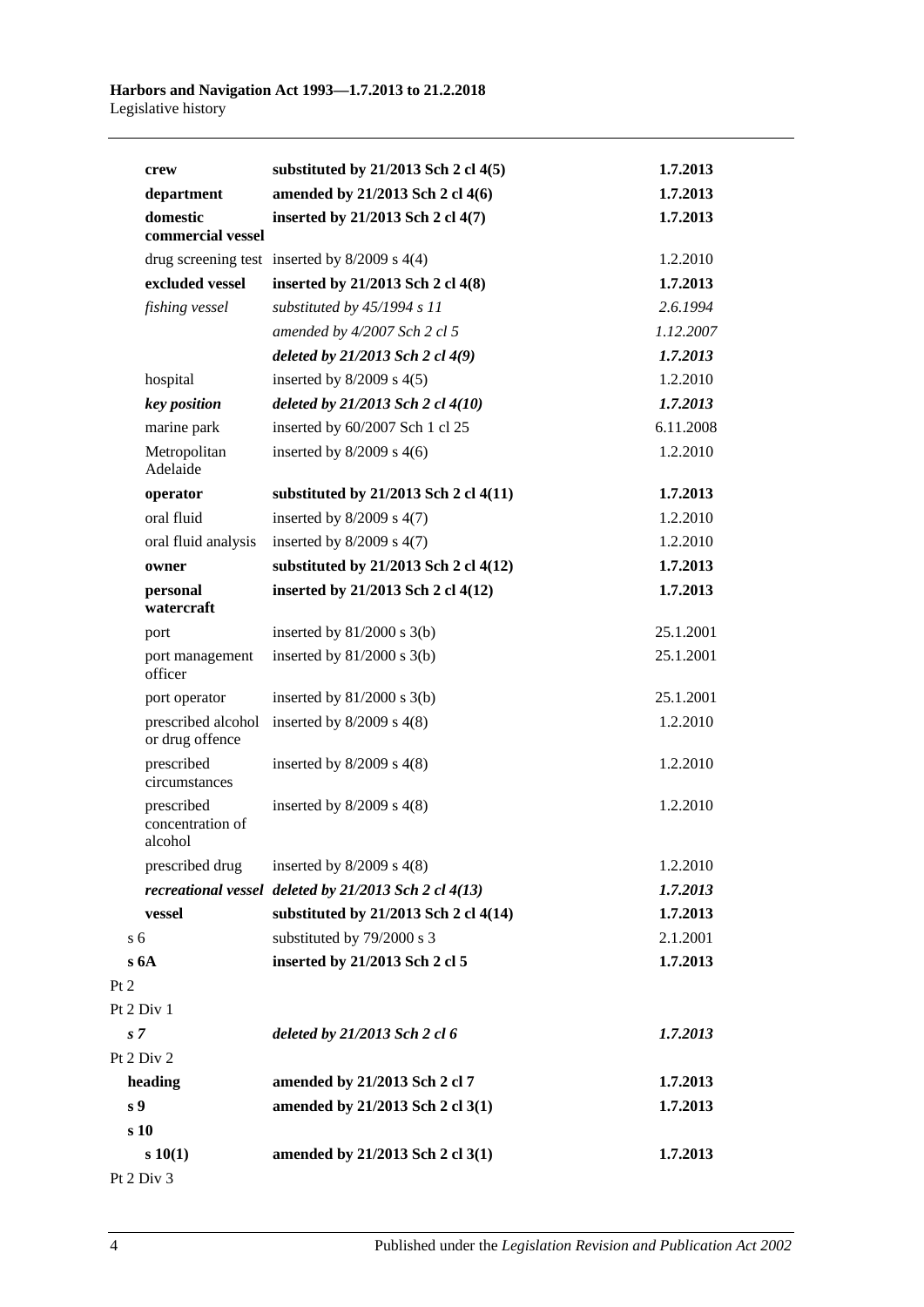| s 11            |                                                      |            |
|-----------------|------------------------------------------------------|------------|
| $s\ 11(1), (2)$ | amended by 21/2013 Sch 2 cl 3(1)                     | 1.7.2013   |
| Pt 2 Div 4      |                                                      |            |
| s 12            |                                                      |            |
| s(12(1))        | amended by 21/2013 Sch 2 cl 3(1)                     | 1.7.2013   |
| s 12(1a)        | inserted by 45/1994 s 3                              | 2.6.1994   |
|                 | substituted by $81/2000$ s $4(a)$                    | 31.10.2001 |
|                 | amended by 21/2013 Sch 2 cl 3(1)                     | 1.7.2013   |
| s 12(1b)        | inserted by $79/2000$ s $4(a)$                       | 2.1.2001   |
|                 | amended by 21/2013 Sch 2 cl 3(1)                     | 1.7.2013   |
| 12(2)           | amended by $79/2000$ s $4(b)$                        | 2.1.2001   |
| s 12(3)         | substituted by $81/2000$ s $4(b)$                    | 25.1.2001  |
| s 13            | amended by 8/2009 s 5                                | 1.2.2010   |
| s <sub>14</sub> |                                                      |            |
| s 14(1)         | amended by 79/2000 s 5                               | 2.1.2001   |
|                 | amended by 21/2013 Sch 2 cl 8(1), (3)-(5)            | 1.7.2013   |
|                 | $(b)(i)(D)$ deleted by 21/2013 Sch 2 cl 8(2)         | 1.7.2013   |
| s 14(1a)        | inserted by 37/2002 s 6                              | 3.7.2003   |
| s 14(2)         | amended by 79/2000 Sch cl (b)                        | 2.1.2001   |
| Pt $2$ Div $5$  | inserted by $5/2005$ Sch 2 (cl 27)                   | 1.7.2005   |
| $s$ 14 $A$      | substituted by 60/2007 Sch 1 cl 26                   | 6.11.2008  |
|                 | amended by 21/2013 Sch 2 cl 3(1)                     | 1.7.2013   |
| Pt 3            |                                                      |            |
| s <sub>15</sub> |                                                      |            |
| s 15(3)         | amended by 45/1994 s 4                               | 2.6.1994   |
|                 | amended by $81/2000$ s $5(a)$                        | 25.1.2001  |
|                 | (ba) deleted by $81/2000$ s $5(b)$                   | 31.10.2001 |
| s 18A           | inserted by 45/1994 s 12                             | 2.6.1994   |
| s 18A(1)        | substituted by 81/2000 s 6                           | 25.1.2001  |
| s 18A(1a)       | inserted by 81/2000 s 6                              | 25.1.2001  |
| s 20            |                                                      |            |
| $s \ 20(2)$     | amended by 81/2000 s 7                               | 25.1.2001  |
| s 21            |                                                      |            |
| $s \, 21(1)$    | amended by 45/1994 s 5                               | 2.6.1994   |
|                 | amended by 81/2000 s 8                               | 31.10.2001 |
| Pt 4            |                                                      |            |
| s 22            |                                                      |            |
| $s\,22(1)$      | s 22 amended by 45/1994 s 6                          | 2.6.1994   |
|                 | s 22 redesignated as s $22(1)$ by $81/2000$ s $9(b)$ | 25.1.2001  |
|                 | amended by $81/2000$ s $9(a)$                        | 31.10.2001 |
| $s\,22(2)$ —(4) | inserted by $81/2000$ s $9(b)$                       | 25.1.2001  |
| s 23            |                                                      |            |
| $s\,23(3)$      | amended by 79/2000 Sch cl (b)                        | 2.1.2001   |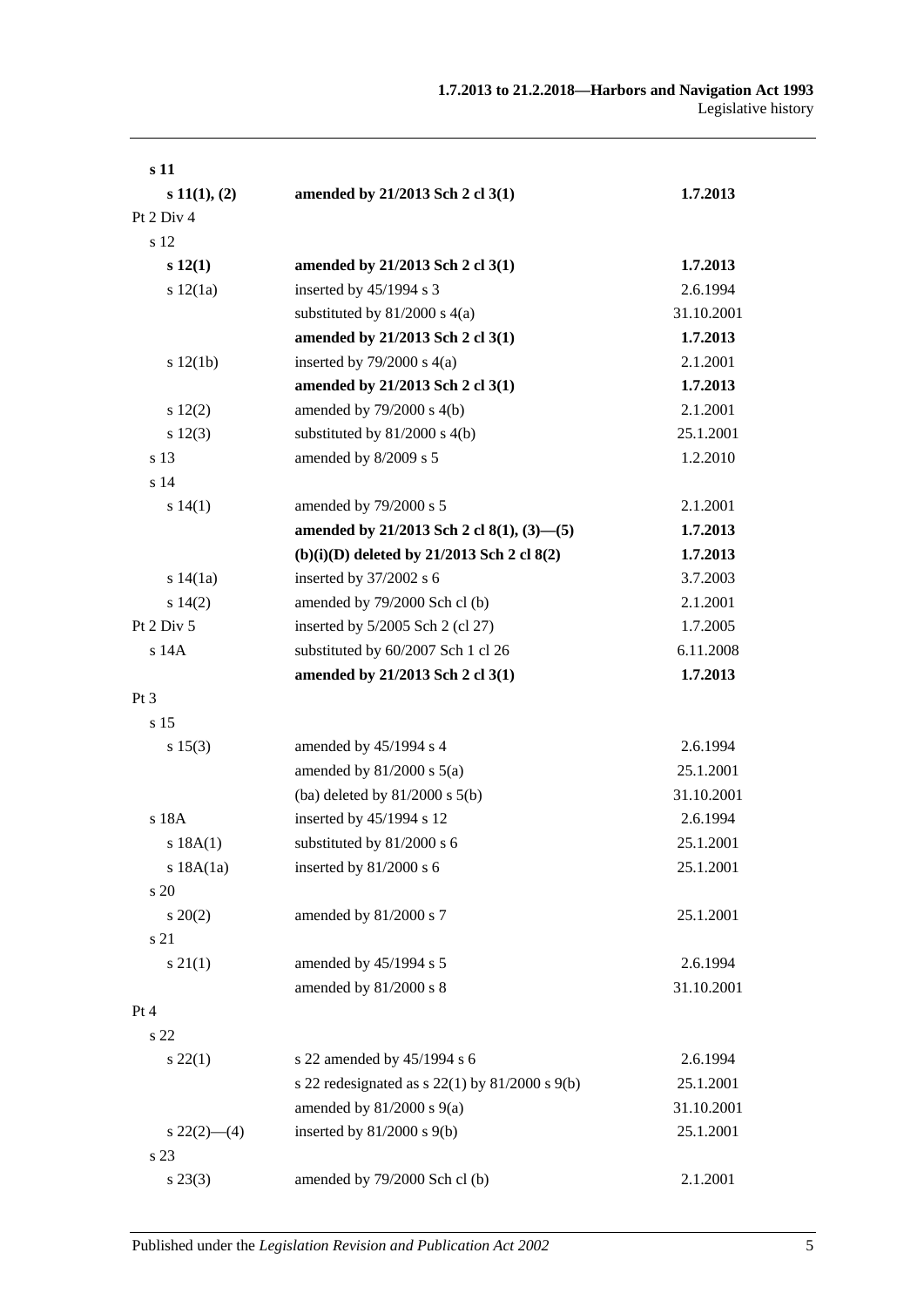s 24

| $s 24(1)$ and (5)   | amended by 79/2000 Sch cl (b)       | 2.1.2001   |
|---------------------|-------------------------------------|------------|
| s <sub>25</sub>     |                                     |            |
| $s \, 25(1a)$       | inserted by $81/2000$ s $10(a)$     | 25.1.2001  |
| $s\,25(2)$          | amended by 45/1994 s 13             | 2.6.1994   |
| $s \; 25(2a)$       | inserted by $81/2000$ s $10(b)$     | 25.1.2001  |
| $s\,25(3)$          | substituted by $81/2000$ s $10(c)$  | 25.1.2001  |
| $s \; 25(4)$        | amended by 79/2000 Sch cl (b)       | 2.1.2001   |
| s 25(5)             | inserted by $81/2000$ s $10(d)$     | 25.1.2001  |
| s <sub>26</sub>     | amended by 45/1994 s 7              | 2.6.1994   |
|                     | amended by 17/2001 s 4              | 30.10.2001 |
|                     | substituted by 81/2000 s 11         | 31.10.2001 |
| $s 26(1)$ and $(2)$ | amended by 21/2013 Sch 2 cl 3(1)    | 1.7.2013   |
| $s \; 26(2a)$       | inserted by $35/2003$ Sch cl $8(a)$ | 24.11.2003 |
|                     | amended by 21/2013 Sch 2 cl 3(1)    | 1.7.2013   |
| $s \; 26(2b)$       | inserted by $35/2003$ Sch cl $8(a)$ | 24.11.2003 |
|                     | substituted by 5/2005 Sch 2 (cl 28) | 1.7.2005   |
|                     | substituted by 60/2007 Sch 1 cl 27  | 6.11.2008  |
|                     | amended by 21/2013 Sch 2 cl 3(1)    | 1.7.2013   |
| $s \; 26(2c)$       | inserted by 5/2005 Sch 2 (cl 28)    | 1.7.2005   |
| $s\,26(5)$          | amended by 21/2013 Sch 2 cl 3(1)    | 1.7.2013   |
| $s \; 26(6)$        | inserted by 35/2003 Sch cl 8(b)     | 24.11.2003 |
| s 27                |                                     |            |
| $s \, 27(1a)$       | inserted by $45/1994$ s 8           | 2.6.1994   |
|                     | substituted by $81/2000$ s $12(a)$  | 31.10.2001 |
| $s\,27(3)$          | substituted by $81/2000$ s $12(b)$  | 25.1.2001  |
| Pt 5                | heading substituted by 81/2000 s 13 | 25.1.2001  |
| Pt 5 Div 1          | amended by 45/1994 s 9              | 2.6.1994   |
|                     | substituted by 81/2000 s 13         | 25.1.2001  |
| s 28C               |                                     |            |
| $s\,28C(2)$         | deleted by 21/2013 Sch 2 cl 9       | 1.7.2013   |
| Pt 5 Div 2          | substituted by 81/2000 s 13         | 25.1.2001  |
| Pt 5 Div 2A         | inserted by 81/2000 s 13            | 25.1.2001  |
| s 29C               |                                     |            |
| $s\,29C(4)$         | amended by 21/2013 Sch 2 cl 3(2)    | 1.7.2013   |
| Pt 5 Div 3          | substituted by 81/2000 s 13         | 25.1.2001  |
| Pt 5 Div 4          | substituted by 81/2000 s 13         | 25.1.2001  |
| s 31D               |                                     |            |
| $s$ 31D(2)          | amended by 21/2013 Sch 2 cl 3(2)    | 1.7.2013   |
| Pt 5 Div 5          | heading deleted by 81/2000 s 14     | 25.1.2001  |
| Pt 5A               | heading inserted by 81/2000 s 14    | 25.1.2001  |
| s 33                |                                     |            |
| $s\,33(1)$          | amended by 21/2013 Sch 2 cl 3(1)    | 1.7.2013   |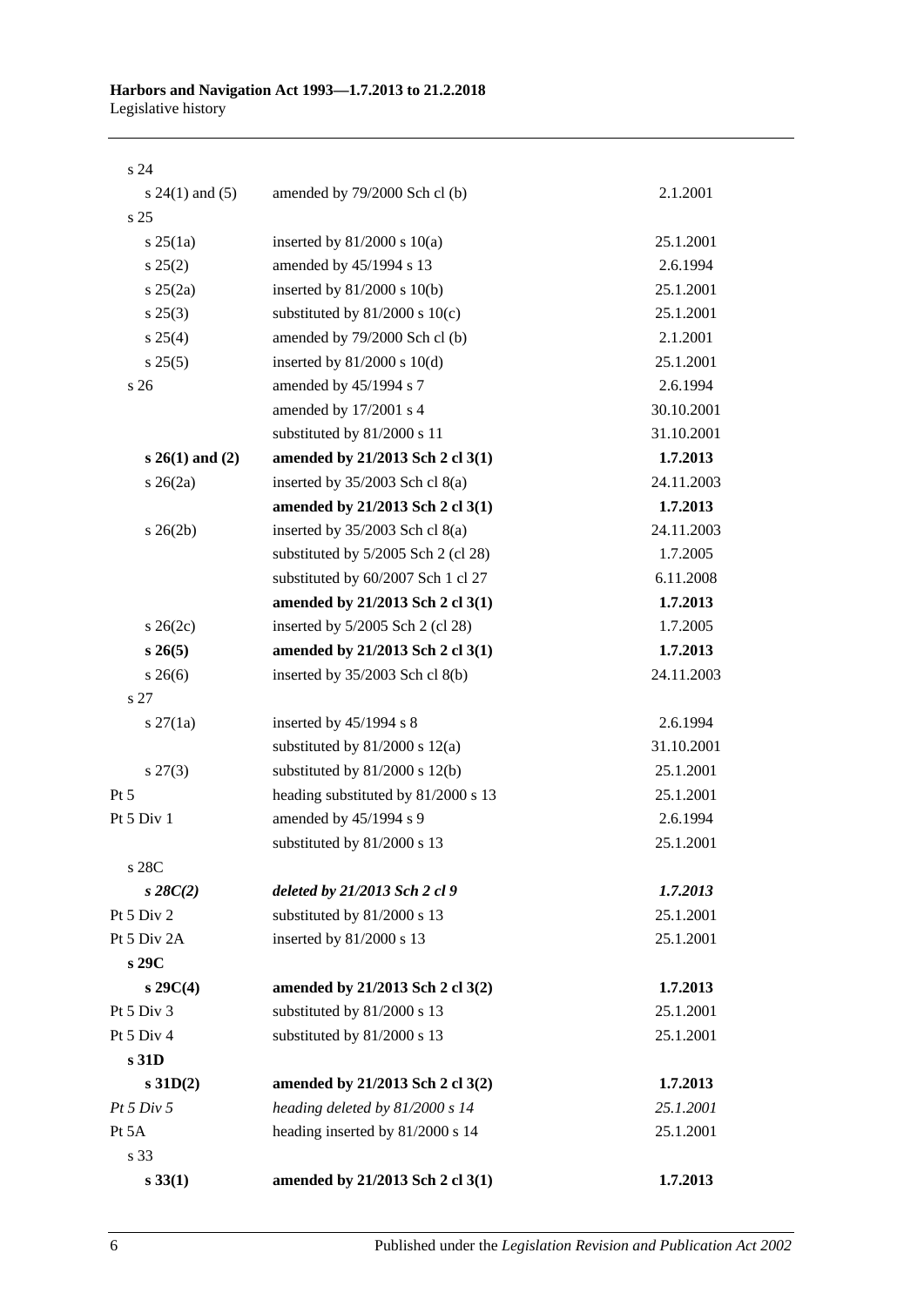| $s \frac{33}{1a}$                  | inserted by $45/1994$ s $14(a)$    | 2.6.1994  |
|------------------------------------|------------------------------------|-----------|
| $s\,33(2)$                         | amended by 21/2013 Sch 2 cl 3(1)   | 1.7.2013  |
| $s \, 33(3)$                       | amended by 81/2000 s 15            | 25.1.2001 |
|                                    | amended by 21/2013 Sch 2 cl 3(1)   | 1.7.2013  |
| $s \frac{33(4)}{4}$                | amended by 79/2000 Sch cl (b)      | 2.1.2001  |
|                                    | amended by 81/2000 s 15            | 25.1.2001 |
| $s \, 33(5)$                       | substituted by $45/1994$ s $14(b)$ | 2.6.1994  |
|                                    | amended by 21/2013 Sch 2 cl 3(1)   | 1.7.2013  |
| $s \, 33(6)$                       | amended by 79/2000 Sch cl (b)      | 2.1.2001  |
|                                    | amended by 21/2013 Sch 2 cl 3(1)   | 1.7.2013  |
| s 34                               |                                    |           |
| $s\,34(1)$                         | amended by 21/2013 Sch 2 cl 3(1)   | 1.7.2013  |
| $s \frac{34}{1a}$                  | inserted by $45/1994$ s $15(a)$    | 2.6.1994  |
| $s \, 34(2)$                       | amended by 21/2013 Sch 2 cl 3(1)   | 1.7.2013  |
| $s \; 34(3)$                       | amended by 81/2000 s 16            | 25.1.2001 |
|                                    | amended by 21/2013 Sch 2 cl 3(1)   | 1.7.2013  |
| $s \, 34(4)$                       | amended by 79/2000 Sch cl (b)      | 2.1.2001  |
|                                    | amended by 81/2000 s 16            | 25.1.2001 |
| $s \frac{34}{4a}$                  | inserted by $45/1994$ s $15(b)$    | 2.6.1994  |
| $s\,34(5)$                         | amended by 21/2013 Sch 2 cl 3(1)   | 1.7.2013  |
| $s \frac{34(6)}{2}$                | amended by 79/2000 Sch cl (b)      | 2.1.2001  |
|                                    | amended by 21/2013 Sch 2 cl 3(1)   | 1.7.2013  |
| s 35                               |                                    |           |
| $s \, 35(1)$                       | amended by 81/2000 s 17            | 25.1.2001 |
|                                    | amended by 21/2013 Sch 2 cl 10(1)  | 1.7.2013  |
| $s \, 35(2)$                       | amended by 79/2000 Sch cl (b)      | 2.1.2001  |
| $s\,35(3)$                         | deleted by 21/2013 Sch 2 cl 10(2)  | 1.7.2013  |
| $s \; 35(4)$                       | inserted by 45/1994 s 16           | 2.6.1994  |
|                                    | amended by 21/2013 Sch 2 cl 3(1)   | 1.7.2013  |
| $s \, 35(5)$                       | inserted by 21/2013 Sch 2 cl 10(3) | 1.7.2013  |
| Pt 6 before deletion by<br>21/2013 |                                    |           |
| s 38                               |                                    |           |
| $s \, 38(1)$ and (2)               | amended by $79/2000$ Sch cl(b)     | 2.1.2001  |
| s 39A                              | inserted by $79/2000 s 6$          | 12.4.2001 |
| $s\,40$                            |                                    |           |
| $s\,40(2)$                         | amended by $79/2000 s 7(a)$        | 12.4.2001 |
| $s\,40(2a)$                        | inserted by $79/2000 s 7(b)$       | 12.4.2001 |
| s41                                |                                    |           |
| $s\,4I(3)$                         | amended by 79/2000 s 8             | 2.1.2001  |
| $s$ 42 $A$                         | inserted by $79/2000 s$ 9          | 2.1.2001  |
| s44                                |                                    |           |
| $s\,44(2)$                         | amended by 79/2000 Sch cl (b)      | 2.1.2001  |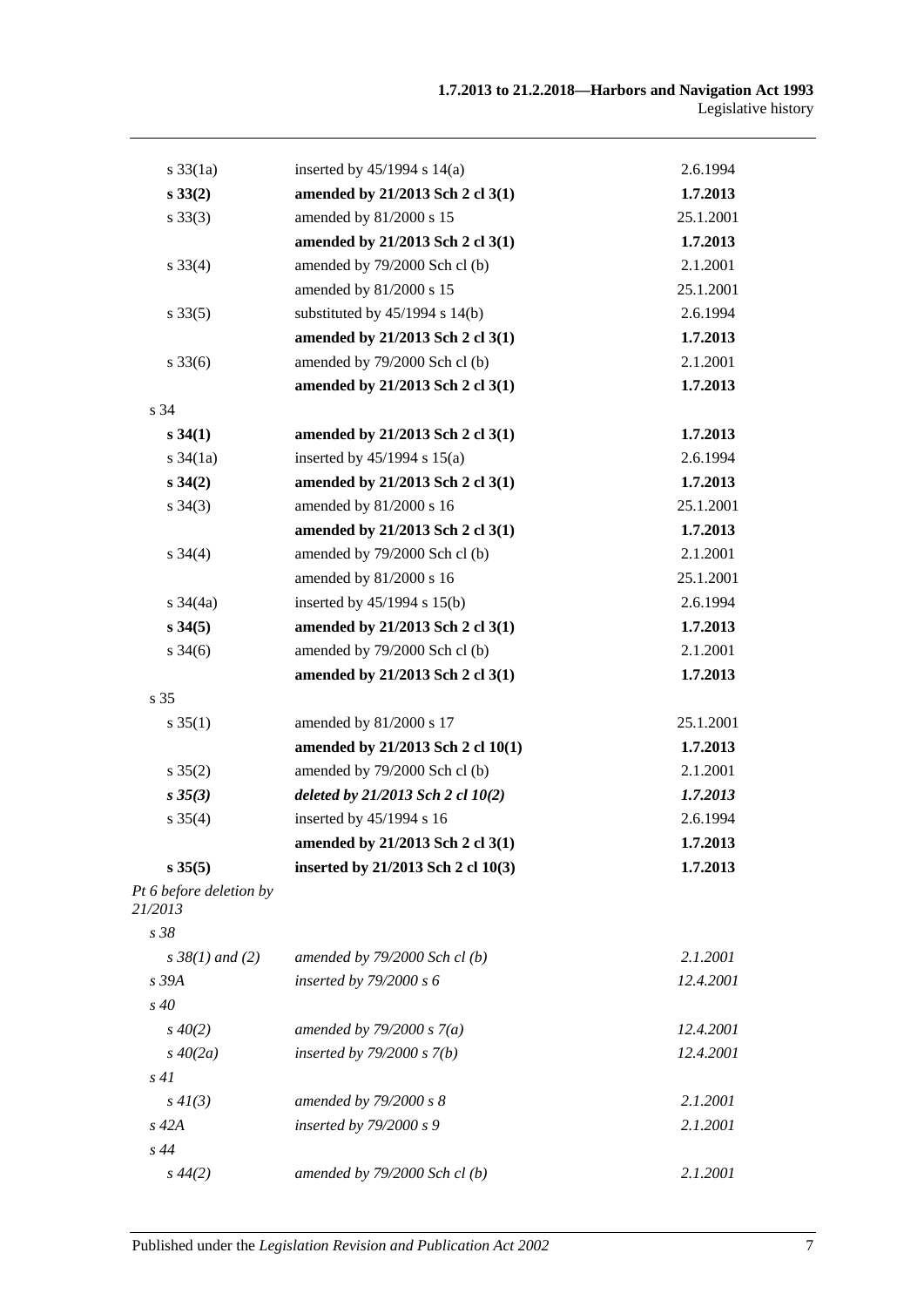| $Pt\,6$     | deleted by 21/2013 Sch 2 cl 11                | 1.7.2013 |
|-------------|-----------------------------------------------|----------|
| Pt 7        |                                               |          |
| heading     | substituted by 21/2013 Sch 2 cl 12            | 1.7.2013 |
| s 46        | amended by 45/1994 s 17                       | 2.6.1994 |
|             | amended by 21/2013 Sch 2 cl 13(1), (2)        | 1.7.2013 |
| s 47        |                                               |          |
| $s\,47(1)$  | amended by $45/1994 s 18(a)$                  | 2.6.1994 |
|             | amended by $79/2000$ Sch cl(b)                | 2.1.2001 |
|             | deleted by 21/2013 Sch 2 cl 14(1)             | 1.7.2013 |
| $s\,47(2)$  | amended by 45/1994 s 18(b)                    | 2.6.1994 |
|             | amended by $79/2000$ Sch cl(b)                | 2.1.2001 |
|             | deleted by 21/2013 Sch 2 cl 14(1)             | 1.7.2013 |
| $s\,47(3)$  | amended by 34/1996 s 4 (Sch cl 18)            | 3.2.1997 |
|             | amended by 79/2000 Sch cl (b)                 | 2.1.2001 |
|             | amended by 21/2013 Sch 2 cll 3(2), 14(2)–(6)  | 1.7.2013 |
| $s\ 47(3a)$ | inserted by 37/2002 s 7                       | 3.7.2003 |
|             | amended by 21/2013 Sch 2 cll 3(2), 14(7)-(11) | 1.7.2013 |
| $s\,47(4)$  | amended by 34/1996 s 4 (Sch cl 18)            | 3.2.1997 |
|             | amended by 79/2000 Sch cl (b)                 | 2.1.2001 |
|             | substituted by 21/2013 Sch 2 cl 14(12)        | 1.7.2013 |
| $s\,47(5)$  | amended by 21/2013 Sch 2 cl 14(13)            | 1.7.2013 |
| $s\,47(6)$  | inserted by 21/2013 Sch 2 cl 14(14)           | 1.7.2013 |
| s 47A       | inserted by 21/2013 Sch 2 cl 15               | 1.7.2013 |
| s 48        |                                               |          |
| $s\,48(1)$  | amended by 21/2013 Sch 2 cll 3(1), 16(1)      | 1.7.2013 |
| $s\,48(2)$  | amended by 21/2013 Sch 2 cll 3(1), 16(2)-(5)  | 1.7.2013 |
| $s\,48(3)$  | amended by 21/2013 Sch 2 cl 16(6)             | 1.7.2013 |
| $s\,48(4)$  | amended by 21/2013 Sch 2 cl 16(7)             | 1.7.2013 |
| $s\,48(5)$  | amended by 21/2013 Sch 2 cll 3(1), 16(8)      | 1.7.2013 |
| s 49        | amended by 21/2013 Sch 2 cl 17(1), (2)        | 1.7.2013 |
| s 50        |                                               |          |
| s 50(1)     | amended by 45/1994 s 19(a)                    | 2.6.1994 |
|             | amended by 21/2013 Sch 2 cl 18(1)-(5)         | 1.7.2013 |
| s 50(2)     | amended by 45/1994 s 19(b)                    | 2.6.1994 |
|             | amended by 21/2013 Sch 2 cl 18(2), (6)        | 1.7.2013 |
| $s\ 50(3)$  | amended by 79/2000 Sch cl (b)                 | 2.1.2001 |
|             | amended by 21/2013 Sch 2 cl 18(2), (7), (8)   | 1.7.2013 |
| Pt 8        |                                               |          |
| s 52        | amended by 79/2000 Sch cl (b)                 | 2.1.2001 |
|             | amended by 21/2013 Sch 2 cl 3(2)              | 1.7.2013 |
| $s$ 52A     | inserted by 45/1994 s 20                      | 2.6.1994 |
| s 52A(2)    | amended by 21/2013 Sch 2 cl 3(1)              | 1.7.2013 |
| s 53        |                                               |          |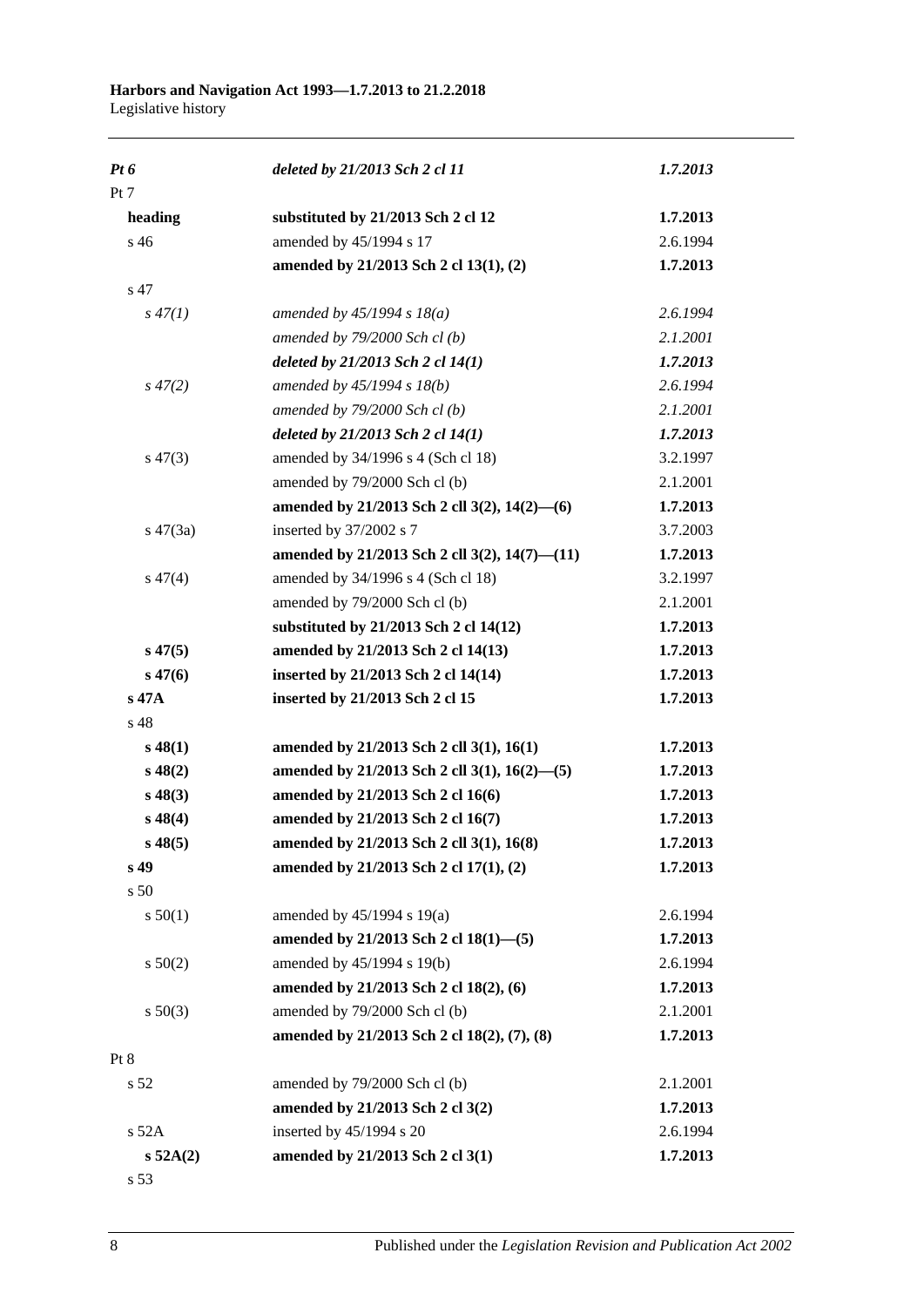| $s 53(1)$ and (2)                        | amended by 21/2013 Sch 2 cl 3(1)              | 1.7.2013  |
|------------------------------------------|-----------------------------------------------|-----------|
| s 53(3)                                  | amended by 79/2000 Sch cl (b)                 | 2.1.2001  |
|                                          | amended by 21/2013 Sch 2 cl 3(2)              | 1.7.2013  |
| s 53(4)                                  | amended by 21/2013 Sch 2 cl 3(1)              | 1.7.2013  |
| s 53(5)                                  | amended by 79/2000 Sch cl (b)                 | 2.1.2001  |
|                                          | amended by 21/2013 Sch 2 cl 3(1)              | 1.7.2013  |
| Pt 9                                     |                                               |           |
| heading                                  | substituted by 23/2007 s 4                    | 4.2.2008  |
|                                          | amended by 21/2013 Sch 2 cl 19                | 1.7.2013  |
| Pt 9 Div 1                               |                                               |           |
| s 54                                     | amended by 45/1994 s 21                       | 2.6.1994  |
|                                          | amended by 21/2013 Sch 2 cl 20(1), (2)        | 1.7.2013  |
| s 55                                     |                                               |           |
| s 55(2)                                  | amended by 34/1996 s 4 (Sch cl 18)            | 3.2.1997  |
|                                          | amended by 79/2000 Sch cl (b)                 | 2.1.2001  |
|                                          | amended by 42/2009 s 4                        | 12.4.2010 |
|                                          | amended by 21/2013 Sch 2 cll 3(2), 21(1), (2) | 1.7.2013  |
| s 55(3)                                  | amended by 21/2013 Sch 2 cl 3(1)              | 1.7.2013  |
| Pt 9 Div 2 before deletion<br>by 21/2013 |                                               |           |
| s <sub>57</sub>                          |                                               |           |
| s 57(3)                                  | amended by $79/2000$ Sch cl(b)                | 2.1.2001  |
| s 57(4)                                  | inserted by $45/1994$ s 22                    | 2.6.1994  |
| s 57(5)                                  | inserted by $45/1994$ s 22                    | 2.6.1994  |
|                                          | amended by $79/2000$ Sch cl(b)                | 2.1.2001  |
| s 59                                     |                                               |           |
| s 59(5)                                  | amended by $79/2000$ Sch cl (b)               | 2.1.2001  |
| $s\,60$                                  |                                               |           |
| $s\,60(1)$ and (2)                       | amended by $79/2000$ Sch cl(b)                | 2.1.2001  |
| Pt9 Div2                                 | deleted by 21/2013 Sch 2 cl 22                | 1.7.2013  |
| Pt 9 Div 3 before deletion<br>by 21/2013 |                                               |           |
| $s\,63$                                  |                                               |           |
| $s\,63(5)$                               | amended by $79/2000$ Sch cl(b)                | 2.1.2001  |
| $s\,64$                                  |                                               |           |
| s $64(1)$ and (2)                        | amended by $79/2000$ Sch cl(b)                | 2.1.2001  |
| Pt9 Div3                                 | deleted by 21/2013 Sch 2 cl 22                | 1.7.2013  |
| Pt 9 Div 4                               | inserted by 23/2007 s 5                       | 4.2.2008  |
| s 64A                                    |                                               |           |
| s 64A(2)                                 | amended by 21/2013 Sch 2 cl 23                | 1.7.2013  |
| s64B                                     |                                               |           |
| $s$ 64B(1) and (5)                       | amended by 21/2013 Sch 2 cl 3(1)              | 1.7.2013  |
| Pt 10                                    |                                               |           |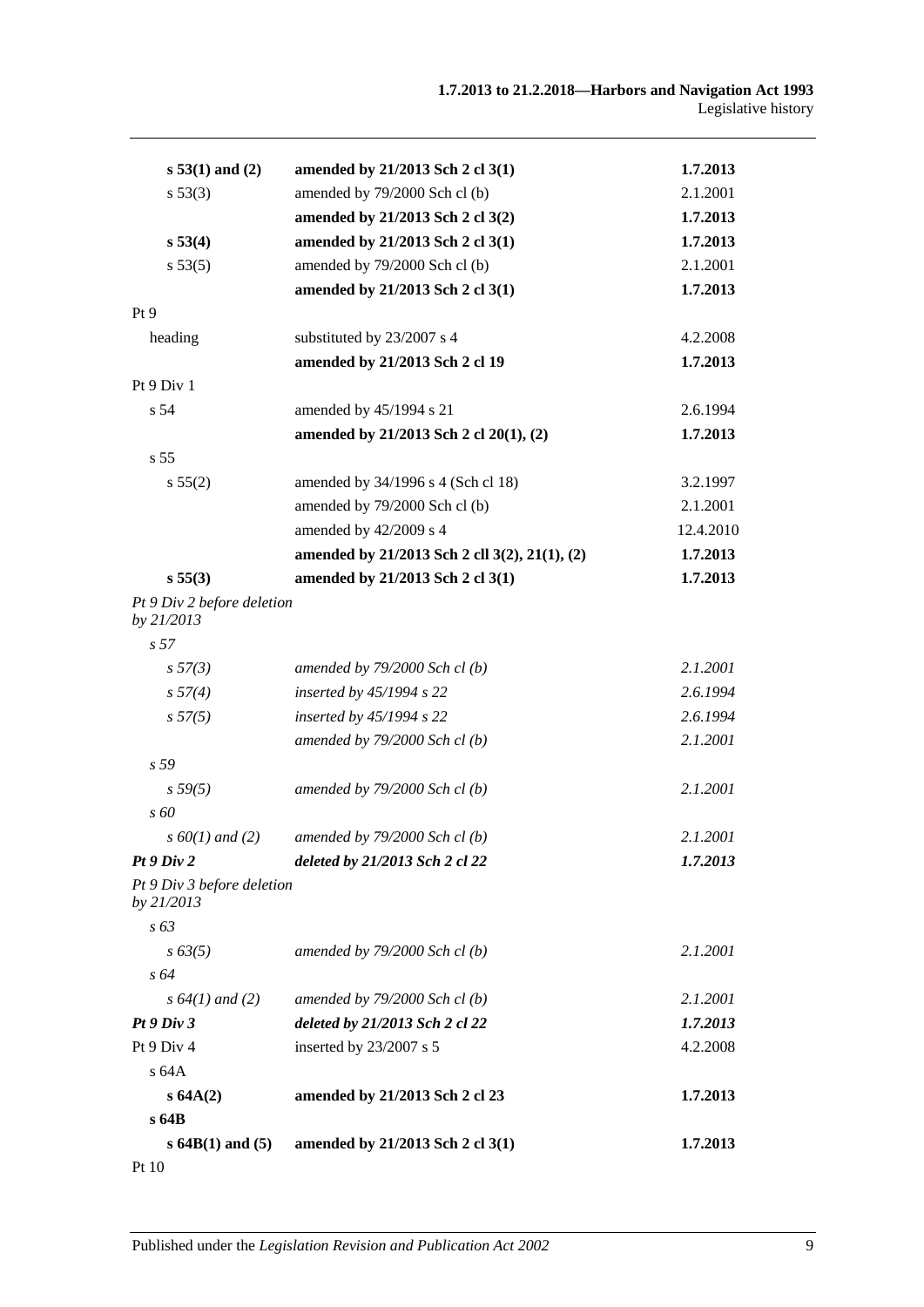Pt 10 Div 1

| s <sub>65</sub>                           |                                               |            |
|-------------------------------------------|-----------------------------------------------|------------|
| s 65(1)                                   | amended by 21/2013 Sch 2 cl 24(1)             | 1.7.2013   |
| s 65(2)                                   | amended by 34/1996 s 4 (Sch cl 18)            | 3.2.1997   |
|                                           | amended by 79/2000 s 10                       | 2.1.2001   |
|                                           | amended by 21/2013 Sch 2 cl 24(2), (3)        | 1.7.2013   |
| $s$ 65A                                   | inserted by 79/2000 s 11                      | 2.1.2001   |
| s 65A(1)                                  | amended by 26/2008 s 4                        | 25.9.2008  |
| s 65A(2)                                  | amended by 21/2013 Sch 2 cl 25                | 1.7.2013   |
| s 66                                      |                                               |            |
| s 66(1)                                   | amended by 79/2000 s 12                       | 2.1.2001   |
|                                           | amended by 21/2013 Sch 2 cll 3(1), 26(1), (2) | 1.7.2013   |
| $s\,66(3)$                                | amended by 79/2000 Sch cl (b)                 | 2.1.2001   |
|                                           | amended by 21/2013 Sch 2 cl 26(3)             | 1.7.2013   |
| s 67                                      | amended by 79/2000 Sch cl (b)                 | 2.1.2001   |
|                                           | substituted by 81/2000 s 18                   | 25.1.2001  |
| s 67(2)                                   | amended by 21/2013 Sch 2 cl 27(1)             | 1.7.2013   |
| s 67(5)                                   | inserted by 21/2013 Sch 2 cl 27(2)            | 1.7.2013   |
| Pt 10 Div 2                               |                                               |            |
| heading                                   | substituted by 21/2013 s 28                   | 1.7.2013   |
| s 68                                      |                                               |            |
| s 68(1)                                   | amended by 79/2000 s 13                       | 12.4.2001  |
|                                           | amended by 21/2013 Sch 2 cll 3(1), 29         | 1.7.2013   |
| s 68(3)                                   | amended by 79/2000 Sch cl (b)                 | 2.1.2001   |
| Pt 10 Div 3                               |                                               |            |
| s 69 before<br>substitution by<br>81/2005 |                                               |            |
| $s\,69(1)$ and (2)                        | amended by $79/2000$ Sch cl(b)                | 2.1.2001   |
| s 69                                      | substituted by 81/2005 s 14                   | 30.7.2006  |
| $s \, 69(1)$                              | amended by 21/2013 Sch 2 cl 3(2)              | 1.7.2013   |
| s 69A                                     | inserted by 81/2005 s 14                      | 30.7.2006  |
| Pt 10 Div 4                               |                                               |            |
| s 70                                      |                                               |            |
| 570(1)                                    | amended by $8/2009$ s $6(1)$                  | 1.2.2010   |
|                                           | amended by 13/2011 s 4(1)                     | 30.6.2011  |
| $s \, 70(2)$                              | amended by 13/2011 s 4(2)                     | 30.6.2011  |
| $s \, 70(3)$                              | substituted by $8/2009$ s $6(2)$              | 1.2.2010   |
|                                           | amended by 13/2011 s 4(3)                     | 30.6.2011  |
| s $70(3a)$ and $(3b)$                     | inserted by $8/2009$ s $6(2)$                 | 1.2.2010   |
| $s \, 70(4)$                              | substituted by 8/2003 s 5                     | 15.12.2003 |
|                                           | amended by 8/2009 s 6(3)                      | 1.2.2010   |
| $71$ hafan                                |                                               |            |

*s 71 before substitution by 8/2009*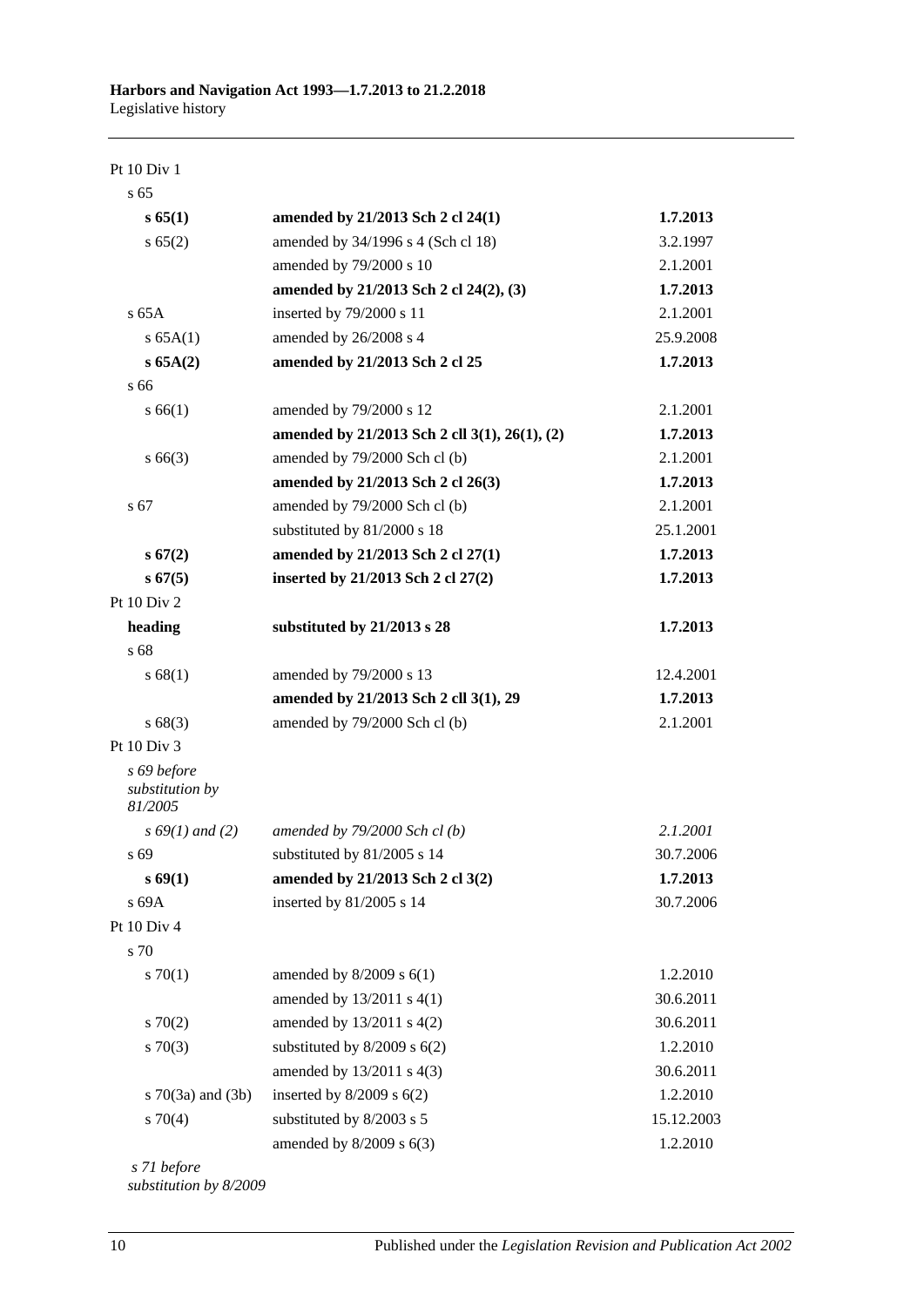| s 7I(1)                               | amended by 81/2005 s 15           | 30.7.2006  |
|---------------------------------------|-----------------------------------|------------|
| $s \, 7l(2)$                          | amended by $79/2000$ Sch cl (b)   | 2.1.2001   |
| $s \, 7l(3a)$                         | inserted by $17/2001$ s $5(a)$    | 27.5.2002  |
| $s \, 7I(4)$                          | substituted by $17/2001$ s $5(b)$ | 27.5.2002  |
| $s \, 7I(5)$                          | substituted by $95/1995 s 4$      | 7.12.1997  |
| $s \, 71(6)$                          | inserted by 95/1995 s 4           | 7.12.1997  |
| s 71                                  | substituted by 8/2009 s 7         | 1.2.2010   |
| $s \, 71(3)$                          | amended by 13/2011 s 5(1)         | 30.6.2011  |
| s 71(8)                               | amended by 13/2011 s 5(2)         | 30.6.2011  |
| s 72 before                           |                                   |            |
| substitution by 8/2009                |                                   |            |
| $s\,72(1)$                            | deleted by $95/1995$ s $5(a)$     | 7.12.1997  |
| $s\,72(2)$                            | amended by $95/1995 s 5(b)$       | 7.12.1997  |
|                                       | amended by 37/2002 s 8            | 3.7.2003   |
| $s\,72(3)$                            | amended by 95/1995 s $5(c)$       | 7.12.1997  |
| $s\,72(4)$                            | substituted by $95/1995$ s $5(d)$ | 7.12.1997  |
| $s\,72(5)$                            | deleted by $95/1995 s 5(d)$       | 7.12.1997  |
| s 72                                  | substituted by 8/2009 s 7         | 1.2.2010   |
| $s\,72(5)$                            | amended by $13/2011$ s $6(1)$     | 30.6.2011  |
| $s\ 72(10)$                           | amended by 13/2011 s 6(2)         | 30.6.2011  |
| s 72A                                 | inserted by 95/1995 s 6           | 7.12.1997  |
|                                       | substituted by 8/2009 s 7         | 1.2.2010   |
| s 72B before deletion<br>by 8/2009    | inserted by $95/1995 s 6$         | 7.12.1997  |
| $s$ 72 $B(2)$                         |                                   |            |
| registered nurse                      | substituted by $8/2003$ s 6       | 15.12.2003 |
| $s$ 72 $B$                            | deleted by $8/2009 s 7$           | 1.2.2010   |
| $s$ 72C                               | inserted by 17/2001 s 6           | 27.5.2002  |
| s 73 before<br>substitution by 8/2009 |                                   |            |
| $s \, 73(1)$                          | amended by $95/1995 s 7(a)$ , (b) | 7.12.1997  |
| $s \, 73(2)$                          | substituted by $95/1995$ s $7(c)$ | 7.12.1997  |
| $s \, 73(2a)$                         | inserted by $95/1995 s 7(c)$      | 7.12.1997  |
|                                       | substituted by 81/2005 s 16       | 30.7.2006  |
| $s \, 73(3)$                          | amended by $17/2001 s 7(a)$       | 27.5.2002  |
| $s \, 73(4)$                          | amended by $95/1995 s 7(d)$       | 7.12.1997  |
| $s \, 73(5)$                          | amended by 95/1995 s 7(e), (f)    | 7.12.1997  |
|                                       | amended by $17/2001 s 7(b)$ , (c) | 27.5.2002  |
| $s \, 73(5a)$                         | inserted by 95/1995 s $7(g)$      | 7.12.1997  |
|                                       | amended by $17/2001 s 7(d)$       | 27.5.2002  |
| $s \, 73(6)$                          | amended by $95/1995 s 7(h)$       | 7.12.1997  |
| $s$ 73(7) and (8)                     | inserted by $95/1995$ s $7(i)$    | 7.12.1997  |
| s 73                                  | substituted by 8/2009 s 8         | 1.2.2010   |
| s 73A                                 | inserted by 95/1995 s 8           | 7.12.1997  |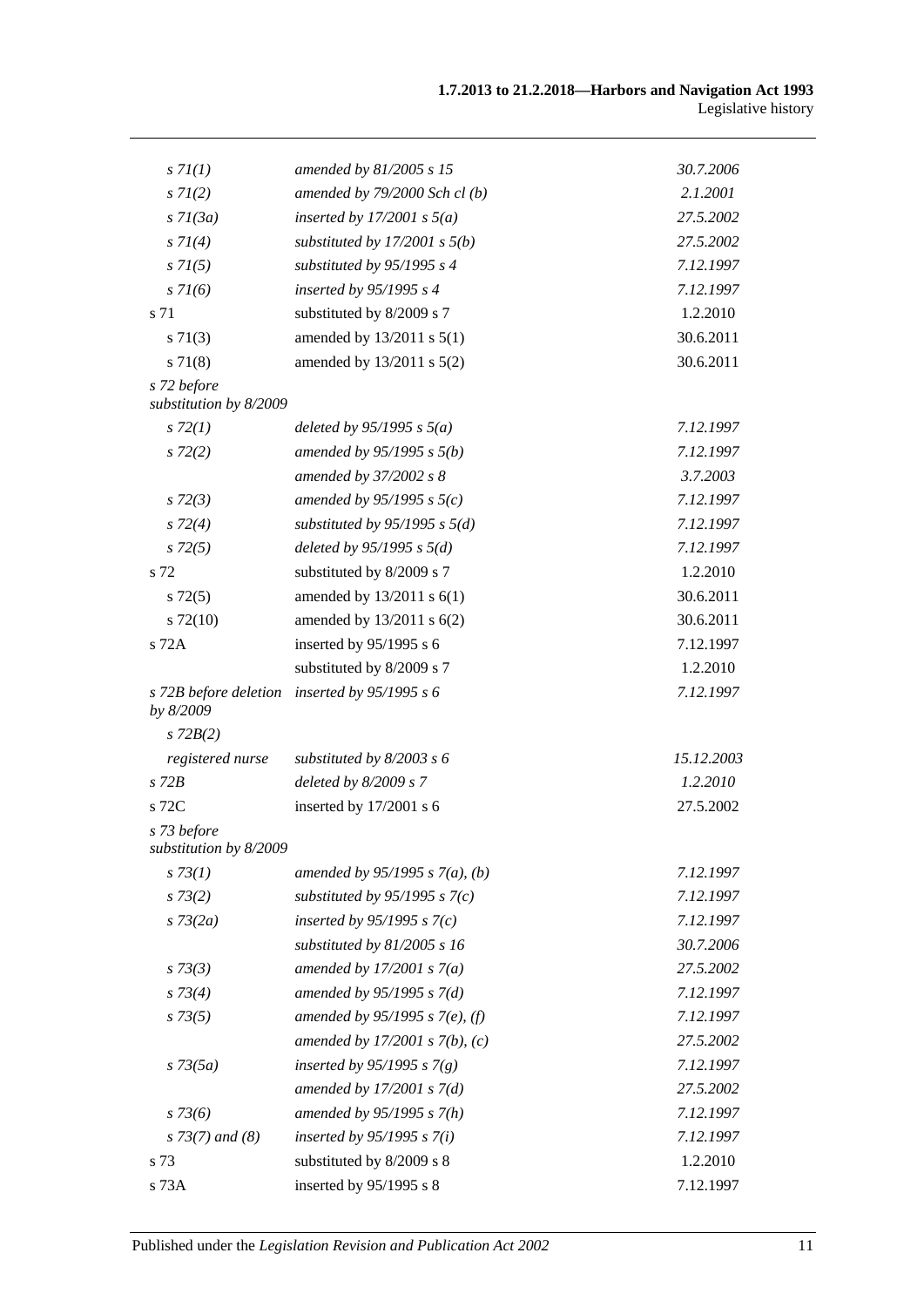| s 73B                | inserted by 8/2009 s 9                 | 1.2.2010   |
|----------------------|----------------------------------------|------------|
| s 74                 |                                        |            |
| $s \, 74(1)$         | amended by 8/2009 s 10(1), (2)         | 1.2.2010   |
| $s \, 74(2)$ and (3) | deleted by $8/2009 s 10(3)$            | 1.2.2010   |
| s 74(4)              | amended by 33/2003 Sch (cl 14(1), (2)) | 1.7.2005   |
|                      | amended by 8/2009 s 10(4)              | 1.2.2010   |
| s74(5)               | amended by 33/2003 Sch (cl 14(3))      | 1.7.2005   |
| s74(7)               | substituted by $95/1995$ s $9(a)$      | 7.12.1997  |
|                      | deleted by $8/2009 s 10(5)$            | 1.2.2010   |
| $s$ 74(8) and (9)    | deleted by $8/2009 s 10(5)$            | 1.2.2010   |
| $s\,74(10)$          | substituted by $95/1995$ s $9(b)$      | 7.12.1997  |
|                      | deleted by $8/2009 s 10(5)$            | 1.2.2010   |
| $s\,74(10a)$         | inserted by $95/1995 s 9(b)$           | 7.12.1997  |
|                      | deleted by $8/2009 s 10(5)$            | 1.2.2010   |
| s $74(11)$ — $(16)$  | deleted by $8/2009 s 10(5)$            | 1.2.2010   |
| $s\,74(16a)$         | inserted by $17/2001 s 8$              | 27.5.2002  |
|                      | deleted by $8/2009 s 10(5)$            | 1.2.2010   |
| $s\,74(17)$          | amended by 95/1995 s 9(c), (d)         | 7.12.1997  |
|                      | deleted by $8/2009 s 10(5)$            | 1.2.2010   |
| $s\,74(18)$          | amended by 13/2011 s 7                 | 30.6.2011  |
| s74(19)              | substituted by 8/2003 s 7              | 15.12.2003 |
|                      | amended by 8/2009 s 10(6)              | 1.2.2010   |
| Pt 11                |                                        |            |
| s 75                 |                                        |            |
| $s 75(1)$ and (2)    | amended by 21/2013 Sch 2 cl 3(1)       | 1.7.2013   |
| $s \, 75(3)$         | amended by 34/1996 s 4 (Sch cl 18)     | 3.2.1997   |
|                      | amended by 79/2000 Sch cl (b)          | 2.1.2001   |
|                      | substituted by 21/2013 Sch 2 cl 30     | 1.7.2013   |
| s 76                 |                                        |            |
| $s \, 76(1)$         | amended by $95/1995$ s $10(a)$         | 7.12.1997  |
|                      | amended by 81/2005 s 17(1), (2)        | 30.7.2006  |
|                      | amended by 21/2013 Sch 2 cl 3(2)       | 1.7.2013   |
| $s \, 76(2)$         | amended by 81/2005 s 17(3), (4)        | 30.7.2006  |
| $s \, 76(3)$         | amended by $95/1995 s 10(b)$           | 7.12.1997  |
|                      | amended by 79/2000 Sch cl (b)          | 2.1.2001   |
|                      | deleted by 81/2005 s 17(5)             | 30.7.2006  |
| s 78                 |                                        |            |
| s 78(3)              | amended by 21/2013 Sch 2 cl 31(1), (2) | 1.7.2013   |
| s 79                 |                                        |            |
| s79(1)               | amended by 21/2013 Sch 2 cl 32(1)      | 1.7.2013   |
| s79(3)               | amended by 21/2013 Sch 2 cl 32(2), (3) | 1.7.2013   |
| Pt 12                |                                        |            |

s 80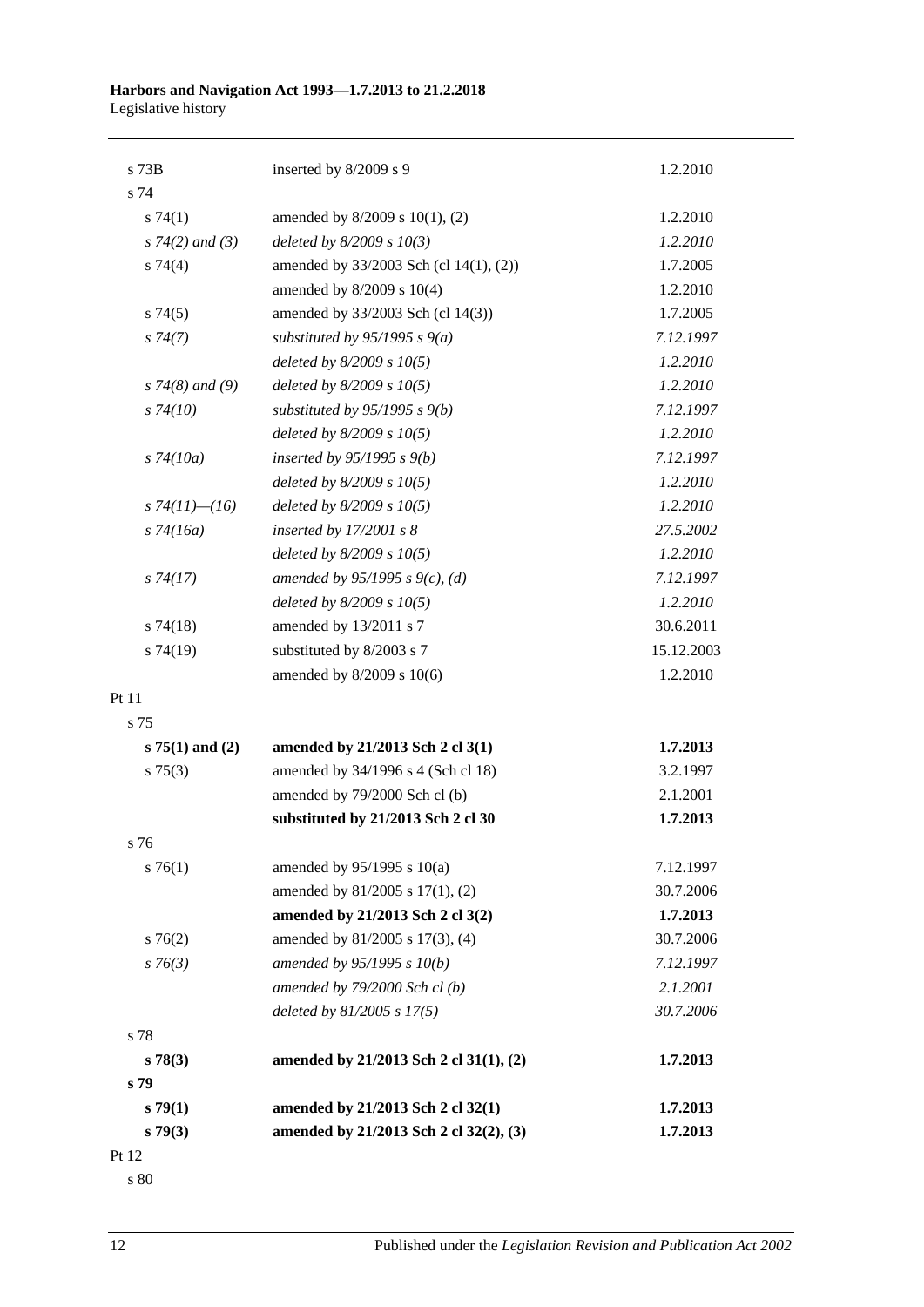| 80(2)                                     | substituted by 81/2000 s 19                  | 25.1.2001  |
|-------------------------------------------|----------------------------------------------|------------|
|                                           | amended by 21/2013 Sch 2 cll 3(1), 33(1)-(3) | 1.7.2013   |
|                                           | (f) deleted by 21/2013 Sch 2 cl 33(4)        | 1.7.2013   |
|                                           | (g) deleted by 21/2013 Sch 2 cl 33(5)        | 1.7.2013   |
|                                           | (h) deleted by 21/2013 Sch 2 cl 33(6)        | 1.7.2013   |
|                                           | (j) deleted by $21/2013$ Sch 2 cl $33(7)$    | 1.7.2013   |
| Pt 13                                     |                                              |            |
| heading                                   | amended by 21/2013 Sch 2 cl 34               | 1.7.2013   |
| s 81                                      | substituted by 45/1994 s 23                  | 2.6.1994   |
|                                           | amended by 21/2013 Sch 2 cl 35               | 1.7.2013   |
| s 82                                      | amended by 21/2013 Sch 2 cl 36               | 1.7.2013   |
| Pt 14                                     |                                              |            |
| s 83                                      |                                              |            |
| s 83(1)                                   | amended by 21/2013 Sch 2 cll 3(1), 37        | 1.7.2013   |
| s 83(2)                                   | amended by 45/1994 s 10                      | 2.6.1994   |
|                                           | amended by 81/2000 s 20                      | 31.10.2001 |
|                                           | amended by 21/2013 Sch 2 cl 3(1)             | 1.7.2013   |
| s 83(3)                                   | amended by 21/2013 Sch 2 cl 3(1)             | 1.7.2013   |
| 84                                        |                                              |            |
| s $84(1)$ and $(2)$                       | amended by 79/2000 Sch cl (b)                | 2.1.2001   |
| s85                                       | amended by 79/2000 Sch cl (b)                | 2.1.2001   |
| s 86                                      | deleted by 34/1996 s 4 (Sch cl 18)           | 3.2.1997   |
|                                           | inserted by $23/2007 s 6$                    | 4.2.2008   |
|                                           | deleted by 16/2013 s 48                      | 17.6.2013  |
| s 87                                      |                                              |            |
| s 87(1)                                   | amended by 23/2007 s 7                       | 4.2.2008   |
|                                           | amended by 21/2013 Sch 2 cll 3(1), 38        | 1.7.2013   |
| s 88                                      | deleted by 37/2002 s 9                       | 3.7.2003   |
| s 89                                      |                                              |            |
| s 89(1)                                   | amended by 21/2013 Sch 2 cl 3(1)             | 1.7.2013   |
| s 89(3)                                   | substituted by 81/2000 s 21                  | 25.1.2001  |
| s $89(4)$ and $(5)$                       | inserted by 81/2000 s 21                     | 25.1.2001  |
| s 90                                      |                                              |            |
| $s\,90(1)$                                | amended by 21/2013 Sch 2 cl 39               | 1.7.2013   |
| $s \ 90(2)$                               | amended by 42/2009 s 5                       | 12.4.2010  |
| s 90AA                                    | inserted by 21/2013 Sch 2 cl 40              | 1.7.2013   |
| s 90A                                     | inserted by 42/2009 s 6                      | 12.4.2010  |
| $s\ 90A(3)$                               | amended by 21/2013 Sch 2 cl 41(1)            | 1.7.2013   |
| $s\,90A(4)$                               | deleted by $21/2013$ Sch 2 cl $41(2)$        | 1.7.2013   |
| s 91 before<br>substitution by<br>21/2013 |                                              |            |
| $s \mathfrak{H}(1)$                       | amended by $23/2007 s 8(1)$                  | 4.2.2008   |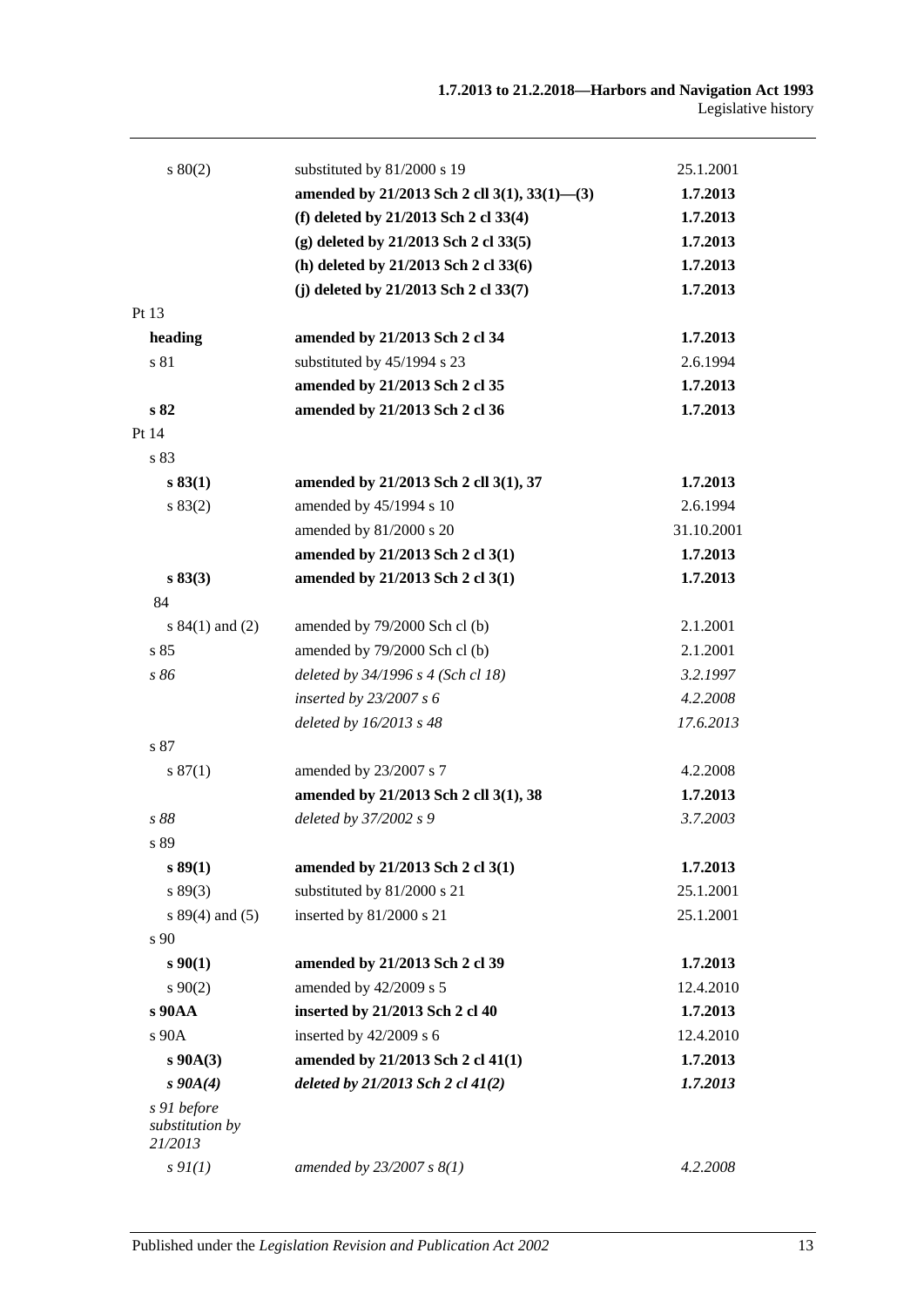| $s \, 9I(2)$      | amended by $23/2007 s 8(2)$                                           | 4.2.2008   |
|-------------------|-----------------------------------------------------------------------|------------|
|                   | (ad) and (ae) deleted by $42/2009 s 7(1)$                             | 12.4.2010  |
|                   | amended by $42/2009$ s $7(2)$                                         | 12.4.2010  |
| $s \, 9I(7)$      | substituted by $79/2000$ Sch cl (a)                                   | 2.1.2001   |
| $s \, 9I(8)$      | inserted by $34/1996$ s 4 (Sch cl 18)                                 | 3.2.1997   |
| s <sub>91</sub>   | substituted by 21/2013 Sch 2 cl 42                                    | 1.7.2013   |
| Sch 1             |                                                                       |            |
| cl <sub>1</sub>   |                                                                       |            |
| cl $1(1)$         | amended by 45/1994 s 24                                               | 2.6.1994   |
| Sch 1A            | inserted by $8/2009$ s 11                                             | 1.2.2010   |
| cl <sub>6</sub>   |                                                                       |            |
| cl $6(4)$         | amended by 21/2013 Sch 2 cl 3(2)                                      | 1.7.2013   |
| Sch <sub>2</sub>  |                                                                       |            |
| cl.1              | omitted under Legislation Revision and<br><b>Publication Act 2002</b> | 3.7.2003   |
| cl <sub>2</sub>   |                                                                       |            |
| cl $2(4)$ — $(8)$ | inserted by $45/1994$ s 25                                            | 2.6.1994   |
| cl <sub>3</sub>   | inserted by $53/2005$ s 4                                             | 17.11.2005 |
|                   |                                                                       |            |

## **Transitional etc provisions associated with Act or amendments**

## *Statutes Amendment and Repeal (Common Expiation Scheme) Act 1996*

## **5—Transitional provision**

An Act repealed or amended by this Act will continue to apply (as in force immediately prior to the repeal or amendment coming into operation) to an expiation notice issued under the repealed or amended Act.

### *Harbors and Navigation (Miscellaneous) Amendment Act 2000*

## **14—Transitional provision**

- (1) On the commencement of section 7 of this Act, the appointed members of the State Crewing Committee who held office immediately prior to that commencement vacate their offices so that appointments may be made to the Committee under the principal Act as amended by this Act.
- (2) Subsection (1) does not derogate from section 16 of the *[Acts Interpretation Act](http://www.legislation.sa.gov.au/index.aspx?action=legref&type=act&legtitle=Acts%20Interpretation%20Act%201915) 1915*.

### *Statutes Amendment (Transport Portfolio) Act 2001*

### **9—Transitional provision**

An amendment to the principal Act effected by a provision of this Part does not apply in relation to an offence committed before the commencement of that provision.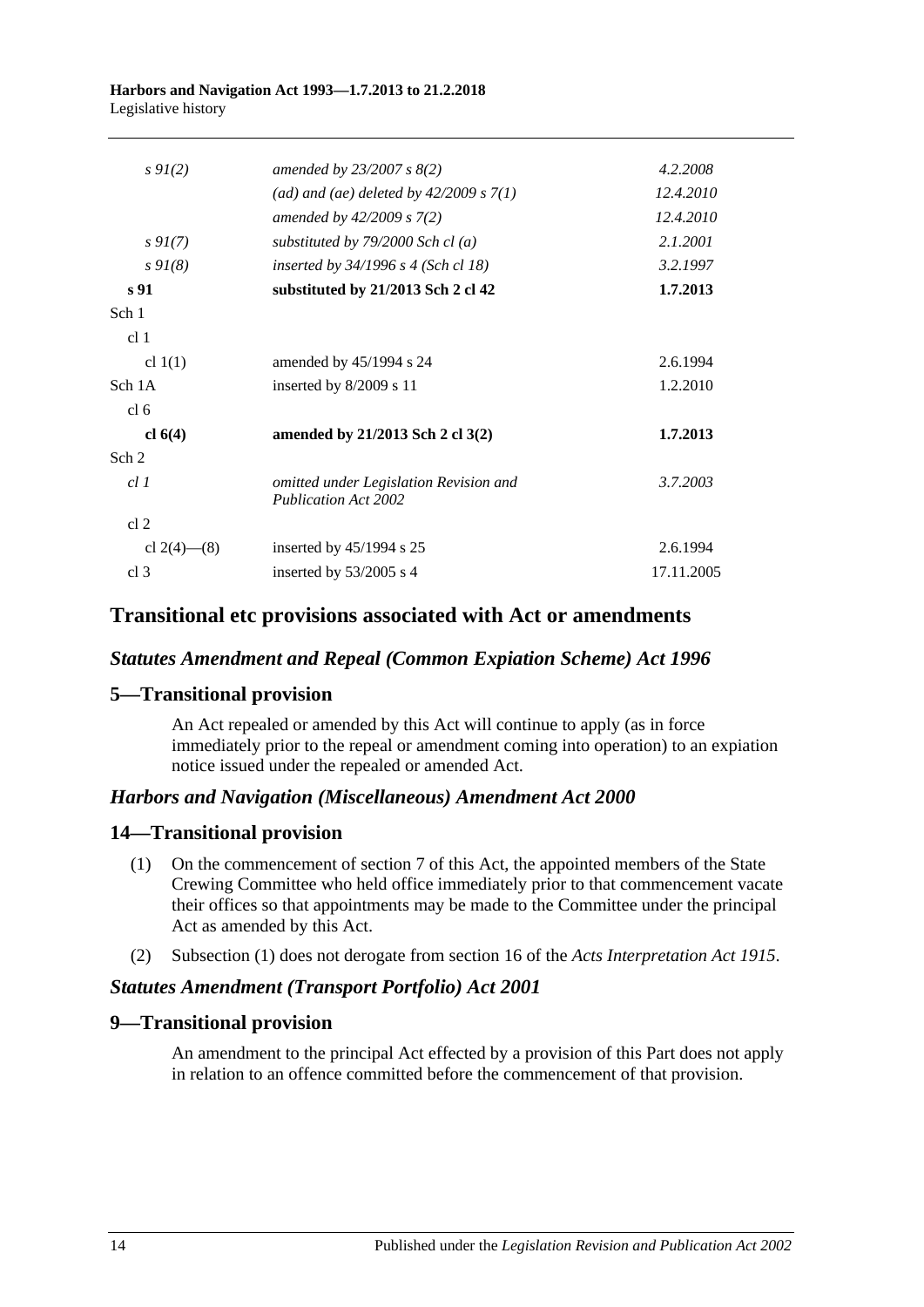## *Harbors and Navigation (Australian Builders Plate) Amendment Act 2007, Sch 1—Validation provision*

Part 9 Division 1A of the *[Harbors and Navigation Regulations](http://www.legislation.sa.gov.au/index.aspx?action=legref&type=subordleg&legtitle=Harbors%20and%20Navigation%20Regulations%201994) 1994* has the same force and effect, and will be taken to always have had the same force and effect, as if made under the *[Harbors and Navigation Act](http://www.legislation.sa.gov.au/index.aspx?action=legref&type=act&legtitle=Harbors%20and%20Navigation%20Act%201993) 1993* as amended by section 8(2) of this Act.

## *Harbors and Navigation (Miscellaneous) Amendment Act 2009, Sch 1—Transitional provisions*

## **1—Interpretation**

In this Schedule—

*Facilities Fund* means the Fund established under section 90A of the *[Harbors and](http://www.legislation.sa.gov.au/index.aspx?action=legref&type=act&legtitle=Harbors%20and%20Navigation%20Act%201993)  [Navigation Act](http://www.legislation.sa.gov.au/index.aspx?action=legref&type=act&legtitle=Harbors%20and%20Navigation%20Act%201993) 1993* as inserted by this Act;

*Recreational Boating Facilities Fund* means the Fund established under Part 15 of the *[Harbors and Navigation Regulations](http://www.legislation.sa.gov.au/index.aspx?action=legref&type=subordleg&legtitle=Harbors%20and%20Navigation%20Regulations%202009) 2009* as in force immediately before the commencement of this Act.

## **2—Funds**

On the commencement of this Act, all money in the Recreational Boating Facilities Fund must be transferred into the Facilities Fund.

## *Marine Safety (Domestic Commercial Vessel) National Law (Application) Act 2013, Sch 2*

## **43—Transitional provision**

A certificate of competency of a class appropriate to operate a recreational vessel (a boat operator's licence) in force under the *[Harbors and Navigation Act](http://www.legislation.sa.gov.au/index.aspx?action=legref&type=act&legtitle=Harbors%20and%20Navigation%20Act%201993) 1993* immediately before the commencement of this Act, continues in force subject to that Act (as amended by this Act) as if it were a boat operator's licence issued under that Act (as amended by this Act).

## **Historical versions**

Reprint No 1—2.6.1994 Reprint No 2—3.2.1997 Reprint No 3—7.12.1997 Reprint No 4—2.1.2001 Reprint No 5—25.1.2001 Reprint No 6—12.4.2001 Reprint No 7—31.10.2001 Reprint No 8—27.5.2002 Reprint No 9—3.7.2003 Reprint No 10—24.11.2003 Reprint No 11—15.12.2003 1.7.2005 17.11.2005